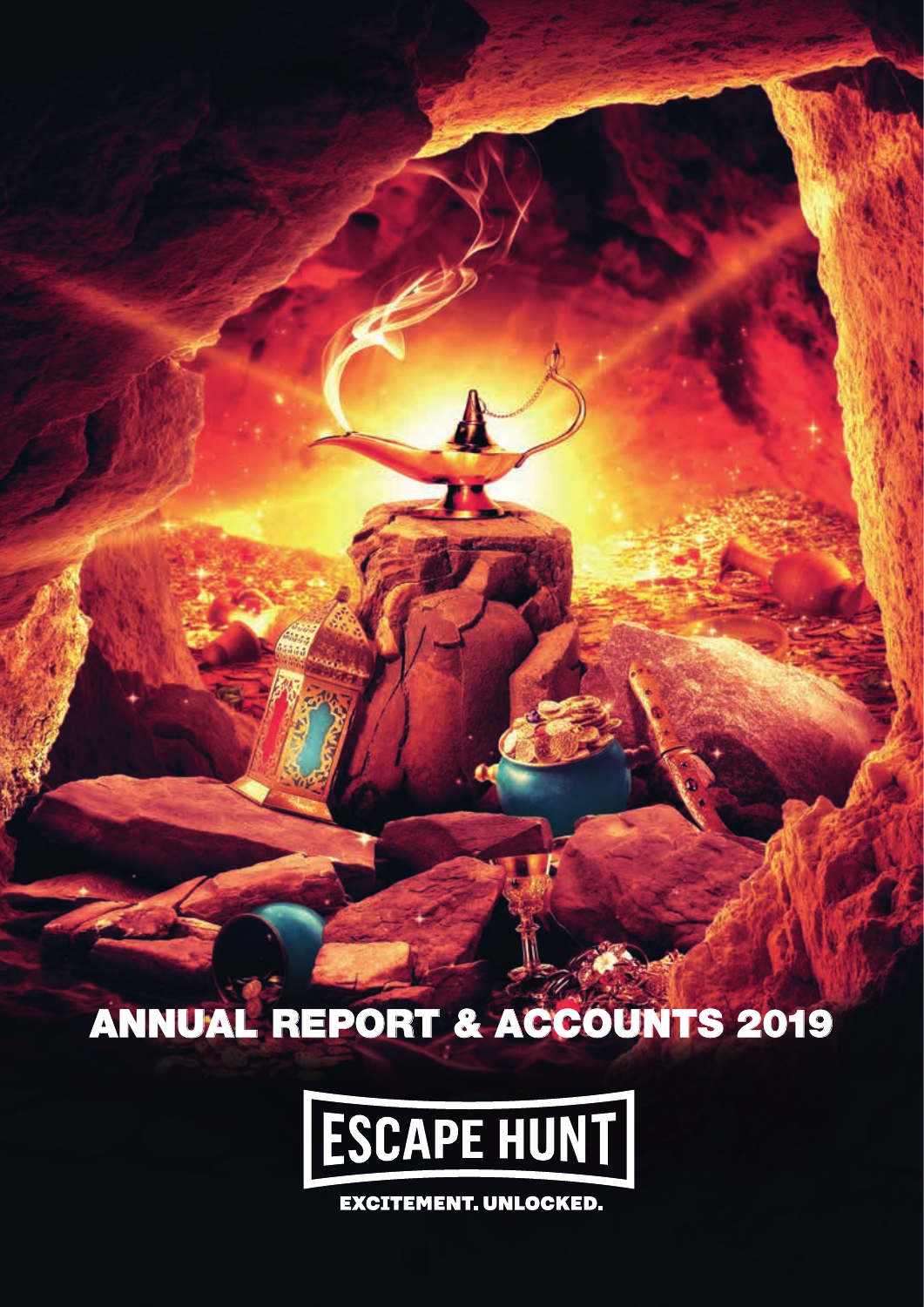## **Contents**

| FINANCIAL AND OPERATIONAL HIGHLIGHTS                           | $\mathsf{S}$   |
|----------------------------------------------------------------|----------------|
| <b>STRATEGIC REPORT</b>                                        | $\overline{4}$ |
| Chairman's Statement                                           | $\overline{4}$ |
| <b>Chief Executive's Report</b>                                | 7              |
| <b>Financial Review</b>                                        | 11             |
| <b>Principal Risks and Uncertainties</b>                       | 16             |
| DIRECTORS' REPORT FOR THE YEAR ENDED 31 DECEMBER 2019          | 22             |
| <b>CORPORATE GOVERNANCE REPORT</b>                             | 26             |
| INDEPENDENT AUDITOR'S REPORT TO THE MEMBERS OF ESCAPE HUNT PLC | 33             |
| CONSOLIDATED STATEMENT OF COMPREHENSIVE INCOME                 | 39             |
| CONSOLIDATED STATEMENT OF FINANCIAL POSITION                   | 40             |
| CONSOLIDATED STATEMENT OF CHANGES IN EQUITY                    | 42             |
| CONSOLIDATED STATEMENT OF CASH FLOWS                           | 43             |
| NOTES TO THE CONSOLIDATED FINANCIAL STATEMENTS                 | 44             |
| COMPANY STATEMENT OF FINANCIAL POSITION                        | 86             |
| COMPANY STATEMENT OF CHANGES IN EQUITY                         | 87             |
| NOTES TO THE COMPANY FINANCIAL STATEMENTS                      | 88             |
| <b>COMPANY INFORMATION</b>                                     | 97             |

Page Number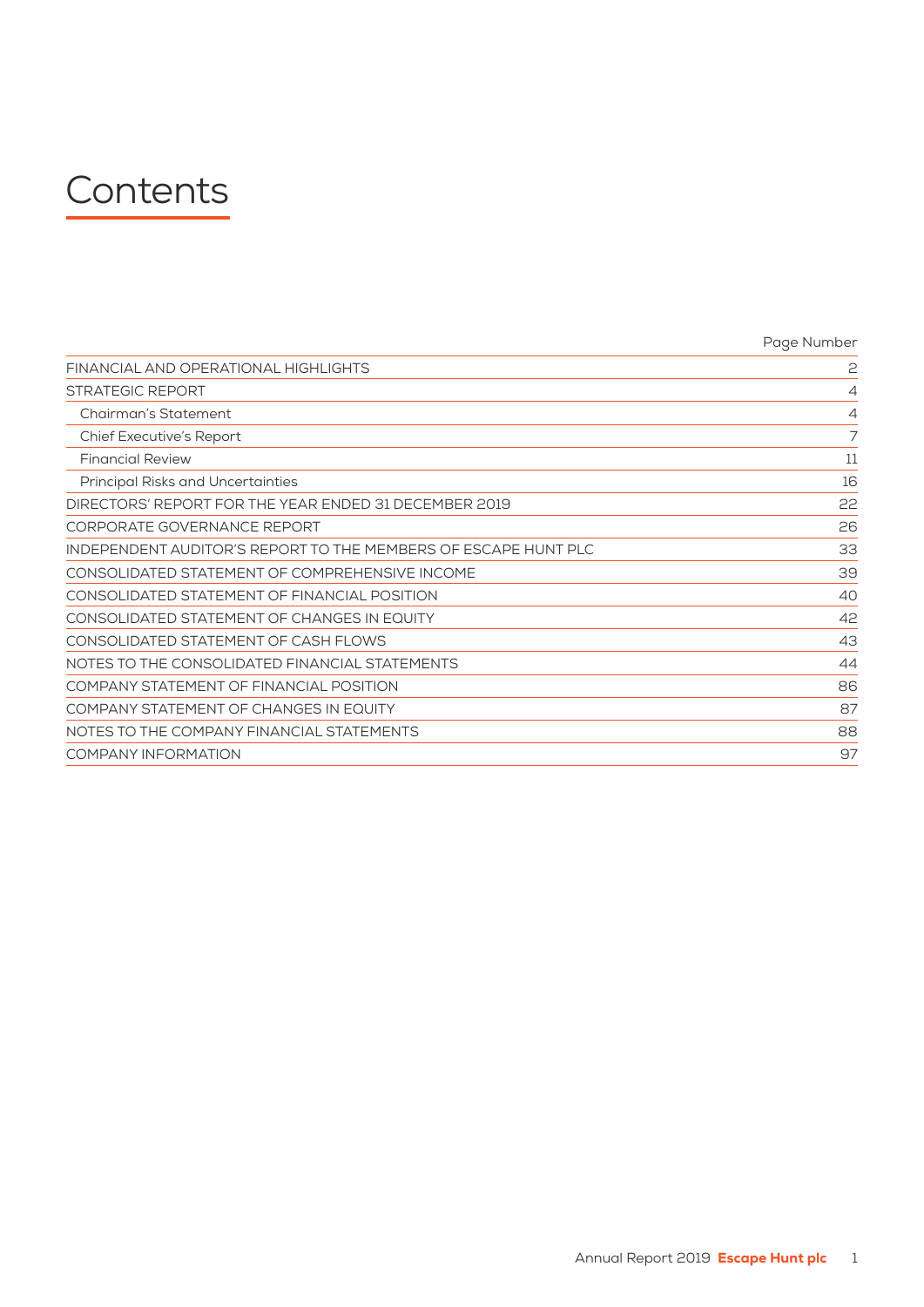# Financial and Operational Highlights

### FINANCIAL HIGHLIGHTS

- Group revenue up 128% to £4.9m (2018: £2.2m)
- Revenue from owner-operated sites up 255% to £3.8m (2018: £1.0m)
- Site level Adjusted EBITDA from owner-operated sites rose to  $E0.6m^1$  (2018: loss  $E0.5m$ )
- Franchise EBITDA increased to £0.3m (2018: £14k)
- Group Adjusted EBITDA loss £1.7m (2018: loss £3.1m)
- Group operating loss of £5.9m (2018: loss of £10.0m)
- Cash at year end £2.2m (2018: £2.7m) and £1.2m on 30 April 2020

### OPERATIONAL HIGHLIGHTS

- Nine 'Escape Hunt' branded sites open in the UK at year end (2018: eight sites)
- Number of active UK games rooms increased to 49 (2018: 38 rooms)
- Like-for-like revenue growth in Q4 2019 of 34% from three most mature owner-operated sites
- Strong Christmas trading in both owner-operated and franchise estates continued into the new year, pre-impact of COVID-19
- Encouraging pipeline of new sites in ongoing negotiations with more favourable property market conditions
- New, strategically important franchise Area Representative Agreement signed with PCH to cover US and Canada
- Rationalisation of underperforming franchisee sites supporting improved profitability for franchise business during the year
- Raised £3.7m (net of expenses) through an equity placing in June 2019

<sup>1</sup> Pre-IFRS 16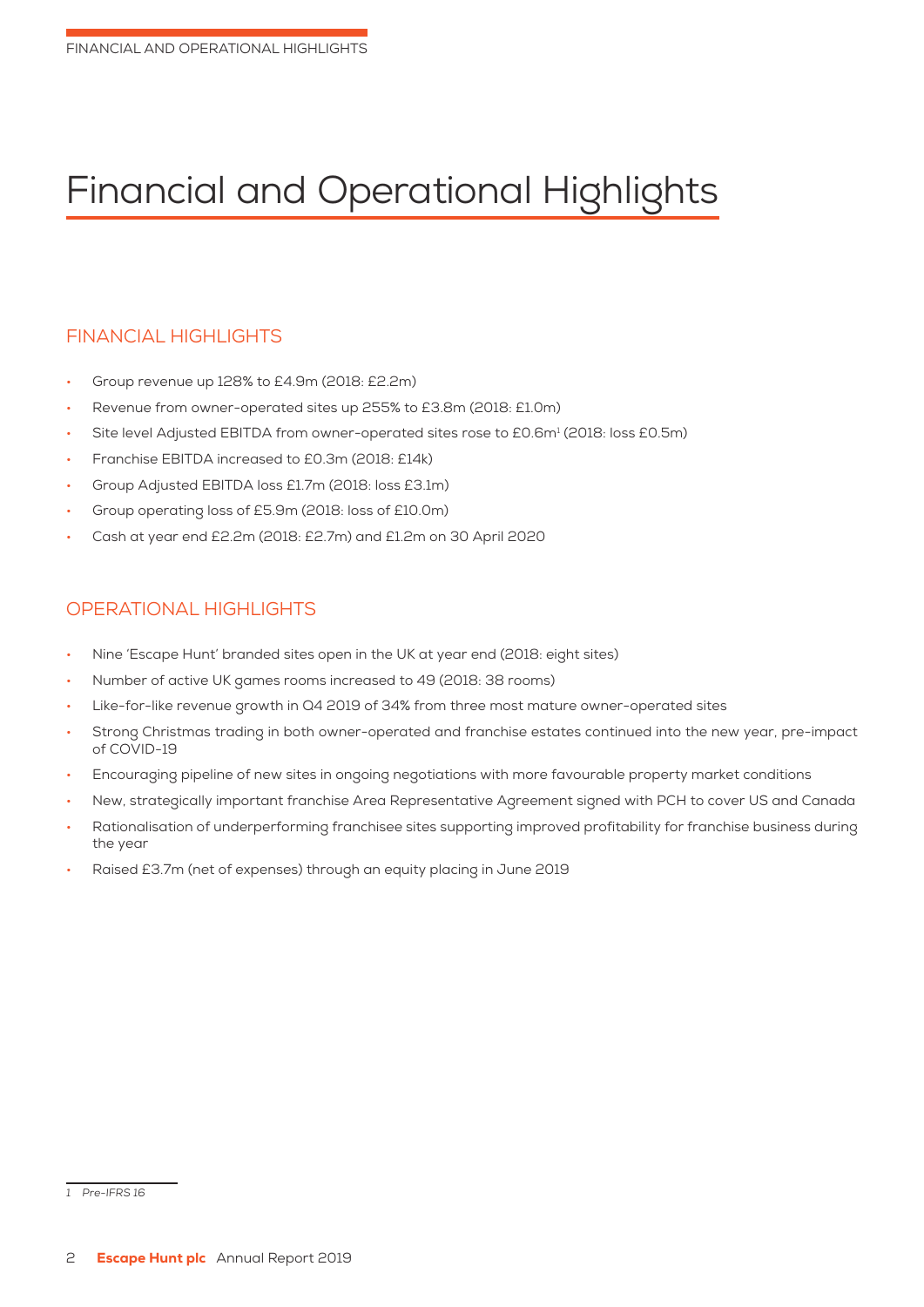### POST YEAR END

- Trading in the period 1 January 2020 to 29 February 2020 was strong with revenue and owner-operated site performance comfortably ahead of Board's expectations
- First US site under PCH Area Representative Agreement opened in March 2020 in Houston, Texas
- Virtual reality trials in two rooms at Birmingham Resorts World
- New Doctor Who game launched in March 2020 under license with BBC Studios. BBC Studios announced in April 2020 that the new story 'Time Lord Victorious' will be released later this year on multiple platforms
- COVID-19 forced closure of all UK sites and most franchise sites from mid-March
- Immediate steps taken to mitigate the impact of COVID-19, including:
	- Significant cost reductions implemented to put core business into 'hibernation'
	- Deferral of costs where possible
	- Grant and other support from UK Government
	- Planned openings of two new owner-operated sites deferred to post-lockdown
- Launch of downloadable games and remote play options during lockdown
- Raised £4.1m net of expenses through an equity placing, share subscription, convertible loan note issue and open offer in July 2020 to support continued expansion of the network and provide working capital
- Franchise sites gradually re-opening from June, although subject to re-closures in some jurisdictions
- UK sites re-opened in July, initially on reduced days
- Fit-out work at Norwich and Basingstoke recommenced
- Pipeline for new sites remains strong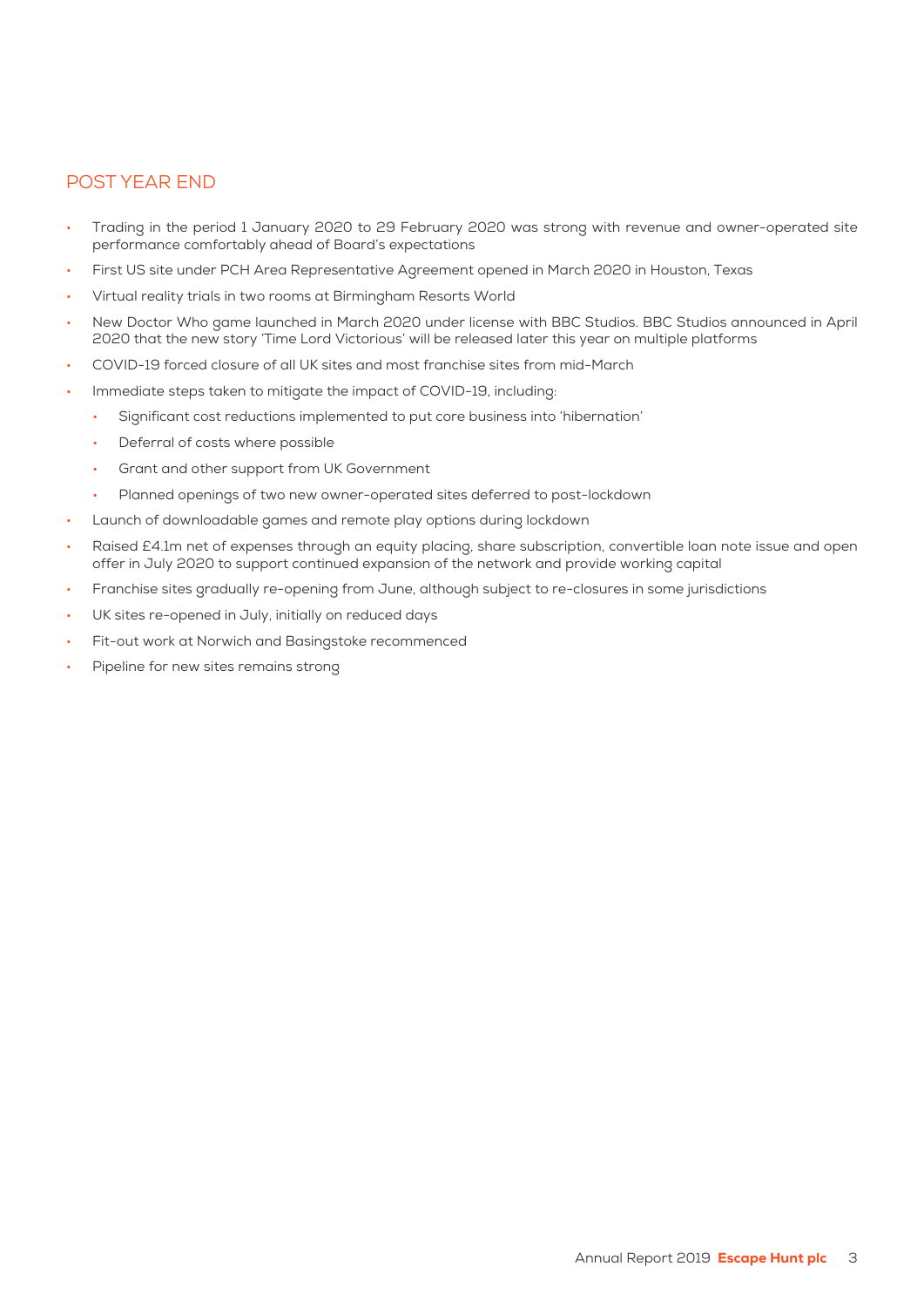## Chairman's Statement

I am pleased to report that 2019 has, in many ways, been a defining year in proving the commercial proposition of our model and one during which we made further progress in executing our strategy. Trading during the year ended 31 December 2019 showed continued, strong growth with a particularly busy Christmas period.

The strong performance over Christmas continued into the new year, with revenues and site performance in the UK comfortably ahead of management's expectations and franchise activity in line for the period to 29 February 2020.

Since the end of February 2020, however, the impact of COVID-19 on the UK leisure and hospitality sector has been dramatic. Trading held up well in early March, but as the pandemic became more widely spread and advice on social distancing was implemented, we began to feel the impact, culminating on 20 March when the UK Government mandated closure of all restaurants, bars, clubs, gyms and leisure facilities. The vast majority of our franchise network was also affected by similar mandatory closures in other parts of the world. Anticipating the closures, we took early action to cut costs significantly and preserve cash. The UK Government's measures to assist businesses such as ours also provided help. We were greatly relieved to be able to retain our staff during the lockdown period as a result of the Coronavirus Job Protection Scheme. We are very fortunate to have a very loyal and dedicated workforce. Almost 90% of our staff were placed on furlough leave throughout the lockdown period and received 80% of their normal pay through the Government scheme, in accordance with the applicable rules. All other staff accepted temporary pay reductions, with senior management accepting a 25% pay reduction and the Non-Executive Directors waiving all fees prior to themselves being furloughed. Our teams are the Group's most valuable asset and their universal understanding of the situation and willingness to support our efforts to ensure we are able to bounce back from this crisis have been humbling.

The UK Government's decision to offer a rates holiday for 2020/2021 to eligible retail, hospitality and leisure businesses was welcomed and will make a material difference to our property costs over the next 12 months. We have also benefitted from the rates grants being made available at a number of our UK sites, receiving a total of £130,000 through the scheme. A number of our landlords have been incredibly supportive giving consent to defer rent and, in some cases, give rental holidays. For that we thank them.

We had to put on hold all capital expenditure and the majority of our third-party expenditure leading to delays in our planned new site openings in Norwich and Basingstoke. Many of these suppliers have been important supporters of Escape Hunt and it is therefore difficult to see them being impacted through our decisions where we have had little choice. Through these initiatives, we were able to enact a very significant reduction in our monthly cash costs, some of which was deferred rather than a permanent reduction. From the commencement of the lockdown, we accelerated our efforts to explore options to access further capital to finance our strategic objectives for 2020 and beyond and to provide additional working capital for both the short and medium term.

On 12 June 2020 we announced that we had been successful in conditionally raising £4.0m (before expenses) through an accelerated bookbuild, share subscription and convertible loan note issue and we launched an open offer to raise up to a further £0.5m. We were delighted to have received support from many of our existing shareholders as well as welcoming a number of new shareholders to our register. The fact that we were able to raise the money in an environment where all our sites were closed and there was, at the time, no visibility on when sites might be permitted to re-open bears testament to the attractions of the model and to the executive team's efforts. The shareholder meeting to approve the fund raise was held on 1 July 2020 and the fund raise closed with a further £0.3m being raised through the open offer. The total cash received, net of expenses was £4.1m leaving the company well capitalised to face the next challenges of re-opening and resuming work on our strategic plans.

With the UK Government's gradual lifting of lockdown restrictions, we have subsequently been able to begin to re-open our UK sites in July. Whilst it remains too early to know how long it will take for activity to revert to the levels we saw in early 2020 and risks of further local or national outbreaks of COVID-19 remain, it is nevertheless exciting to be able to open our doors again, bring staff back to work and welcome our customers. The UK Government's changes to the Job Protection Scheme which allow flexible furloughing of staff and a gradually increasing contribution from employers, currently envisaged to end at the end of October, remains a significant help to our business as we have the ability to flex our labour costs as demand resumes.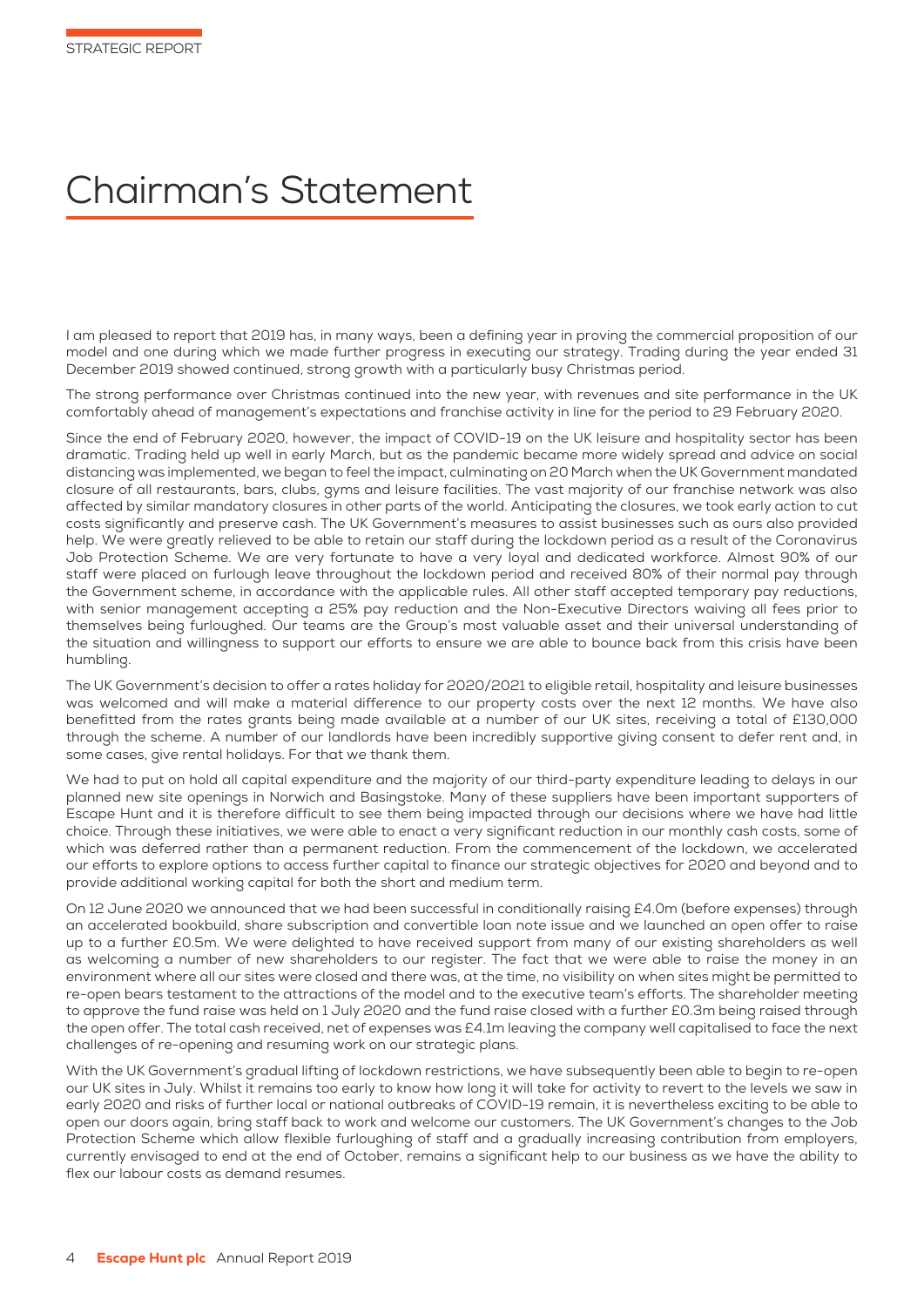Reflecting on our performance during 2019, more detail is provided in our Strategic Report and Financial Review below. A few highlights are worth mentioning:

- Group revenue rose 128% to £4.9m (2018: £2.2m)
- $\,\cdot\,\,$  Site level Adjusted EBITDA from our UK owner-operated estate rose to £0.6m<sup>1</sup> (2018: loss £0.5m)
- Franchise EBITDA rose to £0.3m (2018: £14k)
- Group Adjusted EBITDA loss improved to £1.7m (2018: loss of £3.1m)
- Cash at 31 December 2019 of £2.2m (2018: £2.7m) and £1.2m on 4 May 2020

A key metric for our UK owned and operated sites is cashflow return on capital, which we measure as site level EBITDA divided by total cash invested, including start-up losses. With eight of these sites having been open for more than 12 months, we are beginning to obtain reliable indicators of this metric and believe that we can target very attractive returns on future site openings. This is explained in more detail below.

In June 2019, the Company raised £3.7m (net of expenses) in a placing and open offer of new shares. At 31 December 2019, we had deployed approximately half of these funds which were raised to support the roll-out of further sites in the UK. Further details on our progress and plans to expand our estate are set out below.

Notwithstanding our growth ambitions, we took a more cautious approach to our roll-out strategy during 2019, as we were keen to ensure that our business model could be repeated in a premium and industry-leading manner such as we have been targeting. As a result, we have not as yet fully achieved all the milestones we set ourselves at the time of our fundraising. However, the benefit of this is that we have set the business up well to catch up on our expansion objectives and, most importantly, have now clearly demonstrated the potential for our business through our site metrics and return on capital profile. Before the onset of COVID-19, we had expected to catch up our site roll-out objectives by the end of May 2020, but subsequently had to delay those plans. Nevertheless, we look forward to executing our growth plans with confidence, enthusiasm and vigour.

In September 2019, after a lengthy period of discussion and negotiation, we were delighted to complete our master franchise agreement for the USA and Canada with our new partners, Proprietors Capital Holdings ("PCH"). North America represents a very substantial opportunity for the Group and we are focused on delivering on this opportunity.

Alistair Rae stepped down from the Board and as Chief Financial Officer at the end of July 2019, and we were delighted to appoint Graham Bird who joined the Board as CFO in January 2020. Graham has extensive City experience and brings a wide range of skills having worked in investment, advisory, financial and commercial roles.

Adrian Jones, who was one of the original management team which established Escape Hunt prior to its acquisition by Dorcaster and Admission to AIM, stepped down from his position on the Board as a Non-Executive Director at the end of May 2020. Adrian is based in Malaysia and his knowledge and experience of operating in the Far East has been invaluable, particularly whilst Escape Hunt had a significant presence in the region. However, since Admission, the focus of our business has moved to the UK and, in due course, we will appoint a UK based replacement. I would like to thank Adrian for his contribution over the years.

We are acutely aware that shareholders have suffered a significant fall in the value of their holdings in Escape Hunt over the last twelve months and since our Admission in May 2017. Whilst we cannot account for every movement in the share price, a significant impact was undoubtedly when one of our largest shareholders, Arrowgrass, went into Administration in Autumn 2019 and the sale of their shares subsequently triggered a precipitous fall in the share price. The impact of Brexit uncertainty did not help the performance of micro-cap shares either and, more recently we have had to endure the impact of COVID-19. We are also aware that it has taken longer for us to prove the attractions of the business than we had originally expected. Nevertheless, as a Board, we take comfort in the increasingly attractive return on capital metrics at site level and remain confident in the long-term opportunity to build substantial shareholder value.

We are enormously encouraged by the performance of our business prior to the pandemic and by the fact that at that time, all our UK sites had five star ratings and were ranked in the top four on TripAdvisor™ in their respective cities under fun and games. We are also encouraged by the energy and enthusiasm of our US partners and many of our franchise operators. More recently, the support we received from both existing and new shareholders in our fund raise demonstrates a belief in the attractions of our business.

<sup>1</sup> Pre-IFRS 16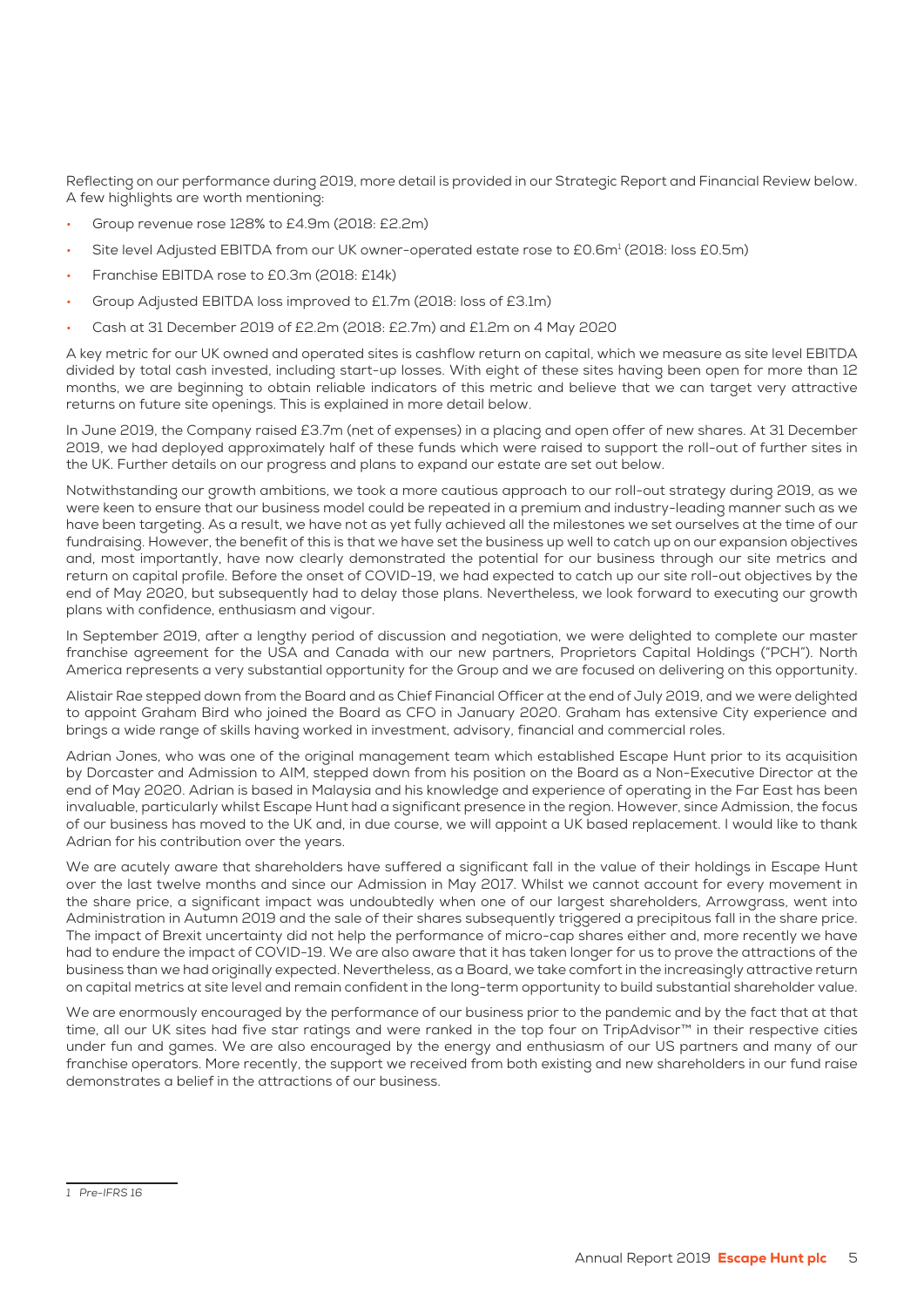# Chairman's Statement continued

We continue to see the opportunity afforded by rapid growth in experiential entertainment as an attractive one where we will be able to build and sustain a premium brand in escape rooms. We are confident that with a stronger balance sheet brought about by our recent fund raise, we will emerge from the COVID-19 pandemic intact and ready to build on the base that we have successfully established so far.

Richard Rose Non-Executive Chairman

28 July 2020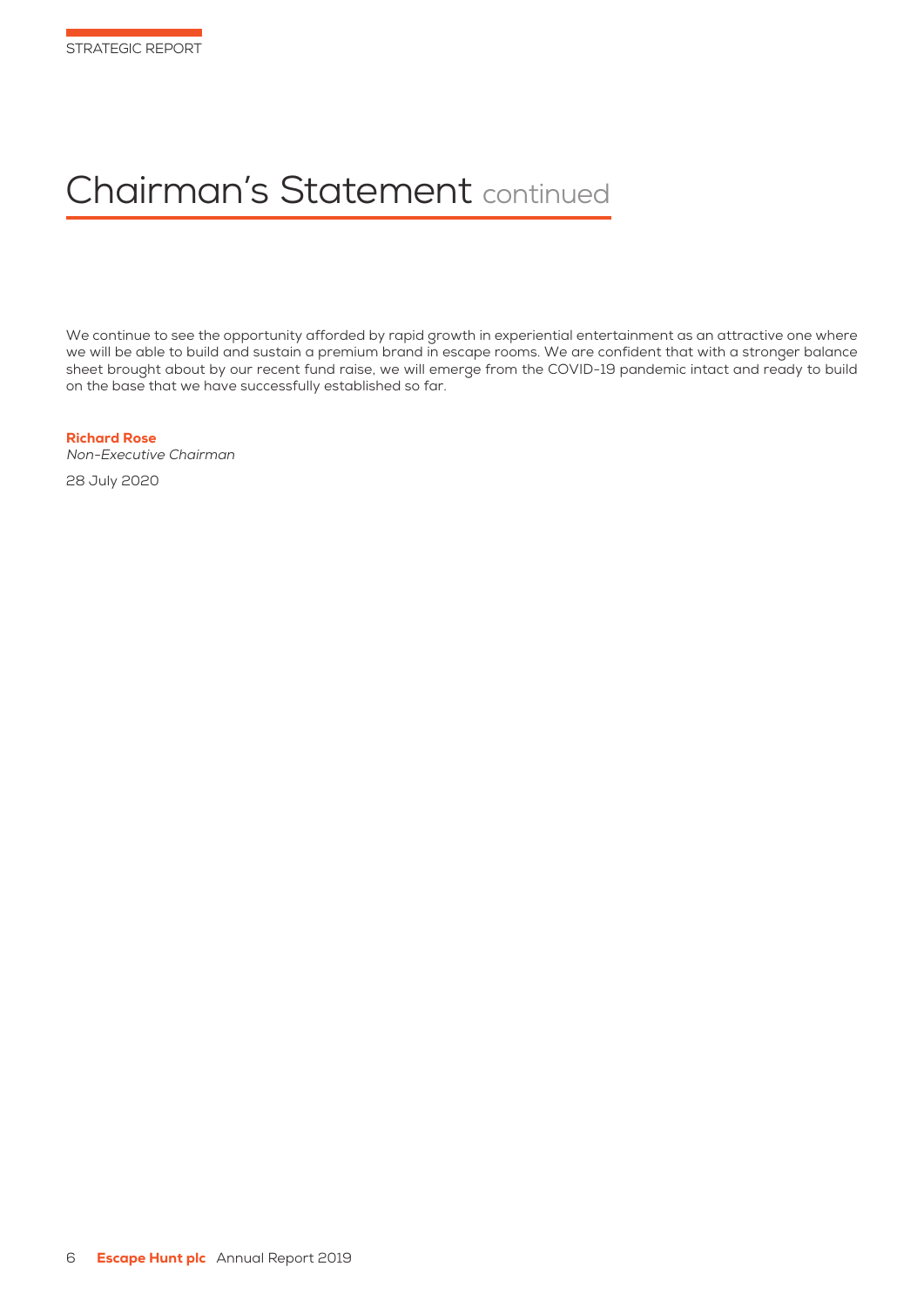# Chief Executive's Report

The Group ended 2019 with a strong performance, providing us with a high level of confidence in the future potential for our business as we continue to grow our network. 2019 was critical in validating our business model and content strategy, and we are delighted with progress that can now be firmly demonstrated.

Group turnover rose by 128% to £4.9m (2018: £2.2m) and Group Adjusted EBITDA loss fell from £3.1m to £2.1m on a pre-IFRS16 basis, and to £1.7m post-IFRS16.

Importantly, we now have solid evidence of the potential for our business. In aggregate and prior to COVID-19, the unit economics at a site level were proving very attractive, both at an EBITDA margin level and based on return on capital metrics. This gives us confidence to accelerate the pace of our roll-out now that we have reduced the build cost and optimised the returns for new sites. Adjusted Group and site level EBITDA are key metrics which we use to measure performance of the business as the measures provide a good proxy for cash contribution from each component part of the Group.

#### Owner-Operated sites

The owner-operated sites accounted for 78% of Group sales in the year ended 31 December 2019 and delivered revenue of £3.8m (2018: £1.0m), a material increase over the prior year. The increase was helped by the full year impact of sites opened during 2018, but a substantial proportion of the growth was organic. Escape Hunt's three most mature owneroperated sites (Birmingham, Bristol and Leeds), each 21 months old at year end, delivered a combined like-for-like sales increase of 34% in the final quarter of 2019. Across all eight established owner-operated sites, like-for-like sales increased by 70% in December. Five of these sites were opened in the final quarter of 2018 and hence benefitted from entering the final month of 2019 with a more mature market position.

Prior to COVID-19, we were seeing continued growth across all our Escape Hunt branded UK sites. We have also gained a greater understanding of the impact of school holidays and seasonal variations as well as the maturity profile of sites after opening. All our Escape Hunt branded sites continued to experience growth, right up to the onset of COVID-19 notwithstanding their period of maturity.

#### Table 1: Like-for-Like Growth

|                         |         | Year-on-Year Growth<br>(Rolling average period) |          |
|-------------------------|---------|-------------------------------------------------|----------|
| Data as at 1 March 2020 | 4 weeks | 12 weeks                                        | 24 weeks |
| First 3 sites           | 21%     | 25%                                             | 32%      |
| Next 5 sites            | 91%     | 110%                                            | na       |
| All 8 mature sites      | 54%     | 63%                                             | na       |

Site level adjusted EBITDA from the owner-managed portfolio for the full year was £0.6m<sup>1</sup> (2018: loss £0.5m) which exceeded management's expectations, and included the start-up site losses incurred in the opening months of trading for the immature sites.

Pleasingly, the significant and continued focus on the customer experience has again driven exceptional TripAdvisor scores, with all sites five star rated and in the top four "fun and games" activities in their respective territories.

In June 2019, we raised £3.7m (net of expenses) by way of a placing and open offer of new shares to fund the opening of new UK sites. In December, we opened a new site at Birmingham Resorts World and sites at Basingstoke and Norwich were well advanced and due to open towards the end of Q1 2020. The number of the Group's active UK games rooms increased from 38 to 49 during 2019. We were also in advanced negotiations on several other sites, which were put on hold as a result of COVID-19. These negotiations have since re-started, as explained below.

<sup>1</sup> Pre-IFRS 16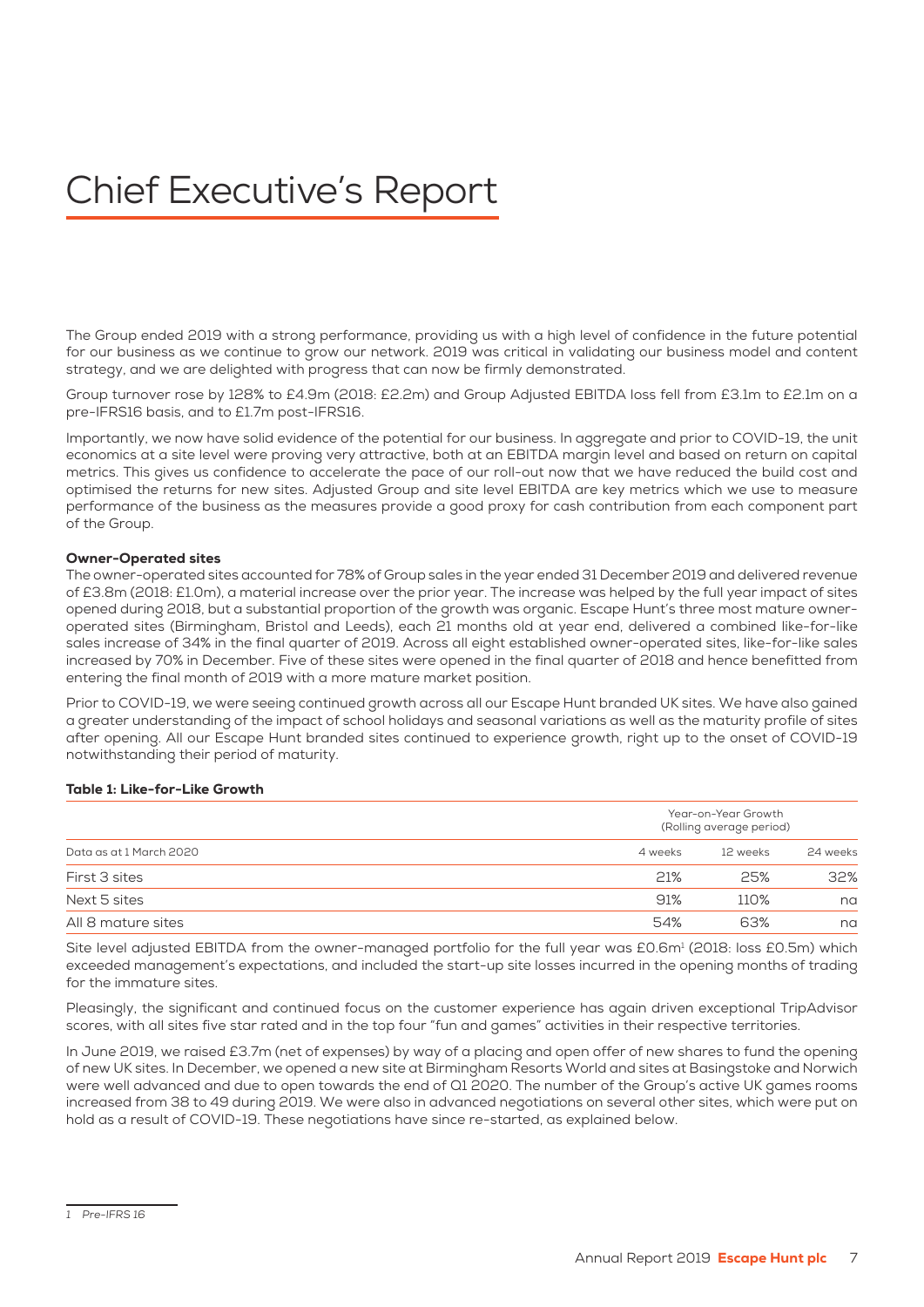# Chief Executive's Report continued

Our newest site in Birmingham Resorts World has made a strong start and, until the COVID-19 pandemic impacted business, was trading well ahead of management's expectations. The new site also includes two virtual reality escape rooms, which are being tested ahead of a potential further roll-out at other sites. In part, the early success of our Resorts World site can be attributed to the support we have received from our landlord, both by way of capital contribution in building the site, and in ongoing marketing. The model is one we believe can be repeated and 'leisure destination' sites, such as Resorts World, are likely to form a growing part of our ongoing strategy.

Market challenges faced by retail landlords continued to protract the time taken to complete commercial negotiations throughout the year. However, there were signs in late 2019 and early 2020 that this market pressure was easing and Escape Hunt has been increasingly able to find sites on financially attractive terms. COVID-19 will undoubtedly have an impact on many smaller retailers and restauranteurs and we therefore expect the environment for us to find suitable sites on attractive terms to improve further. Once it became probable that we would be able to raise money to fund further growth, we resumed negotiations on a number of sites and anecdotal evidence to date would suggest that attractive locations are likely to become available on terms which would not have been available pre COVID-19. Together with the strong unit economics that we have been able to demonstrate, this gives us confidence in our ability to deliver on our strategy for the UK.

#### Franchise network

The most significant development in our franchise strategy in 2019 was the agreement we signed with our new Area Representative, PCH, covering the USA and Canada. Proprietors Capital Holdings ("PCH") is a US-based investment capital company with a wealth of experience in supporting and growing brands as both a franchisee and franchisor. PCH has successfully grown brands including Papa Murphy's, CPR -Cell Phone Repair, PROSE, Miracle Method, online Trading Academy, and Pedal Pub. This is the most substantial franchise agreement we have signed since Admission and sets a standard for future, similar deals. Importantly, the new agreement creates much stronger alignment in content strategy with our franchise partners which will enable us to serve our partners more effectively, efficiently and profitably. PCH successfully converted an existing franchise location in Houston, Texas to our new format and branding and installed one of our catalogue games, Alice in Puzzleland. The site opened in early March 2020 to extremely positive reviews before being temporarily closed due to COVID-19. It re-opened in May, although Texas is experiencing a resurgence of COVID-19 and the site closed again in July. We continue to work closely with our US partners and supporting their growth ambitions is a key strategic objective for 2020. Although the PCH agreement was signed in 2019, there was no financial contribution from the partnership in the year to 31 December 2019.

Our existing franchise network performed in line with the Board's expectations, delivering revenue of £1.1m (2018: £1.1m) and EBITDA of £0.3m (2018: £14k). We have terminated a number of under-performing smaller direct franchise agreements. At year end, the active network comprised 40 locations in 17 countries. Since year end, we have terminated a further four agreements as we seek to rationalise the network and focus on regions where we can build a meaningful presence.

#### Content strategy

Our content strategy sets out a clear path to monetise opportunities from a broad customer segment. To date, the business has been focused on retail consumers. In late 2019, we aimed to diversify our customer mix and began to market directly to corporates, generating positive results. Looking forward, we have identified a number of opportunities and have a strategy to address each of these incrementally. The content strategy supports both the UK owned and operated business and our franchise network.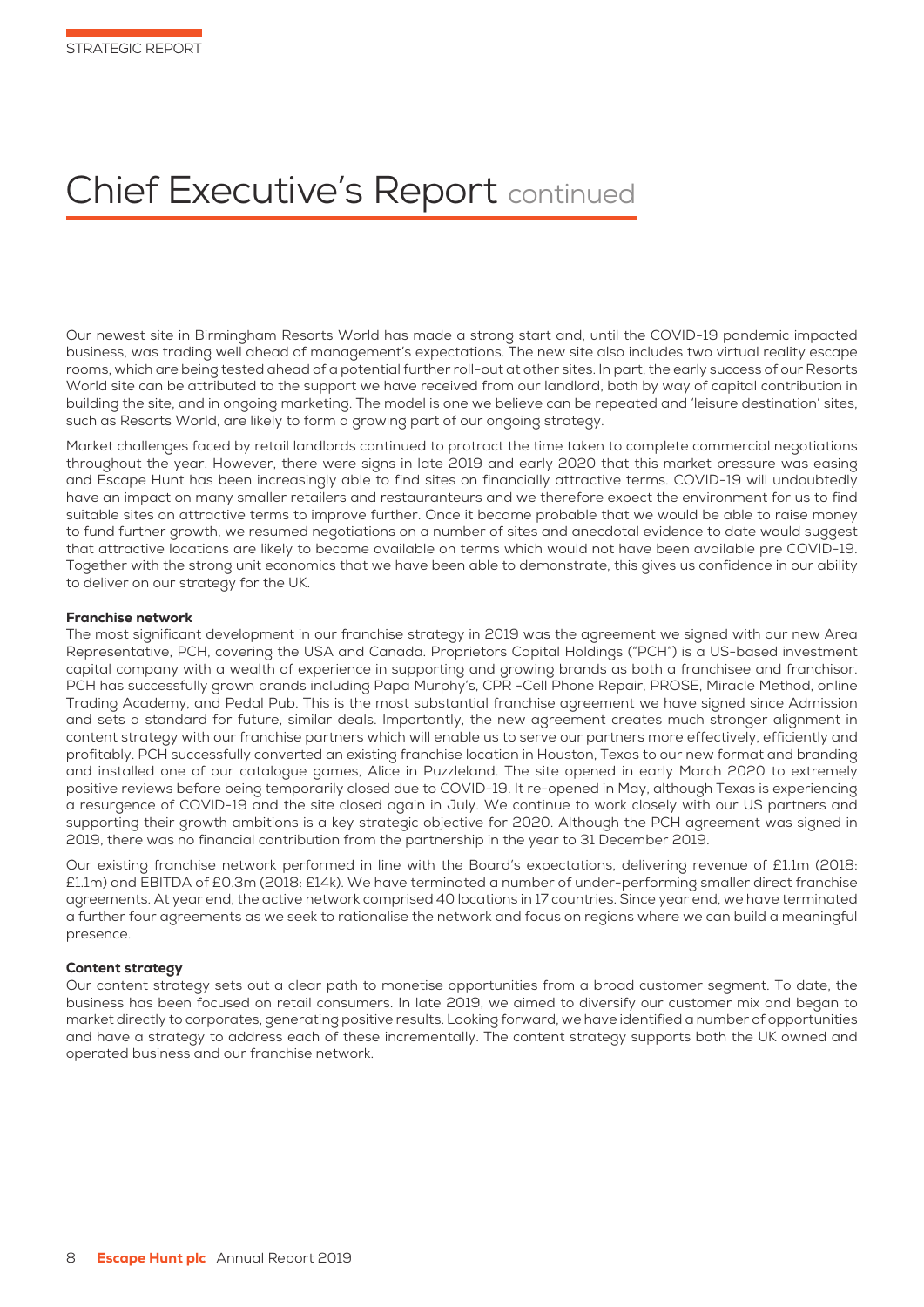#### Table 2: Content strategy

|          | <b>EH Retail</b>                                        | <b>EH</b> for Business                                                  | <b>EH</b> for Education                           | <b>EH</b> for Brands                                                                                 |
|----------|---------------------------------------------------------|-------------------------------------------------------------------------|---------------------------------------------------|------------------------------------------------------------------------------------------------------|
| Content  | Social entertainment<br>experiences                     | Experiences as learning and<br>development, training and<br>recruitment | Experiential, gamified learning<br>and assessment | Experiential gamified<br>marketing activations for<br>consumer products, services<br>and attractions |
| Audience | Families, friends, colleagues,                          | Learning and development;                                               | Teachers and pupils                               | Tourist attractions                                                                                  |
|          | social event organisers,<br>children, students, retired | recruitment and assessment:<br>reward and recognition;                  | Schools and colleges                              | Theme parks                                                                                          |
|          | conferences, away days                                  | Community groups                                                        | • Hotels                                          |                                                                                                      |
|          |                                                         | Admissions teams                                                        | • Museums                                         |                                                                                                      |
|          |                                                         |                                                                         |                                                   | Parks<br>$\bullet$                                                                                   |
| Channel  | In venue games and meeting                              | In venue games and meeting                                              | In venue games and meeting                        | Bespoke trails                                                                                       |
|          | rooms                                                   | rooms                                                                   | rooms                                             | Outdoor roaming<br>$\bullet$                                                                         |
|          | • Surrounds of venue (outdoor)                          | Surrounds of venues                                                     | Surrounds of venues                               | Indoor<br>٠                                                                                          |
|          | • Virtual Reality                                       | Downloads / home games                                                  | Downloads / home games                            | <b>Virtual Reality</b>                                                                               |
|          | Downloads / home games                                  |                                                                         | <b>Virtual Reality</b>                            |                                                                                                      |
|          |                                                         |                                                                         |                                                   | Themes downloads / home<br>games                                                                     |

#### Operational capability

Our success in delivering value for our customers, shareholders and other stakeholders alike, depends on our ability to produce high quality content efficiently and effectively. Since Admission, our experience in developing new games and turning them to reality has created a substantial bank of intellectual property. We have been working with key suppliers to reduce the cost of installing new games and have developed ways to produce games in a more modular fashion so that they can be more easily replicated, installed and, in future, moved between venues. We are also working closely with our franchise partners, notably in the US, to further improve the manufacturing and installation costs of games as we believe this will provide a clear competitive advantage in future.

As a small business, we work closely with certain suppliers, providing opportunities for continued improvement whilst seeking to develop and build the know-how internally to ensure the value of all these initiatives is retained.

Whilst efforts to date have been able to substantially reduce the cost per game / room compared to our earliest sites, further work is being done to continue progress in this regard.

#### Strategic objectives for 2020

Our strategic objectives for 2020 and beyond fall into five categories:

- 1. Roll-out of our owner-managed network through direct investment
- 2. Sustain and support growth in performance from our existing franchise network
- 3. Deliver the US franchise opportunity in partnership with PCH
- 4. Enhance returns and margins through broadening our product set and target audience
- 5. Investment in infrastructure and operations to improve efficiency and scalability

In July 2020 we raised £4.1m (net of expenses) through a combination of a placing, subscription, convertible loan note issue and an open offer. The additional capital enables us to progress our strategic objectives whilst also providing working capital for the short and medium term. The pace at which we are able to progress will depend, in part, on the speed of recovery from COVID-19 as we seek to balance the short term need to maintain cash in case of further recurrences of COVID-19 against the desire to expand the platform. The recent performance of our business gives us confidence in the unit economics and the financial attractions of the business model and the Board therefore continues to explore any options which will support growth whilst seeking to grow shareholder value.

Conditional on accessing sufficient capital to do so, our short-term target is to grow the UK estate to at least 15 Escape Hunt branded sites within 9 months and then to 20 sites within 18 – 24 months of reopening after COVID-19. This may require access to further capital, which may be from borrowings in future. We believe there is a market opportunity to grow the UK estate to approximately 50 sites in the longer term. Supported by anticipated growth in our franchise business, both in the US and elsewhere, we believe this strategy will deliver a sustainably cash generative, highly profitable business.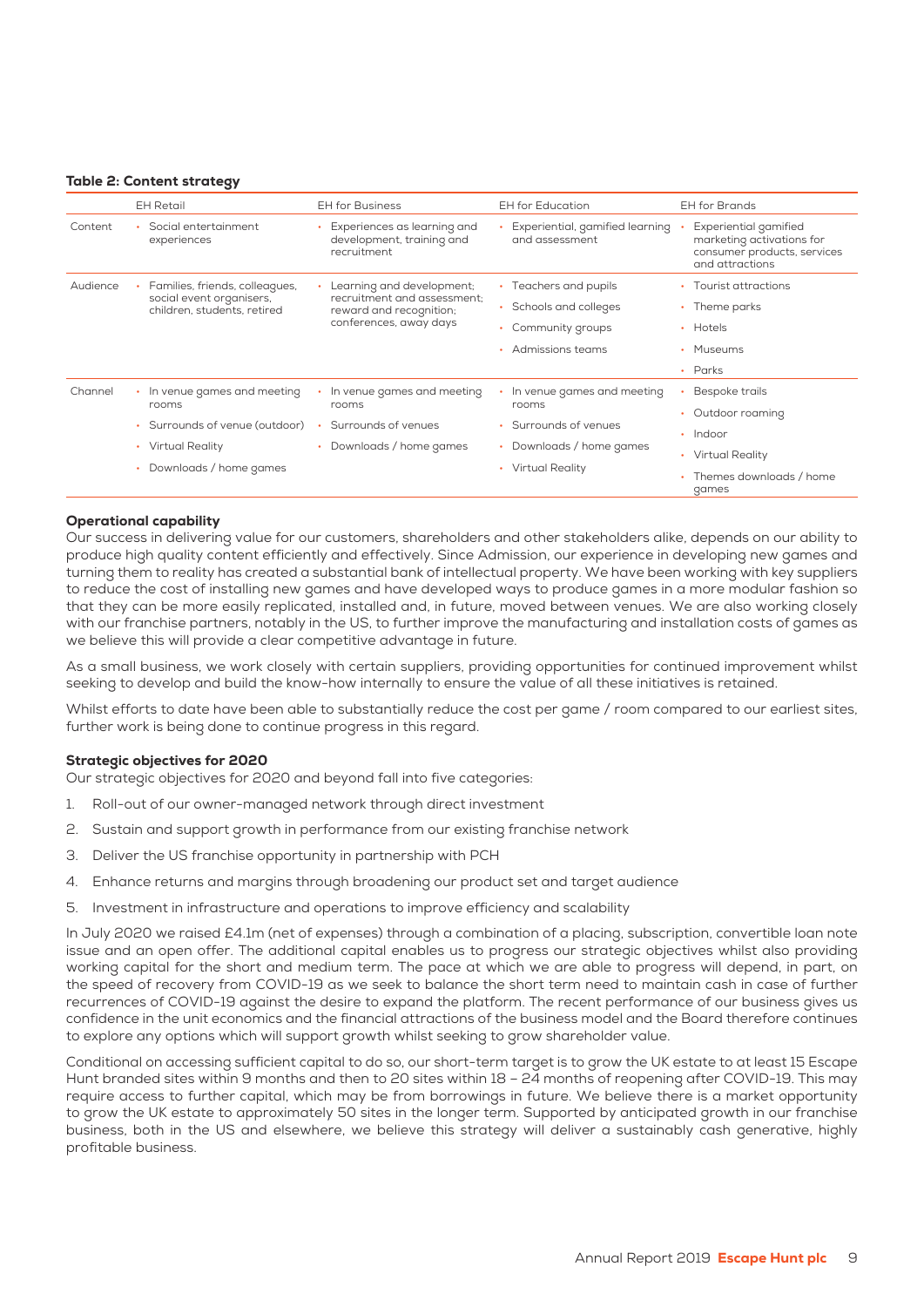# Chief Executive's Report continued

Our key performance indicators by which we monitor progress and performance are set out in the Financial Review below.

#### Outlook

We have been excited to be able to re-open our UK sites during July and are delighted that the majority of our franchise estate has also been able to re-open. However, some of our franchise estate are now being affected by lock down measures being re-imposed, so there is still considerable uncertainty over the short term trading outlook. There is, of course, a risk that local or even another national lock-down could be imposed in the UK. Without a clear view on how long COVID-19 restrictions are likely to impact our business, nor on how consumers will behave thereafter, it is difficult to know how quickly our business will rebound. We are enormously encouraged by the Group's performance as we entered the pandemic and by the consumer response to our offering, evidenced by the fantastic TripAdvisor™ ratings we have received and excellent financial returns. We are also encouraged by the energy and enthusiasm of our US partners and our franchise network and by the support we received from both existing and new investors in our recent fundraise. Consequently, we continue to see the opportunity afforded by rapid growth in experiential entertainment as an attractive one where we will be able to build and sustain a premium brand in escape rooms. We are therefore as confident as we can be that we will emerge from the COVID-19 pandemic intact and ready to build on the base that we have successfully established so far.

#### Richard Harpham

Chief Executive Officer

28 July 2020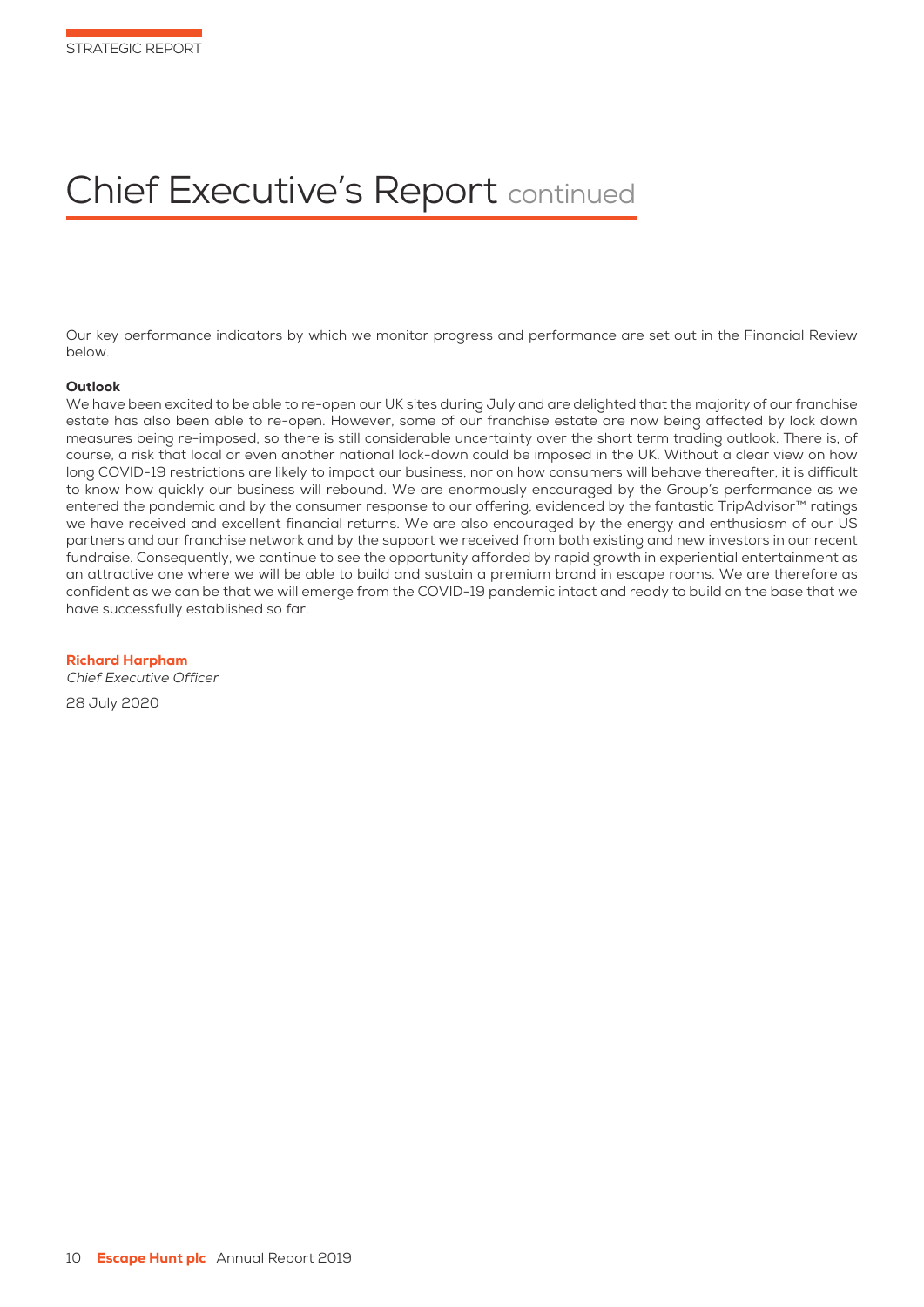## Financial Review

### Group Results

#### Revenue

Group revenue rose strongly in the year from £2.2m to £4.9m, a rise of 128%.

|                                              | Year<br>ended<br>31 December<br>2019<br>£'000 | Year<br>ended<br>31 December<br>2018<br>£'000 | Increase /<br>(decrease) |
|----------------------------------------------|-----------------------------------------------|-----------------------------------------------|--------------------------|
| New branch upfront location exclusivity fees | 138                                           | 123                                           | 12%                      |
| Game design fees                             | 129                                           | 118                                           | 9%                       |
| Support and administrative fees              | 92                                            | 94                                            | (2%)                     |
| Franchise revenues                           | 717                                           | 741                                           | (2%)                     |
| Owned branch revenues                        | 3,832                                         | 1,077                                         | 255%                     |
| Other                                        |                                               |                                               |                          |
|                                              | 4.915                                         | 2,153                                         | 128%                     |

The main contribution to revenue growth came from the UK owned branch network, where revenues were up £2.8m, an increase of 255%. Of this, approximately £2.0m was as a result of the full year contributions from sites not open during the whole of 2018, whilst £0.8m represented like-for-like growth from existing sites. Like-for-like growth from our most mature sites was 34% in the last quarter of the financial year, whilst across all eight established sites like-for-like growth in December 2019 was 70% compared to the same period in 2018.

Within the franchise business, recognition of upfront location exclusivity fees rose as a result of the termination of a small number of contracts which led to the accelerated recognition of upfront fees which are otherwise recognised over the period of exclusivity. Franchise revenues were broadly flat year-on-year.

#### Gross profit (re-categorised)

We changed the basis in which we measure gross profit during the year as we considered that certain costs, principally fixed labour costs at site level, should be treated as administration rather than direct cost of sale. The Board believes this change in categorisation better reflects the underlying performance and provides a more useful measure of the business. Gross margin rose from 47% in 2018 to 67% in 2019. The primary driver of this improvement was more efficient use of labour at sites, helped by the higher levels of utilisation and learning curve effects from having been open for longer.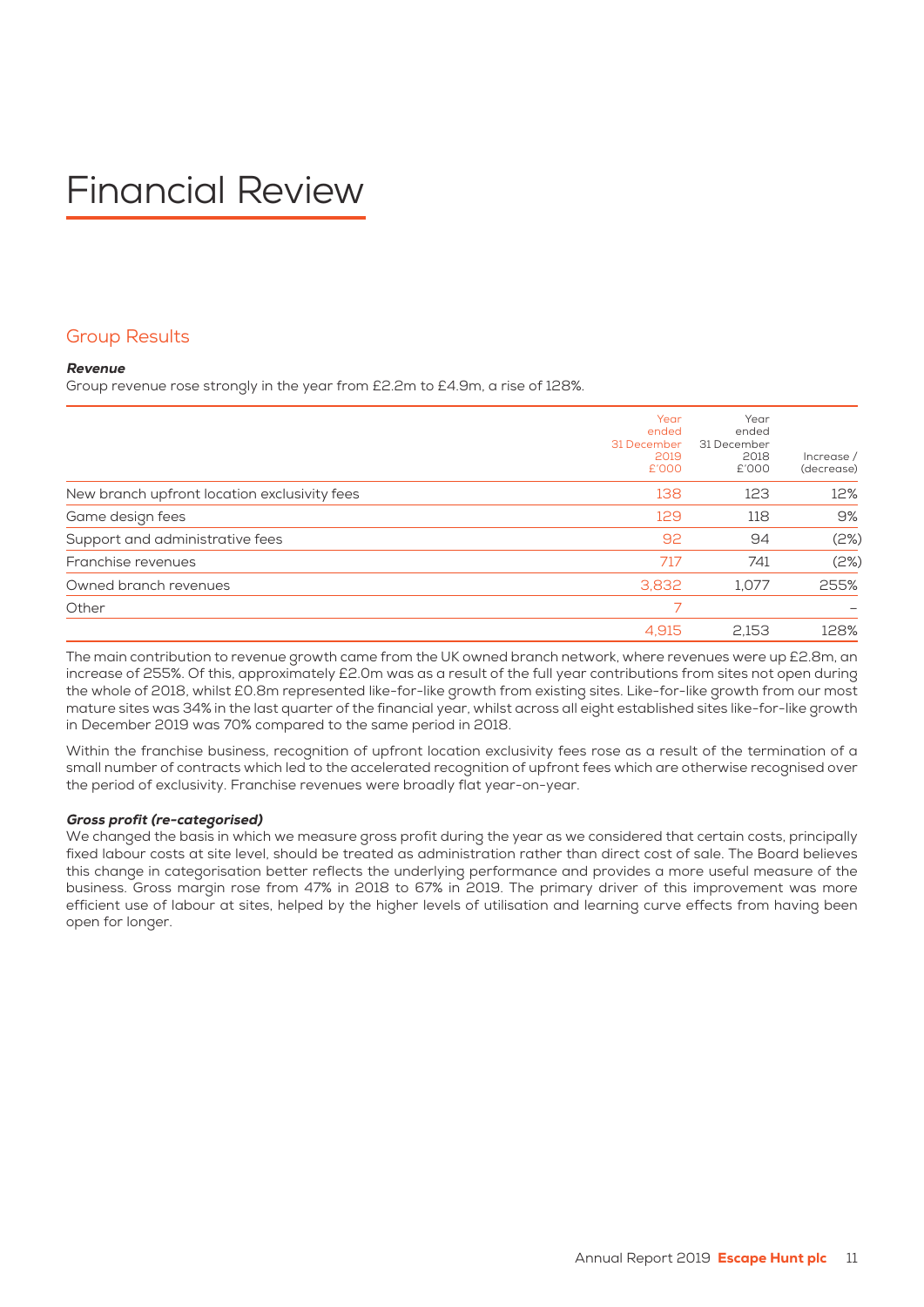### Financial Review continued

#### Adjusted EBITDA

Adjusted EBITDA loss reduced by 45% from £3.1m to £1.7m and is a key performance measure for the Group. A reconciliation between statutory operating loss and Adjusted EBITDA is shown below.

At a segmental level, the breakdown of Adjusted EBITDA loss was as follows:

|                                                                        | 2019<br>£'000    | 2018<br>£'000 | Increase /<br>(decrease)<br>£'000 |
|------------------------------------------------------------------------|------------------|---------------|-----------------------------------|
| Owner-operated EBITDA - Site level, pre-IFRS 16                        | 606              | (499)         | 1,105                             |
|                                                                        |                  |               |                                   |
| Owner-operated EBITDA after central overheads (pre-IFRS 16)            | 507              | (613)         | 1,120                             |
| <b>IFRS 16 Adjustments</b>                                             | 370 <sup>1</sup> |               | 370                               |
| Owner-operated EBITDA after central overheads and IFRS 16 <sup>2</sup> | 877              | (613)         | 1,490                             |
| Franchise EBITDA after central overheads                               | 361              | 14            | 347                               |
| Unallocated central costs                                              | (2.945)          | (2,488)       | (457)                             |
| <b>Adjusted Group EBITDA</b>                                           | (1.707)          | (3,087)       | 1,380                             |
|                                                                        |                  |               |                                   |

The Group started to benefit from operational gearing with increased turnover, notably at site level. EBITDA profitability in both the owner operated business and the franchise business rose sharply.

#### Operating loss

Group operating loss reduced significantly from £10.0m to £5.9m, helped by the improvement in Adjusted EBITDA as well as reduced amortisation charges, principally relating to acquired intangibles and the impairment charges in 2018 which were not repeated.

|                                             | 2019<br>£'000 | 2018<br>£'000 |
|---------------------------------------------|---------------|---------------|
| Operating loss                              | (5,932)       | (10, 012)     |
| Amortisation of intangibles                 | 2,124         | 3,656         |
| Impairment of intangible assets             |               | 2,345         |
| Depreciation                                | 1,733         | 545           |
| Depreciation of right of use assets         | 347           |               |
| Loss on disposal of assets                  |               | 45            |
| Branch closure costs                        |               | 291           |
| Exceptional professional fees               | 7             |               |
| Foreign currency losses                     |               | 31            |
| Share-based payment expense                 | 12            | 12            |
| <b>Adjusted Group EBITDA</b>                | (1,701)       | (3,087)       |
| Pro forma IFRS 16 adjustments               |               | 388           |
| Comparable prior year Adjusted Group EBITDA | (1,701)       | (2,699)       |

<sup>1 £370</sup>k is the rental charge relating to sites only which is reversed out under IFRS16. The group total rental charge reversed out under IFRS16 is £454k, £84k relating to head office.

<sup>2 2018</sup> has not been restated for IFRS16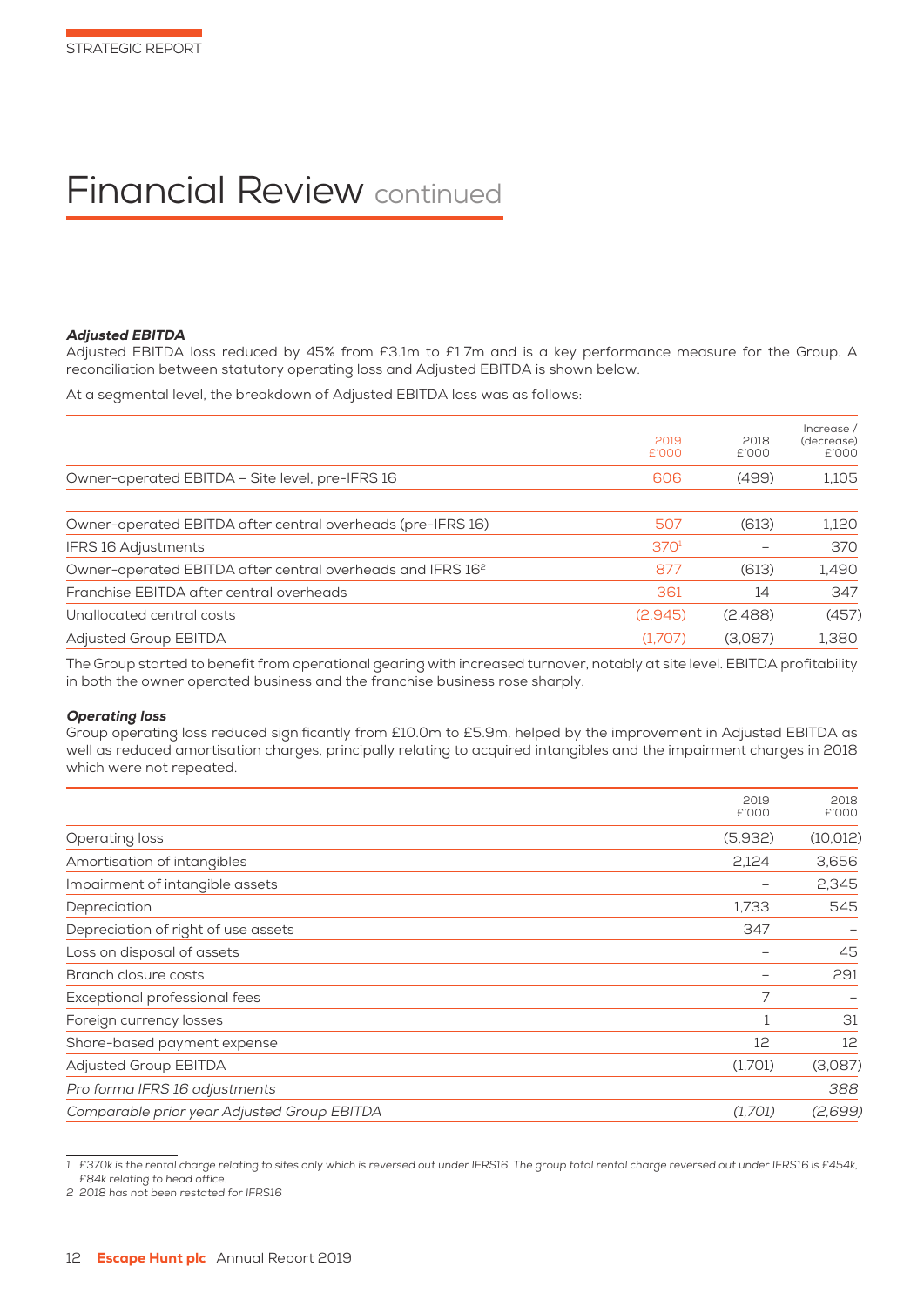#### Owner-Operated sites

Eight new sites opened during 2018 and each operated for the full twelve months in 2019. As mentioned above, revenue from our owner-operated sites grew from £1.1m to £3.8m in 2019. Approximately £2.0m of this growth was from the full year effects of having sites open, whilst the balance represents like-for-like growth.

Site level EBITDA rose sharply as individual site performance grew and start-up losses turned to profit. Total site labour as a percentage of total sales fell from 65% in 2018 to below 40% in 2019. Importantly, the ratio fell from 43% in the first half of the year to 36% in the second half, illustrating the continued improvement which has been achieved. We believe further improvements can be made through investment in technology and systems and as occupancy levels at site level continue to improve.

In December 2019, we opened a further site at Birmingham Resorts World and had been scheduled to open two further sites in early 2020 in Basingstoke and Norwich. These openings were put on hold as a result of the COVID-19 outbreak. In the first weeks of its operation, our Resorts World site performed ahead of management's expectations. Work has subsequently resumed at both Basingstoke and Norwich which we expect to open in the coming months. We have also reached heads of terms on two further sites and are in negotiations on a number of others.

#### Franchise estate

Revenue from our franchise estate was broadly flat year-on-year. However, we were able to reduce the costs directly associated with managing our franchise estate such that adjusted EBITDA from our franchise estate rose to £0.4m (2018: £0.0m). Following some rationalisation of our franchise estate, the number of active franchisees at the end of the year was 40 which compares to 42 at the end of 2018. Since year end, we have terminated a further four single franchisee agreements.

#### Central overheads

In the Autumn, the Company took action to reduce overhead costs, including reducing headcount at head office. We continue to look at ways in which we can optimise costs and plan to make modest investments in projects to improve efficiency centrally which are aimed to ensure that we maximise the benefit of operational gearing as the Company's revenues grow.

#### Cashflow and capital expenditure

Cash and cash equivalents at the year-end was £2.2m (2018: £2.7m). In June 2019, the Company raised £3.7m (net of expenses) through an equity issue. Hence, total cash used during the year was £4.2m. EBITDA losses absorbed approximately £1.7m whilst working capital movements absorbed £0.5m. We expect this to reverse in future and greater focus is being placed on collecting cash from our franchise estate so that the benefits that we receive from advance bookings flow through to cash.

£1.5m was utilised for capital investment, of which £1.3m was on property plant and equipment, including new games and site fit out, and £0.3m on intangibles.

The balance (£0.5m) was largely property rental which under IFRS 16 is accounted for as repayment of finance leases and interest, together with other sundry items.

Return on capital is a key performance measure for the Company, with each site being commissioned based on an anticipated cash return on investment, payback and net present value generated.

#### IFRS 16

From 1 January 2019, the Group adopted the new accounting standard, IFRS 16. The standard requires companies for the first time with leasehold properties to capitalise all leases on the balance sheet as a right of use asset and also to recognise on the balance sheet the present value of the obligations to make lease payments. The rents which were previously charged to the Income Statement (£388k in 2018) have instead be replaced by a depreciation charge and a finance charge. In 2018, these would have been £302k and £158k respectively had the Standard been adopted for the whole of 2018. Total rent payments in 2019 were £454k which under IFRS 16 were accounted for as £347k depreciation of right-of-use assets, and £171k in finance charges.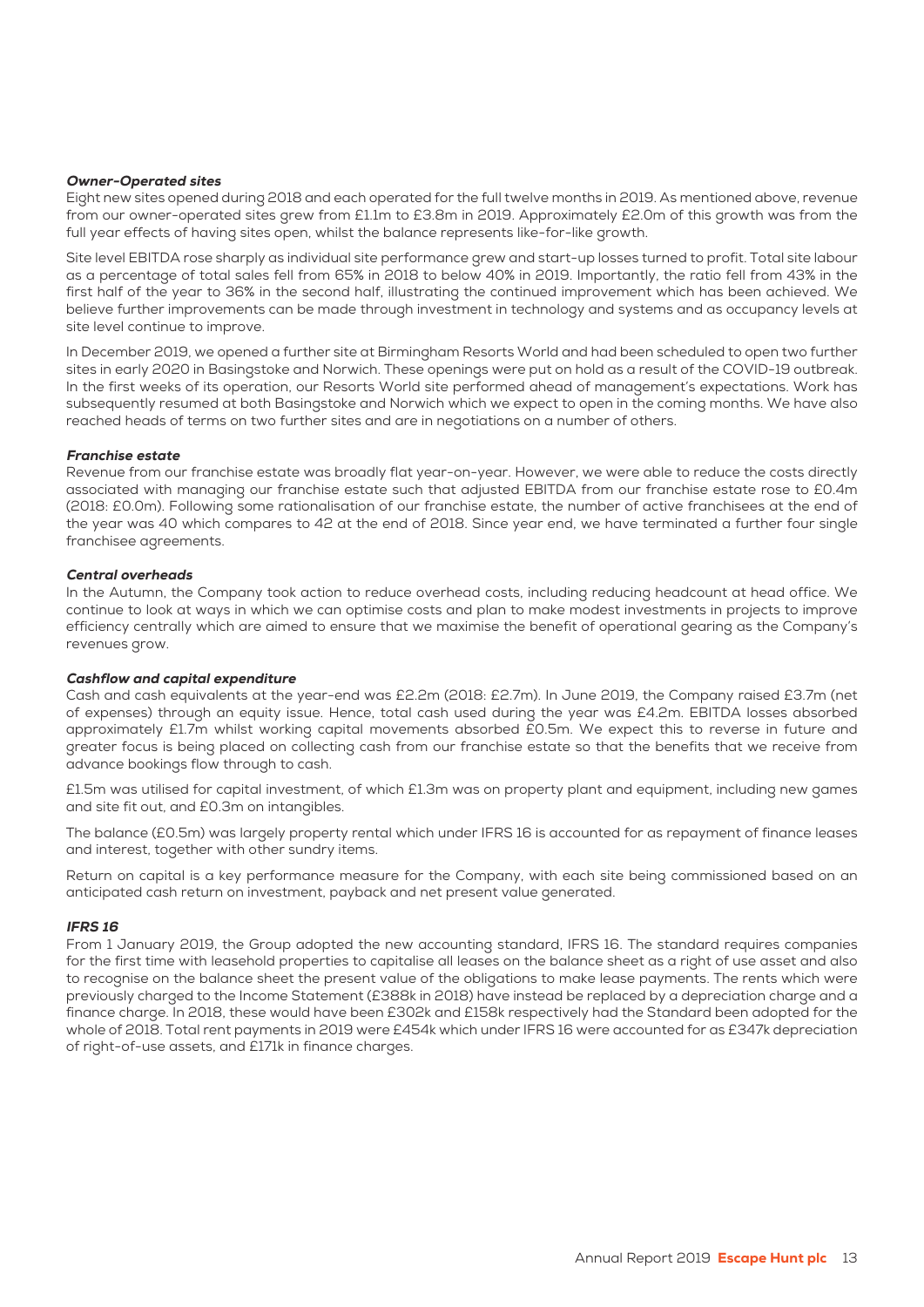### Financial Review continued

#### Key Performance Indicators

The Directors and management have identified the following key performance indicators ('KPIs') that the Company tracks. These will be refined and augmented as the Group's business matures:

- Numbers of owner-operated branches
- Numbers of franchised branches
- Ratio of site staff costs to site revenue
- Site level revenue and like-for-like growth
- Site level EBITDA
- Site level return on total investment
- Adjusted EBITDA for the Group
- Head office costs

The Company monitors performance of the owner operated sites on a weekly basis and intends to move towards 'months' based on four and five week cycles. Investment is being made into data management solutions which will provide faster and easier access to management information across sites. The Board also receives monthly updates on the progress on site selection, site openings and weekly as well as monthly information on individual site revenue and site operating costs. Monthly management accounts are also reviewed by the Board which focuses on revenue, site profitability and adjusted EBITDA as the key figures within the management accounts.

Both the number of franchised branches as well as their financial performance are monitored by the management team and assistance is provided to all branches that request it in terms of marketing advice as well as the provision of additional games.

Although there continue to be a high level of enquiries from interested parties for individual franchises, the Group changed its approach in 2018 to issuing new franchises to focus on its Master Franchisees as well as larger, well capitalised businesses which can open large numbers of owner operated branches. The agreement signed with PCH in the US in September 2019 is the first agreement signed since this new approach.

The key weekly KPIs by which the UK business is operated are the site revenue, marketing spend and staff costs and consequent ratio of staff costs to revenue. Total revenue is tracked against budget, adjusted for seasonality, number of rooms open and the stage in the site's maturity cycle. Staff costs are measured against target percentages of revenue. The effectiveness of marketing is assessed by observing revenue conversion rates and the impact on web traffic, bookings and revenue from specific marketing campaigns.

The Company's systems track performance on both a weekly and a monthly basis. These statistics provide an early and reliable indicator of current performance. The profitability of the business is managed primarily via a review of revenue, adjusted EBITDA and margins. Working capital is reviewed by measures of absolute amounts.

#### Corporate Responsibility

The Company takes its responsibilities as a corporate citizen seriously. The Board's primary goal is to create shareholder value but in a responsible way which serves all stakeholders.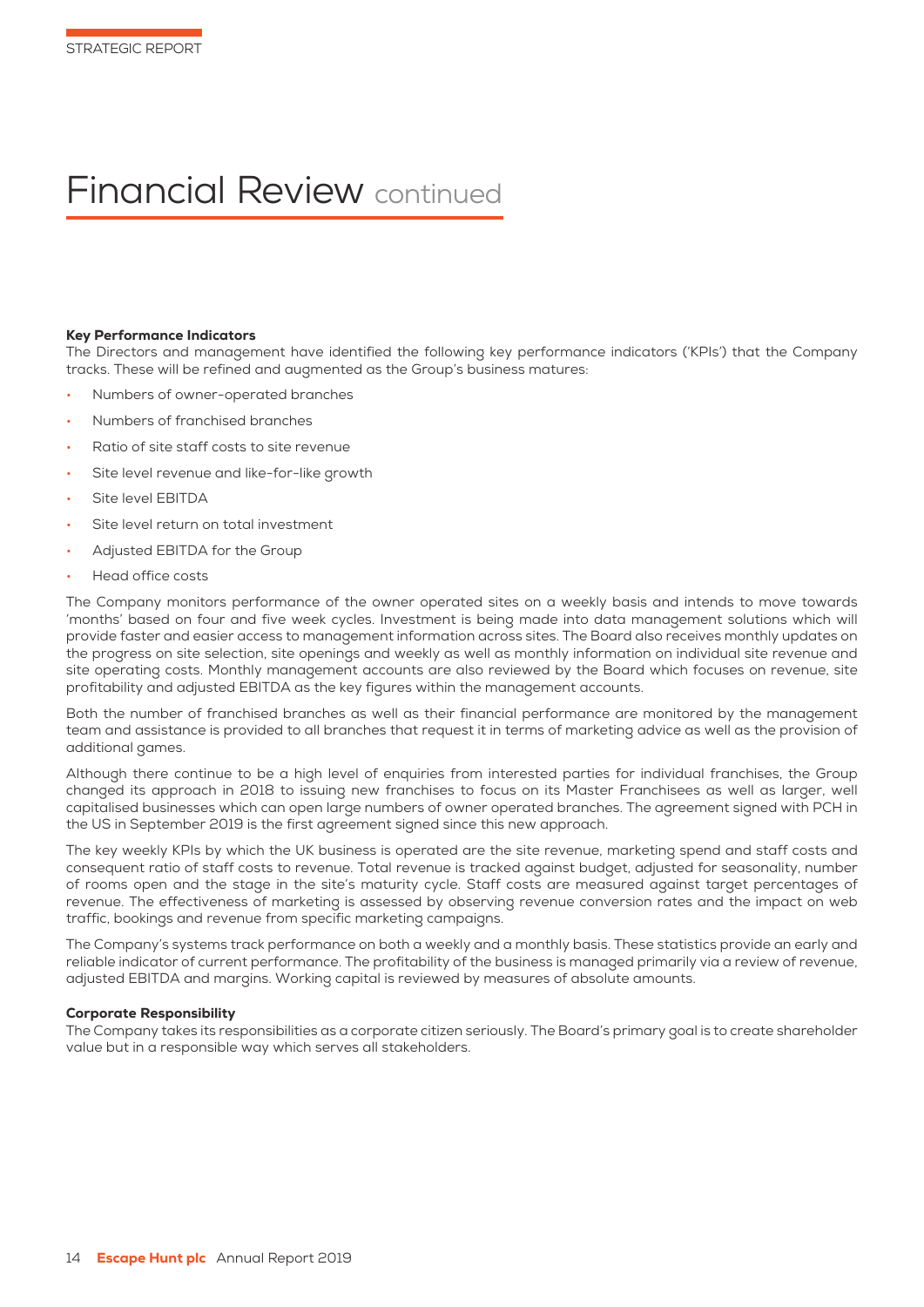#### Governance

The Board considers sound governance as a critical component of the Group's success and the highest priority. The Company has an effective and engaged Board, with a strong non-executive presence from diverse backgrounds and well-functioning governance committees. Through the Group's compensation policies and variable components of employee remuneration, the Remuneration Committee of the Board seeks to ensure that the Company's values are reinforced in employee behaviour and that effective risk management is promoted.

More information on our corporate governance can be found below.

#### Employees and their development

The Company is dependent upon the qualities and skills of its employees and the commitment of its people plays a major role in the Group's business success. The Company invests in training and developing its staff through internally arranged knowledge sharing events and through external courses.

Employees' performance is aligned to the Group's goals through an annual performance review process and via incentive programmes. The Group provides employees with information about its activities through regular briefings and other media. The Group operates a number of incentive schemes and a share option scheme operated at the discretion of the Remuneration Committee.

#### Diversity and inclusion

The Group does not discriminate on the grounds of age, gender, nationality, ethnic or racial origin, non-job-relateddisability, sexual orientation or marital status. The Group gives due consideration to all applications and provides training and the opportunity for career development wherever possible. The Board does not support discrimination of any form, positive or negative, and all appointments are based solely on merit.

#### Health and Safety

The Group endeavours to ensure that the working environment is safe and healthy and conducive to the wellbeing of employees who are able to balance work and family commitments. The Group has a Health and Safety at Work policy which is reviewed regularly by the Board. The Group is committed to the health and safety of its customers, employees and sub-contractors and others who may be affected by the Group's activities. The Group provides the information, instruction, training and supervision necessary to ensure that employees are able to discharge their duties effectively. The health and safety procedures used by the Group ensure compliance with all applicable legal and regulatory requirements as well as its own internal standards.

Graham Bird Chief Financial Officer

28 July 2020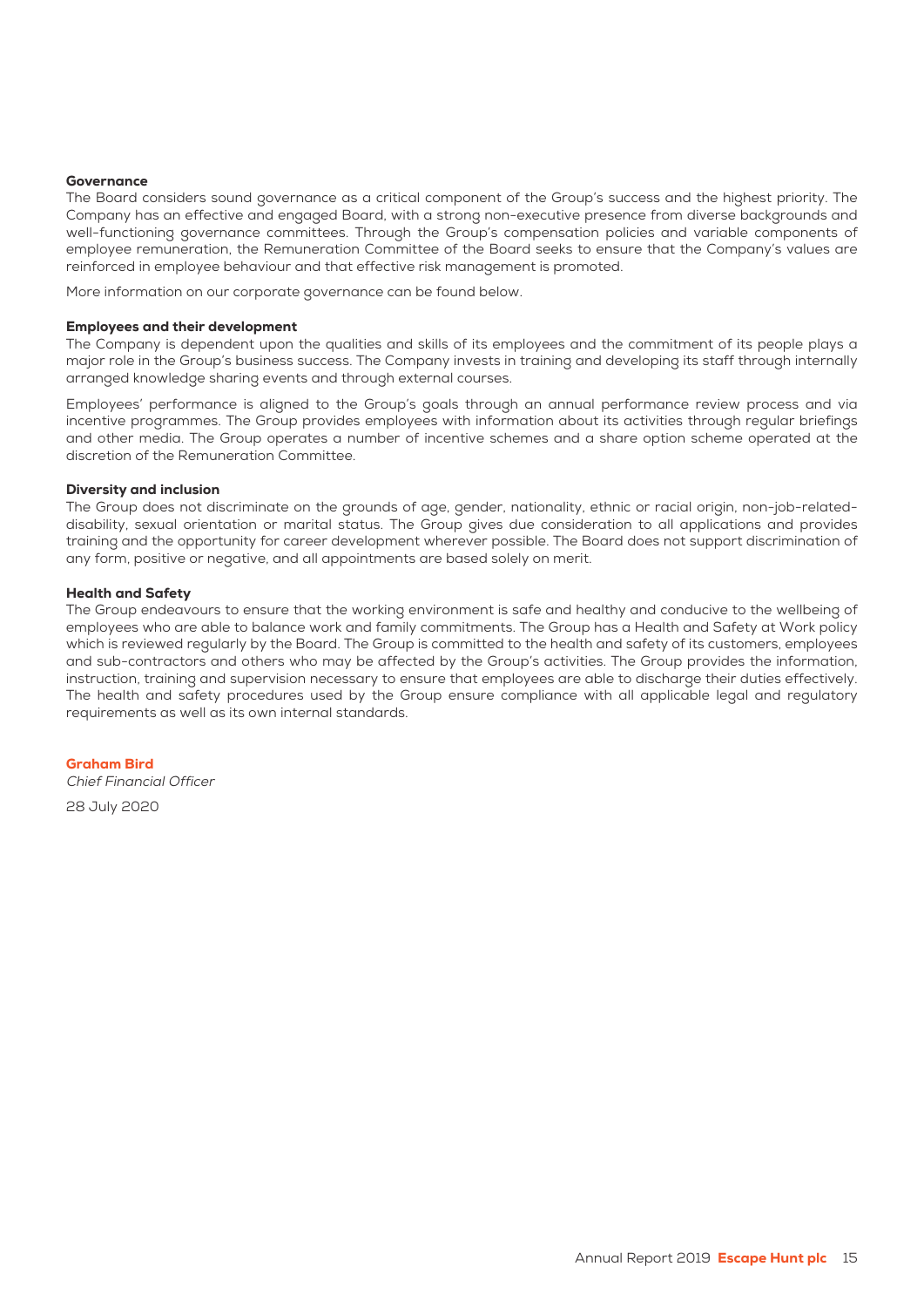# Principal Risks and Uncertainties

The Directors consider that the principal risks and uncertainties facing the Group and a summary of the key measures taken to mitigate those risks are as follows:

#### Further outbreak of COVID-19 or other pandemics

The outbreak of the Coronavirus, or COVID-19 had a dramatic impact on the leisure sector as a whole. Measures introduced by governments around the world to combat the spread of COVID-19 have included temporary closures, the introduction of social distancing rules, rules over the number of people permitted in gatherings, use of face coverings, cleaning protocols, and other measures which have a direct impact on the operation of sites for both owned and operated sites and franchisee sites. Whilst in most jurisdictions, the most strenuous measures have begun to be lifted, there can be no certainty that previous restrictions will not be re-imposed or new restrictions introduced in the UK or in any of the territories where franchisees operate, including full closure. The re-imposition of such measures, or new measures could have a materially adverse impact on the Group's ability to operate and could result in the business model becoming unviable or forcing closure.

During the initial months of the COVID-19 lockdown, the company was able to benefit from UK government support through the Job Retention Scheme, the reduction of business rates, and through grants introduced directly as a result of COVID-19. Without this support, the Group would have had to make much more severe decisions regarding staffing and costs and may not have been in a position to re-open without incurring significant additional costs. The Job Retention Scheme is due to be phased out by the end of October and there can be no certainty that it, or any other support measures provided by the UK or other governments in other jurisdictions, would be re-introduced in the event of a subsequent outbreak of COVID-19 or any other pandemic.

#### Financial risks

The effective management of its financial exposures is central to preserving the Company and Group's profitability. The Group is exposed to financial market risks and may be impacted negatively by fluctuations in foreign exchange rates, which may create volatility in the Group's results to the extent that they are not effectively hedged. The Group does not hedge its foreign exchange rate exposures.

The Group's finance team provides support to management to ensure accurate financial reporting and tracking of business performance. Reporting on financial performance is provided on a monthly basis to senior management and the Board. Weekly systems were introduced in 2018 ahead of site openings to provide management with performance figures from the sites.

The Group has invested in the improvement of its systems and processes in order to ensure sound financial management and reporting during the year.

#### Roll-out of owner-operated sites

The Escape Hunt Group has opened a number of owner-operated sites which offer the Group growth opportunities. The Group plans to open more sites and was in negotiations with a number of landlords at the end of the year. As at 30 June a further 2 lease agreements had been signed and work was progressing on fit out at each of these sites. However, there is no guarantee that the Escape Hunt Group will be able to locate or secure a sufficient number of appropriate sites to meet its growth and financial targets. As announced previously, obtaining sites, together with appropriate planning permissions and completing legal documentation impacted the roll-out pace in 2018 and 2019 and with the consequent impact on revenues and profits. It is also possible each site may take some time from its opening date to reach profitable operating levels due to inefficiencies typically associated with new sites, including lack of awareness, competition, the need to hire and train sufficient staff and other factors. The Group has worked to reduce this risk through strong staff recruitment and training processes and investment in marketing activities.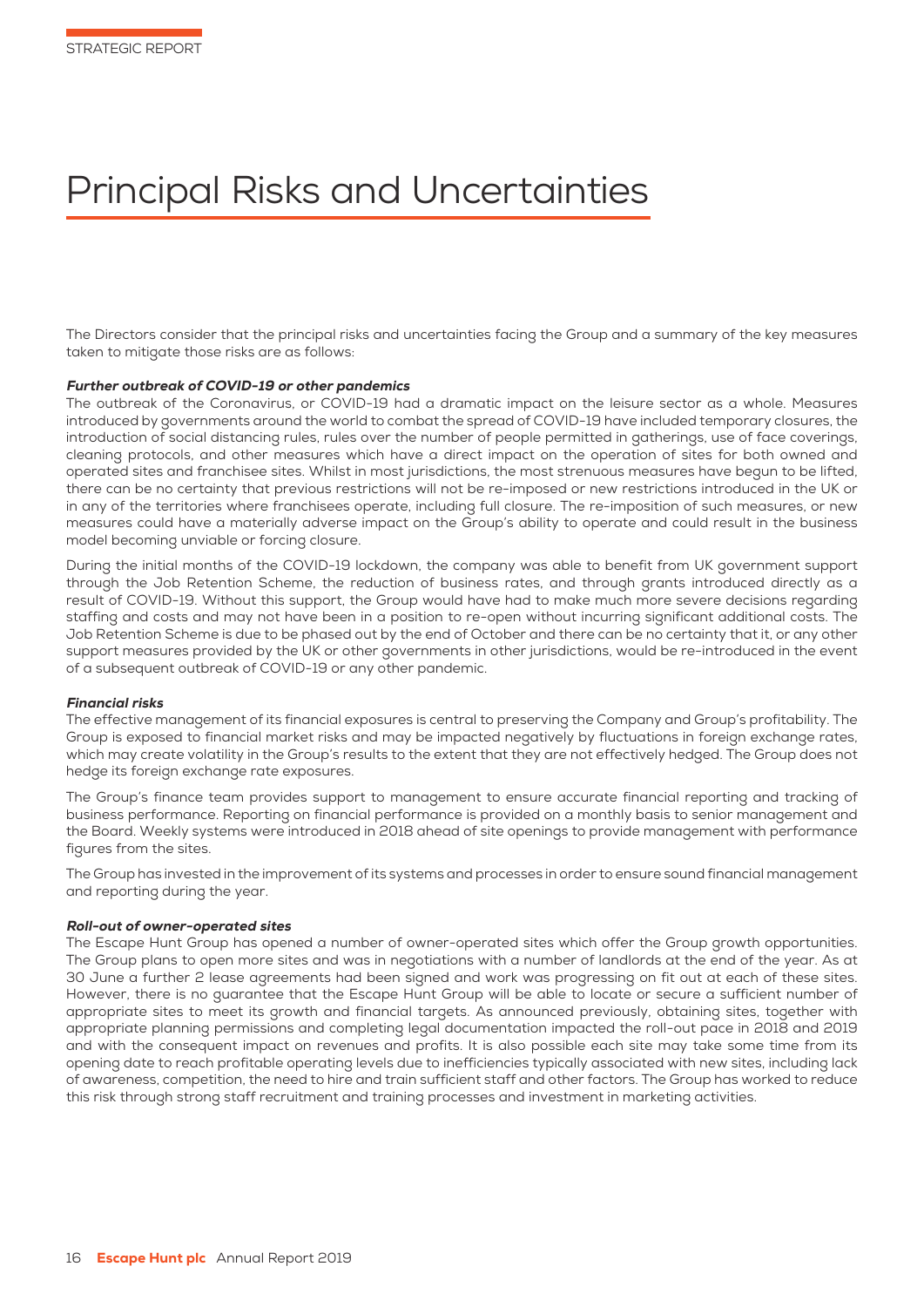In addition, the opening of the first eight sites was capital intensive. The Board believes that the real estate market for signing new leases is generally moving in tenants' favour, even more so after COVID-19, and with the appeal of Escape Hunt acting as a potential draw for customers into their sites, the Company has signed and is being offered a number of attractive opportunities where the landlord is prepared to part fund the capital required to develop new sites. As such, the directors believe that the future return profile for new sites will be stronger than what has been delivered on existing sites to date. However, there is no guarantee that this will be the case.

The ability of the Company to fund its share of the capital expenditure is dependent on access to funding in the form of equity or debt. Whilst the company was able to raise £4.1m (after expenses) in July through a placing, share subscription, convertible loan note and an open offer, there is no certainty that the amount of money raised will be sufficient to fund the company's plans or that the company will be able to access further funding in future. The amount of capital from the fund raise that can be deployed to supporting growth is, in part, dependent on the rate at which business returns post COVID-19, which is unknown.

The directors have considered the event of a slow and protracted recovery from COVID-19 and have a secondary business plan which would be activated in event this were necessary. This business plan shows a substantially reduced number of new openings and also the need to achieve certain costs savings to reduce the scale and costs of the head office function to the reduced levels of growth. The inability to fund the same number of owner-operated new openings would lead to an increased focus on the franchise business.

In assessing going concern the directors have considered this secondary business plan and evaluated their ability to generate the cost savings required and the resilience of the forecasts to possible changes in future results, noting risks as described below, including Brexit. In this scenario the directors consider that the Group has sufficient cash reserves that it reasonably expects to be sufficient to meet its liabilities as they fall due. Accordingly, the Directors consider that the Group has adequate financial resources to continue operating for the next 12 months and that it is therefore appropriate to adopt the going concern basis in preparing the financial statements.

The move from a predominantly franchised model to an owner-operated site roll-out was a new strategy for 2018 and there are risks inherent in its adoption. The Group manages a number of site opening processes. These processes include site selection and acquisition, through to fit-out, employment of staff and launch, which it had not done until the last few months of 2017, when it began the fit-out process on a small number of sites. Equally, as the owner-operated estate increases, the Group's head office and new central support functions were developed and grown to support the owner-operated branch network. Future growth could place further significant demands on the Group's operational and financial infrastructure.

In addition, initial delays in establishing fully operative and efficient owner-operated sites have affected the growth of the Group's revenue and profits and may do so again. This could materially adversely impact the Group's business, results of operations and financial performance and could have an adverse effect on the share price.

#### Franchise estate

Revenue from the franchise estate currently accounts for a material proportion of revenue and operating cashflow for The Escape Hunt Group. A number of the franchisees have been materially adversely affected by COVID-19 in their respective jurisdictions, placing them under significant financial pressure. In a number of cases, franchisees have fallen behind on their financial obligations to Escape Hunt. Whilst Escape Hunt has been working with the franchise network to support them during this unprecedented period, the Group is not in a position to be able to provide financial support to the network and there can be no certainty that all the franchisees will fully recover. This could have an adverse impact on future performance and results.

While the Escape Hunt Group currently plans to continue to open new franchise sites around the world, it is more likely that franchise agreements going forwards would be focussed towards fewer agreements requiring a larger number of sites to be opened in a particular territory. These potential partners include those who already operate other leisure facilities but there is no guarantee that these will come to fruition. The Company cannot guarantee that the Escape Hunt Group will be able to achieve its franchise expansion goals or that the new sites will generate the expected levels of revenue and therefore revenue share. This may adversely impact on the Group's ability to increase turnover.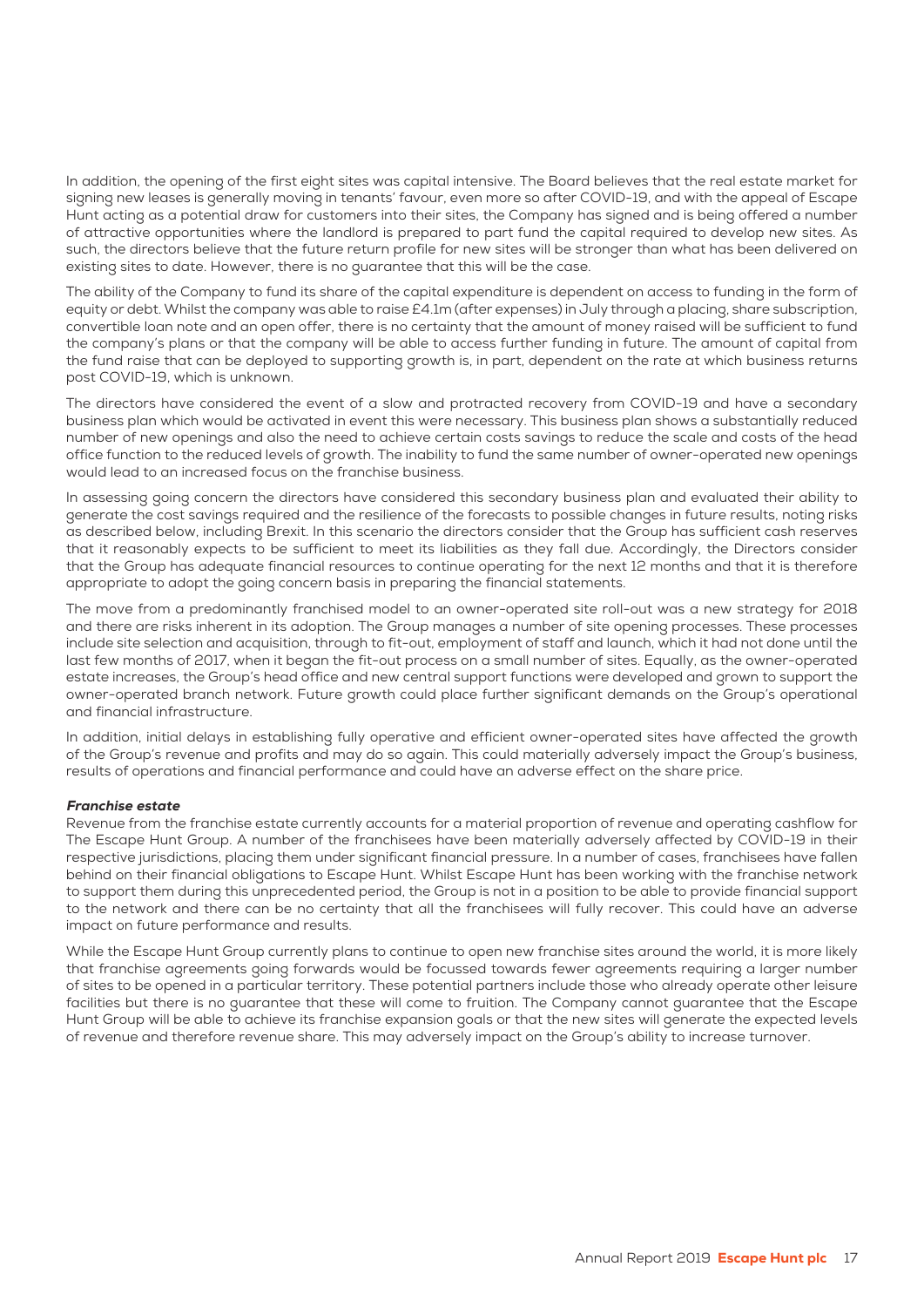# Principal Risks and Uncertainties continued

#### The escape game market has low barriers to entry therefore the threat of new entrants is high

A single site or a small number of sites offering an escape game experience would be relatively simple for a new entrant to establish. The barriers to entry for such competition at that level is relatively low and there is a risk that such entrants could dilute the market place or adversely impact the consumer's perception of escape game experiences in the event that the quality of experience offered by these new entrants was poor or at worst, attracted negative publicity related to the health and safety of participants in escape room games. The escape game experience market is in its infancy and consumer perceptions may be more easily influenced by a poor quality offering or negative publicity due to their limited experience which in turn could negatively impact on the perception of the Group's business and could adversely affect profitability and results of operations.

However, the Group's strategy is to develop an international quality escape room experience and the Directors believe the barriers to entry for new global entrants adopting the same strategy are higher than a single-site opening due to the complexities of designing games and managing them across international operations. However, there is a risk that established corporations in the leisure market, who may have the capital and resources to compete with the Group's business, may wish to enter the escape room market.

#### Brexit

The Company has sought advice on specific risks to which the Group might be exposed as a result of an exit of the UK from the EU. The most tangible immediate issue related to the risk to charge VAT to its EU based franchisees. The advice received is that the VAT regime would remain effectively unchanged.

At present, the Group does not trade with the EU in terms of importing any physical props or equipment, although it is possible that its suppliers may do so.

#### The market is immature and therefore forecast growth and application of regulation is unpredictable

The market for escape game experiences is immature and growth will be characterised by changes in consumer needs and expectations, continued evolution in technology and increased competition. If the Group fails to develop new offerings or modify or improve existing offerings in a timely and cost-effective manner in response to these changes in technology, consumer demands and expectations, competition or product introductions, the Group's business, results of operations and financial condition may be adversely affected.

Changing trends could impact on the Group's revenues and profits as well as the Group's goodwill. Whilst the Directors believe that the Group's own game designs have longevity and, therefore the potential to deliver substantial growth in sales, there can be no guarantee that they will evolve to fulfil this potential. The Group will also need to innovate and create new escape room experiences which are market leading. This applies to not just the number of new experiences which are created but the quality and reflection of consumer tastes in the experiences. If the Group fails to anticipate, identify or react swiftly to trends in consumer preferences then this could result in lower sales, margins and profits.

#### The Group's owner-operated sites are leased. Increases in rental payments or the early termination of any of the Group's leases, or the failure to renew or extend the terms of any of the Group's leases could adversely affect the Group's profitability

The Group's operating performance depends in part on its ability to secure and retain leases in desired locations at rents it believes to be reasonable. The leases for the Group's new owner-operated sites may generally require that their annual rent be reviewed on a periodic basis and which may be on an "upwards-only" basis. The annual rent for the premises then becomes the greater of such open market rental value and the previous contractually agreed rent. As a result, the Group may be unable to predict or control the amount of any future increases in its rental costs arising from the review of rents it pays for its sites and would be unable to benefit from any decline in the open market rental value of its sites. Any substantial increase in the business rates or rent paid by the Group on its owner-operated sites or the early termination of any of its leases could adversely affect the Group's business, financial and other conditions, profitability and results of operations. However, the Group slowed down the pace of acquiring sites and believes that this could decrease overall future lease costs as prices may be reducing as a result of large retail changes.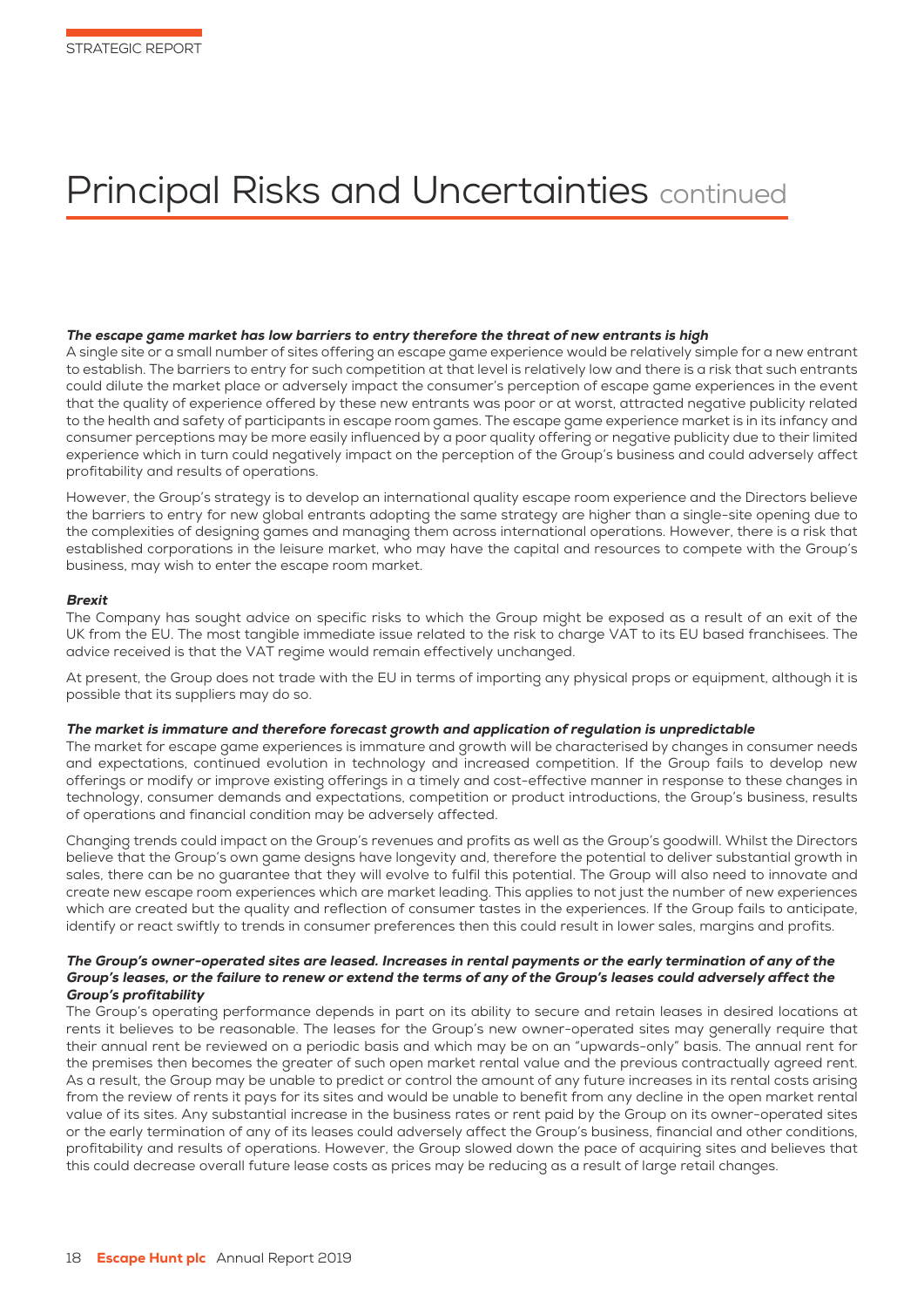The Group analyses the suitability of all new sites prior to opening, however this is not a guarantee that any new site will be a success. If a site is not successful, the Group may need to cease its operations on that site and seek to assign or sub-let the premises. However, suitable tenants may not be found and any lease may have restrictions on assignment or subletting which may mean that this is either prevented or delayed. A failure to find tenants and/or a prohibition or delay in assigning or sub-letting unsuccessful sites would result in the Group paying rent and satisfying the tenant's obligations under the lease of a site which is not operational and with total rental costs being higher than necessary.

#### The Group works closely with a number of key suppliers. Termination of any of these key relationships could adversely affect performance in the short term

The Group has invested significant time and resource into relationships with a number of key suppliers, notably those involved in the production, delivery and installation of Escape Games. Whilst the Group owns the intellectual property related to the games and these relationships can be replaced, the replacement of a key supplier could take time and could adversely affect the pace and cost at which the Group is able to execute its growth plans in the short term. It could also adversely impact the short term ongoing maintenance cost of existing games where the key supplier has been involved.

#### Performance of franchisees

The Group depends, in large part, on the Escape Hunt brand. The vast majority of sites are today owned and operated by franchisees who are responsible for delivering the high standards of the Escape Hunt brand to consumers. Whilst franchisees are required to operate within the Group's standards for site operation, they are given a degree of autonomy to ensure they operate in a way that suits their local area. The Escape Hunt Group provides that franchisees must adhere to quality, safety and image regulations that the Escape Hunt Group promotes through the implementation of training and careful monitoring, funded by both the franchisees and the Escape Hunt Group, and through appraisals. Despite these controls and absent a decision to remove such franchisees from its business, the Group may be unable to prevent its franchisees from operating outside of the Group's operational regulations, franchise manual and business model.

The Board has responded to these risks by appointing directors and staff with the appropriate skills and experience and by identifying KPIs that will show how well these risks are being managed. In particular, the franchise agreements have been considerably strengthened for all new franchisees which will enable the Group to exercise greater control over new franchisees. A small franchisee team has now been formed to assist the franchisee network with better marketing advice which is expected to raise revenue for both the franchisee and therefore the Group but also strengthen the communication and relationship between the Group and the franchisee network.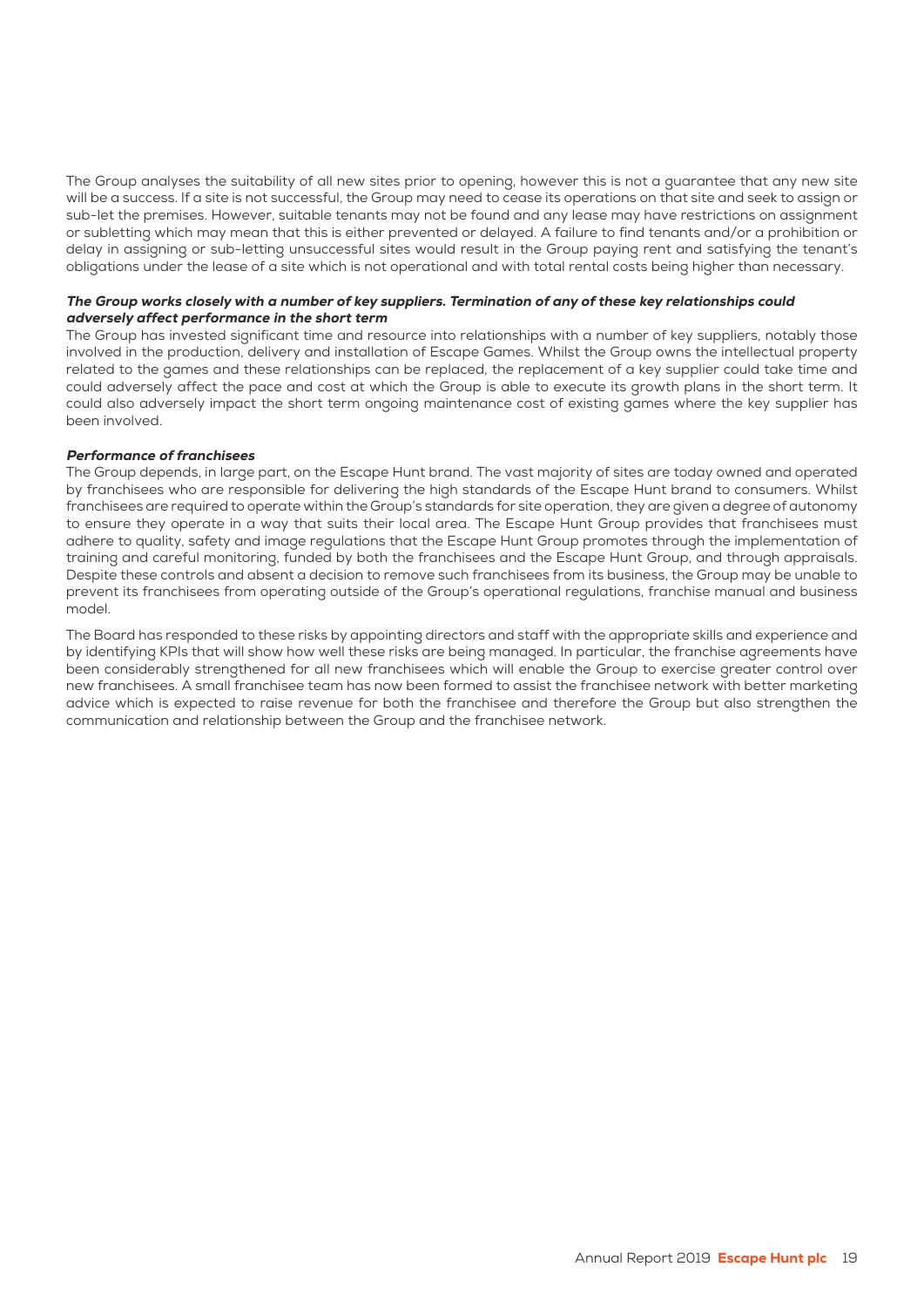### Statement by the Directors in performance of their statutory duties in accordance with s172(1) Companies Act 2006

The Directors of the Group must act in accordance with a set of general duties. These duties are detailed in section 172(1) of the U.K. Companies Act 2006, which is summarised as follows:

'A Director of a Company must act in the way he/she considers, in good faith, would be most likely to promote the success of the Company for the benefit of its members as a whole, and in doing so have regard (amongst other matters) to:

- 1. The likely consequences of any decision in the long term;
- 2. The interests of the Company's employees;
- 3. The need to foster the Company's business relationships with suppliers, customers and others;
- 4. The impact of the Company's operations on the community and the environment;
- 5. The desirability of the Company maintaining a reputation for high standards of business conduct; and
- 6. The need to act fairly as between members of the Company.

The Board consider that they have fulfilled their duties in accordance with section 172(1) of the UK Companies Act 2006 and have acted in a way which is most likely to promote the success of the Group for the benefit of its stakeholders as a whole in the following ways:

#### Long term benefit

Our strategy was designed to have a long-term beneficial impact on the Company and to contribute to its success in delivering an engaging and enjoyable service for customers across the world. The Board's strategy to expand both the owner-operated and franchise estates is aimed at building long term value for shareholders and other stakeholders alike.

#### **Shareholders**

The Board engages regularly with its shareholders and seeks to build a mutual understanding of the objectives of shareholders and those of the Board by discussing long-term strategy, shorter term challenges and issues and to receive feedback. For further information see page 29.

Within the practical constraints of being able to access all shareholders directly, the Board actively seeks to treat all shareholders equally. In June 2020 the Board opted to offer all shareholders the opportunity to participate in the fund raising by making an open offer available to all shareholders.

#### Employees

Escape Hunt is reliant on the quality and performance of its employees and the commitment of its staff plays a crucial role in the success of the business. Staff in sites are given regular training to ensure they are able to fulfil their roles successfully and the Group maintains a regular two-way communication with all staff both centrally and through individual sites to ensure employee matters are identified and addressed.

The safety of our staff is of utmost importance to the Board. As such, the Board implemented a 'work from home' policy for all office based staff on 13th March 2020 in light of the COVID-19 outbreak. In each owner-operated site the board has implemented protocols and standards to safeguard employees who are not able to work from home. The board receives a report on all health and safety issues on a monthly basis.

#### **Customers**

As an experiential leisure business, a primary goal is to delight our customers and provide the best immersive experience we can. Tripadvisor ratings is one of our key performance indicators and we continually seek to improve the user journey before, during, and after their experience.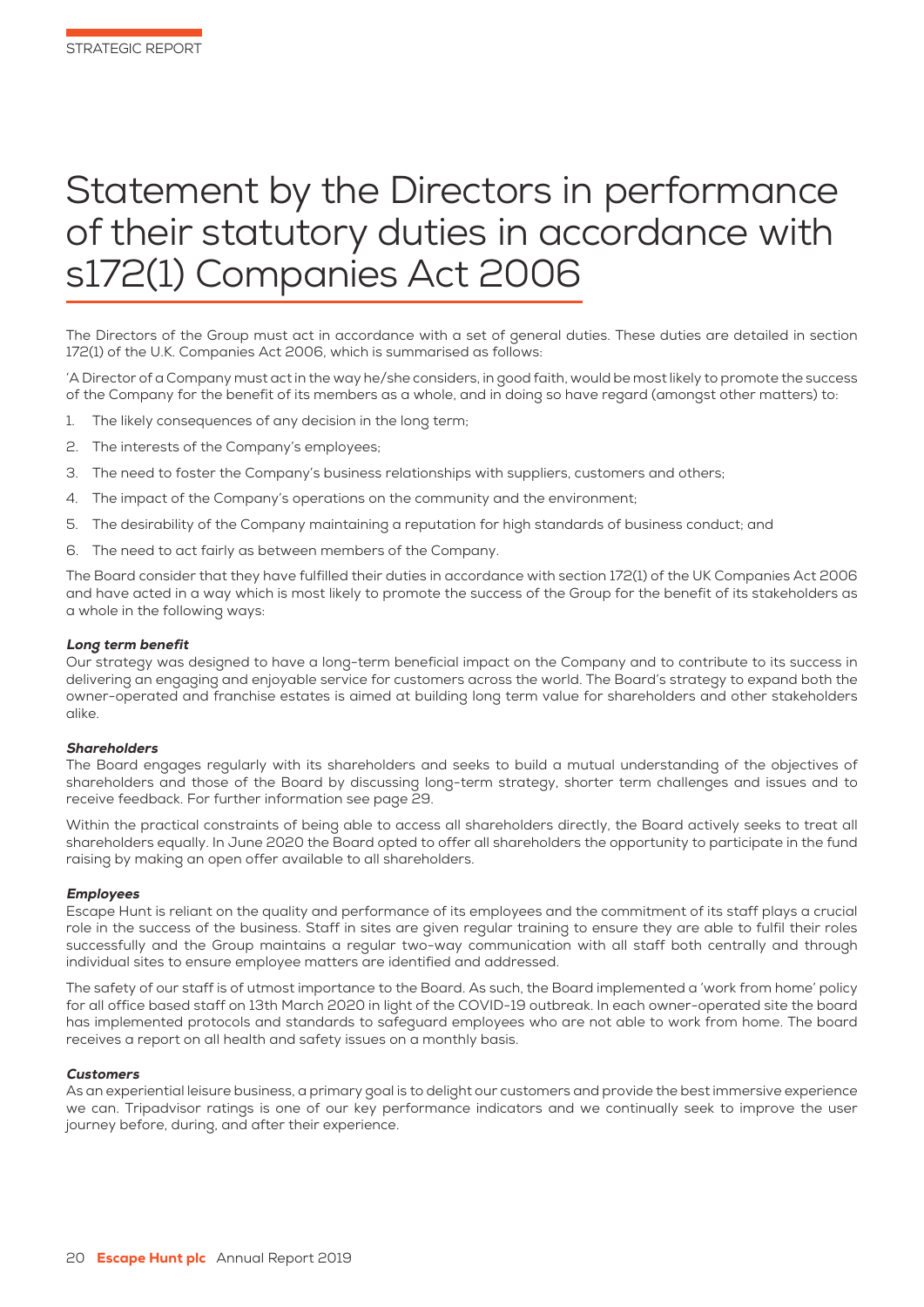#### **Suppliers**

The group works closely with a number of suppliers in different disciplines. We aim to promote collaborative engagement and to build long term partnerships with our suppliers with an objective to minimise risk and optimise costs through the full lifecycle of our relationship. We seek to balance this with the need to ensure the company is not overly reliant on any single supplier.

#### Community and environment

The Board has overall responsibility for Corporate Social Responsibility ("CSR"). Specific CSR initiatives are promoted by the senior executive management and are communicated to others in the organisation as needed. Initiatives include matters such as recycling and minimising waste, recognition of companies and individuals in the community for whom we have offered discounted or free participation in our games, as well as local community issues and interests such as encouraging furloughed employees to volunteer locally. Many of our employees are actively engaged with charities and other causes for which we will allow the use of company property and facilities.

#### Culture and values

The Board actively seeks to establish and maintain a corporate culture which will attract both future employees, customers and suppliers. The Company promotes honesty, integrity and respect and all employees are expected to operate in an ethical manner in all their dealings, whether internal or external. We do not tolerate behaviour which goes against these values which could cause reputational damage to the business or create ongoing conflict or unnecessary tension internally.

This Strategic Report was approved by the Board on 28 July 2020 and signed by order of the Board by the Chief Executive.

#### Richard Harpham Chief Executive

28 July 2020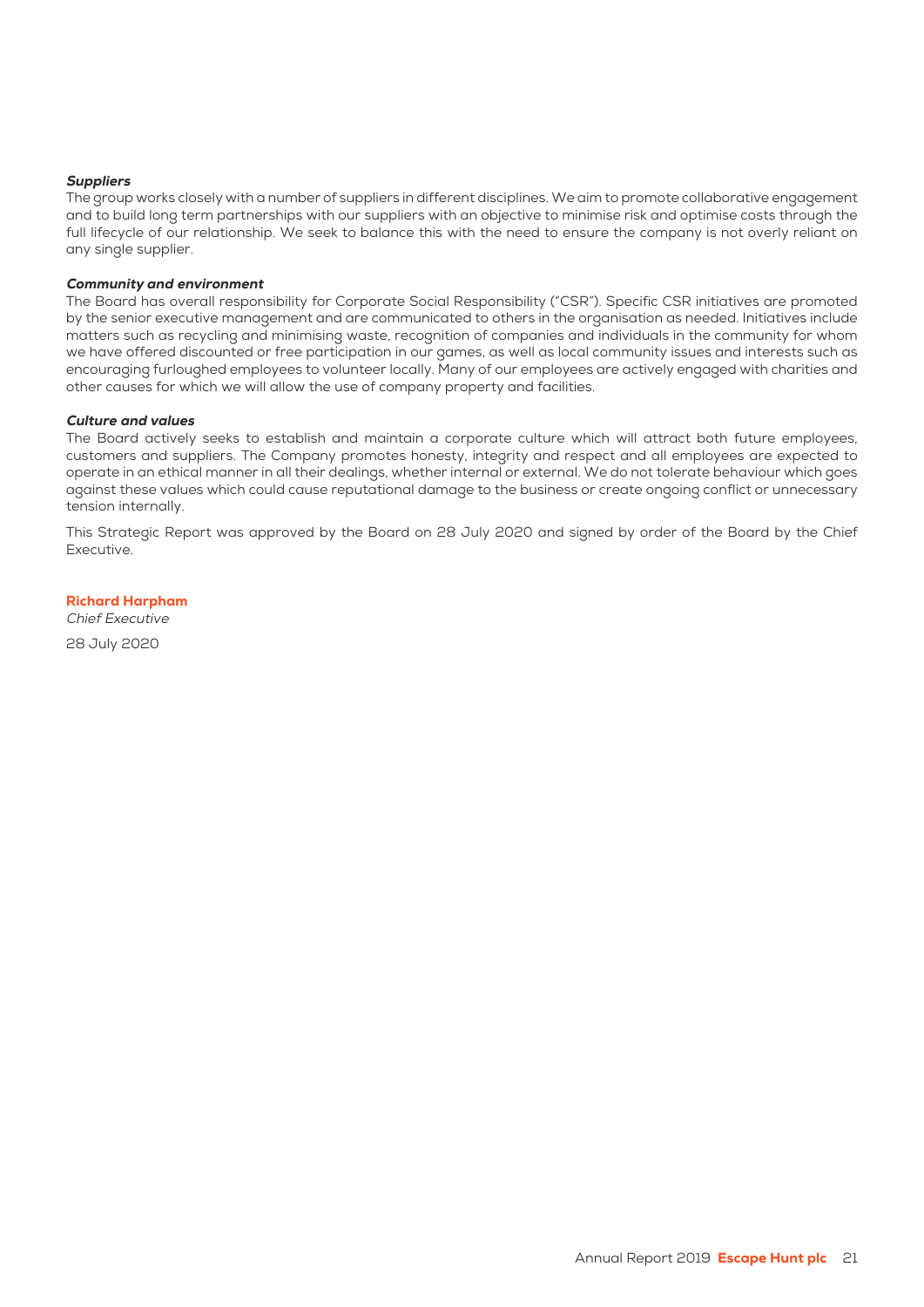## Directors' Report

for the year ended 31 December 2019

The Directors present their report together with the audited financial statements of the Group for the year ended 31 December 2019.

#### Principal activities

The principal activities of the Group are that of operating and developing a network of franchised, licensed and owneroperated branches and offsite "escape the room" type games.

#### Cautionary statement

The review of the business and its future development in the Strategic Report has been prepared solely to provide additional information to shareholders to assess the Company's strategies and the potential for these strategies to succeed. It should not be relied on by any other party for any other purpose. The review contains forward looking statements which are made by the Directors in good faith based on information available to them up to the time of the approval of the reports and should be treated with caution due to the inherent uncertainties associated with such statements.

#### Results and dividends

The results of the Company are set out in detail in the Financial Statements.

Given the nature of the business and its growth strategy, it is unlikely that the Board will recommend a dividend in the next few years. The Directors believe the Company should improve performance to generate profits to fund the Company's growth strategy over the medium term.

#### Business review and future developments

Details of the business activities and developments made during the period can be found in the Strategic Report and in Note 1 to the Financial Statements respectively.

#### Disclosure of information to auditor

The Directors who held office at the date of approval of this Directors' report confirm that, so far as they are each aware, there is no relevant audit information of which the Company's auditor is unaware; and each director has taken all the steps that he/ she ought to have taken as a director to make himself/ herself aware of any relevant audit information and to establish that the Company's auditor is aware of that information.

#### Financial instruments and risk management

Disclosures regarding financial instruments are provided within Note 28 to the Financial Statements.

#### Capital structure and issue of shares

Details of the Company's share capital, together with details of the movements during the period are set out in Note 20 to the Financial Statements. The Company has one class of ordinary share which carries no right to fixed income.

#### Post balance sheet events

Following the spread of COVID-19 in the UK in early 2020, on 20 March the UK Government mandated closure of all restaurants, bars, clubs, gyms and leisure facilities, forcing closure of all the Company's UK sites. The vast majority of the Group's franchise network was also affected by similar mandatory closures in other parts of the world. The Company took immediate action to reduce costs and preserve cash and was also able to benefit from a number of UK government schemes to provide support during the period of closure.

On 4 July 2020, the UK government lifted certain restrictions, allowing sites to re-open subject to implementing various processes and procedures aimed at minimising the risk of spreading COVID-19. A number of the sites re-opened on 11 July 2020. The impact of the closures between 20 March 2020 and 11 July 2020 was severe, with no revenue being earned from in-site activity during the period. The pace at which activity will resume following the closures is unknown.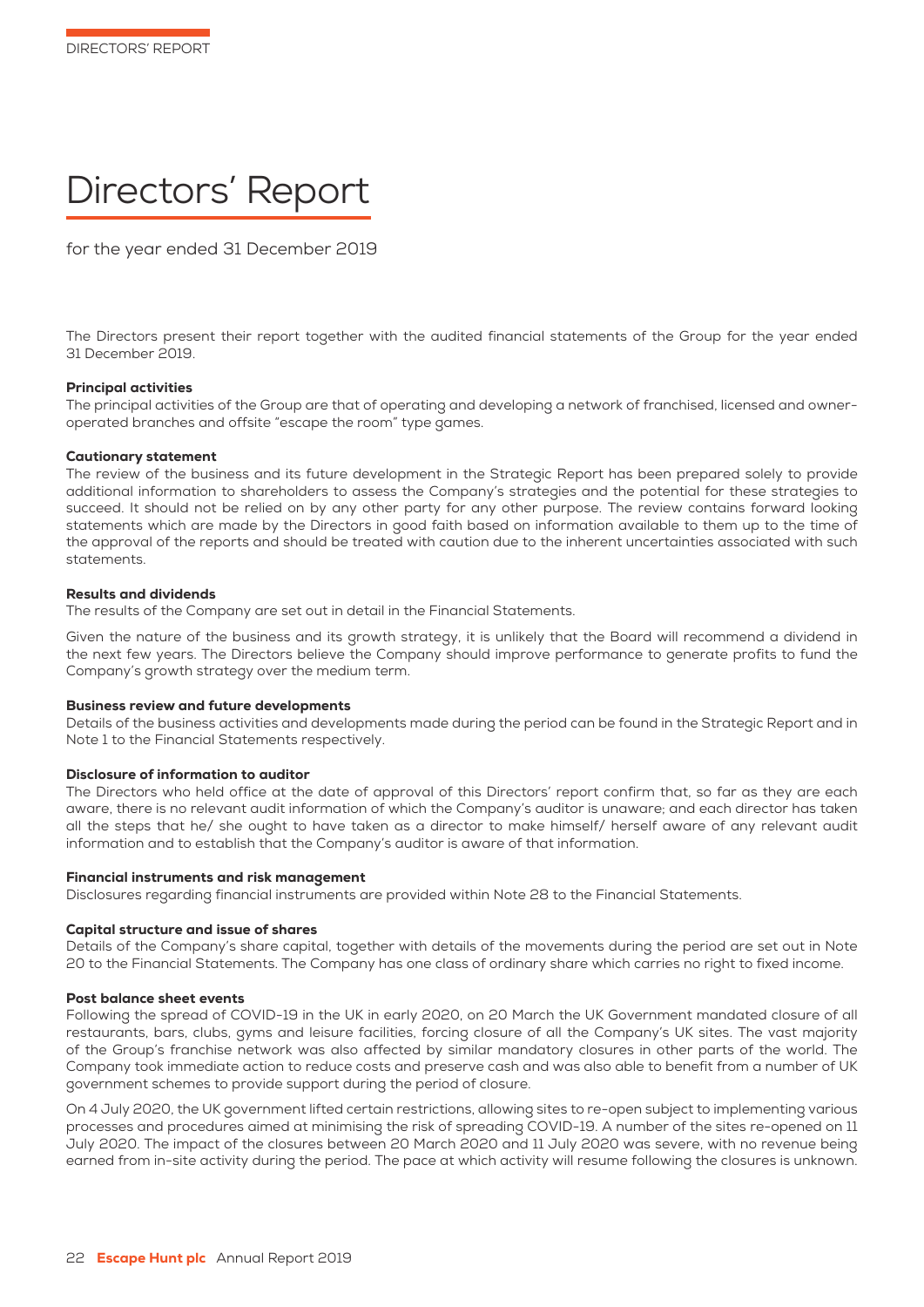On 12 June 2020 the Company announced a conditional £4.0m fundraise (before expenses) through an accelerated bookbuild, share subscription and convertible loan note issue and launched an open offer to raise up to a further £0.5m from existing shareholders. The shareholder meeting to approve the fund raise was held on 1 July 2020 and the fund raise closed with a further £0.3m being raised through the open offer. The total cash received, net of expenses was £4.1m.

#### Board of Directors

The Directors of the Company who have served during the period and at the date of this report are:

| Director            | Role                               | Date of<br>appointment | Date of resignation Board Committee |
|---------------------|------------------------------------|------------------------|-------------------------------------|
| <b>Richard Rose</b> | Independent Non-Executive Chairman | 25/5/2016              | NAR                                 |
| Richard Harpham     | <b>Chief Executive Officer</b>     | 3/5/2017               |                                     |
| Alistair Rae        | <b>Chief Financial Officer</b>     | 3/5/2017               | 31/7/2019                           |
| Graham Bird         | <b>Chief Financial Officer</b>     | 6/1/2020               |                                     |
| Adrian Jones        | Non-Executive Director             | 3/5/2017               | 31/5/2020                           |
| Karen Bach          | Independent Non-Executive Director | 3/5/2017               | NAR                                 |
|                     |                                    |                        |                                     |

Richard Harpham was first appointed on 25 May 2015 and resigned on 15 June 2016. He was subsequently re-appointed on 3 May 2017. Board Committee abbreviations are as follows: N = Nomination Committee; A = Audit Committee; R = Remuneration Committee

The Board comprises two executive and two non-executive directors.

#### Richard Rose, Independent Non-Executive Chairman

Richard has a wealth of experience chairing high profile boards. He has been Chairman of Watchstone Group plc since May 2015 and was previously Chairman of Booker Group plc where he stepped down in July 2015 having served three terms of three years each. In July 2016 Richard retired as Chairman of AO World plc after eight years. Richard is also non-executive Chairman of Currency Fair Ltd, and Innovative Bites Group Ltd.

Richard is a member of the Remuneration Committee, the Audit Committee and the Nomination Committee of the Company.

#### Richard Harpham, Chief Executive Officer

Prior to joining Escape Hunt, Richard worked for Harris + Hoole, having been Chief Financial Officer and then Managing Director, responsible for its turnaround. Before this Richard spent over four years at Pret A Manger as Global Head of Strategy. Richard has also held a number of strategic and financial positions at companies including Constellation Brands, Shire Pharmaceuticals and Fujitsu Siemens Computers.

#### Graham Bird, Chief Financial Officer

Graham is a chartered accountant, having qualified with Deloitte in London, and has worked in advisory, investment, commercial and financial roles. Prior to joining Escape Hunt, Graham was one of the founding employees at Gresham House plc where, in addition to supporting the growth of Gresham House plc, he was responsible for establishing and managing the successful strategic equity business unit which focuses on both quoted and unquoted equity investments. Before this, Graham spent six years in senior executive roles at PayPoint Plc. He was also head of strategic investment at SVG Investment Managers, having previously been at JPMorgan Cazenove, where he served as a director in the corporate finance department.

#### Karen Bach, Independent Non-Executive Director

Karen is an entrepreneur and non-executive director with strong technology, international and transactional expertise. Karen is the COO of KRM22 Group and was the Chief Financial Officer at growing technology businesses IXEurope Plc, ACS Plc and Kewill Plc prior to founding KalliKids.com in 2012 where she was Chief Executive Officer. Karen gained much experience internationally and in finance with blue chip multi-nationals including EDS France, MCI WorldCom, General Motors and Ernst & Young. Karen is also the Chairman of Amino Technologies plc, a provider of digital entertainment solutions for internet television and a non-executive director of Purnoma Ltd.

Karen is Chair of the Remuneration Committee, the Audit Committee and the Nomination Committee of the Company.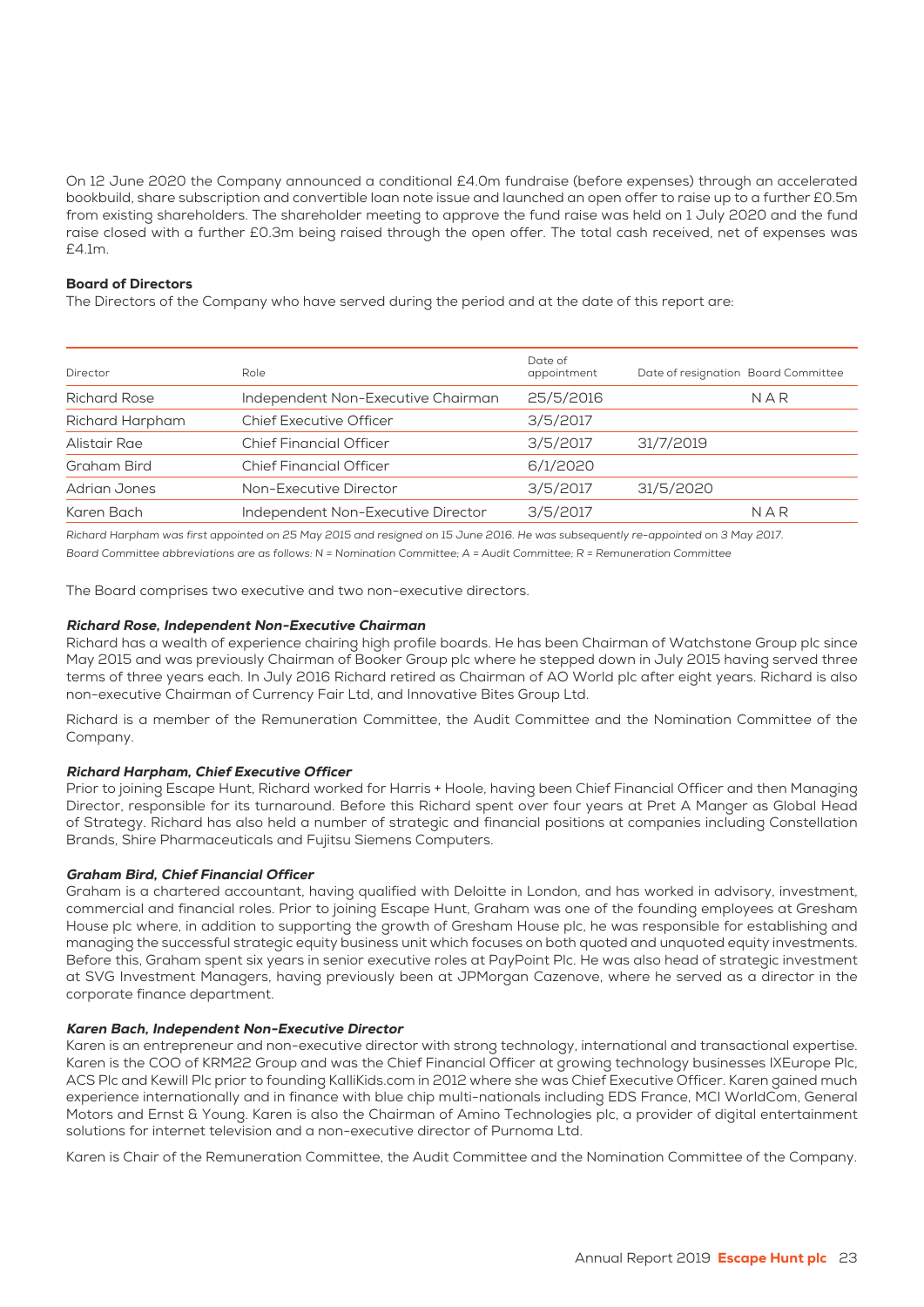## Directors' Report continued

#### Directors' interests in shares

Directors' interests in the shares of the Company at the date of this report are disclosed below. Directors's interests in contracts of significant to which the Company was a party during the financial period are disclosed in note 26 to the Financial Statements.

| Director            | Ordinary shares<br>held | % held |
|---------------------|-------------------------|--------|
| <b>Richard Rose</b> | 53,666                  | 0.1    |
| Richard Harpham     | 701.844                 | 0.9    |
| Graham Bird         | 1.434.440               | 1.8    |
| Karen Bach          | 142,400                 | 0.2    |

Escape Hunt plc owns all the ordinary shares in its subsidiary, Escape Hunt Group Ltd ("EHGL"). EHGL has issued a total of 1,000 Growth shares to the following directors and employees. The Growth shares carry no voting rights and are not entitled to any dividends that may be paid by EHGL.

| Individual      | <b>EHGL Growth</b><br>shares held | % held |
|-----------------|-----------------------------------|--------|
| Richard Harpham | 560                               | 56     |
| Andrew Jacobs   | 160                               | 16     |

The Growth shares are subject to a Put Option by the holders of the Growth Shares in which Escape Hunt plc would be required to issue Escape Hunt plc Ordinary Shares in satisfaction of the Put Option. The Put Price is determined by the market capitalisation of Escape Hunt plc on the Relevant Exercise Date and is subject to achieving a hurdle based on a compound growth rate in the market capitalisation of 20% per annum from the date of Admission of Escape Hunt plc to AIM. The final date for achieving the hurdle was 3 May 2020. As at 31 December 2019, the market capitalisation of Escape Hunt plc was significantly below the hurdle and the G Shares consequently were regarded as having no value. Subsequent to the year end, the hurdle was not achieved on 3 May 2020 and, as such, the G Shares no longer have any value associated with them.

#### Directors interests in options

The following options have been granted to directors under the Escape Hunt plc 2020 EMI Share Option Scheme. The options vest over three years and are subject to achieving certain performance conditions related to share price appreciation over a four year period.

| Director                  | Options held | Exercise price | Options vested | Date of Grant | Expiry date  |
|---------------------------|--------------|----------------|----------------|---------------|--------------|
| Richard Harpham 5,333,333 |              | 7.5 pence      | nil            | 16 July 2020  | 16 July 2025 |
| Graham Bird               | 3.733.333    | 7.5 pence      | nil            | 16 July 2020  | 16 July 2025 |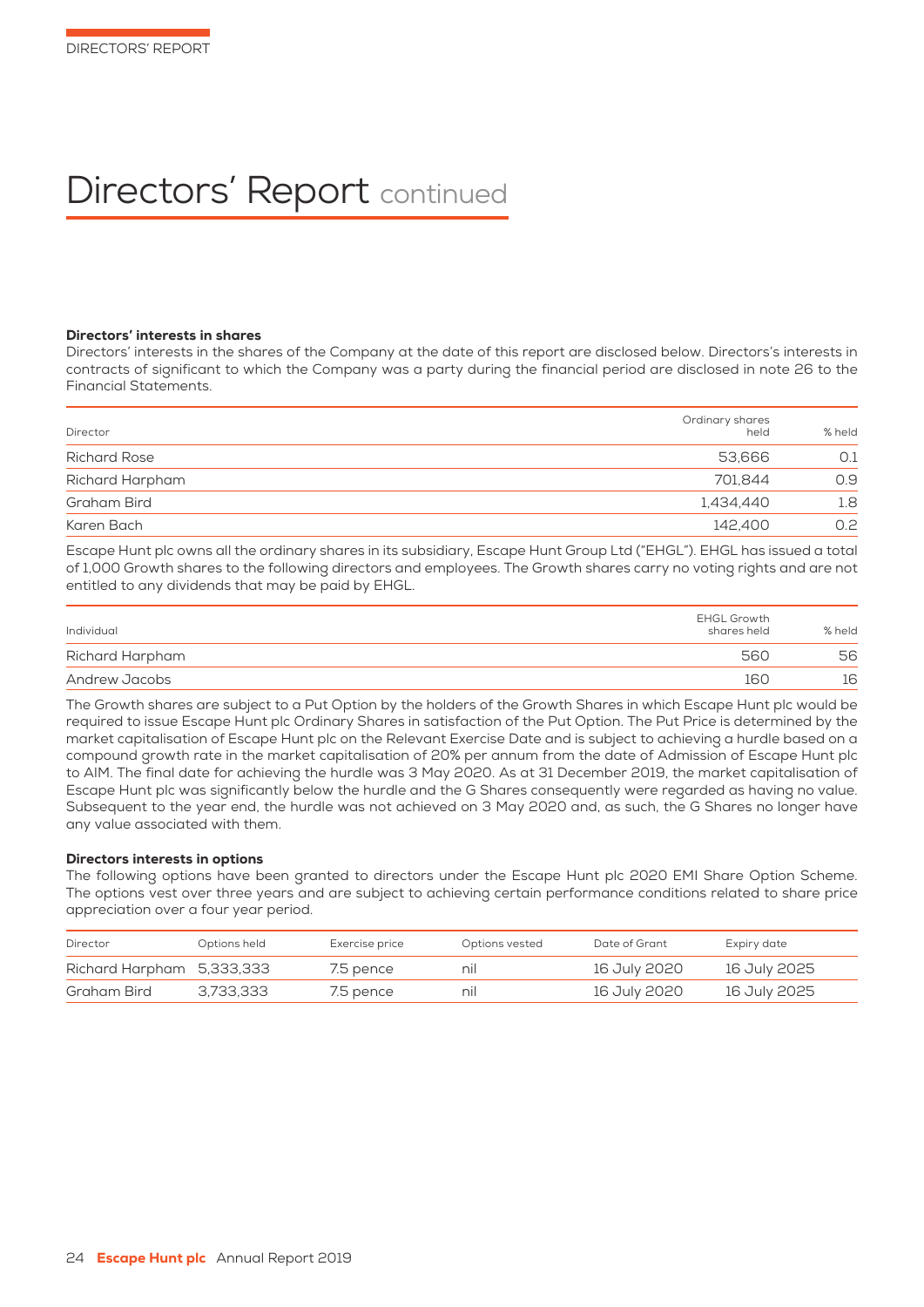#### Substantial interests

As at 14 July 2020 the Company has been advised of the following significant interests (greater than 3%) in its ordinary share capital:

| Ordinary shares<br>% held<br>held |
|-----------------------------------|
| 20.7<br>16,639,915                |
| 9,999,999<br>12.4                 |
| 10.1<br>8,080,838                 |
| 9.7<br>7.777.777                  |
| 3.9<br>3,166,669                  |
| 3.5<br>2,833,334                  |
| 3.3<br>2,666,668                  |
|                                   |

\* includes 7,999,999 shares held by Mr John Story

Except as referred to above, the Directors are not aware of any person who was interested in 3% or more of the issued share capital of the Company or could directly or indirectly, jointly or severally, exercise control.

#### **Donations**

No political or charitable donations have been made in the year ended 31 December 2019.

#### Directors' insurance

The Company has maintained throughout the year directors' and officers' liability insurance for the benefit of the Company, the Directors and its Officers.

#### Independent auditors

During the year the Company appointed Crowe UK LLP as its auditors. A resolution formalising the appointment and proposing the re-appointment of Crowe UK LLP as auditor of the Company is to be proposed at the forthcoming Annual General Meeting.

#### Provision of information to auditors

Each of the persons who are Directors at the time when this Directors' Report is approved has confirmed that:

- so far as that Director is aware, there is no information relevant to the audit of which the Company's auditors are unaware, and;
- each Director has taken all the steps that ought to have been taken as a director in order to be aware of any information needed by the Company's auditors in connection with preparing their report and to establish that the Company's auditors are aware of that information.

#### Annual General Meeting

The Annual General Meeting (AGM) will be held on 24 September 2020.

Signed by order of the board

#### Graham Bird

Chief Financial Officer and Company Secretary

28 July 2020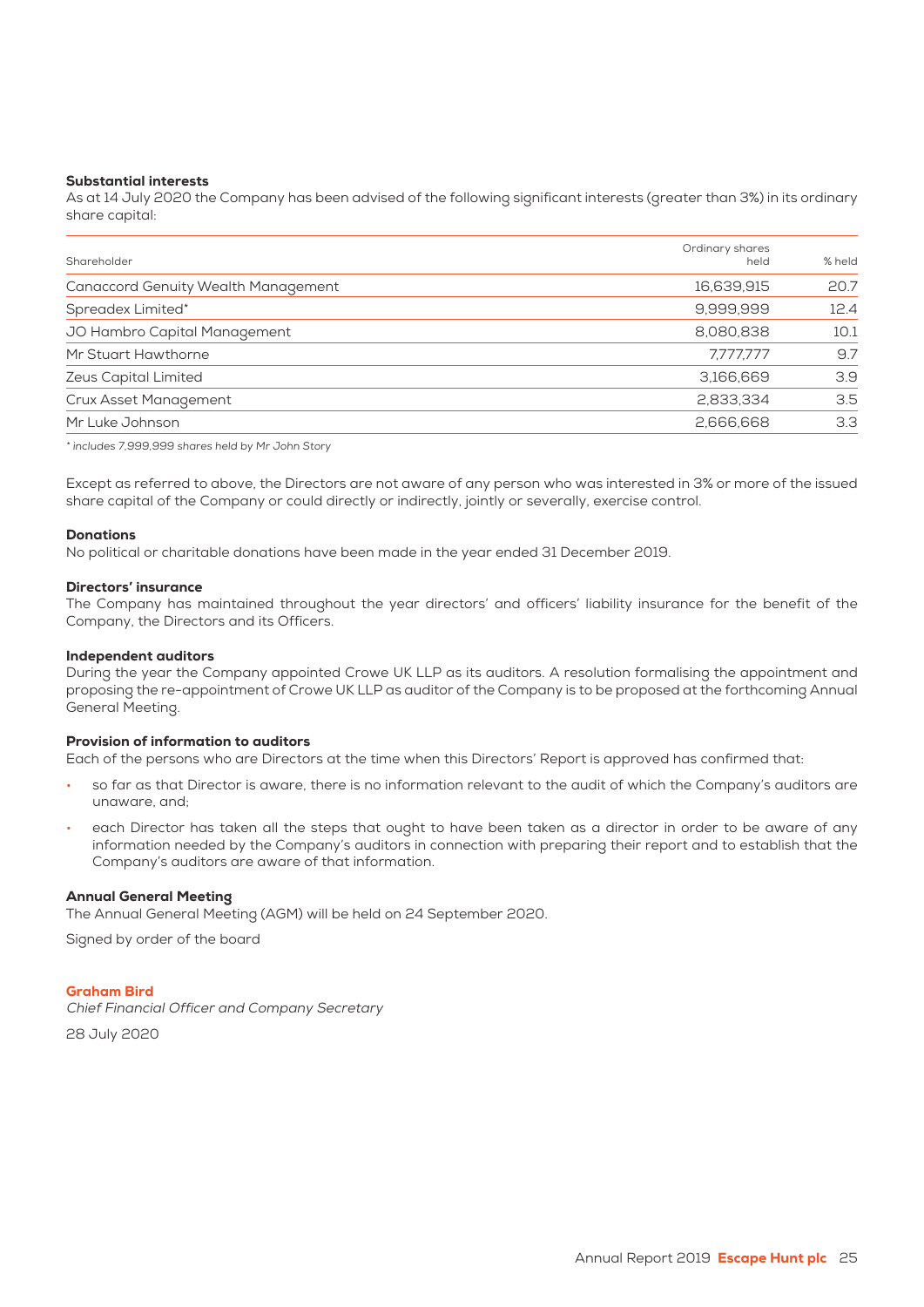### Corporate Governance Report

#### Chairman's governance overview

I am pleased to present the Corporate Governance Report for the year ended 31 December 2019.

The Board believes that strong governance is a central element of the successful growth and development of the Group. The Board and its Committees play a key role in the Group's governance by providing an independent perspective to the senior management team, and by seeking to ensure that an effective system of internal controls and risk management procedures is in place. This section of the Annual Report describes our corporate governance structures and processes and how they have been applied throughout the year ended 31 December 2019.

Recent changes in the AIM Listing Rules now require companies to formally adopt a corporate governance code.

On 13 September 2018, the board of Escape Hunt decided to apply the QCA Corporate Governance Code (2018 edition - the QCA Code). We believe that the QCA Code provides us with the right governance framework: a flexible but rigorous outcome-oriented environment in which we can continue to develop our governance model to support our business.

#### Our governance framework

The Board currently comprises two executive and two non-executive directors.

The Board has an audit committee, remuneration committee and nomination committee with formally delegated duties and responsibilities, as described below.

The Chairman, who is Non-Executive and Independent, is responsible for leading an effective board, overseeing corporate governance culture and ensuring appropriate strategic direction.

The Chairman is primarily responsible for the working of the Board of the Company and for assessing the individual contributions of each Board member to ensure that:

- Their contribution is measurable, timely, relevant and effective
- They commit sufficient time to the business to fulfil their statutory and fiduciary duties
- Where relevant, they maintain their independence
- They function collectively in a coherent and productive manner
- The receive appropriate training to stay up to date and improve performance

In accordance with current best practice and the QCA Code, the Board undertakes an annual formal evaluation of its performance and effectiveness and that of each Director and its Committees. This evaluation is overseen by the Chairman, co-ordinated by the Company Secretary and concluded by Chairman interviews where necessary. In addition, the Non-Executive Directors meet, informally, without the Chairman present and evaluate his performance. The Board currently considers that the use of external consultants to facilitate the Board evaluation process is unlikely to be of significant benefit to the process, although the option of doing so is kept under review.

The Chairman considers that key to his role in creating an effective Board, is an effective assimilation of feedback received, and the development and effective application of recommendations.

The QCA Code was adopted by the Company in September 2018 and is set out on the Company's website. The Group addresses the ten principles underpinning the QCA Code as follows:

#### Deliver growth

- 1. Establish a strategy and business model which promote long-term value for shareholders
- 2. Seek to understand and meet shareholder needs and expectations:

See the section "Communication with shareholders" in on page 29.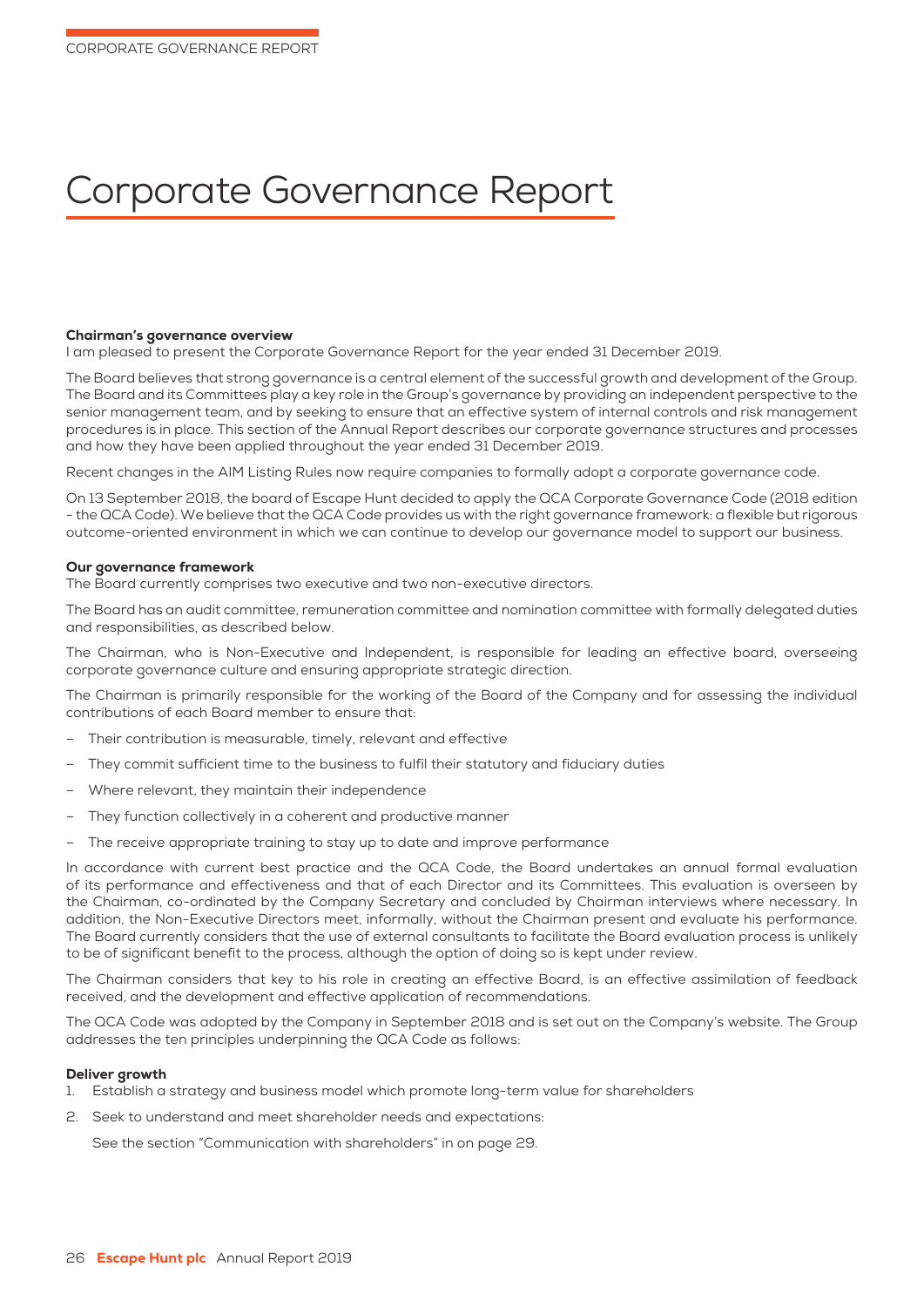- 3. Take into account wider stakeholder and social responsibilities and their implications for long-term success: See the "Corporate governance" section of our website, www.escapehunt.com
- 4. Embed effective risk management, considering both opportunities and threats, throughout the organisation: See "Principal risks and uncertainties" on page 16.

#### Maintain a dynamic management framework

5. Maintain the Board as a well-functioning, balanced team led by the Chairman:

See this section

- 6. Ensure that between them the Directors have the necessary up-to-date experience, skills and capabilities: See this section and "Board of Directors" on page 15.
- 7. Evaluate Board performance based on clear and relevant objectives, seeking continuous improvement: See this section
- 8. Promote a corporate culture that is based on ethical values and behaviours:

See this section and the "Corporate governance" section of our website www.escapehunt.com

9. Maintain governance structures and processes that are fit for purpose and support good decision making by the Board:

 See the section "Our Governance framework" below and the "Corporate governance" section of our website www.escapehunt.com

#### Build trust

10. Communicate how the Company is governed and is performing by maintaining a dialogue with shareholders and other relevant stakeholders:

 See this section "Our governance framework" and the "Corporate governance" section of our website, www.escapehunt.com

The Board considers that it is fully compliant with all the principles of the QCA Code.

#### Our governance framework

See below for the role of the Board and its Committees.

#### Board of Directors

The Board is responsible for formulating, reviewing and approving the Company's strategy, budgets and corporate actions.

Biographical details of the Directors are included above.

The Board comprises two executive and two non-executive directors, including the Chairman. All Directors bring a wide range of skills and experience to the Board. The Non-Executive Directors hold meetings without the executive Directors present. The Chairman is primarily responsible for the working of the Board of the Company. The Chief Executive's office is primarily responsible for the running of the business and implementation of the Board's strategy and policy. The Chief Executive is assisted in the managing of the business on a day-to-day basis by the Chief Financial Officer.

High-level strategic decisions are discussed and taken by the full Board. Investment decisions (above a de minimis level) are taken by the full Board. Operational decisions are taken by the executive directors and their senior leadership team within the framework approved in the annual financial plan and within a framework of Board-approved authorisation levels.

The Board regulations define a frame work of high-level authorities that maps the structure of delegation below Board level, as well as specifying issues which remain within the Board's preserve. The Board typically expects to meet at least four times a year to consider a formal schedule of matters including the operating performance of the business and to review the Company's financial plan and business model.

In accordance with the Company's Articles of Association, at the Annual General Meeting of the Company each Director for whom it is the third annual general meeting following the annual general meeting at which they were elected or last re-elected shall retire from office and offer themselves up for re-election.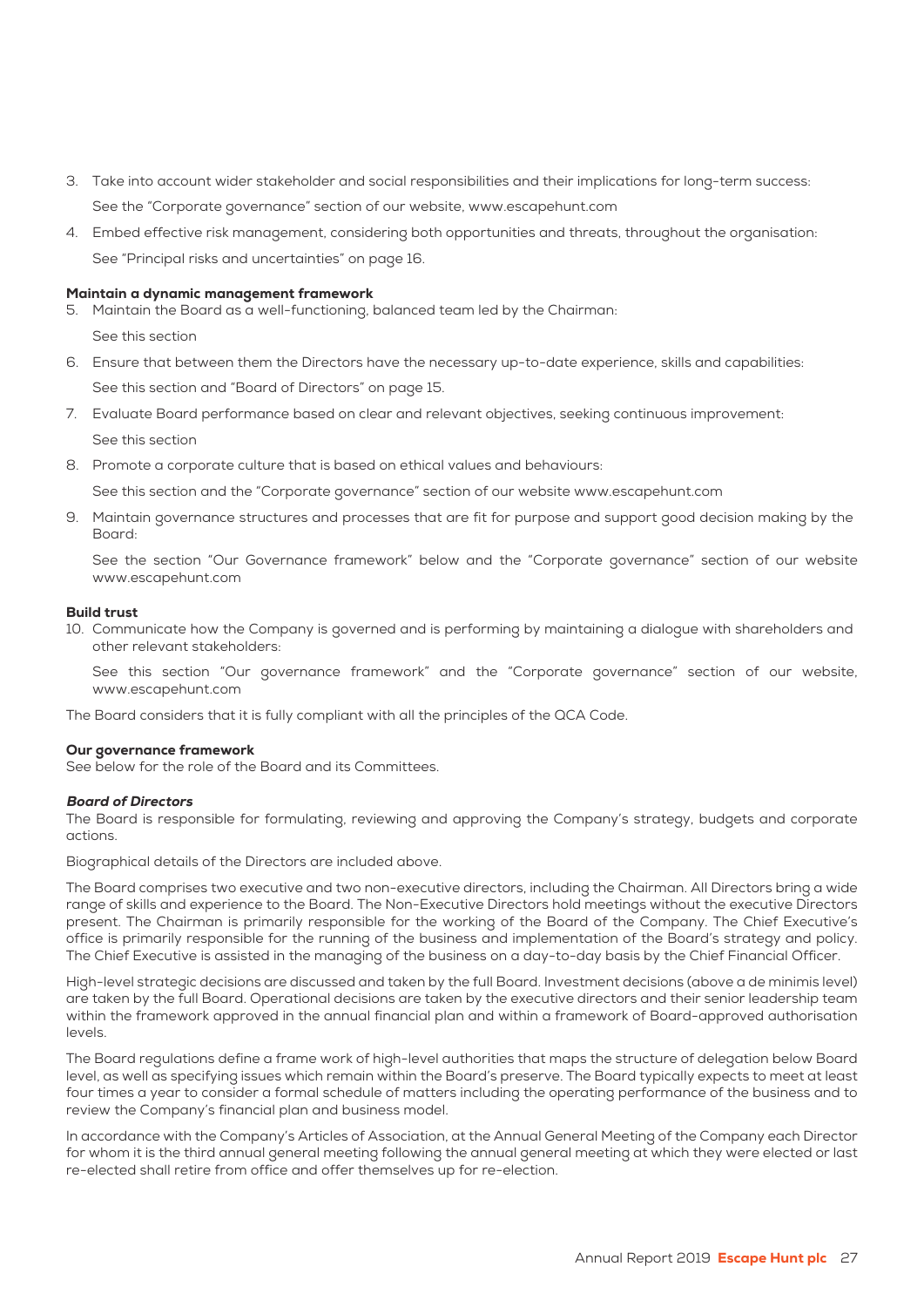### Corporate Governance Report continued

It is the responsibility of the Chairman and the Company Secretary to ensure that Board members receive sufficient and timely information regarding corporate and business issues to enable them to discharge their duties.

#### Communication with shareholders

The Board attaches great importance to communication with both institutional and private shareholders.

Regular communication is maintained with all shareholders through Company announcements, the half-year Statement and the Annual Report and financial statements.

The Directors seek to build on a mutual understanding of objectives between the Company and its shareholders. Institutional shareholders are in contact with the Directors through presentations and meetings to discuss issues and to give feedback regularly throughout the year. With private shareholders, this is not always practical.

The Board therefore intends to use the Company's Annual General Meeting as the opportunity to meet private shareholders who are encouraged to attend, and at which the Chief Executive Officer will give a presentation on the activities of the Company.

Following the presentation there will be an opportunity to meet and ask questions of Directors and to discuss development of the business.

The Company operates a website at. http://investors.escapehunt.com/

The website contains details of the Company and its activities; regulatory announcements, Company announcements, Interim statements, preliminary statements and Annual Reports. The website is maintained in compliance with AIM Rule 26.

#### Board Committees

The Board maintains three standing committees, being the Audit, Remuneration and Nomination Committees. The minutes of all sub-committees are circulated for review and consideration by all relevant Directors, supplemented by oral reports from the Committee Chairmen at Board meetings.

#### Audit Committee

The Audit Committee was formed in May 2017 on completion of the acquisition of Experiential Ventures Limited and comprises Karen Bach who chairs the committee and Richard Rose. The Committee held 2 meetings in 2019 and has so far held 2 meetings in 2020 being the meeting held to approve the preliminary results announcement in May 2020, and the meeting to approve this report. Further details on the Audit Committee are provided below in the Report of the Audit Committee.

#### Remuneration Committee

The Remuneration Committee was formed in May 2017 on completion of the acquisition of Experiential Ventures Limited and comprises Karen Bach, who chairs the committee, and Richard Rose. The Committee holds three meetings each year. The committee adopted the arrangements for Directors' remuneration put in place upon admission. Further details on the Remuneration Committee are provided below in the Report of the Remuneration Committee.

#### Nomination Committee

The Nomination Committee was formed in May 2017 on completion of the acquisition of Experiential Ventures Limited and comprises Karen Bach who chairs the committee and Richard Rose. The Committee holds two meetings each year. No significant resolutions were made. Further details on the Nomination Committee are provided below in the Report of the Nomination Committee.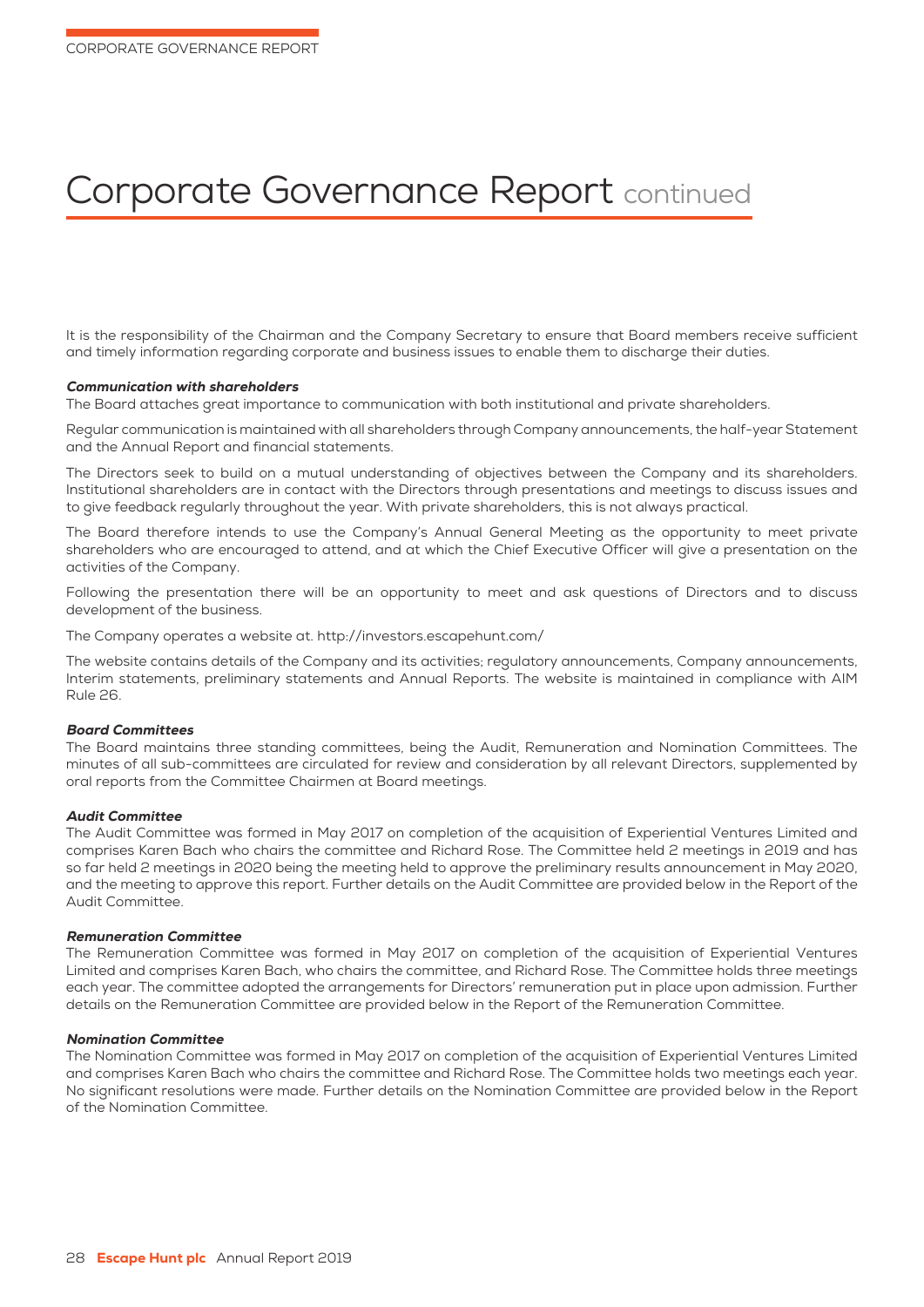#### Report of the Audit Committee

#### Audit Committee

The Audit Committee has written terms of reference and provides a mechanism through which the Board can maintain the integrity of the Financial Statements of the Company and any formal announcements relating to its financial performance; to review the Company's internal financial controls and its internal control and risk management systems and to make recommendations to the Board in relation to the appointment of the external auditor, their remuneration both for audit and non-audit work, the nature, scope and results of the audit and the cost effectiveness, independence and objectivity of the auditors. Provision is made by the Audit Committee to meet the auditors at least twice a year.

#### Internal controls

In applying the principle that the Board should maintain a sound system of internal control to safeguard shareholders' investment and the Company's assets, the Directors recognise that they have overall responsibility for ensuring that the Company maintains systems to provide them with reasonable assurance regarding effective and efficient operations, internal control and compliance with laws and regulations and for reviewing the effectiveness of those systems. However, there are inherent limitations in any system of control and accordingly even the most effective system can provide only reasonable and not absolute assurance against material misstatement or loss. The systems are designed to manage rather than eliminate the risk of failure to achieve the business objectives.

The Company has established procedures necessary to implement the guidance on internal control issued by the FRC Guidance on Risk Management, Internal Control and Related Financial and Business Reporting (September 2014). This includes identification, categorisation and prioritisation of critical risks within the business and allocation of responsibility to its Executives and senior managers. The key features of the internal control system are described below:

Control environment – the Company is committed to high standards of business conduct and seeks to maintain these standards across all of its operations. There are also policies in place for the reporting and resolution of suspected fraudulent activities. The Company has an appropriate organisational structure for planning, executing, controlling and monitoring business operations in order to achieve its objectives.

Risk identification – Management is responsible for the identification and evaluation of key risks applicable to their areas of business. These risks are entered onto a risk register and assessed on a continual basis and may be associated with a variety of internal and external sources, including infringement of IP, sales channels, investment risk, staff retention, disruption in information systems, natural catastrophe and regulatory requirements. This is reviewed at least annually by the Board.

Information systems –The Board actively monitors performance against plan. Forecasts and operational results are consolidated and presented to the Board on a regular basis. Through these mechanisms, performance is continually monitored, risks identified in a timely manner, their financial implications assessed, control procedures re-evaluated and corrective actions agreed and implemented.

Main control procedures – the Company has implemented control procedures designed to ensure complete and accurate accounting for financial transactions and to limit the exposure to loss of assets and fraud. Measures taken include segregation of duties and reviews by management.

Monitoring and corrective action – There are clear and consistent procedures in place for monitoring the system of internal financial controls.

Following the Audit Committee's recommendation, the Board considers the internal control system to be adequate for the Company. The Audit Committee reviews the scope and scale of the non-audit services undertaken by the auditors in order to ensure that their independence and objectivity is safeguarded. The Committee is satisfied with the objectivity and performance of the external auditor.

Impairment reviews - the first eight owner-operated sites were opened during 2018. The challenges in opening these as quickly as we had originally hoped led to an impairment charge of £2.3m in 2018.

#### Report of the Remuneration Committee

The Remuneration Committee monitors the remuneration policies of the Company to ensure that they are consistent with its business objectives. Its terms of reference include the recommendation and execution of policy on Director and executive management remuneration and for reporting decisions made to the Board. The Committee determines the individual remuneration package of the executive management of the Board.

The Remuneration Committee recognises that incentivisation of staff is a key issue for the Company, which depends on the skill of its people for its success. The Remuneration Committee seeks to incentivise employees by linking individual remuneration to individual performance and contribution, and to the Company's results.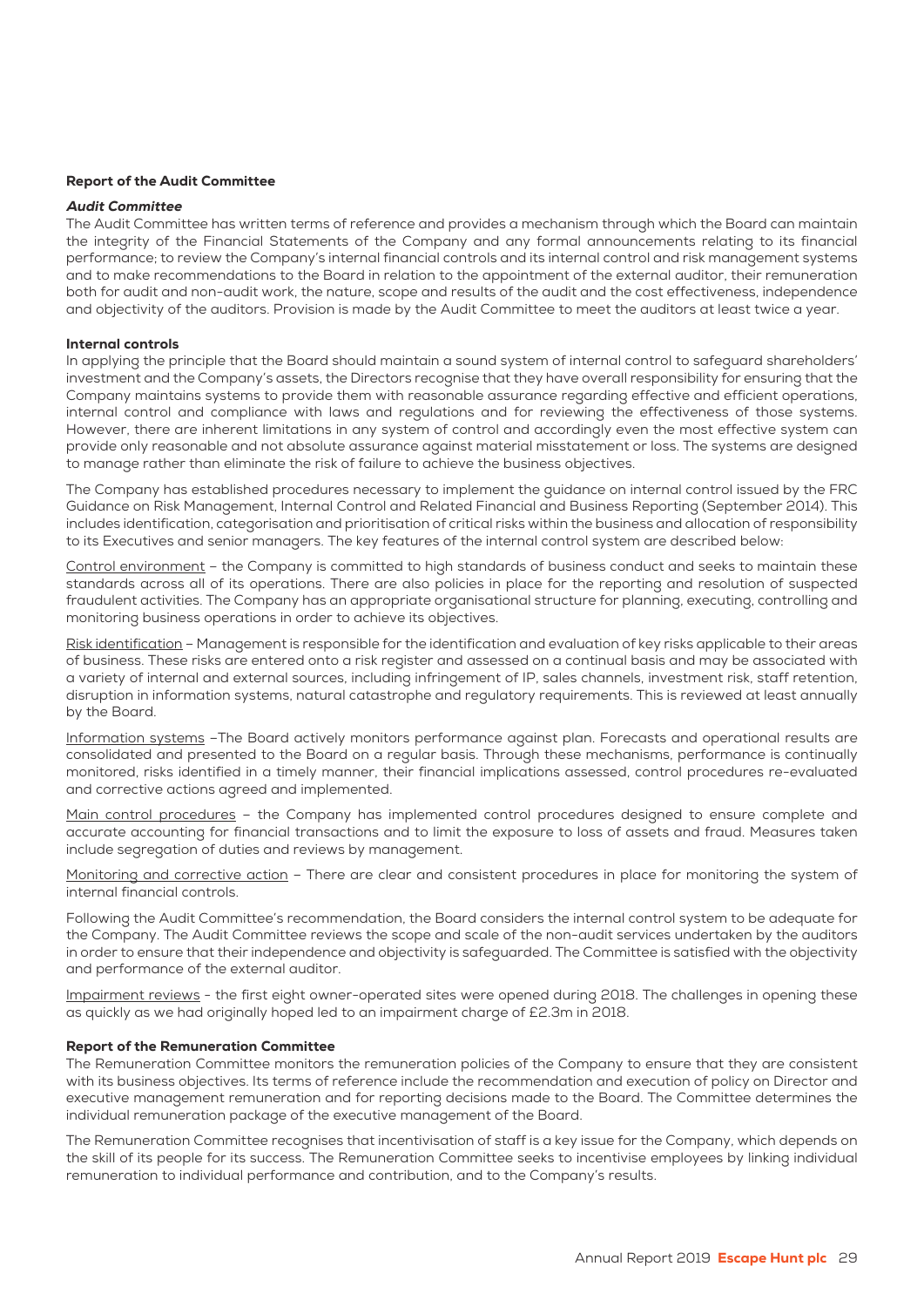## Corporate Governance Report continued

The duties of the Committee are to:

- determine and agree with the Board the framework or broad policy for the remuneration of the chairperson, executive directors, non-executive directors and any employees that the Board delegates to it;
- within the terms of the agreed policy, determine individual remuneration packages including bonuses, incentive payments, share options, pension arrangements and any other benefits;
- determine the contractual terms on termination and individual termination payments, ensuring that the duty of the individual to mitigate loss is fully recognised;
- in determining individual packages and arrangements, give due regard to the comments and recommendations of the Governance Code and the AIM Rules for Companies;
- be told of and be given the chance to advise on any major changes in employee benefit structures in the Group;
- recommend and monitor the level and structure of remuneration for senior managers below Board level as determined; and
- agree the policy for authorising claims for expenses from the Chief Executive Officer and from the Chairman of the Board.

The Committee is authorised by the Board to:

- seek any information it requires from any employee in order to perform its duties;
- be responsible for establishing the selection criteria and then for selecting, appointing and setting the terms of reference for any remuneration consultants providing advice to the Committee, at the Group's expense; and
- obtain, at the Group's expense, outside legal or other professional advice where necessary in the course of its activities.

#### Service contracts

The executive and non-executive Directors have signed service agreements that contain notice periods of six months, in the case of the Chief Executive and three months for all others. There are no additional financial provisions for termination.

#### Incentive Schemes

#### 2017 CSOP Share Option Plan

The Escape Hunt plc Company Share Option Plan 2017 ("CSOP") was established on 2 May, 2017.

The CSOP is designed to be a Schedule 4 CSOP Scheme. All employees (including full time executive directors) of the Company and any of its subsidiaries may be granted options over Ordinary Shares under the CSOP provided that they are not prohibited under the relevant legislation relating to Schedule 4 CSOP Schemes from being granted an option by virtue of having, or having had, a material interest in the Company. There are currently no outstanding options under the CSOP scheme.

#### Growth Share incentive plan

The Escape Hunt plc Executive Growth Share Plan ("EGSP") was established on 2 May, 2017.

Three directors and full-time employees of the Company were invited to participate under the EGSP.

Under the EGSP invitations were issued to three eligible employees inviting such employees to subscribe for a specified number of G Shares each at a specified price per G Share. The G Shares are subject to a Put Option by the holders. If exercised, the Put Option would require Escape Hunt plc to issue Escape Hunt plc Ordinary Shares in satisfaction of the Put Option. The Put Price is determined by the market capitalisation of Escape Hunt plc on the Relevant Exercise Date and is subject to achieving a hurdle based on a compound growth rate in the market capitalisation of 20% per annum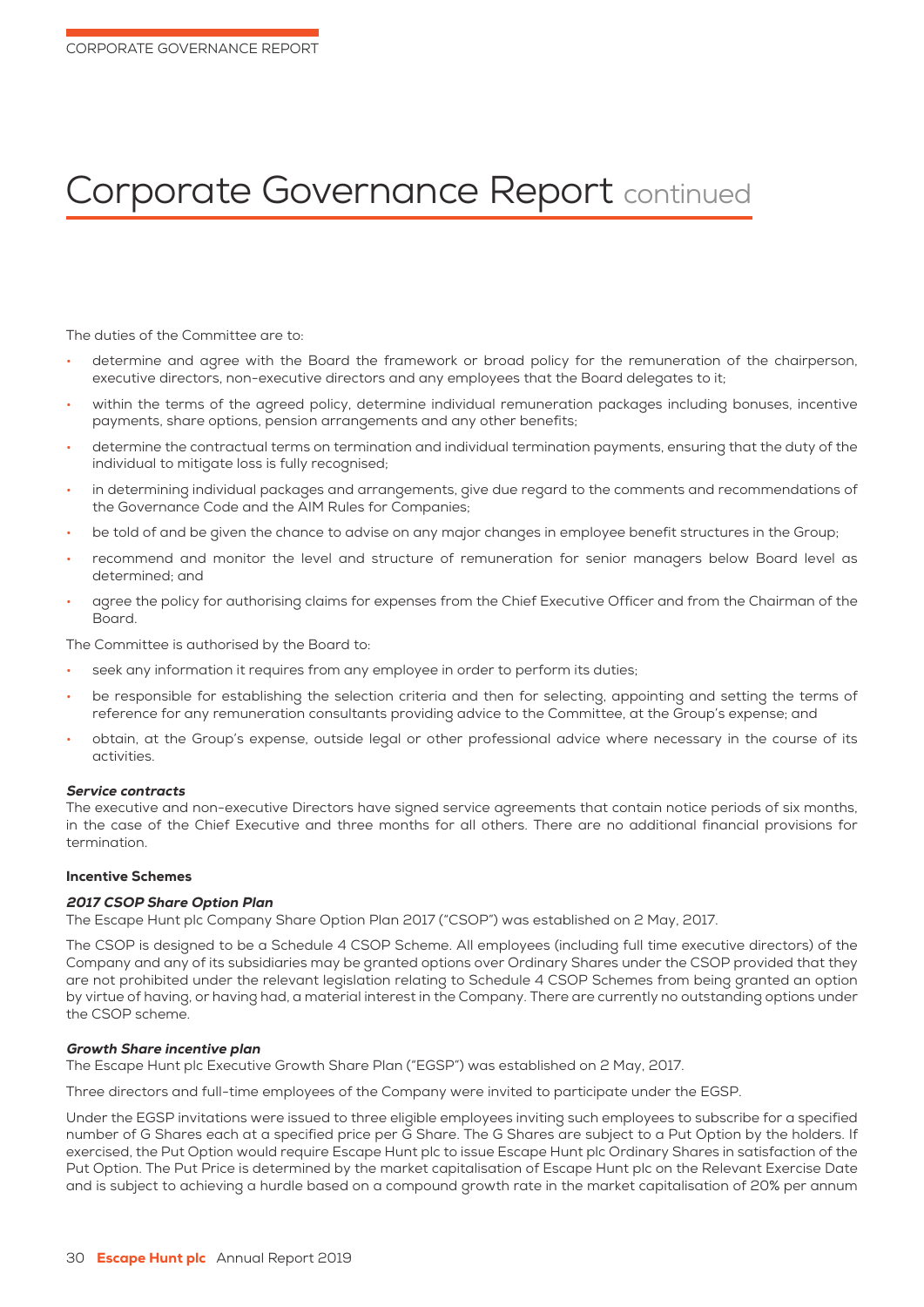from the date of Admission of Escape Hunt plc to AIM. The final date for achieving the hurdle was 3 May 2020 and the hurdle was not achieved. As such, the G Shares no longer have any value associated with them. It is intended that in future the G Shares will be repurchased for a nominal value and cancelled.

#### 2018 EMI Share option scheme

On 24 January 2019 the Company established an EMI Share option scheme which was designed to provide incentives to recruit and retain executive employees through the grant of share options. No directors were made awards under this scheme. Following the expiry of the Growth Share incentive plan in May 2020, it was determined that the 2018 EMI Share option scheme would be cancelled and a new EMI Share options scheme be put in place. All awards under the 2018 EMI Share option scheme have been cancelled and the scheme will be de-registered.

#### 2020 EMI Share option scheme

On 15 July 2020 the Company established a new EMI Share option scheme to replace both the 2018 EMI Share option scheme and the Growth Share incentive plan. The scheme is designed principally to incentivise senior, full time executives through the award of share options. The scheme provides for awards to be made which vest over a three year period subject to continuous employment. The ability to exercise the options is subject to performance conditions related to share price performance and are measured over a four year period from grant. The vesting of share options is accelerated in the case of a takeover. The options must be exercised within five years of grant.

#### Report of the Nomination Committee

The function of the Nomination Committee shall be to provide a formal, rigorous and transparent procedure for the appointment of new directors to the Board. In carrying out its duties, the Nomination Committee is primarily responsible for:

- identifying and nominating candidates to fill Board vacancies;
- evaluating the structure and composition of the Board with regard to the balance of skills, knowledge and experience and making recommendations accordingly;
- reviewing the time requirements of Non-Executive Directors;
- giving full consideration to succession planning; and
- reviewing the leadership of the Group.

### Statement of directors' responsibilities in respect of the Annual Report and the financial statements

The directors are responsible for preparing the Annual Report and the Group and parent Company financial statements in accordance with applicable law and regulations.

Company law requires the directors to prepare Group and parent Company financial statements for each financial year. Under the AIM Rules of the London Stock Exchange they are required to prepare the Group financial statements in accordance with International Financial Reporting Standards as adopted by the European Union (IFRSs as adopted by the EU) and applicable law and they have elected to prepare the parent Company financial statements in accordance with UK accounting standards and applicable law (UK Generally Accepted Accounting Practice), including FRS 102 The Financial Reporting Standard applicable in the UK and Republic of Ireland.

Under company law the directors must not approve the financial statements unless they are satisfied that they give a true and fair view of the state of affairs of the Group and parent Company and of their profit or loss for that period. In preparing each of the Group and Parent company financial statements, the directors are required to:

- select suitable accounting policies and then apply them consistently;
- make judgements and estimates that are reasonable, relevant, reliable and prudent;
- for the Group financial statements, state whether they have been prepared in accordance with IFRSs as adopted by the EU;
- for the parent Company financial statements, state whether applicable UK accounting standards have been followed, subject to any material departures disclosed and explained in the financial statements;
- assess the Group and parent Company's ability to continue as a going concern, disclosing, as applicable, matters related to going concern; and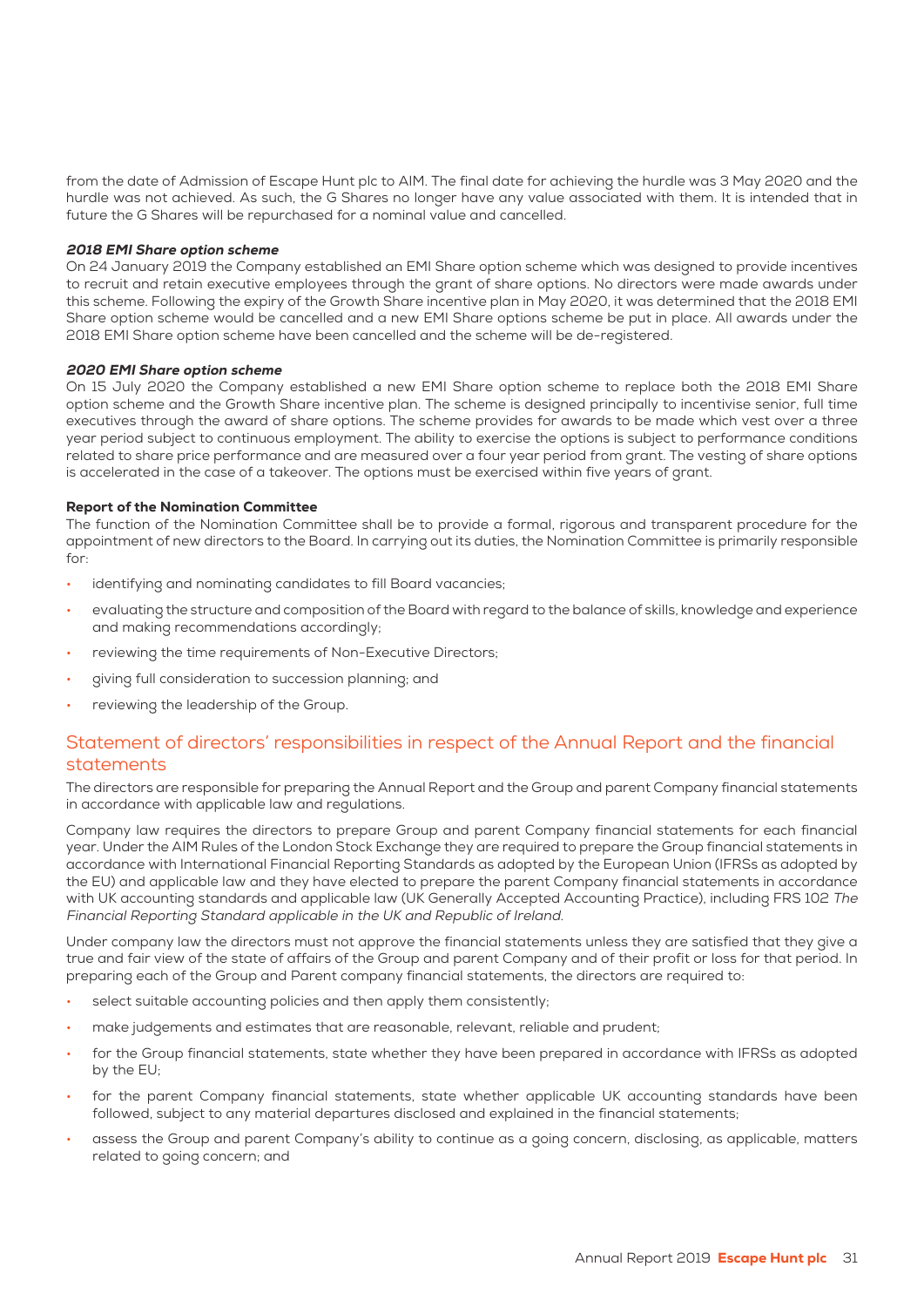### Corporate Governance Report continued

• use the going concern basis of accounting unless they either intend to liquidate the Group or the parent Company or to cease operations, or have no realistic alternative but to do so.

The directors are responsible for keeping adequate accounting records that are sufficient to show and explain the parent Company's transactions and disclose with reasonable accuracy at any time the financial position of the parent Company and enable them to ensure that its financial statements comply with the Companies Act 2006. They are responsible for such internal control as they determine is necessary to enable the preparation of financial statements that are free from material misstatement, whether due to fraud or error, and have general responsibility for taking such steps as are reasonably open to them to safeguard the assets of the Group and to prevent and detect fraud and other irregularities.

Under applicable law and regulations, the directors are also responsible for preparing a Strategic Report and a Directors' Report that complies with that law and those regulations.

The directors are responsible for the maintenance and integrity of the corporate and financial information included on the company's website. Legislation in the UK governing the preparation and dissemination of financial statements may differ from legislation in other jurisdictions.

#### Website publication

The Directors are responsible for ensuring the annual report and the financial statements are made available on a website. Financial statements are published on the Company's website in accordance with legislation in the United Kingdom governing the preparation and dissemination of financial statements, which may vary from legislation in other jurisdictions. The maintenance and integrity of the Company's website is the responsibility of the Directors. The Directors' responsibility also extends to the ongoing integrity of the financial statements contained therein.

Signed by order of the board

Richard Rose 28 July 2020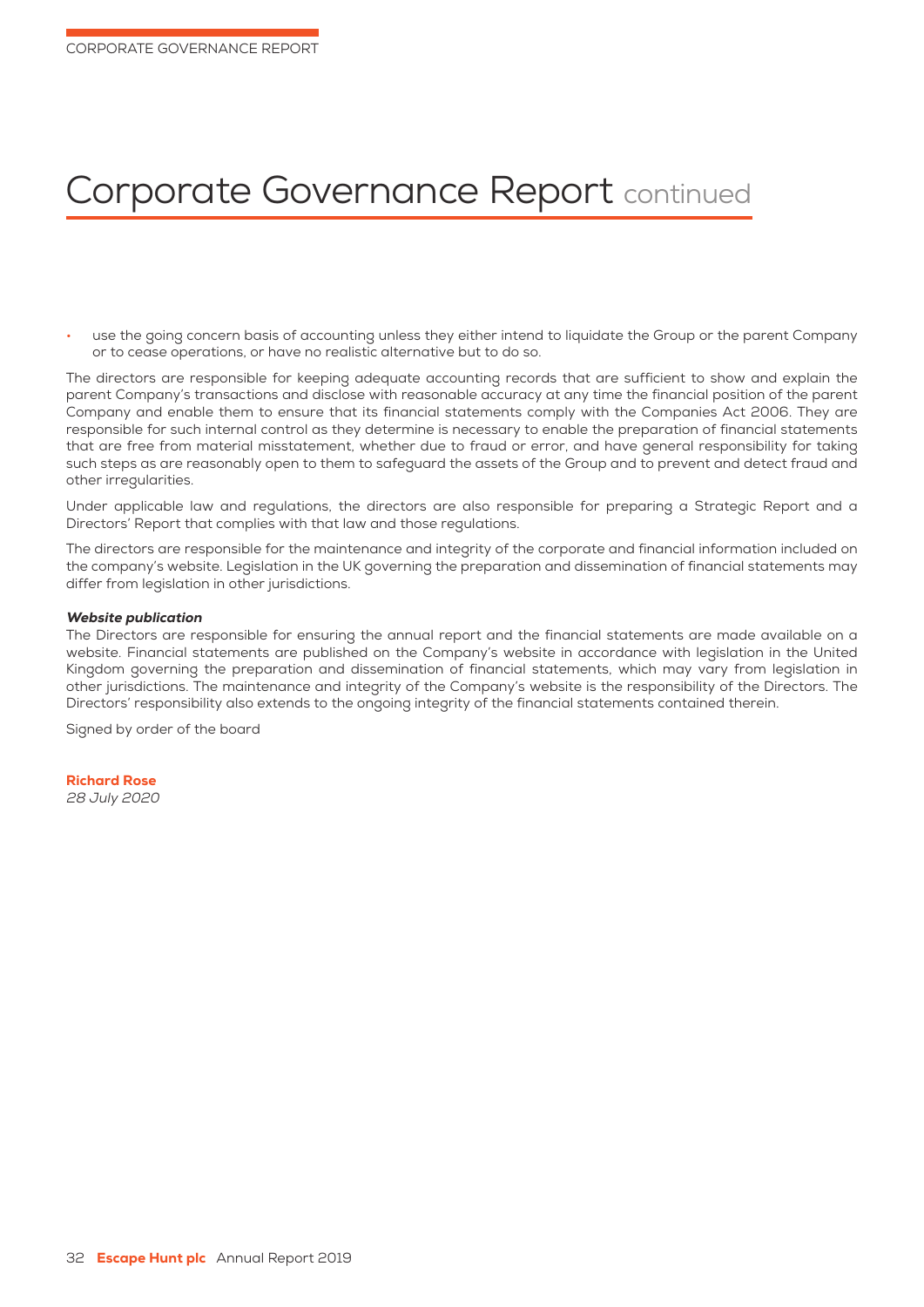## Independent Auditor's Report to the Members of Escape Hunt plc

#### Opinion

We have audited the financial statements of Escape Hunt PLC (the "Parent Company") and its subsidiaries (the "Group") for the year ended 31 December 2019, which comprise the:

- Consolidated statement of comprehensive income;
- Consolidated and company statement of financial position;
- Consolidated and company statement of changes in equity;
- Consolidated Statement of Cash Flows; and
- the notes to the financial statements, including a summary of significant accounting policies.

The financial reporting framework that has been applied in the preparation of the Group financial statements is applicable law and International Financial Reporting Standards (IFRSs) as adopted by the European Union. The financial reporting framework that has been applied in the preparation of the Parent Company financial statements is applicable law and United Kingdom Accounting Standards, including Financial Reporting Standard 102 The Financial Reporting Standard applicable in the UK and Republic of Ireland (United Kingdom Generally Accepted Accounting Practice).

In our opinion:

- the financial statements give a true and fair view of the state of the Group's and of the Parent Company's affairs as at 31 December 2019 and of the Group's loss for the period then ended;
- the Group financial statements have been properly prepared in accordance with International Financial Reporting Standards as adopted by the European Union;
- the Parent Company financial statements have been properly prepared in accordance with United Kingdom Generally Accepted Accounting Practice; and
- the financial statements have been prepared in accordance with the requirements of the Companies Act 2006.

#### Basis for opinion

We conducted our audit in accordance with International Standards on Auditing (UK) (ISAs (UK)) and applicable law. Our responsibilities under those standards are further described in the 'Auditor's responsibilities for the audit of the financial statements' section of our report. We are independent of the Group in accordance with the ethical requirements that are relevant to our audit of the financial statements in the UK, including the FRC's Ethical Standard, and we have fulfilled our other ethical responsibilities in accordance with these requirements. We believe that the audit evidence we have obtained is sufficient and appropriate to provide a basis for our opinion.

#### Conclusions relating to going concern

We have nothing to report in respect of the following matters in relation to which ISA's (UK) require us to report to you when:

- the directors' use of the going concern basis of accounting in the preparation of the financial statements is not appropriate; or
- the directors have not disclosed in the financial statements any identified material uncertainties that may cast significant doubt about the Group's and the Parent Company's ability to continue to adopt the going concern basis of accounting for a period of at least twelve months from the date when the financial statements are authorised for issue.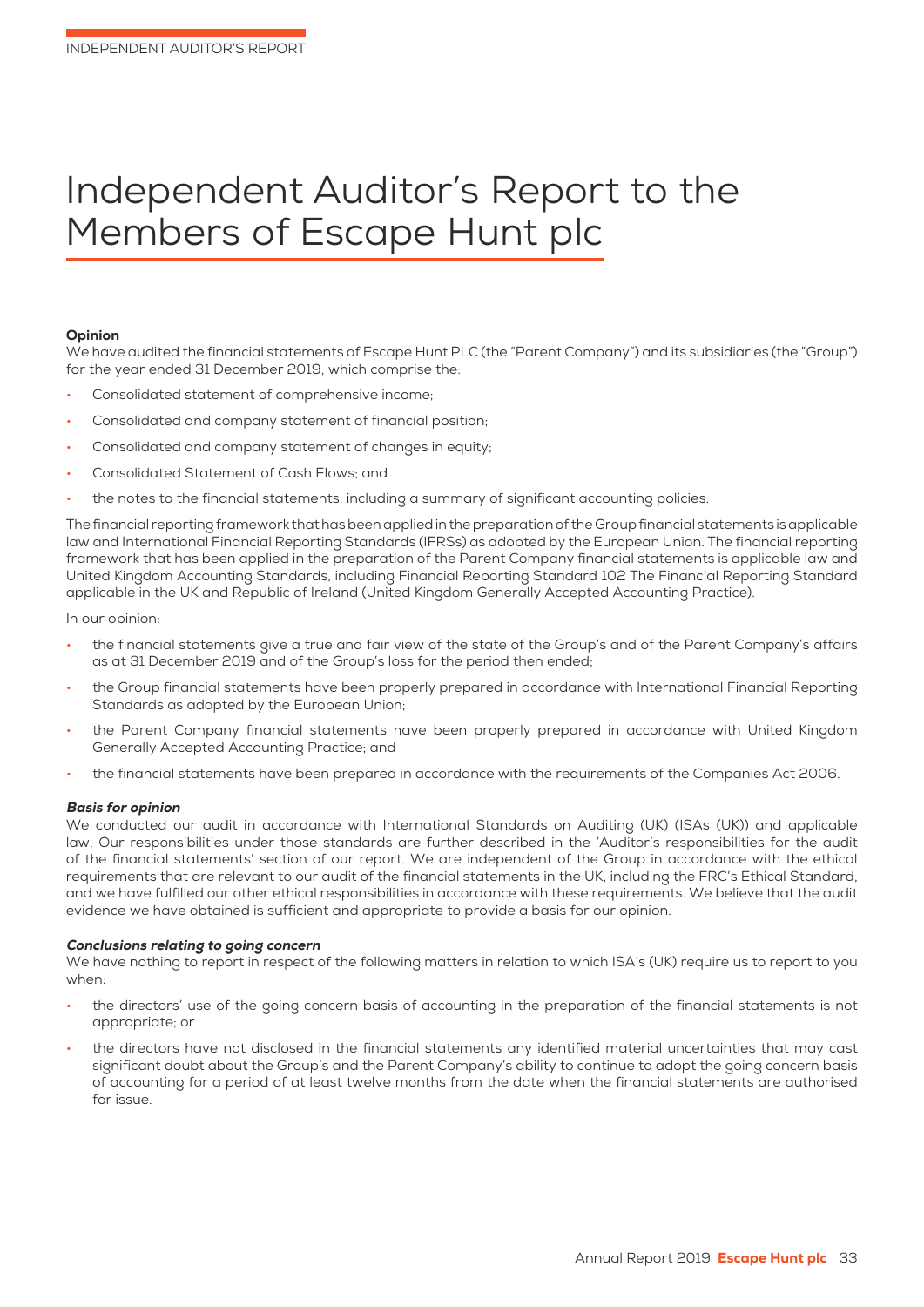### Independent Auditor's Report to the Members of Escape Hunt plc continued

#### Overview of our audit approach

#### **Materiality**

In planning and performing our audit we applied the concept of materiality. An item is considered material if it could reasonably be expected to change the economic decisions of a user of the financial statements. We used the concept of materiality to both focus our testing and to evaluate the impact of misstatements identified.



£100,000 (2018: £100,000) is the Group level of materiality determined for the financial statements as a whole, this has been determined based on approximately 5% (2018: 5%) of EBITDA. As the group is in an early stage of trading this is used as a key figure of investors to demonstrate the underlying trading performance.

The Group level of performance materiality is a proportion of overall materiality. Performance materiality is used to determine the extent of our testing for the audit of the financial statements. Performance materiality is set based on the audit materiality as adjusted for the judgements made as to the entity risk and our evaluation of the specific risk of each audit area having regard to the internal control environment. Where considered appropriate performance materiality may be reduced to a lower level, such as, for related party transactions and directors' remuneration.

£2,500 is the Group level of triviality agreed with the Audit Committee. Errors above this threshold are reported to the Audit Committee, errors below this threshold would also be reported to the Audit Committee if, in our opinion as auditor, disclosure was required on qualitative grounds.

Parent Company materiality was assessed as £45,000 based on approximately 5% of its EBITDA.

#### Overview of the scope of our audit

There are five components of the Group located and operating in the United Kingdom,the audits of Escape Hunt PLC and its UK subsidiary undertakings were conducted from the UK by the engagement team. Financial information from other components not considered to be individually significant individually was subject to limited review procedures carried out by the audit team.

#### Key Audit Matters

Key audit matters are those matters that, in our professional judgement, were of most significance in our audit of the financial statements of the current period and include the most significant assessed risks of material misstatement (whether or not due to fraud) that we identified. These matters included those which had the greatest effect on: the overall audit strategy, the allocation of resources in the audit; and directing the efforts of the engagement team. These matters were addressed in the context of our audit of the financial statements as a whole, and in forming our opinion thereon, and we do not provide a separate opinion on these matters.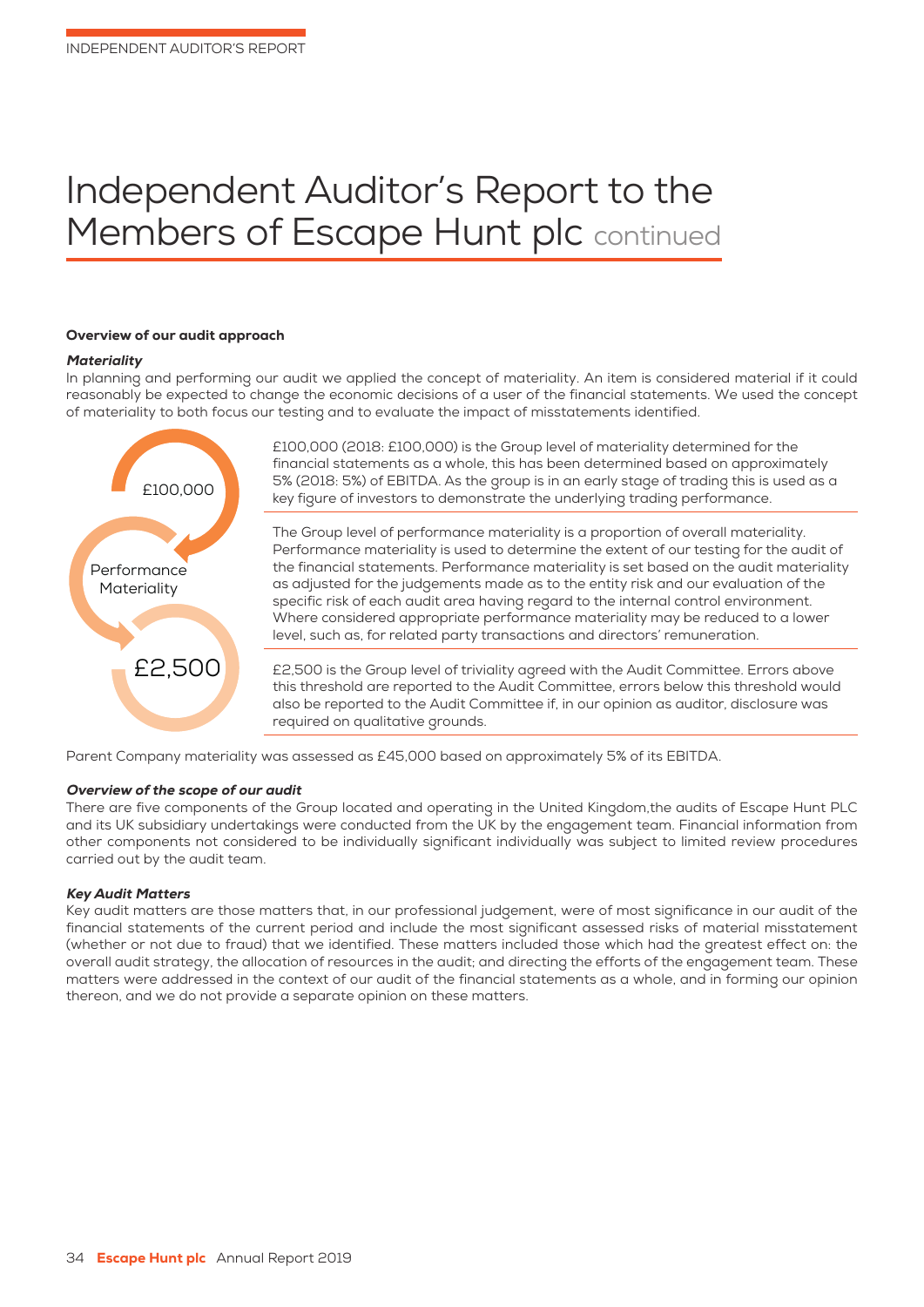This is not a complete list of all risks identified by our audit.

| Key audit matter                          | How the scope of our audit addressed the key audit matter |
|-------------------------------------------|-----------------------------------------------------------|
| Going concern, Covid-19 impact assessment | We obtained management's assessment of the impo           |

#### Note 2 of the Group financial statements

At 31 December 2019 the Group had cash and cash equivalents of £2.1m (2018: £2,7m).

The Covid-19 pandemic caused the closure of a number of sites across the UK and franchises abroad in early March 2020. This had significant adverse impact on the Group's operations and the Directors took action to mitigate the impact on the business through the use of UK government schemes that were available, such as the furlough scheme and grants.

The global pandemic continues but the sites across the UK have been re-opened for business from early July following UK government approval.

In early July the group issued a number of shares to raise capital, which has raised over £4m of cash for the group.

At the date of approval of these financial statements it is not clear the long term impact the pandemic will have on the business and the impact this will have on future trading levels achieved.

The risk that the Covid-19 pandemic and the resulting economic consequences would adversely impact on the Group and its ability to operate as a going concern was considered to be a key audit matter.

We obtained management's assessment of the impact of Covid-19 in the business of the Group and the re-forecast financial projections.

Management prepared three scenarios of the potential impact of Covid-19 on the future business following the share issue. As part of their assessment, the following scenarios were presented:

- an upside where business takes four months to recover to pre-closure levels;
- a central case where it takes the business 6 months to recover where there is no impact on the capacity or occupancy levels; and
- a downside where the business takes 12 months to recover and there is a reduction in capacity and occupancy levels enforced on the business until the end of 2023.

In all scenarios the group has surplus working capital following the share issue to meet its working capital requirements for the foreseeable future.

We performed audit procedures, including challenge regarding reasonableness on the inputs into the model as follows:

- reviewed the forecast revenues and resulting cash flows within the assessment period,;
- compared the re-forecast to available management information for the business in May 2020;
- considered the overall impact on the forecast of those parts of the business, such as non-game revenue streams, were these are likely to be significantly impacted post Covid-19 and the restart of business due to health and safety requirements enforced on the business;
- considered the financial impact of the steps taken by the directors to utilise the various support mechanisms instigated by the UK government, including the Coronavirus Job Retention Scheme; and
- reviewed and challenged the financial impact of the steps taken by the directors to protect and manage the business during the coming period, including the reductions across the business, overhead reductions and the delay of certain capital investment projects.

We considered management's sensitivity analysis and also performed an additional range of sensitivities to assess whether a reasonably likely change to a key input would result in an erosion of the revised headroom on working capital availability in the downside model used by management.

We tested to ensure the mathematical accuracy of the model presented

We reviewed the appropriateness of the disclosure made and its consistency with our knowledge of the business and its revised Covid-19 impairment assessment.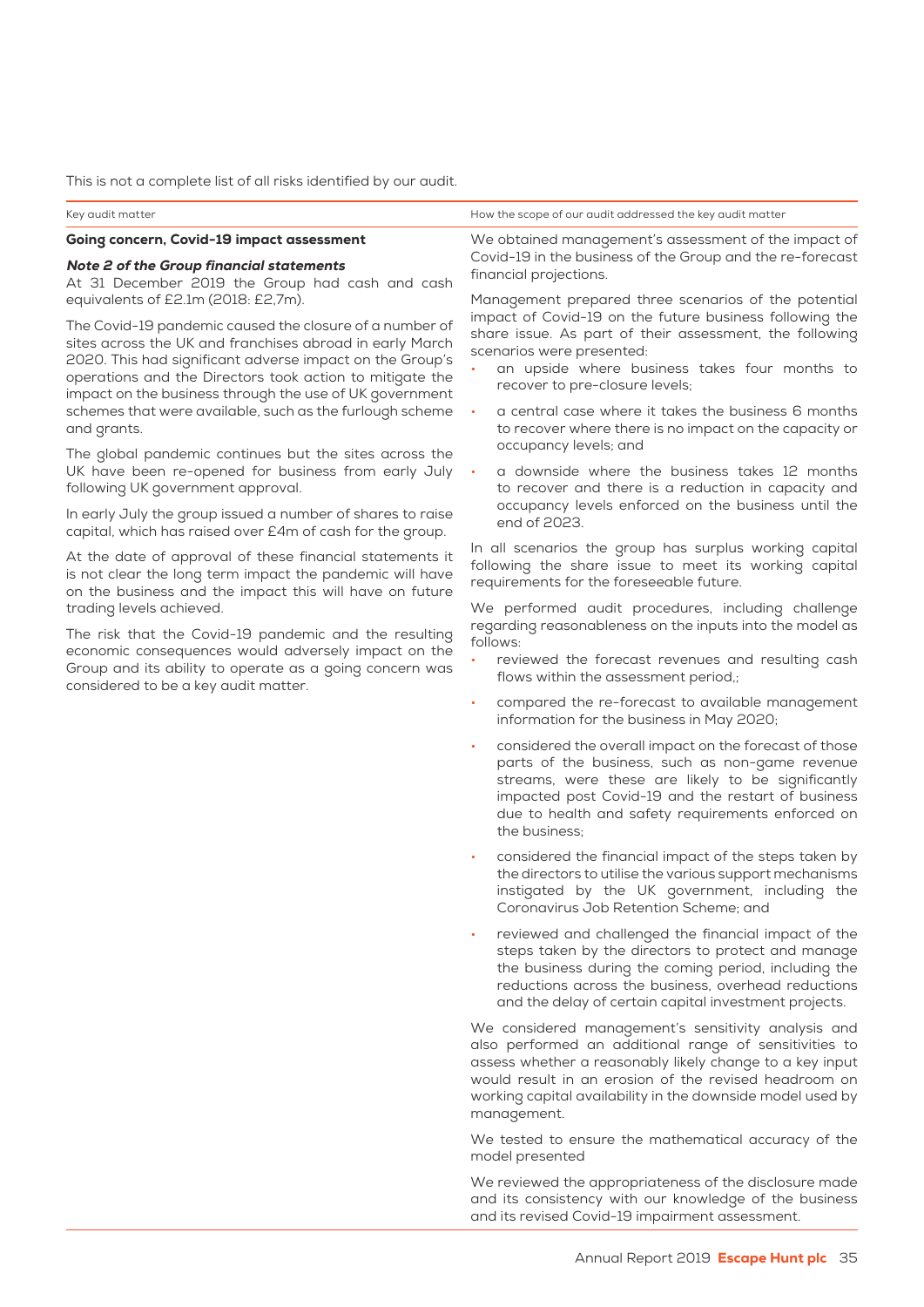# Independent Auditor's Report to the Members of Escape Hunt plc continued

| <b>Revenue recognition</b>                                                                                                                                                                                                               | Our audit procedures included the following:                                                                                                                                                                                           |  |  |  |
|------------------------------------------------------------------------------------------------------------------------------------------------------------------------------------------------------------------------------------------|----------------------------------------------------------------------------------------------------------------------------------------------------------------------------------------------------------------------------------------|--|--|--|
| <b>Note 4 of the Group financial statements</b><br>The group has various streams of revenue. The main<br>source of revenue relates to game revenue where revenue<br>is recognised at the point of sale. Other streams such as            | We carried out procedures to test each different revenue<br>stream and to consider whether the revenue recognition<br>policy applied to the revenue stream was appropriate,<br>having regard to the contractual terms and obligations. |  |  |  |
| franchise income where there is an ongoing contractual<br>term and obligation and recognised over the contractual<br>term as the obligations are satisfied. We specifically<br>considered the risk that revenue is not recognised in the | We agreed the performance obligations identified by<br>management to a sample of contracts to ensure the<br>adopted accounting policy was appropriate.                                                                                 |  |  |  |
| correct reporting period.<br>Errors in revenue recognition could materially influence<br>the view of a user of the financial statements.                                                                                                 | For a sample of transactions, we obtained contracts with<br>the franchisee and reviewed their terms and conditions.<br>Based on this understanding, we considered if the<br>underlying income was recognised in accordance with the    |  |  |  |
| As a key reporting metric, revenue is also subject to the                                                                                                                                                                                | stated accounting policy and IFRS 15.                                                                                                                                                                                                  |  |  |  |
| risk of fraudulent misrepresentation to achieve a certain<br>accounting presentation.                                                                                                                                                    | During the year, to gain assurance of completeness of<br>income recognised we attended two sites and played<br>the games putting transactions into the system which we<br>followed up during our testing.                              |  |  |  |
| Impairment of intangible assets (including goodwill)                                                                                                                                                                                     | We obtained management's assessment of impairment                                                                                                                                                                                      |  |  |  |
| <b>Note 12 of the Group financial statements</b><br>The Group's intangible assets comprise of intellectual                                                                                                                               | and discussed the key inputs into the assessment with<br>management.                                                                                                                                                                   |  |  |  |
| property, trademarks, franchise agreements and the<br>portal.                                                                                                                                                                            | We performed audit procedures, including challenge<br>regarding reasonableness on the inputs into the model as<br>follows:                                                                                                             |  |  |  |
| The total carrying value of the intangible assets was £2.9<br>million at 31 December 2019 (31 December 2018: £4.8                                                                                                                        | the forecast cash flows within the assessment period;<br>$\bullet$                                                                                                                                                                     |  |  |  |
| million).                                                                                                                                                                                                                                | the expected growth rate; and<br>$\bullet$                                                                                                                                                                                             |  |  |  |
| The continued losses indicate there could be an impairment<br>in the carrying value of the intangible assets and as such                                                                                                                 | the discount rate applied to the forecast.                                                                                                                                                                                             |  |  |  |
| we considered this to be a key audit matter.                                                                                                                                                                                             | We note that Covid-19 is an un-adjusting post balance<br>sheet event from an impairment perspective.                                                                                                                                   |  |  |  |
|                                                                                                                                                                                                                                          | We considered management's sensitivity analysis and<br>also performed an additional range of sensitivities to<br>assess whether a reasonably likely change to a key input<br>would result in an impairment charge;                     |  |  |  |
|                                                                                                                                                                                                                                          | We tested to ensure the mathematical accuracy of the<br>model presented; and                                                                                                                                                           |  |  |  |
|                                                                                                                                                                                                                                          | We reviewed the appropriateness of the disclosure made<br>and its consistency with our knowledge of the impairment<br>assessment.                                                                                                      |  |  |  |
|                                                                                                                                                                                                                                          |                                                                                                                                                                                                                                        |  |  |  |

Our audit procedures in relation to these matters were designed in the context of our audit opinion as a whole. They were not designed to enable us to express an opinion on these matters individually and we express no such opinion.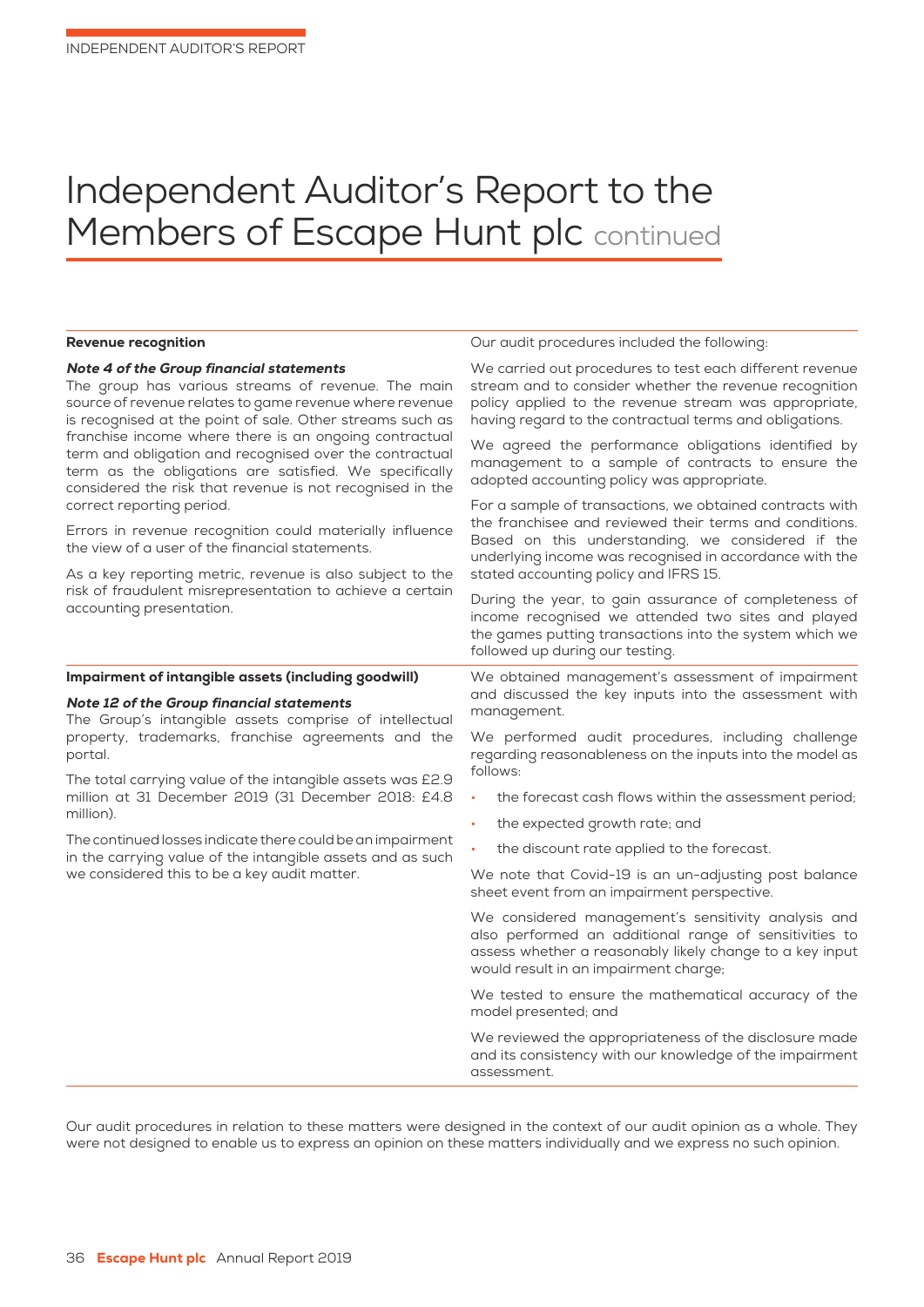### Other information

The directors are responsible for the other information. The other information comprises the information included in the annual report, other than the financial statements and our auditor's report thereon. Our opinion on the financial statements does not cover the other information and, except to the extent otherwise explicitly stated in our report, we do not express any form of assurance conclusion thereon.

In connection with our audit of the financial statements, our responsibility is to read the other information and, in doing so, consider whether the other information is materially inconsistent with the financial statements or our knowledge obtained in the audit or otherwise appears to be materially misstated. If we identify such material inconsistencies or apparent material misstatements, we are required to determine whether there is a material misstatement in the financial statements or a material misstatement of the other information. If, based on the work we have performed, we conclude that there is a material misstatement of this other information, we are required to report that fact.

We have nothing to report in this regard.

### Opinion on other matter prescribed by the Companies Act 2006

In our opinion based on the work undertaken in the course of our audit

- the information given in the strategic report and the directors' report for the financial year for which the financial statements are prepared is consistent with the financial statements; and
- the strategic report and directors' report have been prepared in accordance with applicable legal requirements.

### Matters on which we are required to report by exception

In light of the knowledge and understanding of the Group and the Parent Company and their environment obtained in the course of the audit, we have not identified material misstatements in the strategic report or the directors' report.

We have nothing to report in respect of the following matters where the Companies Act 2006 requires us to report to you if, in our opinion:

- adequate accounting records have not been kept by the Parent company, or returns adequate for our audit have not been received from branches not visited by us; or
- the Parent company financial statements are not in agreement with the accounting records and returns; or
- certain disclosures of directors' remuneration specified by law are not made; or
- we have not received all the information and explanations we require for our audit.

#### Responsibilities of the directors for the financial statements

As explained more fully in the directors' responsibilities statement set out on page 33 the directors are responsible for the preparation of the financial statements and for being satisfied that they give a true and fair view, and for such internal control as the directors determine is necessary to enable the preparation of financial statements that are free from material misstatement, whether due to fraud or error.

In preparing the financial statements, the directors are responsible for assessing the Group's and Parent Company's ability to continue as a going concern, disclosing, as applicable, matters related to going concern and using the going concern basis of accounting unless the directors either intend to liquidate the Group or the Parent Company or to cease operations, or have no realistic alternative but to do so.

### Auditor's responsibilities for the audit of the financial statements

Our objectives are to obtain reasonable assurance about whether the financial statements as a whole are free from material misstatement, whether due to fraud or error, and to issue an auditor's report that includes our opinion. Reasonable assurance is a high level of assurance, but is not a guarantee that an audit conducted in accordance with ISAs (UK) will always detect a material misstatement when it exists.

Misstatements can arise from fraud or error and are considered material if, individually or in the aggregate, they could reasonably be expected to influence the economic decisions of users taken on the basis of these financial statements.

A further description of our responsibilities for the audit of the financial statements is located on the Financial Reporting Council's website at: www.frc.org.uk/auditorsresponsibilities. This description forms part of our auditor's report.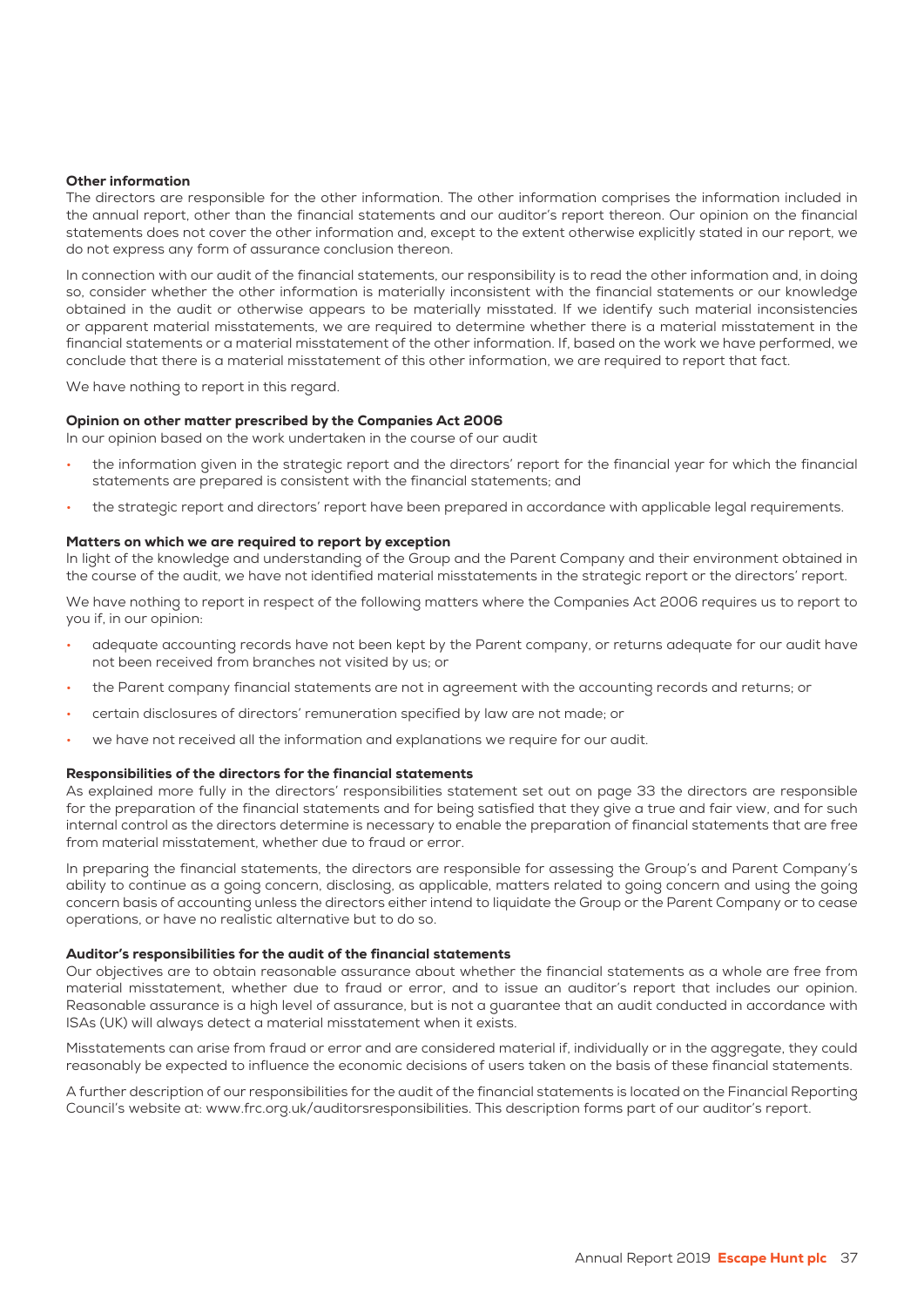# Independent Auditor's Report to the Members of Escape Hunt plc continued

#### Use of our report

This report is made solely to the company's members, as a body, in accordance with Chapter 3 of Part 16 of the Companies Act 2006. Our audit work has been undertaken so that we might state to the company's members those matters we are required to state to them in an auditor's report and for no other purpose. To the fullest extent permitted by law, we do not accept or assume responsibility to anyone other than the company and the company's members as a body, for our audit work, for this report, or for the opinions we have formed.

### Matthew Stallabrass (Senior Statutory Auditor)

for and on behalf of Crowe U.K. LLP Statutory Auditor London

28 July 2020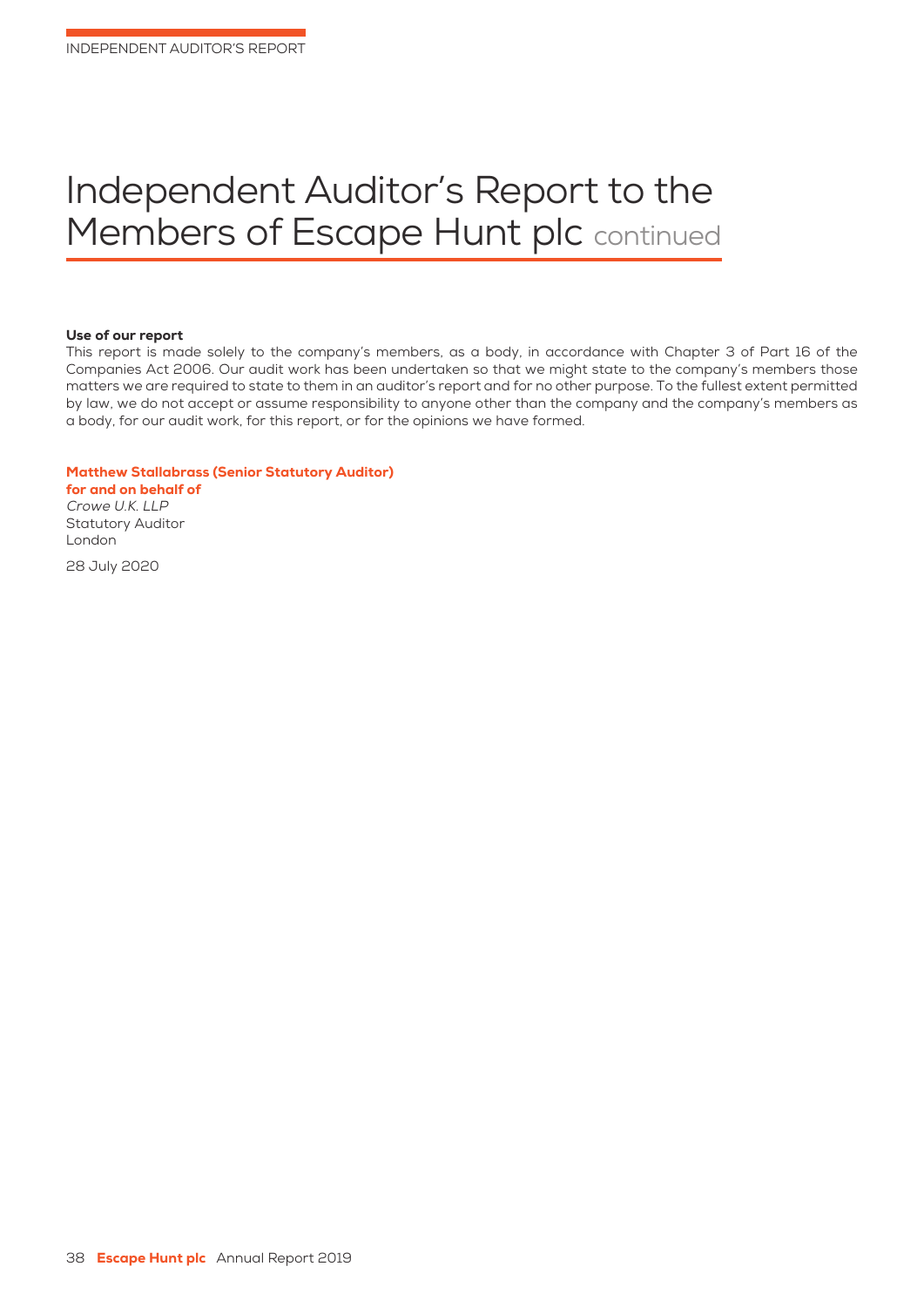# Consolidated Statement of Comprehensive Income

For the year ended 31 December 2019

|                                                           |                | Year ended<br>31 December | Year ended<br>31 December<br>2018 |
|-----------------------------------------------------------|----------------|---------------------------|-----------------------------------|
| All figures in £'000s                                     | Note           | 2019                      | (Restated)                        |
| Continuing operations                                     |                |                           |                                   |
| <b>Revenue</b>                                            | $\overline{4}$ | 4,915                     | 2,153                             |
| Cost of sales                                             | 6              | (1,279)                   | (561)                             |
| Gross profit                                              |                | 3,636                     | 1,593                             |
| Administrative expenses                                   | 6              | (9,568)                   | (11,605)                          |
| <b>Operating loss</b>                                     | 6              | (5,932)                   | (10, 012)                         |
| <b>Adjusted EBITDA</b>                                    |                | (1,707)                   | (3,087)                           |
| Amortisation of intangibles                               | 12             | (2,124)                   | (3,656)                           |
| Impairment of intangible assets                           | 12             |                           | (2,345)                           |
| Depreciation of property plant and equipment              | 10             | (1,733)                   | (545)                             |
| Depreciation of right-of-use assets                       | 11             | (347)                     |                                   |
| Loss on disposal of tangible assets                       |                |                           | (45)                              |
| Branch closure costs                                      |                |                           | (291)                             |
| <b>Exceptional Professional Costs</b>                     |                | (7)                       |                                   |
| Foreign currency gains / (losses)                         |                | (1)                       | (31)                              |
| Share-based payment expense                               | 24             | (12)                      | (12)                              |
| Operating loss                                            |                | (5,932)                   | (10, 012)                         |
| Gain on disposal of subsidiary                            | 13             | 30                        |                                   |
| Interest received                                         |                | 33                        | 34                                |
| Lease finance charges                                     | 2              | (171)                     |                                   |
| <b>Loss before taxation</b>                               |                | (6,040)                   | (9,978)                           |
| Taxation                                                  | 8              | (4)                       | (26)                              |
| <b>Loss after taxation</b>                                |                | (6,044)                   | (10,004)                          |
| Other comprehensive income:                               |                |                           |                                   |
| Items that may or will be reclassified to profit or loss: |                |                           |                                   |
| Exchange differences on translation of foreign operations |                | (30)                      | 26                                |
| <b>Total comprehensive loss</b>                           |                | (6,074)                   | (9,978)                           |
| Loss attributable to:                                     |                |                           |                                   |
| Equity holders of Escape Hunt plc                         |                | (5,993)                   | (10,004)                          |
| Non-controlling interests                                 |                | (51)                      |                                   |
|                                                           |                | (6,044)                   | (10,004)                          |
| Total comprehensive loss attributable to:                 |                |                           |                                   |
| Equity holders of Escape Hunt plc                         |                | (6,023)                   | (9,978)                           |
| Non-controlling interests                                 |                | (51)                      |                                   |
|                                                           |                | (6,074)                   | (9,978)                           |
| Loss per share attributable to equity holders:            |                |                           |                                   |
| Basic and diluted (Pence)                                 | 9              | (24.78)                   | (49.38)                           |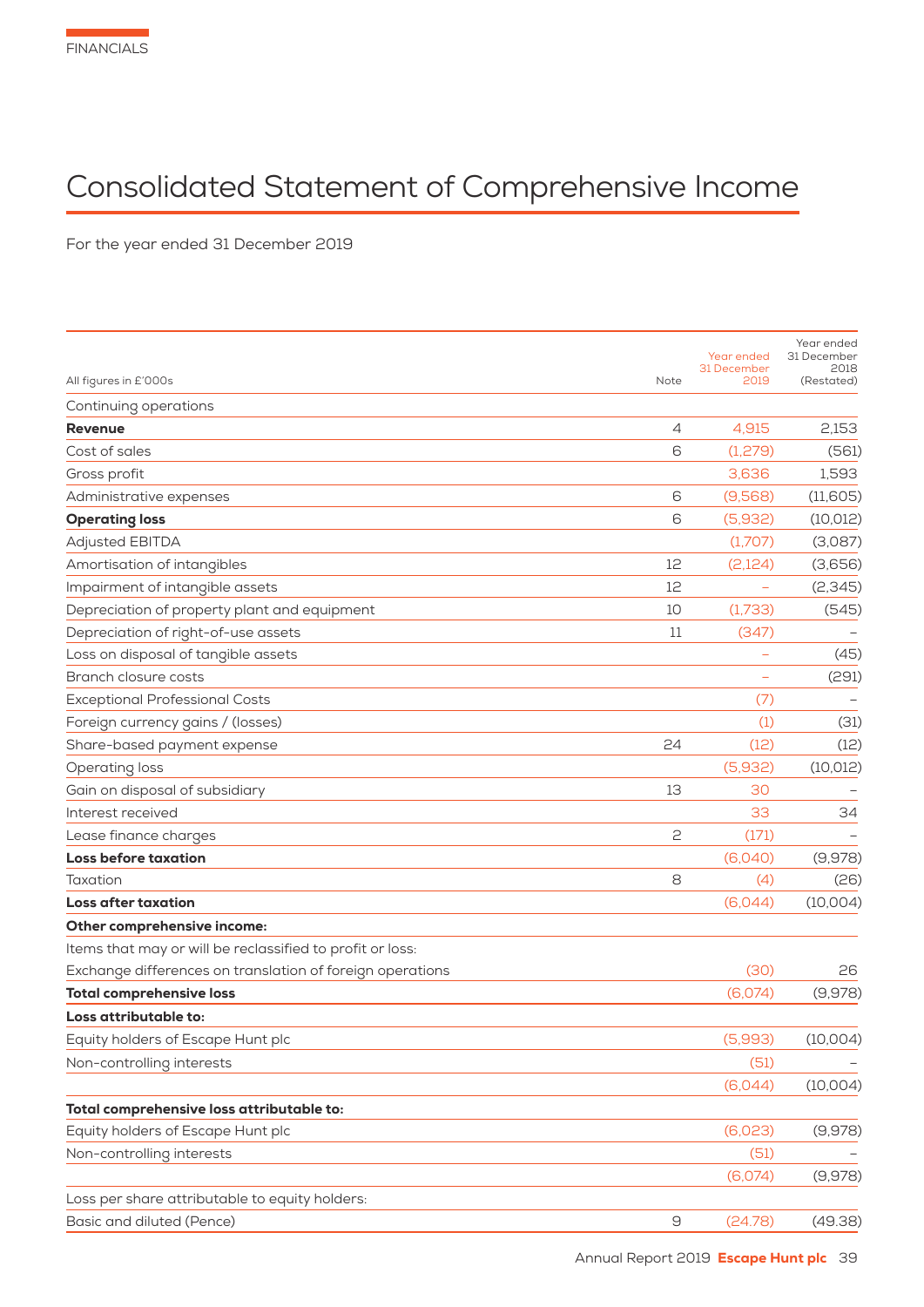# Consolidated Statement of Financial Position

As at 31 December 2019

|                                   |      | As at               | As at               |
|-----------------------------------|------|---------------------|---------------------|
|                                   |      | 31 December<br>2019 | 31 December<br>2018 |
|                                   | Note | £'000               | £'000               |
| <b>ASSETS</b>                     |      |                     |                     |
| <b>Non-current assets</b>         |      |                     |                     |
| Property, plant and equipment     | 10   | 3,935               | 4,366               |
| Right-of-use assets               | 11   | 2,470               |                     |
| Intangible assets                 | 12   | 2,906               | 4,792               |
| Rent deposits                     |      | 26                  | 36                  |
| Loan to franchisee                | 14   | 300                 | 300                 |
|                                   |      | 9,637               | 9,494               |
| <b>Current assets</b>             |      |                     |                     |
| Inventories                       | 16   | 12                  | 15                  |
| Trade receivables                 | 15   | 370                 | 121                 |
| Other receivables and prepayments | 15   | 473                 | 501                 |
| Cash and cash equivalents         | 17   | 2,171               | 2,657               |
|                                   |      | 3,026               | 3,294               |
| <b>TOTAL ASSETS</b>               |      | 12,663              | 12,788              |
| <b>LIABILITIES</b>                |      |                     |                     |
| <b>Current liabilities</b>        |      |                     |                     |
| <b>Trade payables</b>             | 18   | 317                 | 670                 |
| <b>Contract liabilities</b>       | 20   | 360                 | 244                 |
| Lease liabilities                 | 19   | 304                 |                     |
| Other payables and accruals       | 18   | 948                 | 967                 |
|                                   |      | 1,929               | 1,881               |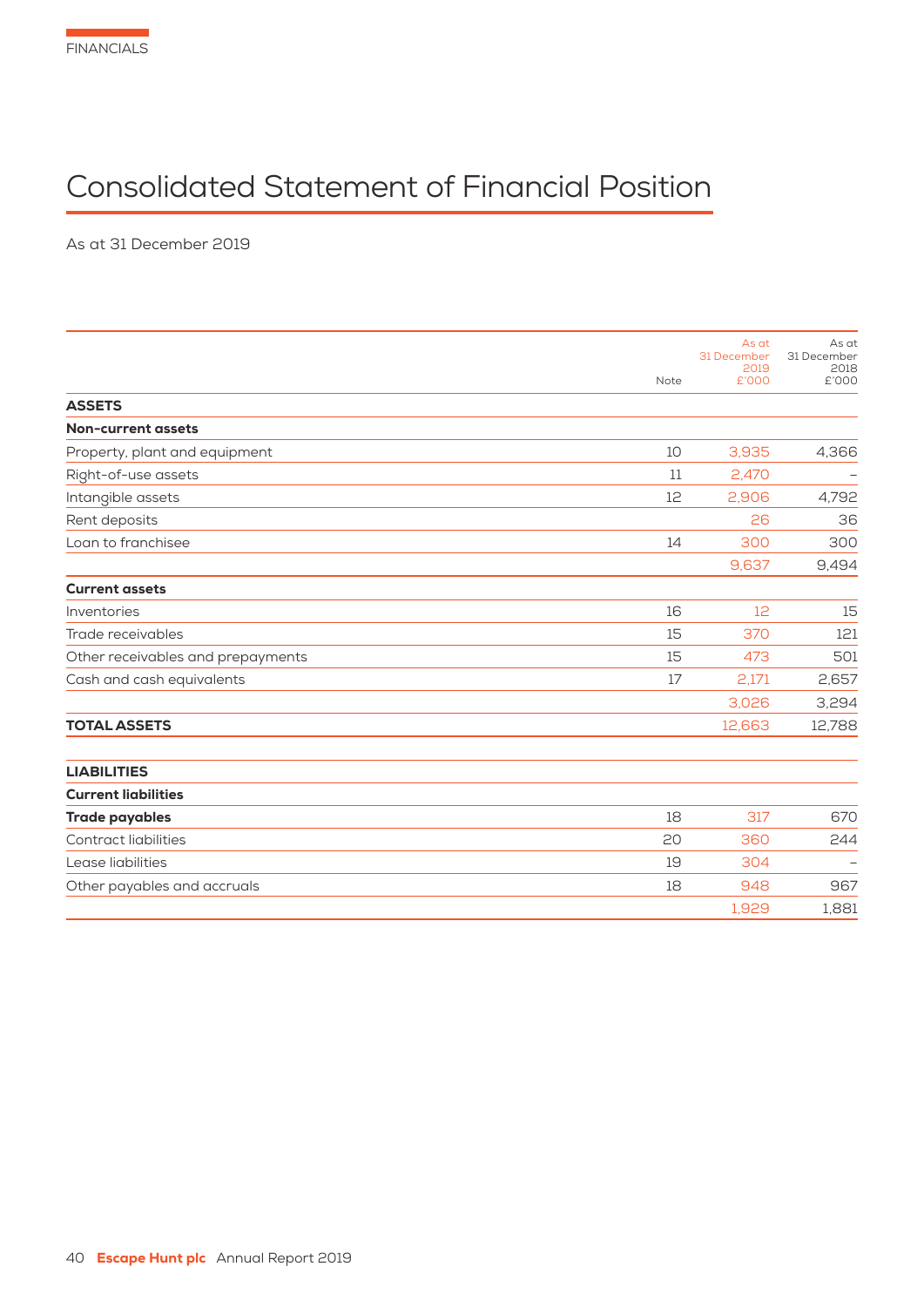|                                | Note | As at<br>31 December<br>2019<br>£'000 | As at<br>31 December<br>2018<br>£'000 |
|--------------------------------|------|---------------------------------------|---------------------------------------|
| <b>Non-current liabilities</b> |      |                                       |                                       |
| Contract liabilities           | 20   | 262                                   | 419                                   |
| Provisions                     | 21   | 74                                    | 40                                    |
| Lease liabilities              | 19   | 2,298                                 |                                       |
|                                |      | 2,634                                 | 459                                   |
| <b>TOTAL LIABILITIES</b>       |      | 4,563                                 | 2,340                                 |
| <b>NET ASSETS</b>              |      | 8,100                                 | 10,448                                |

### EQUITY

| Capital and reserves attributable to equity holders of Escape Hunt Plc |    |          |          |
|------------------------------------------------------------------------|----|----------|----------|
| Share capital                                                          | 22 | 336      | 253      |
| Share premium account                                                  | 26 | 24.717   | 21,076   |
| Merger relief reserve                                                  | 26 | 4.756    | 4,756    |
| <b>Accumulated losses</b>                                              | 26 | (21,803) | (15,741) |
| Currency translation reserve                                           | 26 | (19)     | 11       |
| Capital redemption reserve                                             | 26 | 46       | 46       |
| Share-based payment reserve                                            | 26 | 67       | 55       |
|                                                                        |    | 8.100    | 10,456   |
| Non-controlling interests                                              |    |          | (8)      |
| <b>TOTAL EQUITY</b>                                                    |    | 8.100    | 10.448   |

The notes on pages 44 to 85 are an integral part of these financial statements.

The financial statements were approved by the Board of Directors and authorised for issue on 28 July 2020 and are signed on its behalf by:

### Graham Bird

Director

Registered company number 10184316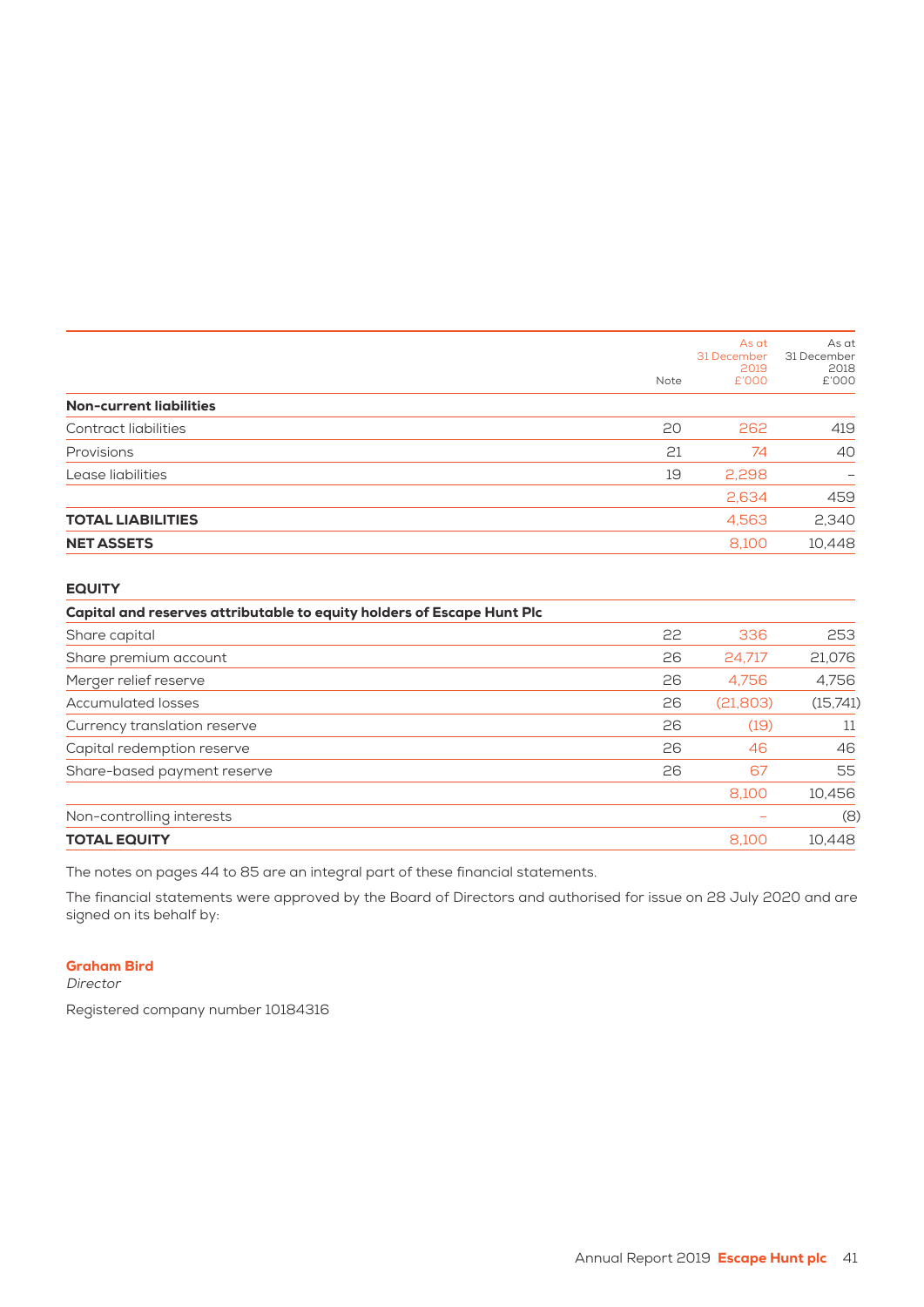# Consolidated Statement of Changes in Equity

For the year ended 31 December 2019

|                                          |                          |                                      |                                      |                              | Attributable to owners of the parent                  |                                     |                                        |                          |                                            |                |
|------------------------------------------|--------------------------|--------------------------------------|--------------------------------------|------------------------------|-------------------------------------------------------|-------------------------------------|----------------------------------------|--------------------------|--------------------------------------------|----------------|
|                                          | Share capital<br>£'000   | Share<br>premium<br>account<br>£'000 | Merger<br>relief<br>reserve<br>£'000 | Currency<br>reserve<br>£'000 | Capital<br>translation redemption<br>reserve<br>£'000 | Share-<br>based<br>reserve<br>£'000 | payment Accumulated<br>losses<br>£'000 | Total<br>£'000           | $Non-$<br>controlling<br>interest<br>£'000 | Total<br>£'000 |
| Year ended 31 Dec 2019                   |                          |                                      |                                      |                              |                                                       |                                     |                                        |                          |                                            |                |
| Balance as at 1 Jan 2019                 | 253                      | 21.076                               | 4.756                                | 11                           | 46                                                    | 55                                  | (15.741)                               | 10.456                   | (8)                                        | 10.448         |
| Adjustment from adoption of<br>IFRS16    | $\overline{\phantom{0}}$ | $\overline{\phantom{0}}$             |                                      | ÷                            | $\overline{\phantom{0}}$                              | L.                                  | (69)                                   | (69)                     | $\equiv$                                   | (69)           |
| <b>Adjusted balance at</b><br>1 Jan 2019 | 253                      | 21,076                               | 4.756                                | 11                           | 46                                                    | 55                                  | (15, 810)                              | 10,387                   | (8)                                        | 10,379         |
| Loss for the year                        | $\overline{\phantom{0}}$ | $\overline{\phantom{0}}$             | $\overline{\phantom{0}}$             | $\overline{\phantom{0}}$     | $\qquad \qquad -$                                     | $\overline{\phantom{m}}$            | (5,993)                                | (5,993)                  | (51)                                       | (6.044)        |
| Other comprehensive income               | $\overline{\phantom{0}}$ | $\overline{\phantom{0}}$             | $\equiv$                             | (30)                         | $\overline{\phantom{0}}$                              | $\overline{\phantom{m}}$            | $\overline{\phantom{0}}$               | (30)                     | $\overline{\phantom{a}}$                   | (30)           |
| <b>Total comprehensive loss</b>          | $\overline{\phantom{0}}$ | $\equiv$                             | $\equiv$                             | (30)                         | $\equiv$                                              | $\equiv$                            | (5.993)                                | (6,023)                  | (51)                                       | (6,074)        |
| Issue of shares                          | 83                       | 3.917                                | $\equiv$                             | $\equiv$                     | $\qquad \qquad -$                                     | $\overline{\phantom{m}}$            | $\overline{\phantom{m}}$               | 4.000                    | $\overline{\phantom{m}}$                   | 4,000          |
| Share issue costs                        | $\equiv$                 | (276)                                | $\overline{\phantom{0}}$             | $\overline{\phantom{0}}$     | $\rightarrow$                                         | ÷                                   | $\equiv$                               | (276)                    | $\overline{\phantom{a}}$                   | (276)          |
| Share-based Payment Charges              | $\equiv$                 | $\equiv$                             | $\overline{\phantom{0}}$             | $\qquad \qquad -$            | $\qquad \qquad -$                                     | 12                                  | $\overline{\phantom{a}}$               | 12                       | $\overline{\phantom{a}}$                   | 12             |
| Disposal of subsidiary                   | $\overline{\phantom{0}}$ | $\overline{\phantom{0}}$             | L,                                   | $\overline{\phantom{0}}$     | $\qquad \qquad -$                                     | $\qquad \qquad -$                   | $\overline{\phantom{m}}$               | $\overline{\phantom{m}}$ | 59                                         | 59             |
| Transactions with owners                 | 83                       | 3.641                                | ÷,                                   | ÷                            | ÷,                                                    | 12                                  | $\overline{\phantom{a}}$               | 3.736                    | 59                                         | 3.795          |
| Balance as at 31 Dec 2019                | 336                      | 24,717                               | 4.756                                | (19)                         | 46                                                    | 67                                  | (21, 803)                              | 8,100                    | $\equiv$                                   | 8,100          |
| Year ended 31 Dec 2018:                  |                          |                                      |                                      |                              |                                                       |                                     |                                        |                          |                                            |                |
| Balance as at 1 Jan 2018                 | 253                      | 21.076                               | 4.756                                | (15)                         | 46                                                    | 43                                  | (5,737)                                | 20.422                   | $\equiv$                                   | 20.422         |
| Loss for the year                        |                          | $\overline{\phantom{0}}$             | $\overline{\phantom{0}}$             | $\qquad \qquad -$            | $\qquad \qquad -$                                     | $\overline{\phantom{a}}$            | (10,004)                               | (10,004)                 | $\qquad \qquad -$                          | (10,004)       |
| Other comprehensive income               | $\overline{\phantom{0}}$ | $\equiv$                             | ÷,                                   | 26                           | ÷,                                                    | $\overline{\phantom{m}}$            | $\overline{\phantom{0}}$               | 26                       | $\overline{\phantom{m}}$                   | 26             |
| Total comprehensive loss                 | $\overline{\phantom{0}}$ | $\overline{\phantom{m}}$             | $\overline{\phantom{0}}$             | 26                           | $\overline{\phantom{0}}$                              | $\overline{\phantom{a}}$            | (10,004)                               | (9,978)                  | $\equiv$                                   | (9,978)        |
| Acquisition of subsidiary                | $\equiv$                 | $\overline{\phantom{0}}$             | $\equiv$                             | ÷                            | $\rightarrow$                                         | ÷                                   | $\equiv$                               | ÷,                       | (8)                                        | (8)            |
| Share-based payment charges              | $\qquad \qquad -$        | $\overline{\phantom{m}}$             | $\qquad \qquad -$                    | $\qquad \qquad -$            | $\qquad \qquad -$                                     | 12                                  | $\overline{\phantom{a}}$               | 12                       | $\equiv$                                   | 12             |
| Transactions with owners                 | L                        | $\overline{\phantom{0}}$             | $\overline{\phantom{0}}$             | ÷                            | $\overline{\phantom{0}}$                              | 12                                  | $\overline{\phantom{a}}$               | 12                       | (8)                                        | $\overline{4}$ |
| Balance as at 31 Dec 2018                | 253                      | 21.076                               | 4.756                                | 11                           | 46                                                    | 55                                  | (15.741)                               | 10.456                   | (8)                                        | 10.448         |

The notes on pages 44 to 85 are an integral part of these financial statements.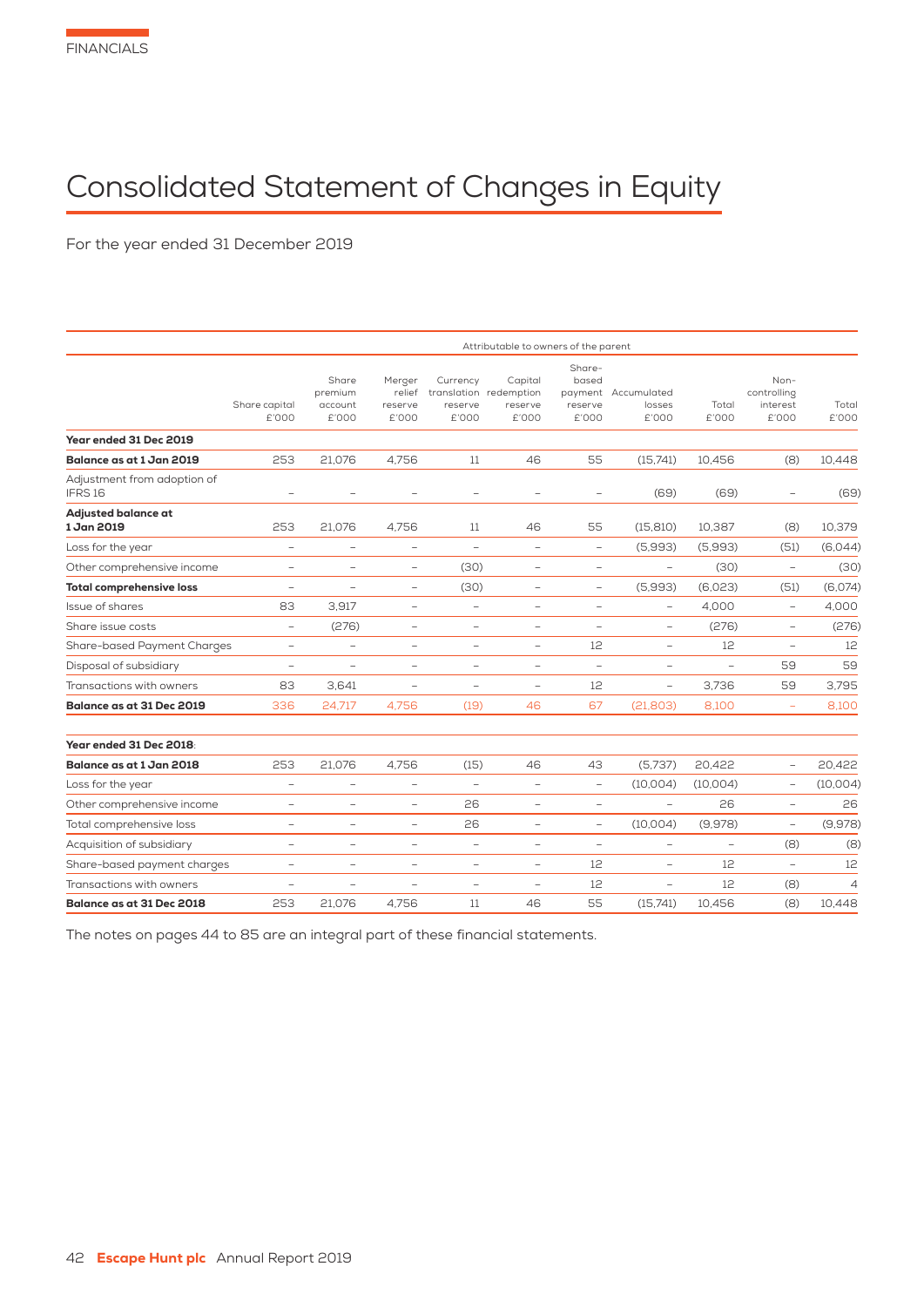# Consolidated Statement of Cash Flows

For the year ended 31 December 2019

|                                                                                    | Year<br>Ended<br>31 December<br>2019 | Year<br>ended<br>31 December<br>2018 |
|------------------------------------------------------------------------------------|--------------------------------------|--------------------------------------|
|                                                                                    | £'000                                | £'000                                |
| <b>Cash flows from operating activities</b>                                        |                                      |                                      |
| Loss before income tax                                                             | (6.040)                              | (9,978)                              |
| Adjustments:                                                                       |                                      |                                      |
| Depreciation of property, plant and equipment                                      | 1,733                                | 545                                  |
| Depreciation of right-of-use assets                                                | 347                                  |                                      |
| Amortisation of intangible assets                                                  | 2,124                                | 3,655                                |
| Impairment of intangible assets                                                    |                                      | 2,345                                |
| Gain on disposal of subsidiary                                                     | (30)                                 |                                      |
| Write-off of non-current assets                                                    |                                      | 45                                   |
| Gain on disposal of plant and equipment                                            |                                      | (1)                                  |
| Net foreign exchange differences                                                   |                                      | 31                                   |
| Share-based payment expense                                                        | 12                                   | 12                                   |
| Lease interest charge                                                              | 171                                  |                                      |
| Interest income                                                                    | (33)                                 | (34)                                 |
| Operating cash flow before working capital changes                                 | (1,716)                              | (3,380)                              |
| Increase in trade and other receivables                                            | (224)                                | (273)                                |
| Decrease / (increase) in inventories                                               | 3                                    | (11)                                 |
| Increase in provisions                                                             | 34                                   | 40                                   |
| (Decrease) / increase in trade and other payables                                  | (287)                                | 584                                  |
| Increase / (decrease) in deferred income                                           | (41)                                 | 124                                  |
| <b>Cash used in operations</b>                                                     | (2,231)                              | (2,916)                              |
| Income taxes paid                                                                  | (23)                                 | (8)                                  |
| Net cash used in operating activities                                              | (2,254)                              | (2,924)                              |
| <b>Cash flows from investing activities</b>                                        |                                      |                                      |
| Purchase of property, plant and equipment                                          | (1,308)                              | (4,276)                              |
| Purchase of intangibles                                                            | (266)                                | (495)                                |
| Receipt / (payment) of deposits                                                    | 10                                   | (4)                                  |
| Loan made to master franchisee                                                     |                                      | (300)                                |
| Acquisition of subsidiary, net of cash acquired                                    |                                      | (10)                                 |
| Cash less overdrafts on disposal of subsidiary                                     | 29                                   |                                      |
| Interest received                                                                  | 33                                   | 34                                   |
| Net cash used in investing activities                                              | (1,502)                              | (5,051)                              |
| <b>Cash flows from financing activities</b>                                        |                                      |                                      |
| Proceeds from issue of ordinary shares                                             | 4.000                                |                                      |
| Share issue costs                                                                  | (276)                                |                                      |
| Lease interest charge payment                                                      | (171)                                |                                      |
| Repayment of leases                                                                | (284)                                |                                      |
| Net cash from financing activities                                                 | 3,269                                |                                      |
| Net decrease in cash and cash equivalents                                          | (487)                                | (7, 975)                             |
| Cash and cash equivalents at beginning of year                                     | 2,657                                | 10,645                               |
| Effects of exchange rate changes on the balance of cash held in foreign currencies | 1                                    | (13)                                 |
| Cash and cash equivalents at end of year                                           | 2,171                                | 2,657                                |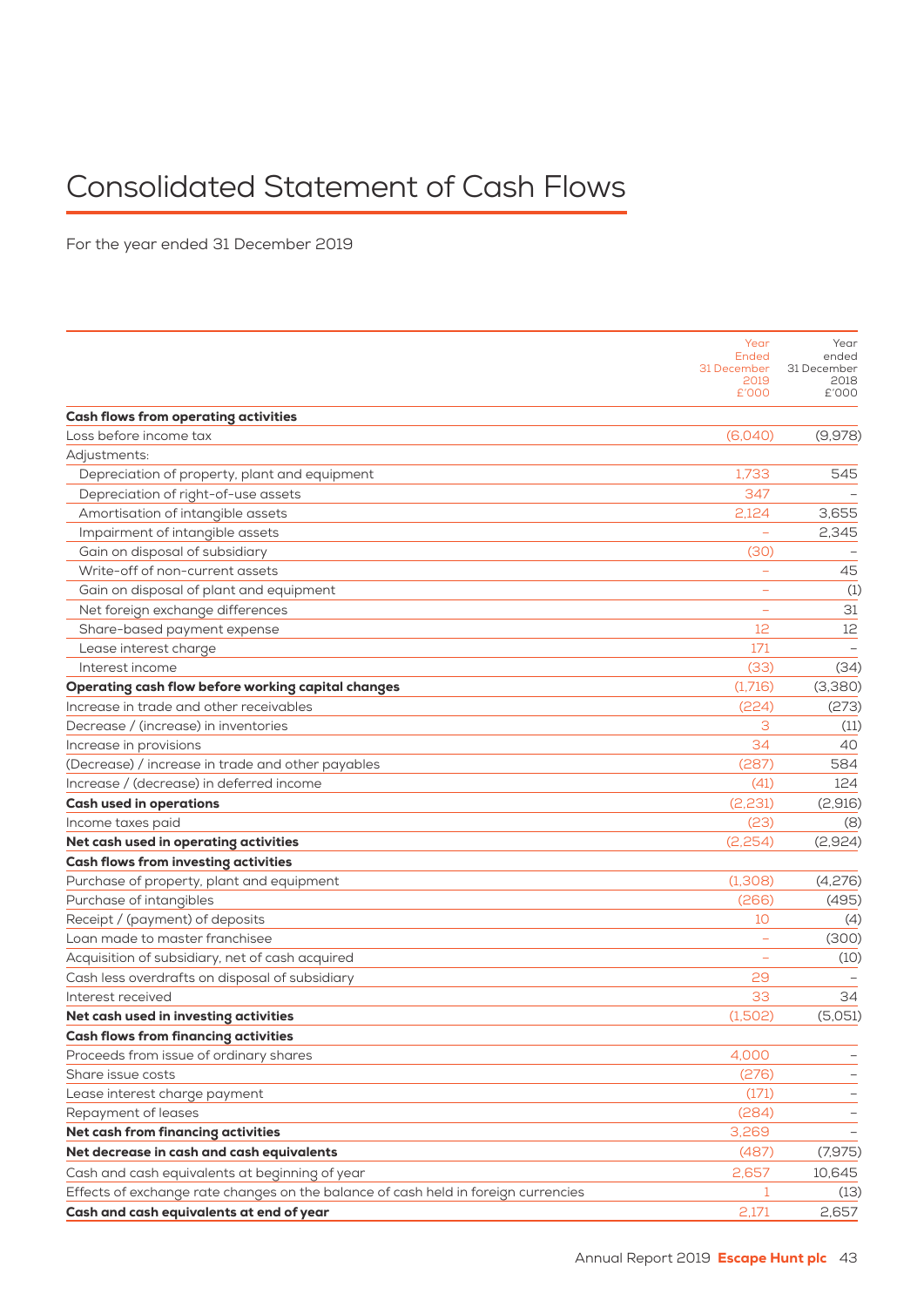### 1. General Information

The Company was incorporated in England on 17 May 2016 under the name of Dorcaster Limited with registered number 10184316 as a private company with limited liability under the Companies Act 2006. The Company was reregistered as a public company on 13 June 2016 and changed its name to Dorcaster Plc on 13 June 2016. On 8 July 2016, the Company's shares were admitted to AIM.

Until its acquisition of Experiential Ventures Limited on 2 May 2017, the Company was an investing company (as defined in the AIM Rules for Companies) and did not trade.

On 2 May 2017, the Company ceased to be an investing company on the completion of the acquisition of the entire issued share capital of Experiential Ventures Limited. Experiential Ventures Limited was the holding company of the Escape Hunt Group, the activities of which related solely to franchise.

On 2 May 2017, the Company's name was changed to Escape Hunt plc and became the holding company of the enlarged Escape Hunt Group. Thereafter the group established the owner operated business which operates through a UK subsidiary. Most of the franchise activity has subsequently been transferred to a UK subsidiaries. Escape Hunt Group is now a global provider of live 'escape the room' experiences through a network of franchised, licensed and owner-operated branches and offsite "escape the room" type games

The Company's registered office is 3 Pear Place, London SE1 8BT.

The consolidated financial information represents the audited consolidated results of the Company and its subsidiaries, (together referred to as "the Group").

### Basis of preparation

The audited consolidated financial statements have been prepared in accordance with International Financial Reporting Standards as adopted by the EU ("Adopted IFRSs"). The Company has elected to prepare its parent company financial statements in accordance with FRS 102.

The audited financial statements are presented in Pounds Sterling, which is the presentational currency for the financial statements. All values are rounded to the nearest thousand pounds except where otherwise indicated. They have been prepared under the historical cost convention, except for financial instruments that have been measured at fair value through profit and loss.

The preparation of financial statements in conformity with IFRS requires the use of certain critical accounting estimates. It also requires management to exercise its judgement in the process of applying the Company's accounting policies.

### Restatement

During the year, as part of its decision-making process, the Company reviewed its cost classifications and considered that certain costs should be treated as administration rather than direct costs of sale. Accordingly, a total of £1,576,000 which had been treated as a cost of sale in the financial statements for the year ended 31 December 2018 has been restated and included within administrative costs. The statement of comprehensive income statement has been restated to reflect this presentation. The restatement has had no impact on reported losses or equity

### Changes in accounting policy

a) New standards, interpretations and amendments effective from 1 January 2019

 New standards impacting the Group adopted in the annual financial statements for the year ended 31 December 2019, and which have given rise to changes in the Group's accounting policies are:

• IFRS 16 Leases (IFRS 16);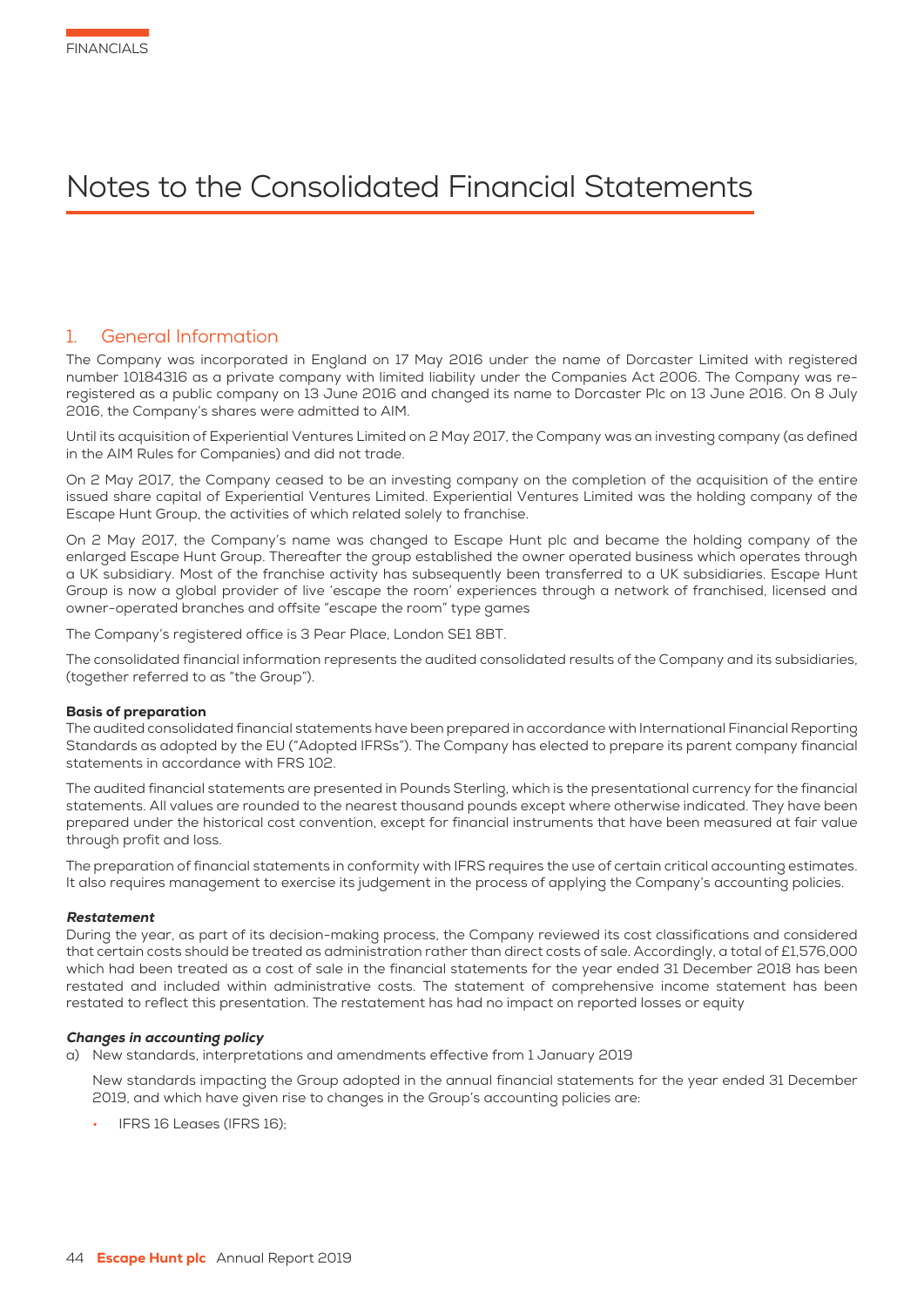Details of the impact this standard have had are given below.

On top of this, other standards which have been adopted but have made no change to these accounts are:

• IFRIC 23 Uncertainty over Income Tax Treatments (IFRIC 23)

 Other new and amended Standards and Interpretations issued by the IASB that apply for the first time in the financial statements are not expected to impact the Group as they are either not relevant to the Group's activities or require accounting which is consistent with the Group's current accounting policies.

b) New standards, interpretations and amendments not yet effective

 There are a number of standards, amendments to standards, and interpretations which have been issued by the IASB that are effective in future accounting periods that the Group has decided not to adopt early. The most significant of these are as follows, which are all effective for the period beginning 1 January 2020:

- IAS 1 Presentation of Financial Statements and IAS 8 Accounting Policies, Changes in Accounting Estimates and Errors (Amendment – Definition of Material);
- IFRS 3 Business Combinations (Amendment Definition of Business); and
- Revised Conceptual Framework for Financial Reporting

The Company is currently assessing the impact of these new accounting standards and amendments.

### IFRS 16

The Group has adopted IFRS 16 which became effective on 1 January 2019. The standard replaces IAS 17 'Leases' and for lessees eliminates the classifications of operating leases and finance leases. Except for short-term leases and leases of low-value assets, right-of-use assets and corresponding lease liabilities are now recognised in the statement of financial position. Straight-line operating lease expense recognition is replaced with a depreciation charge for the right-of-use assets (included in operating costs) and an interest expense on the recognised lease liabilities (included in finance costs). In the earlier periods of the lease, the expenses associated with the lease under IFRS 16 will be higher when compared to lease expenses under IAS 17. However, EBITDA (Earnings Before Interest, Tax, Depreciation and Amortisation) results improve as the operating expense is now replaced by interest expense and depreciation in profit or loss.

For classification within the statement of cash flows, the interest portion is disclosed in financing activities and the principal portion of the lease payments are separately disclosed in financing activities. The reclassifications and adjustments arising from the new standard have been recognised in the opening balance sheet as at 1 January 2019.

### Right-of-use assets

A right-of-use asset is recognised at the commencement date of a lease. The right-of-use asset is measured at cost, which comprises the initial amount of the lease liability, adjusted for, as applicable, any lease payments made at or before the commencement date net of any lease incentives received, any initial direct costs incurred, and an estimate of costs expected to be incurred for dismantling and removing the underlying asset, and restoring the site or asset.

Right-of-use assets are depreciated on a straight-line basis over the unexpired period of the lease or the estimated useful life of the asset, whichever is the shorter. Right-of use assets are subject to impairment or adjusted for any remeasurement of lease liabilities.

The Group has elected not to recognise a right-of-use asset and corresponding lease liability for short-term leases with terms of 12 months or less and leases of low-value assets. Lease payments on these assets are expensed to profit or loss as incurred.

### Lease liabilities

A lease liability is recognised at the commencement date of a lease. The lease liability is initially recognised at the present value of the lease payments to be made over the term of the lease, discounted using the interest rate implicit in the lease or, if that rate cannot be readily determined, the Company's incremental borrowing rate. Lease payments comprise of fixed payments less any lease incentives receivable, variable lease payments that depend on an index or a rate, amounts expected to be paid under residual value guarantees, exercise price of a purchase option when the exercise of the option is reasonably certain to occur, and any anticipated termination penalties. The variable lease payments that do not depend on an index or a rate are expensed in the period in which they are incurred.

Lease liabilities are measured at amortised cost using the effective interest method. The carrying amounts are remeasured if there is a change in the following: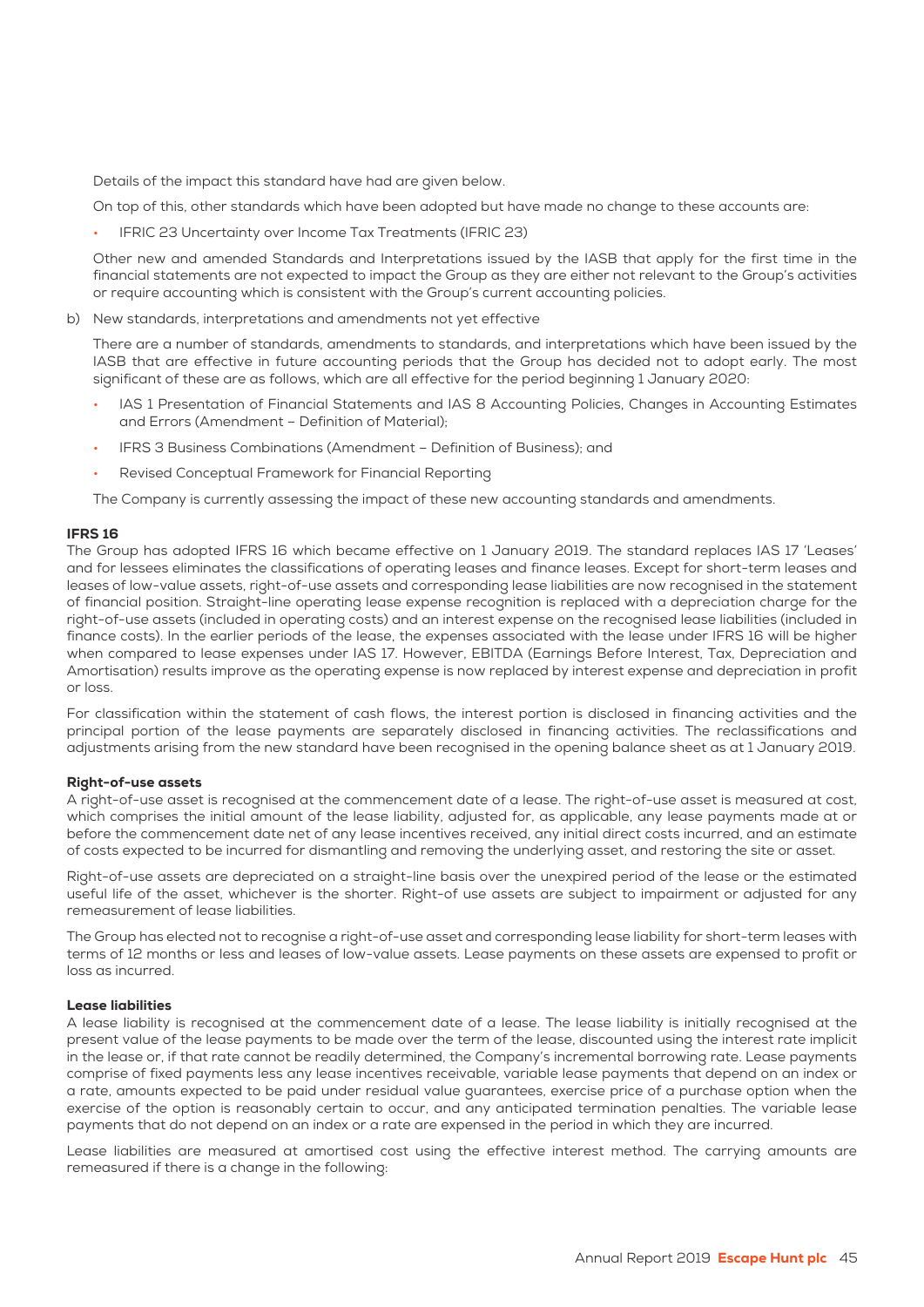- future lease payments arising from a change in an index or a rate used;
- residual guarantee; lease-term;
- revised in-substance fixed lease payments and
- certainty of a purchase option.

When a lease liability is remeasured, an adjustment is made to the corresponding right-of use asset, or to profit or loss if the carrying amount of the right-of-use asset is fully written down.

### Impact of adoption

IFRS 16 was adopted using the modified retrospective approach and as such the comparatives have not been restated. As at 31 December 2019, the Group had entered into 10 property leases which had commenced prior to the year-end.

The impact of adoption on accumulated losses as at 1 January 2019 was as follows:

|                                                          | 1 January<br>2019 |
|----------------------------------------------------------|-------------------|
|                                                          | £'000             |
| Right-of-use assets                                      | 2,809             |
| Lease liabilities - current                              | (284)             |
| Lease liabilities - non-current                          | (2,594)           |
| Tax effect on the above adjustments                      |                   |
| Increase in opening accumulated losses at 1 January 2019 | (69)              |

### Impact on the balance sheet

The change in accounting policy affected the following items in the balance sheet on 1 January 2019:

|                               | Increase / decrease | £'000   |
|-------------------------------|---------------------|---------|
| Right-of-use assets (Note 11) | Increase            | 2,809   |
| Lease liabilities (Note 19)   | Increase            | (2,878) |

The net impact on accumulated losses on 1 January 2019 was an increase of £69,000.

#### a) Right-of-use assets

Right-of-use assets were measured as if IFRS 16 had been applied from the commencement date discounted at the incremental borrowing rate at the date of initial application. There were no onerous lease contracts that would have required an adjustment to the right-of-use assets at the date of initial application.

The recognised right-of-use assets relate to the following types of assets:

|                                           | 31 December<br>2019<br>£'000 | 1 January<br>2019<br>£'000 |
|-------------------------------------------|------------------------------|----------------------------|
| Properties - head office and escape rooms | <b>2470</b>                  | 2.809                      |
|                                           | 2470                         | 2.809                      |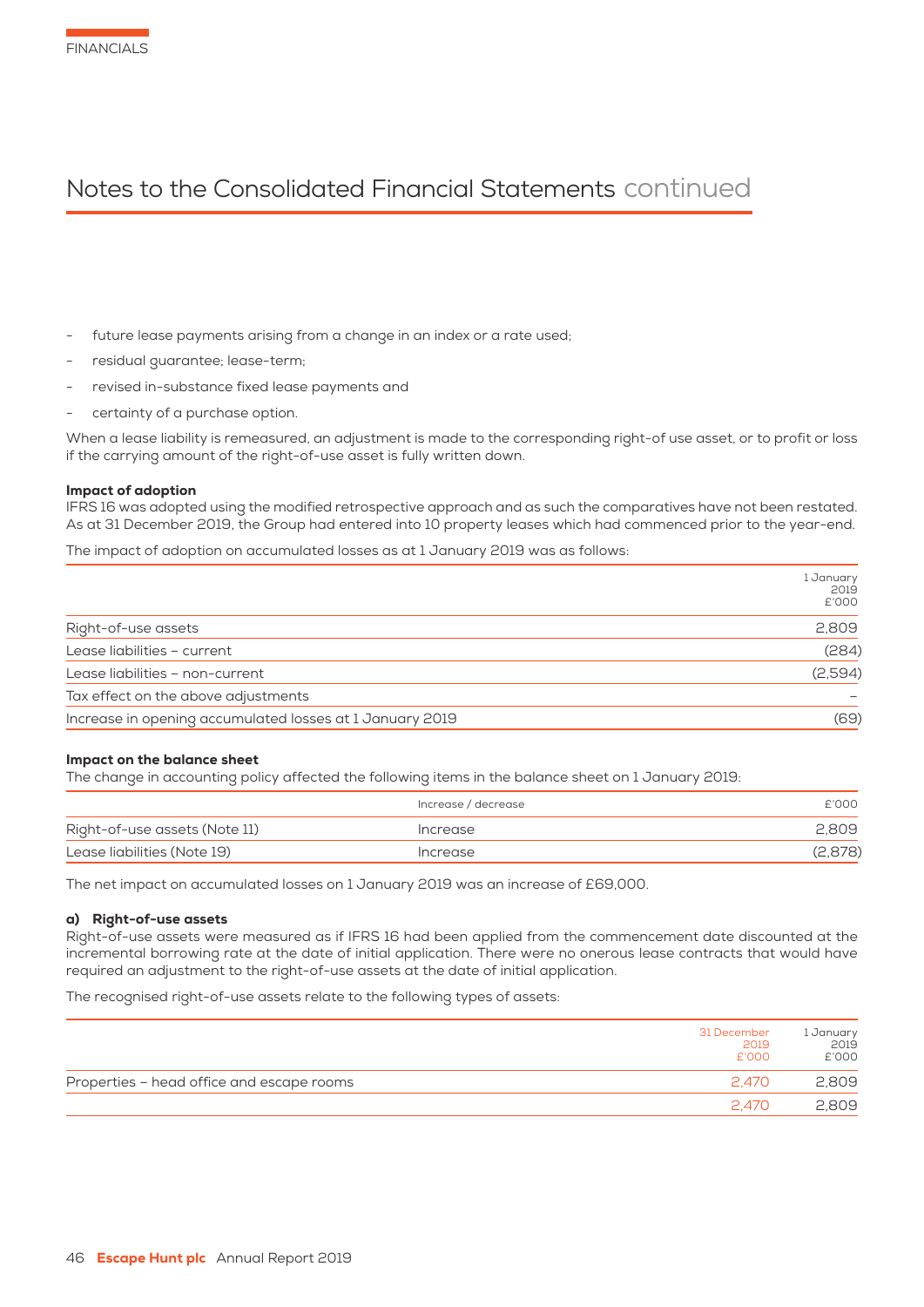### b) Lease liabilities

On adoption of IFRS 16, the Group recognised lease liabilities in relation to leases which had previously been classified as 'operating leases' under the principles of IAS 17 Leases. These liabilities were measured at the present value of the remaining lease payments, discounted using the Group's borrowing rate as of 1 January 2019. The lease liabilities at 31 December 2019 and 1 January 2019 were as follows:

|                                 | 31 December<br>2019<br>£'000 | 1 January<br>2019<br>£'000 |
|---------------------------------|------------------------------|----------------------------|
| Lease liabilities - current     | (304)                        | (284)                      |
| Lease liabilities - non-current | (2.298)                      | (2,594)                    |
|                                 | (2602)                       | (2,878)                    |

This opening position can be reconciled back to the prior year operating lease commitments as follows:

|                                                         | £'000   |
|---------------------------------------------------------|---------|
| Operating lease commitments as disclosed at 31 Dec 2018 | (3,979) |
| Opening balance restatement                             | 204     |
| Restated operating lease commitments at 31 Dec 2018     | (3,775) |
| Less Portion related to Finance charge element          | 897     |
| Opening lease liabilities at 1 January 2019             | (2,878) |

### Impact on the income statement and earnings per share

For the year ended 31 December 2019, operating losses were £108,000 lower as a result of applying IFRS 16 due to a portion of the lease expense now being recorded as interest expense and depreciation. In particular, operating lease expenses of £454,000 were replaced by depreciation of £347,000 and finance lease charges of £171,000. Loss before tax was £64,000 higher due to interest expenses on the lease liabilities recognised under IFRS 16. The net effect of £(64,000) increased Loss Per Share by 0.27p.

The table below summarise the profit and loss account treatment for the year ended 31 December 2019 and the comparative period for these leases:

| Year ended<br>31 December<br>2019                                               | Year ended<br>31 December<br>2018 |
|---------------------------------------------------------------------------------|-----------------------------------|
| £'000<br><b>Finance costs</b>                                                   | £'000                             |
| Interest and finance charges paid/payable on lease liabilities (IFRS 16)<br>171 |                                   |
| Leases / right-of use assets depreciation                                       |                                   |
| Minimum operating lease payments (IAS 17)                                       | 476                               |
| Depreciation of right-of-use assets (IFRS 16)<br>347                            |                                   |
| Total expense in profit and loss<br>518                                         | 476                               |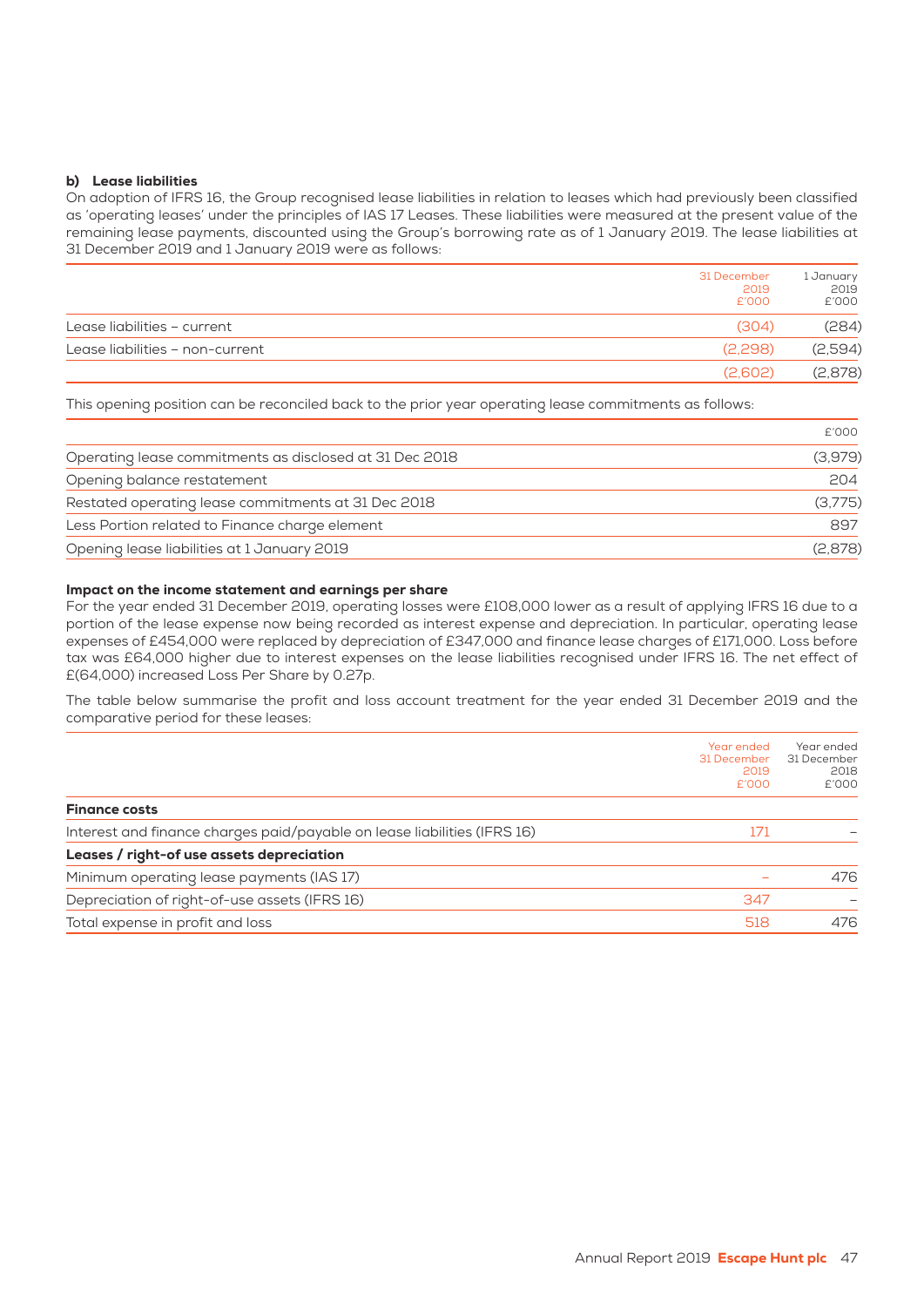The following tables summarises the effect of IFRS 16 on the Group's operating losses and losses before tax for the year ended 31 December 2019:

| Year ended<br>31 December<br>2019<br>£'000               | Year ended<br>31 December<br>2018<br>£'000 |
|----------------------------------------------------------|--------------------------------------------|
| (5,585)<br><b>Operating loss excluding lease charges</b> | (9,536)                                    |
| Lease payments under operating leases (IAS 17)           | (476)                                      |
| Depreciation of right-of-use assets (IFRS 16)<br>(347)   |                                            |
| <b>Operating loss after lease charges</b><br>(5,932)     | (10, 012)                                  |
| Year ended<br>31 December<br>2019<br>£'000               | Year ended<br>31 December<br>2018<br>£'000 |

|                                                | .       | ----    |
|------------------------------------------------|---------|---------|
| Loss before tax excluding lease charges        | (5.522) | (9,502) |
| Lease payments under operating leases (IAS 17) |         | (476)   |
| Depreciation of right-of-use assets (IFRS 16)  | (347)   |         |
| Operating lease finance expense (IFRS 16)      | (171)   |         |
| Loss before tax and after lease charges        | (6.040) | (9,978) |
|                                                |         |         |

### Impact on the cash flow statement

For classification within the statement of cash flows, the interest portion is disclosed in operating activities and the principal portion of the lease payments are separately disclosed in financing activities.

This has increased net cash used in operations and decreased net cash used from financing activities by £171,000 respectively.

### IFRIC 23 Uncertainty over Income Tax Treatments

IFRIC 23 provides guidance on the accounting for current and deferred tax liabilities and assets in circumstances in which there is uncertainty over income tax treatments. The Interpretation requires:

- The Group to determine whether uncertain tax treatments should be considered separately, or together as a group, based on which approach provides better predictions of the resolution;
- The Group to determine if it is probable that the tax authorities will accept the uncertain tax treatment; and
- If it is not probable that the uncertain tax treatment will be accepted, measure the tax uncertainty based on the most likely amount or expected value, depending on whichever method better predicts the resolution of the uncertainty. This measurement is required to be based on the assumption that each of the tax authorities will examine amounts they have a right to examine and have full knowledge of all related information when making those examinations.

The Group elected to apply IFRIC 23 retrospectively with the cumulative effect recorded in retained earnings as at the date of initial application, 1 January 2019. The adoption of IFRIC 23 did not have any effect on the Group.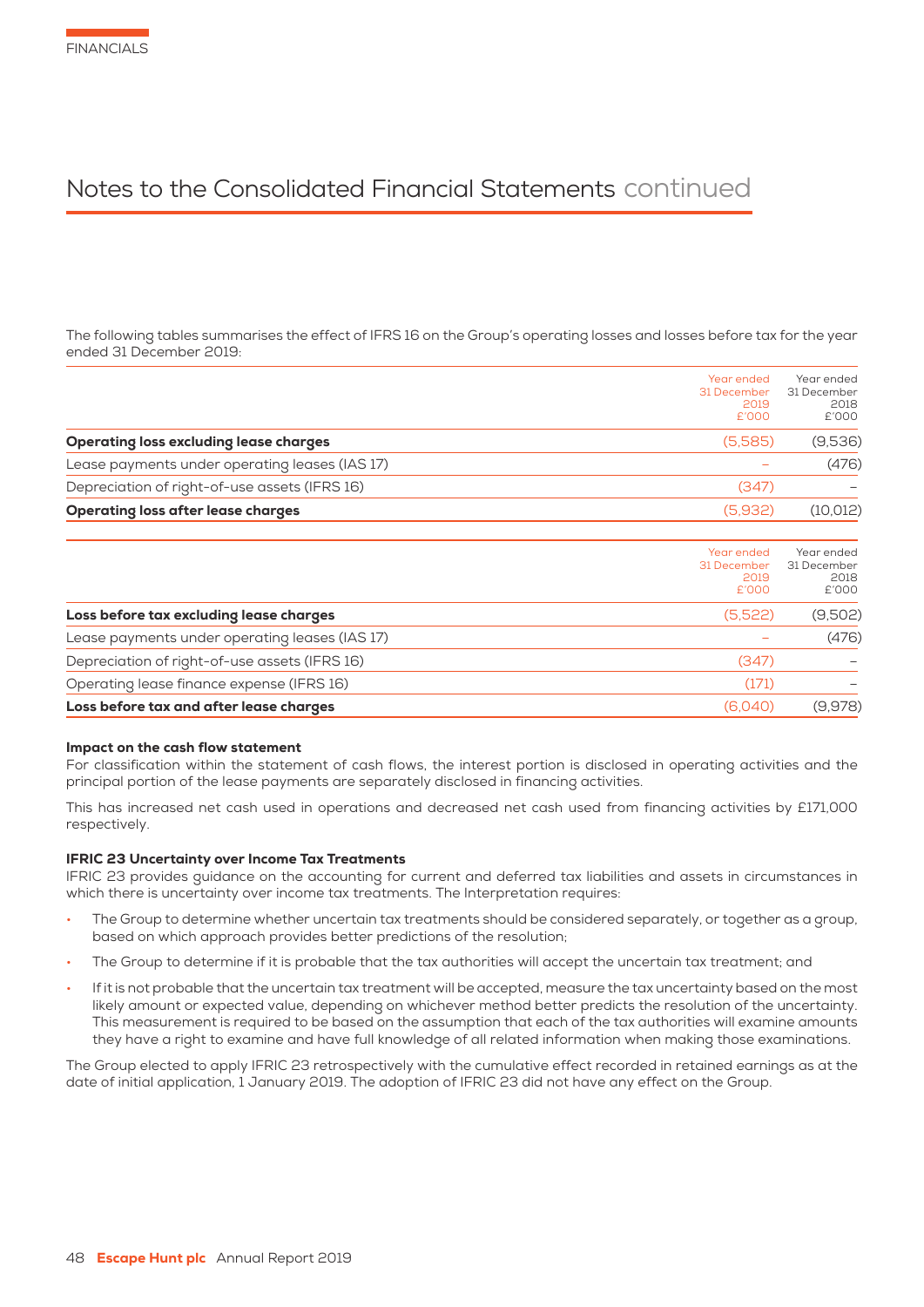### 2. Significant accounting policies

The principal accounting policies applied in the preparation of the audited consolidated financial information set out below have, unless otherwise stated, been applied consistently throughout.

### Basis of consolidation

The audited consolidated financial information incorporates the preliminary financial statements of the Company and its subsidiaries. Subsidiaries are entities over which the Group has control. The Group controls an investee if the Group has power over the investee, exposure to variable returns from the investee, and the ability to use its power to affect those variable returns. Control is reassessed whenever facts and circumstances indicate that there may be a change in any of these elements of control.

Subsidiaries are consolidated from the date on which control is obtained by the Group up to the effective date on which control is lost, as appropriate.

The acquisition of Experiential Ventures Limited constituted a reverse takeover of Experiential Ventures Limited for the purposes of the AIM Rules for Companies and received shareholder approval on 2 May 2017. However, the Directors considered that under IFRS 3 Business Combinations, the accounting acquirer would be considered to be Escape Hunt plc, due to:

- a greater proportion of share capital in the Group being held by shareholders of Escape Hunt plc, rather than preacquisition shareholders of Experiential Ventures Limited;
- Escape Hunt plc's shareholders have the ability to appoint or remove a majority of the members of the Board;
- greater Board representation in the Group of the Escape Hunt plc Board of directors rather than pre-acquisition members of the Experiential Ventures Limited Board; and
- the composition of the senior management of the Group consist mostly of Escape Hunt plc management.

The acquisition of Experiential Ventures has therefore been accounted for under the acquisition method.

Under the acquisition method, the results of the subsidiaries acquired or disposed of are included from the date of acquisition or up to the date of disposal. At the date of acquisition, the fair values of the subsidiaries' net assets are determined and these values are reflected in the Consolidated Financial Statements. The cost of acquisition is measured at the aggregate of the fair values, at the date of exchange, of assets given, liabilities incurred or assumed, and equity instruments issued by the Group in exchange for control of the acquiree. Any excess of the purchase consideration of the business combination over the fair value of the identifiable assets and liabilities acquired is recognised as goodwill. Goodwill, if any, is not amortised but reviewed for impairment at least annually. If the consideration is less than the fair value of assets and liabilities acquired, the difference is recognised directly in the statement of comprehensive income.

Acquisition-related costs are expensed as incurred.

Intra-group transactions, balances and unrealised gains on transactions are eliminated. Unrealised losses are also eliminated unless cost cannot be recovered. Where necessary, adjustments are made to the Financial Statements of subsidiaries to ensure consistency of accounting policies with those of the Group.

The financial statements of the subsidiaries are prepared for the same reporting period as that of the Company, using consistent accounting policies. Where necessary, accounting policies of subsidiaries are changed to ensure consistency with the policies adopted by other members of the Group.

Changes in the Group's interest in a subsidiary that do not result in a loss of control are accounted for as equity transactions. The carrying amounts of the Group's interests and the non-controlling interests are adjusted to reflect the changes in their relative interests in the subsidiary. Any difference between the amount by which the non-controlling interests are adjusted and the fair value of the consideration paid or received is recognised directly in equity and attributed to owners of the Company.

When the Group loses control of a subsidiary it derecognises the assets and liabilities of the subsidiary and any noncontrolling interest. The profit or loss on disposal is calculated as the difference between (i) the aggregate of the fair value of the consideration received and the fair value of any retained interest and (ii) the previous carrying amount of the assets (including goodwill), and liabilities of the subsidiary and any non-controlling interests. Amounts previously recognised in other comprehensive income in relation to the subsidiary are accounted for (i.e. reclassified to profit or loss or transferred directly to retained earnings) in the same manner as would be required if the relevant assets or liabilities were disposed of.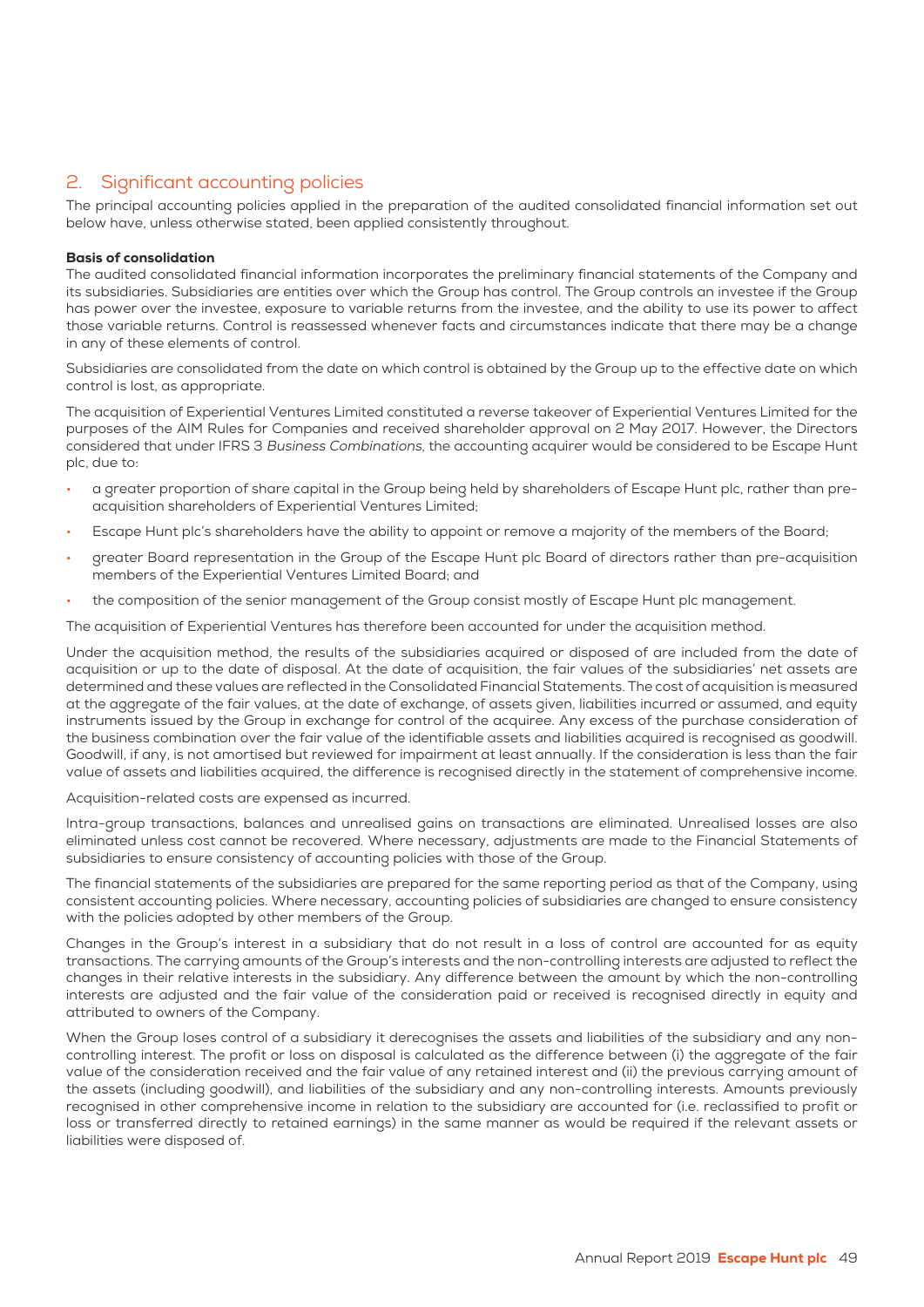### Going Concern

The financial statements have been prepared on a going concern basis which contemplates the continuity of normal business activities and the realisation of assets and the settlement of liabilities in the ordinary course of business.

The Directors have assessed the Group's ability to continue in operational existence for the foreseeable future in accordance with the Financial Reporting Council's Guidance on the going concern basis of accounting and reporting on solvency and liquidity risks issued in April 2016.

The Board has prepared detailed cashflow forecasts covering a four year period from the reporting date. The forecasts take into account the impact of COVID-19 on the business during the period between 20 March 2020 and 11 July 2020 when all the Group's UK owner-operated sites were closed. During the same period, many of the Group's franchisee operators likewise were closed and were not able to pay regular service fees. For a number of them, the Group has agreed to grant payment holidays. In addition, various payments were deferred during the lockdown period, including employment tax and national insurance payments and, in the case of certain sites, rent payments. These deferred payments will need to be caught up. Work at two new sites had commenced prior to the lockdown, but was subsequently stopped. This work has resumed and across our UK estate, leading to resumed capital expenditure, there has been a need for additional expenditure to ensure that existing sites have been able to re-open in accordance with guidelines. These factors have all been taken into account in the forecasts.

On 1 July 2020, the Group completed a fund raising process which resulted in the receipt of £4.1 million (net of expenses) raised through the issue of £340,000 convertible loan notes and the balance through new equity issuance by means of a placing, a subscription and an open offer. The convertible loan notes are redeemable, if not previously converted, five years and one day from the date of issue and carry 10 per cent interest. The interest, which may also be converted into equity, is payable alongside the principal at the end of the term.

Taking into account the receipt of this new funding, the Group has considered a number of potential scenarios for a recovery of trading now that sites have been permitted to reopen. The Group also plans to resume the roll out new sites in the UK which are expected to contribute to performance in future.

The central case is based on the re-opening of UK and franchise sites in mid July 2020 with volumes initially substantially below the levels achieved prior to entering lockdown. The model assumes that it takes six months for trading to normalise post COVID-19. Resumption of activity at franchise sites is expected broadly to mirror that of the UK. During this time the Group expects to continue its roll out of new sites and plans to complete and open the sites in Norwich and Basingstoke which were put on hold, and to open up to an additional two sites before the end of 2020. Further openings are assumed for 2021 and in order to achieve the objective of 20 UK owner-operated sites within two years of the recent fund raising, the Group would expect to access debt funding. This is not yet secured. In the event that debt funding is not available, the pace of roll-out of new sites from Q2 2021 will be slowed, with cash managed accordingly. In the central case, with or without access to debt, the Group believes it has sufficient resources for its present needs.

The Group has also considered a 'downside' scenario. In this scenario the Group has assessed the potential impact of a second wave of COVID-19 with re-openings delayed until October. The pace of recovery is assumed to be much slower, with trading taking 12 months to resume to 'normal' levels. The scenario also considers a delay in progress in the US. In this scenario, the Group believes it can take mitigating actions to preserve cash. Principally the roll-out of further sites beyond four new sites would be stopped and cost saving measures would be introduced at head office. The Group has already taken steps to reduce its head office property costs, and further cost reductions could be targeted in both people and areas such as IT, professional services and marketing. Other areas of planned capital expenditure would also be curtailed. These include planned expenditure on website and system improvements. Taking into account the mitigating factors, the Group believes it would have sufficient resources for its present needs.

Based on the above, the Directors consider there are reasonable grounds to believe that the Group will be able to pay its debts as and when they become due and payable, as well as to fund the Group's future operating expenses. The going concern basis preparation is therefore considered to be appropriate in preparing these financial statements.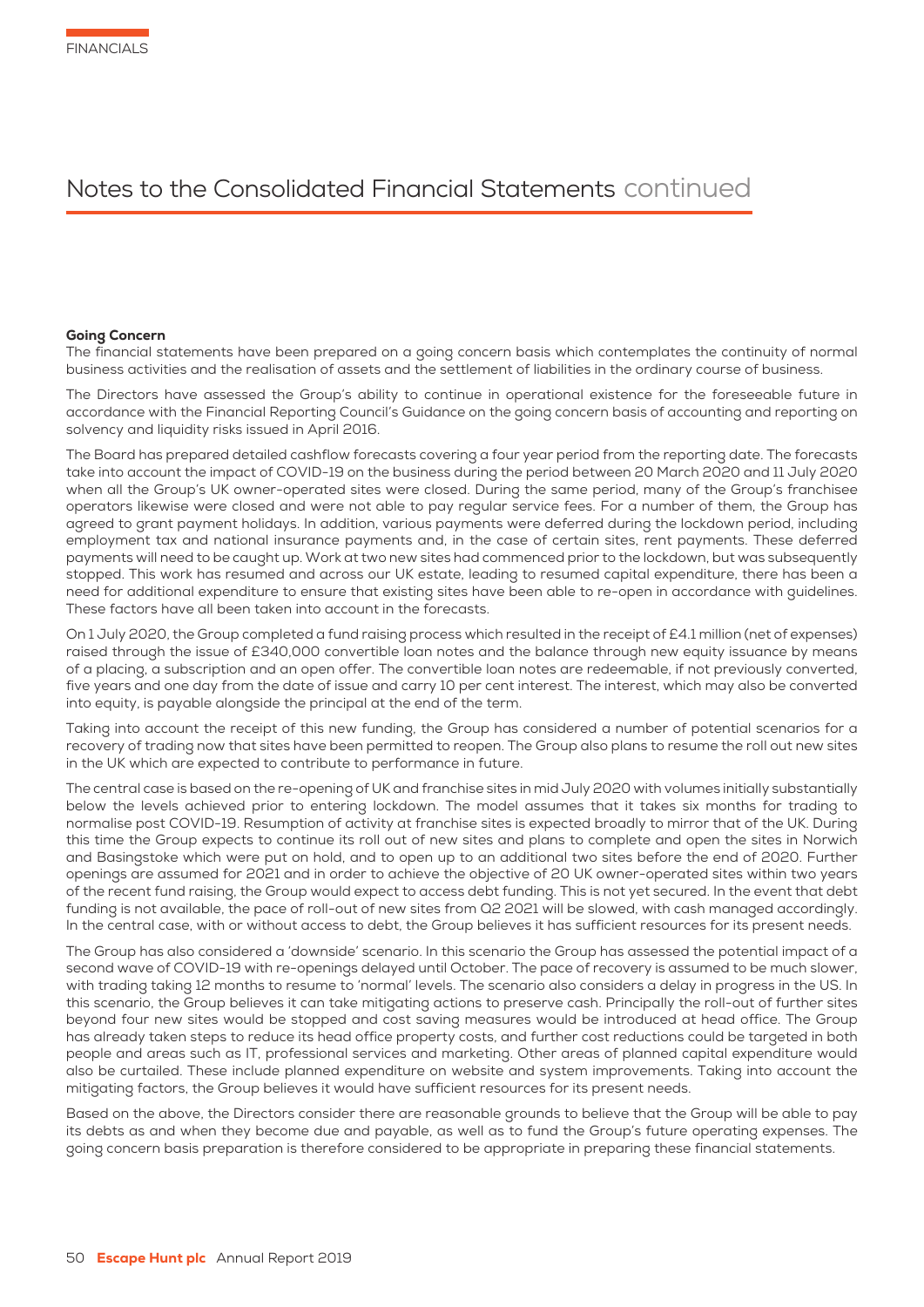### Merger relief

The issue of shares by the Company is accounted for at the fair value of the consideration received. Any excess over the nominal value of the shares issued is credited to the share premium account other than in a business combination where the consideration for shares in another company includes the issue of shares, and on completion of the transaction, the Company has secured at least a 90% equity holding in the other company. In such circumstances the credit is applied to the merger relief reserve.

In the case of the Company's acquisition of Experiential Ventures Limited, where certain shares were acquired for cash and others on a share for share basis, then merger relief has been applied to those shares issued in exchange for shares in Experiential Ventures Limited.

#### Foreign currency transactions and translation

In preparing the financial statements of the individual entities, transactions in currencies other than the entity's functional currency are recorded at the rate of exchange prevailing on the date of the transaction.

The functional currency of the Company's active subsidiaries based overseas, namely Escape Hunt Operations Limited and E V Development Co. Limited are the US Dollar and Thai Baht respectively. These subsidiaries, when recording their own foreign transactions follow the principles below. At the end of each financial year, monetary items denominated in foreign currencies are retranslated at the rates prevailing as of the end of the financial year. Non-monetary items carried at fair value that are denominated in foreign currencies are retranslated at the rates prevailing on the date when the fair value was determined. Non-monetary items that are measured in terms of historical cost in a foreign currency are not retranslated.

Exchange differences arising on the settlement of monetary items, and on retranslation of monetary items are included in profit or loss for the period.

For the purpose of presenting consolidated financial statements, the assets and liabilities of the Group's foreign operations (including comparatives) are expressed in the presentational currency which is Pounds Sterling using exchange rates prevailing at the end of the financial year. Income and expense items (including comparatives) are translated at the average exchange rates for the period, unless exchange rates fluctuated significantly during that period, in which case the exchange rates at the dates of the transactions are used. Exchange differences arising are recognised initially in other comprehensive income and accumulated in the Group's foreign exchange reserve.

On disposal of a foreign operation, the accumulated foreign exchange reserve relating to that operation is reclassified to profit or loss.

Goodwill and fair value adjustments arising on the acquisition of a foreign operation are treated as assets and liabilities of the foreign operation and translated at the closing rate.

### Property, plant and equipment

Property, plant and equipment are stated at cost less accumulated depreciation and accumulated impairment losses.

Where parts of an item of property, plant and equipment have different useful lives, they are accounted for as separate items of property, plant and equipment.

Depreciation is charged to the income statement on a straight-line basis over the estimated useful lives of each part of an item of property, plant and equipment. Land is not depreciated. The estimated useful lives are as follows:

| Office equipment       | 5 years |
|------------------------|---------|
| Furniture and fittings | 5 years |
| Leasehold property     | 5 years |
| Computer hardware      | 3 years |
| Escape games           | 2 years |

Depreciation methods, useful lives and residual values are reviewed at each reporting date.

### Research and development expenditure

Research expenditure is recognised as an expense when it is incurred.

Development expenditure is recognised as an expense except that costs incurred on development projects are capitalised as long-term assets to the extent that such expenditure is expected to generate future economic benefits. Development expenditure is capitalised if, and only if an entity can demonstrate all of the following:-

(i) its ability to measure reliably the expenditure attributable to the asset under development;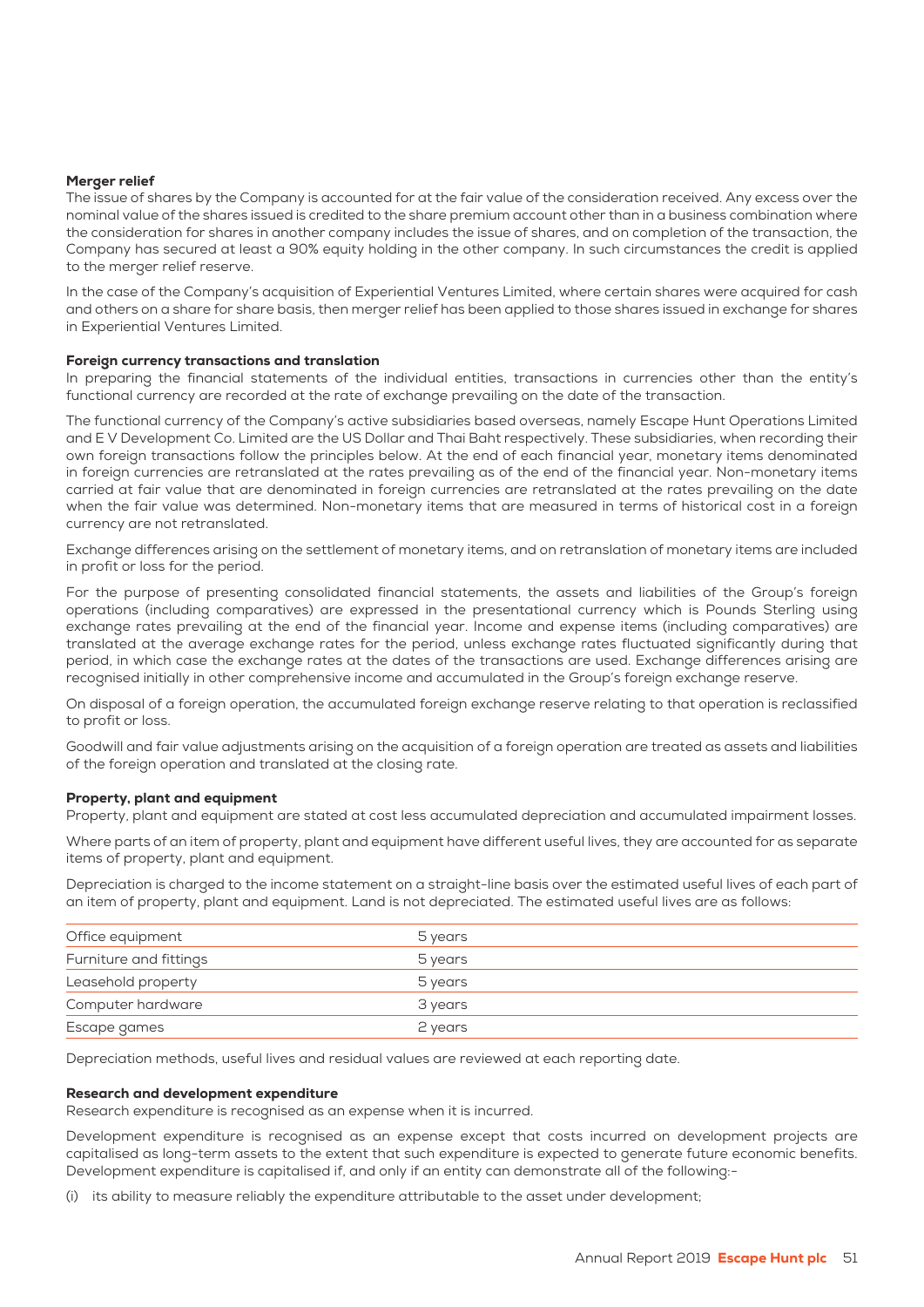- (ii) the product or process is technically and commercially feasible;
- (iii) its future economic benefits are probable;
- (iv) its ability to use or sell the developed asset; and
- (v) the availability of adequate technical, financial and other resources to complete the asset under development.

Capitalised development expenditure is measured at cost less accumulated amortisation and impairment losses, if any. Certain internal salary costs are included where the above criteria are met. These internal costs are capitalised when they are incurred in respect of new game designs which are produced and installed in the UK owner-operated sites, where the ensuing revenue is tracked on a weekly basis at each site by each game. Development expenditure initially recognised as an expense is not recognised as assets in subsequent periods.

Capitalised development expenditure in respect of the Escape Hunt App is amortised on a straight-line method over a period of 2 years when the products or services are ready for sale or use. In the event that it is no longer probable that the expected future economic benefits will be recovered, the development expenditure is written down to its recoverable amount.

#### Intangible assets

Expenditure on internally generated goodwill and brands is recognised in the income statement as an expense as incurred.

With the exception of goodwill, intangible assets that are acquired by the Group are stated at cost less accumulated amortisation and accumulated impairment losses.

Game design and development costs are expensed as incurred unless such expenditure meets the criteria to be capitalised as a non-current asset.

Amortisation is charged to the income statement on a straight-line basis over the estimated useful lives of intangible assets unless such lives are indefinite.

The estimated useful lives are as follows:

| <b>Trademarks</b>                         | 3 years           |
|-------------------------------------------|-------------------|
| Intellectual property:                    |                   |
| - Trade names and domain names            | 3 years           |
| - Rights to system and business processes | 3 years           |
| Franchise agreements                      | Term of franchise |
| App development                           | 2 years           |
| Portal                                    | 3 years           |
|                                           |                   |

#### Impairment of assets

### Financial assets

A financial asset not carried at fair value through profit or loss is assessed at each reporting date to determine whether there is objective evidence that it is impaired. A financial asset is impaired if objective evidence indicates that a loss event has occurred after the initial recognition of the asset, and that the loss event had a negative effect on the estimated future cash flows of that asset that can be estimated reliably.

An impairment loss in respect of a financial asset measured at amortised cost is calculated as the difference between its carrying amount and the present value of the estimated future cash flows taking into account credit risk. The present value of the future cash flows represents the expected value of the future cash flows discounted at the appropriate rate. Interest on the impaired asset continues to be recognised through the unwinding of the discount. When a subsequent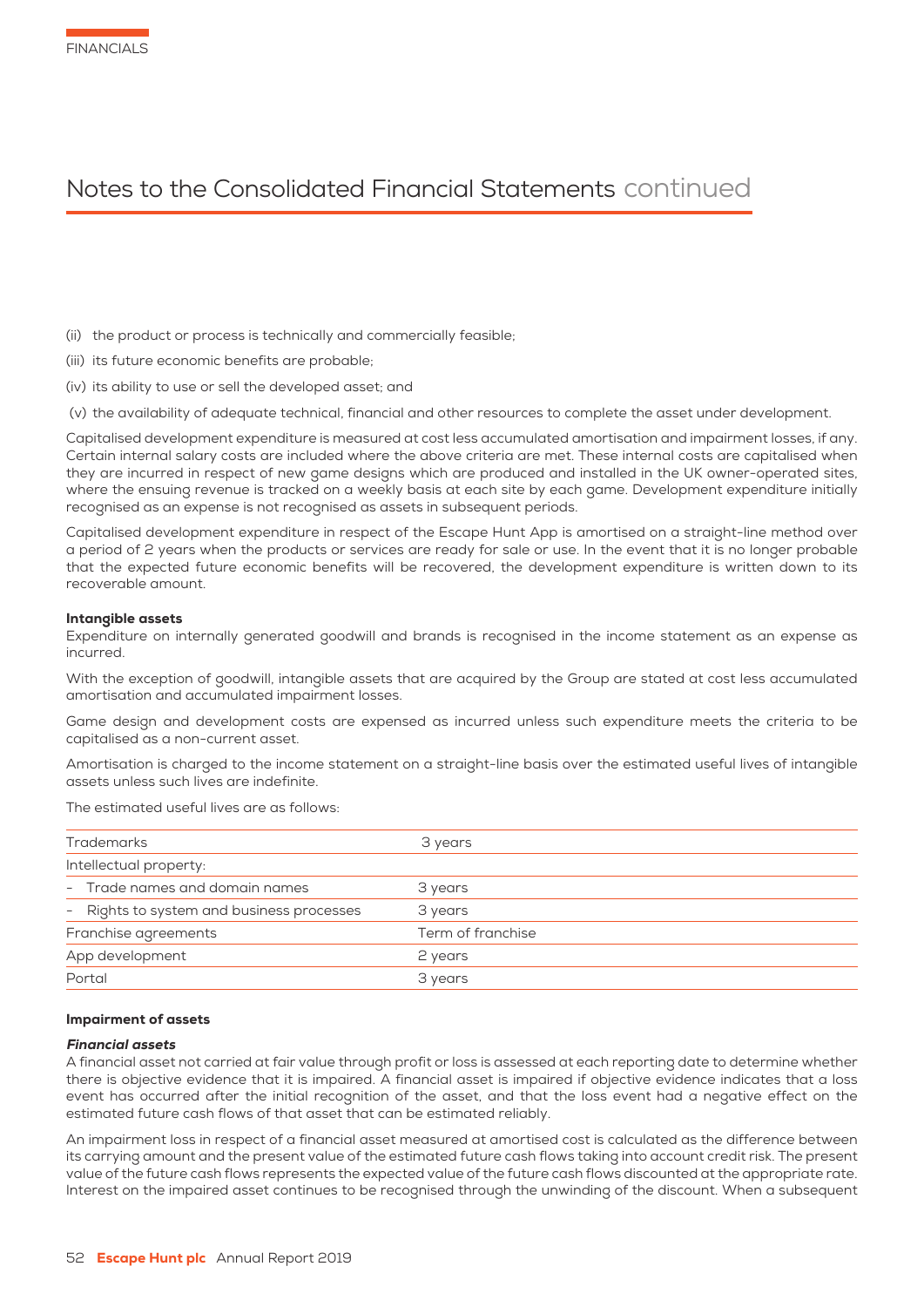event causes the amount of impairment loss to decrease, the decrease in impairment loss is reversed through profit or loss.

### Non-financial assets

The carrying amounts of the Group's non-financial assets are reviewed at each reporting date to determine whether there is any indication of impairment. If any such indication exists, then the asset's recoverable amount is estimated. For goodwill, and intangible assets that have indefinite useful lives or that are not yet available for use, the recoverable amount is estimated each year at the same time.

The recoverable amount of an asset or cash-generating unit is the greater of its value in use and its fair value less costs to sell. For the purpose of impairment testing, assets that cannot be tested individually are grouped together into the smallest group of assets that generates cash inflows from continuing use that are largely independent of the cash inflows of other assets or groups of assets (the "cash-generating unit"). The goodwill acquired in a business combination, for the purpose of impairment testing, is allocated to cash-generating units, or ("CGU"). Subject to an operating segment ceiling test, for the purposes of goodwill impairment testing, CGUs to which goodwill has been allocated are aggregated so that the level at which impairment is tested reflects the lowest level at which goodwill is monitored for internal reporting purposes. Goodwill acquired in a business combination is allocated to groups of CGUs that are expected to benefit from the synergies of the combination.

An impairment loss is recognised if the carrying amount of an asset or its CGU exceeds its estimated recoverable amount. Impairment losses are recognised in profit or loss. Impairment losses recognised in respect of CGUs are allocated first to reduce the carrying amount of any goodwill allocated to the units, and then to reduce the carrying amounts of the other assets in the unit (group of units) on a pro rata basis.

An impairment loss in respect of goodwill is not reversed. In respect of other assets, impairment losses recognised in prior periods are assessed at each reporting date for any indications that the loss has decreased or no longer exists. An impairment loss is reversed if there has been a change in the estimates used to determine the recoverable amount. An impairment loss is reversed only to the extent that the asset's carrying amount does not exceed the carrying amount that would have been determined, net of depreciation or amortisation, if no impairment loss had been recognised.

### Employee benefits

### Short-term benefits

Short-term employee benefit obligations are measured on an undiscounted basis and are expensed as the related service is provided. A liability is recognised for the amount expected to be paid under short-term cash bonus or profitsharing plans if the Group has a present legal or constructive obligation to pay this amount as a result of past service provided by the employee and the obligation can be estimated reliably.

#### Revenue recognition

The Group is operating and developing a network of franchised, licensed and owner-operated branches and offsite "escape the room" type games. The Group receives revenues from its directly owned branches but also from franchisees, master-franchisees and sub-franchisees.

The Group, as franchisor, develops original escape games and supporting materials and provides management, creative, technical and marketing services based on its knowledge of and expertise in Escape Hunt to enable delivery of a proprietary 'escape the room' game experience.

The Group considers that its contracts with franchisees, master-franchisees and sub-franchisees provide a customer with a right to access the Group's intellectual property throughout the franchise term which is typically for a minimum term of ten years. Accordingly, the Group satisfies each of its performance obligations by transferring control of goods and services to the customer over the period of the franchise agreement. Franchise revenues are therefore recognised over time.

The Group derives both "upfront exclusivity fees'' from the sale of franchises and subsequent "Service Revenues" in the form of revenue shares, administration fees, game design fees and other related income.

#### New branch upfront location exclusivity fees

The initial non-refundable upfront exclusivity fees relate to the transfer of promised goods or services which are satisfied throughout the life of the franchise agreement. Payment of the initial upfront exclusivity fee is due immediately on the signing of a franchise agreement.

The Group, as franchisor, supplies a manual and grants to a franchisee during the term of a franchise agreement, the exclusive rights to carry on its business and to utilise the know-how, intellectual property rights and games within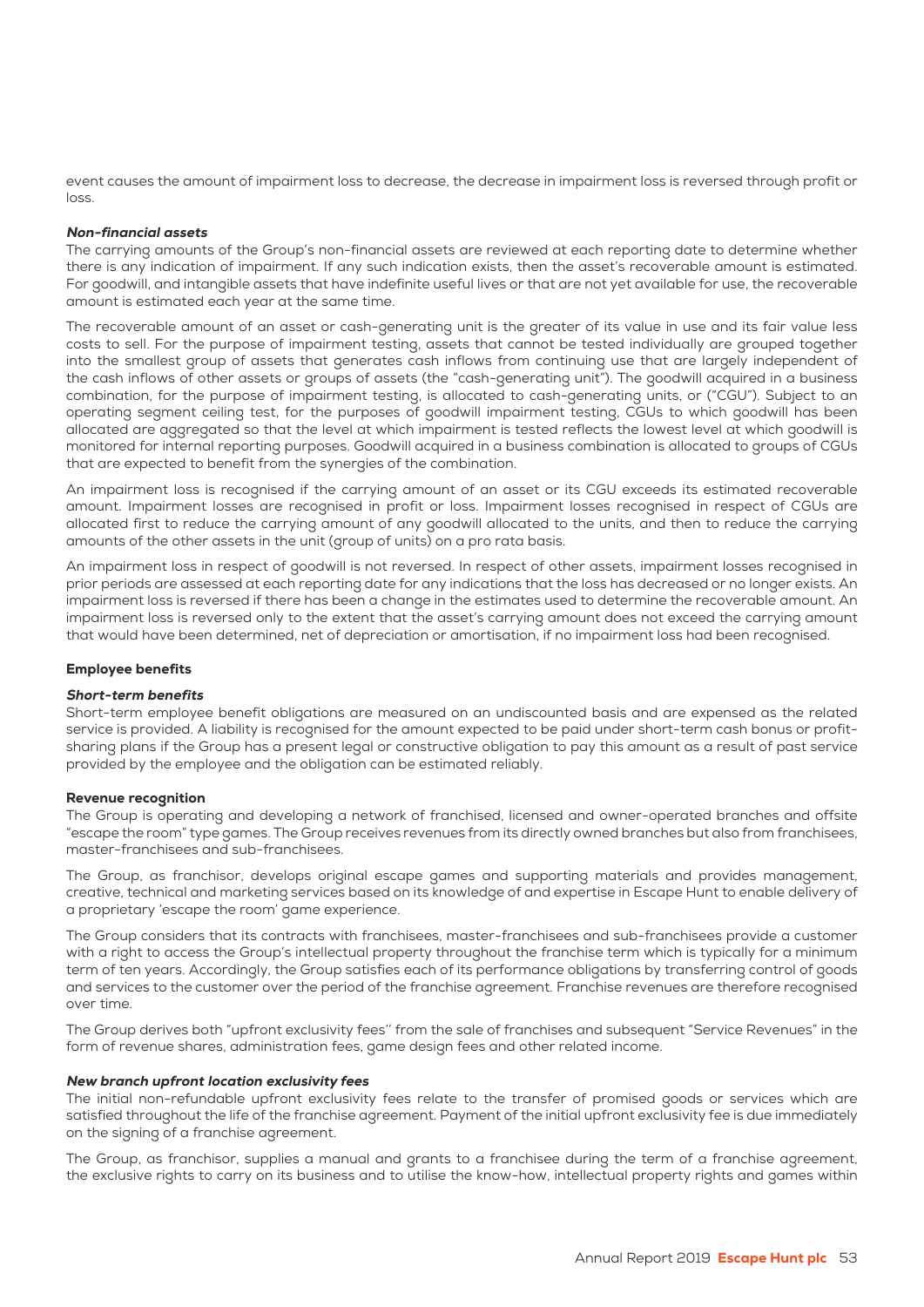a territory. The franchise term typically provides for an initial term of 10 years, with automatic rights for renewal of successive 10-year periods. The Group offers to:

- Assist the franchisee to establish, manage and operate the business within the territory;
- Provide advice on the choice of branch location;
- Identify equipment, furniture, props and other items required to conduct the business;
- Assist in designing the layout and fit-out of any chosen branch location;
- Provide full game design for each game to be installed in each branch;
- Provide guidance on setting up website, booking and other online services;
- Provide the franchisee with the franchise manual;
- Train the franchisee and its staff:
- Give the franchisee continuing assistance and advice for the efficient running of the franchise business;
- Regularly update the franchisee on any changes to the services and know-how;
- Design and provide territory-specific, and branch-specific, logos for use in advertising, merchandise and uniforms; and
- Communicate at all times with the franchisee in a timely manner.

The initial fee is recognised as revenue on a straight-line basis over the period of the franchise agreement where this is 10 years (or less in case of sub-franchise agreements, where the term of the sub-franchise agreement typically equals to the remaining term of the master franchise agreement). Where the franchise term is not specified or is greater than 10 years, revenue is recognised over 10 years to reflect a lack of certainty over the actual duration of the franchise arrangement. See Note 3 for more details.

Fees related to future periods are carried forward as deferred income within current and non-current liabilities, as appropriate. The amounts of deferred revenue at each reporting date are disclosed in Note 20 to the financial statements.

IFRS 15 also requires the Group to consider if there is a financing element to such long-term contracts. However, it is considered that there is no such financial element provided by the Group to franchisees as payment is received at the time of signing the franchise agreement and at the commencement of the delivery of the various services under such agreement.

Under a Master Franchise Agreement, the Group is entitled to a one-off upfront exclusivity fee representing an advance payment for a number of branches with all branches paid at a fixed rate, payable on signing of the Agreement. The contract is not deemed to be fulfilled and in force until this payment is received in full by the franchisor. This fee is recognised over the franchise term, or 10 years if this is greater than 10 years, in the same manner as in a single franchise arrangement.

Where the Group, through a Master Franchisee, enters into contracts with sub-franchisees, the initial fee is recognised in the same manner as contracts with direct franchisees (i.e. spread over 10 years), where not already covered in the fees attributed to the Master Franchisee. In the event of termination of a franchise agreement, any remaining deferred income related to this contract is immediately recognised in full.

### Franchise revenues

As part of each franchise agreement, the Group receives franchise service revenues at a fixed percentage of a franchisee's monthly revenues which are recognised as the income is earned.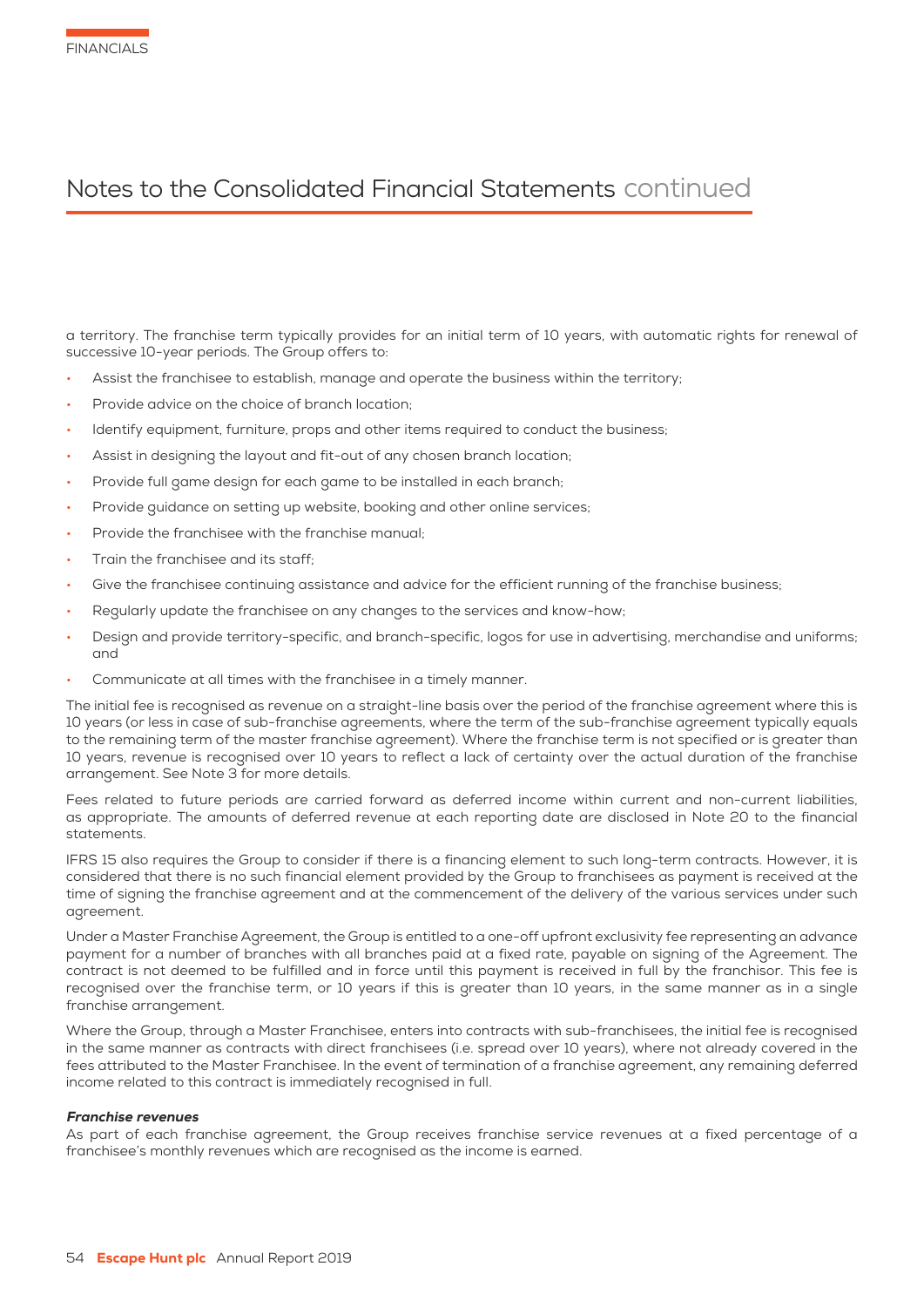Service revenues comprise:

- An agreed share of the franchisee's monthly revenues, payable monthly;
- Fixed monthly fees payable quarterly in advance in respect of location-specific game design fees for an agreed number of game themes (with additional game themes charged separately) and franchisee location support fees; and
- Extra costs in respect of site visits and website set-up fees.

Revenue shares, support and administration and game design fees and other related revenues are recognised as and when those sales occur. Amounts billed in advance are deferred to future periods as deferred revenue.

### Owner-operated branch and offsite games

Revenues from the owner-operated branch and offsite escape the room type games include entrance fees and the sale of food and beverages and merchandise. Such revenues are recognised as and when those sales occur. Where customers book in advance, the recognition of revenue is deferred until the customer participates in the escape the room experience.

### Deferred revenue

The amounts of deferred revenue at each reporting date are disclosed in Note 20.

### Contract costs

Where the game design costs relate to games for individual franchisees, the costs are not capitalised but expensed as in line with the delivery of services to franchisees, unless these costs are significant and other capitalisation criteria are met.

### Leases

All leases are accounted for by recognising a right-of-use asset and a lease liability except for:

- Leases of low value assets; and
- Leases with a duration of 12 months or less.

IFRS 16 was adopted 1 January 2019 without restatement of comparative figures. An explanation of the transitional requirements that were applied as at 1 January 2019 is included above. The following policies apply subsequent to the date of initial application, 1 January 2019.

### Identifying Leases

The Group accounts for a contract, or a portion of a contract, as a lease when it conveys the right to use an asset for a period of time in exchange for consideration. Leases are those contracts that satisfy the following criteria:

- (a) There is an identified asset;
- (b) The Group obtains substantially all the economic benefits from use of the asset; and
- (c) The Group has the right to direct use of the asset.

In determining whether the Group obtains substantially all the economic benefits from use of the asset, the Group considers only the economic benefits that arise use of the asset, not those incidental to legal ownership or other potential benefits.

In determining whether the Group has the right to direct use of the asset, the Group considers whether it directs how and for what purpose the asset is used throughout the period of use. If there are no significant decisions to be made because they are pre-determined due to the nature of the asset, the Group considers whether it was involved in the design of the asset in a way that predetermines how and for what purpose the asset will be used throughout the period of use. If the contract or portion of a contract does not satisfy these criteria, the Group applies other applicable IFRSs rather than IFRS 16

Lease liabilities are measured at the present value of the contractual payments due to the lessor over the lease term, with the discount rate determined by reference to the rate inherent in the lease unless (as is typically the case) this is not readily determinable, in which case the Group's incremental borrowing rate on commencement of the lease is used.

The discount rate is the rate implicit in the lease, if readily determinable. If not, the Company's incremental borrowing rate is used which the Company has assessed to be 6.2%. The Group currently has no borrowings and consequently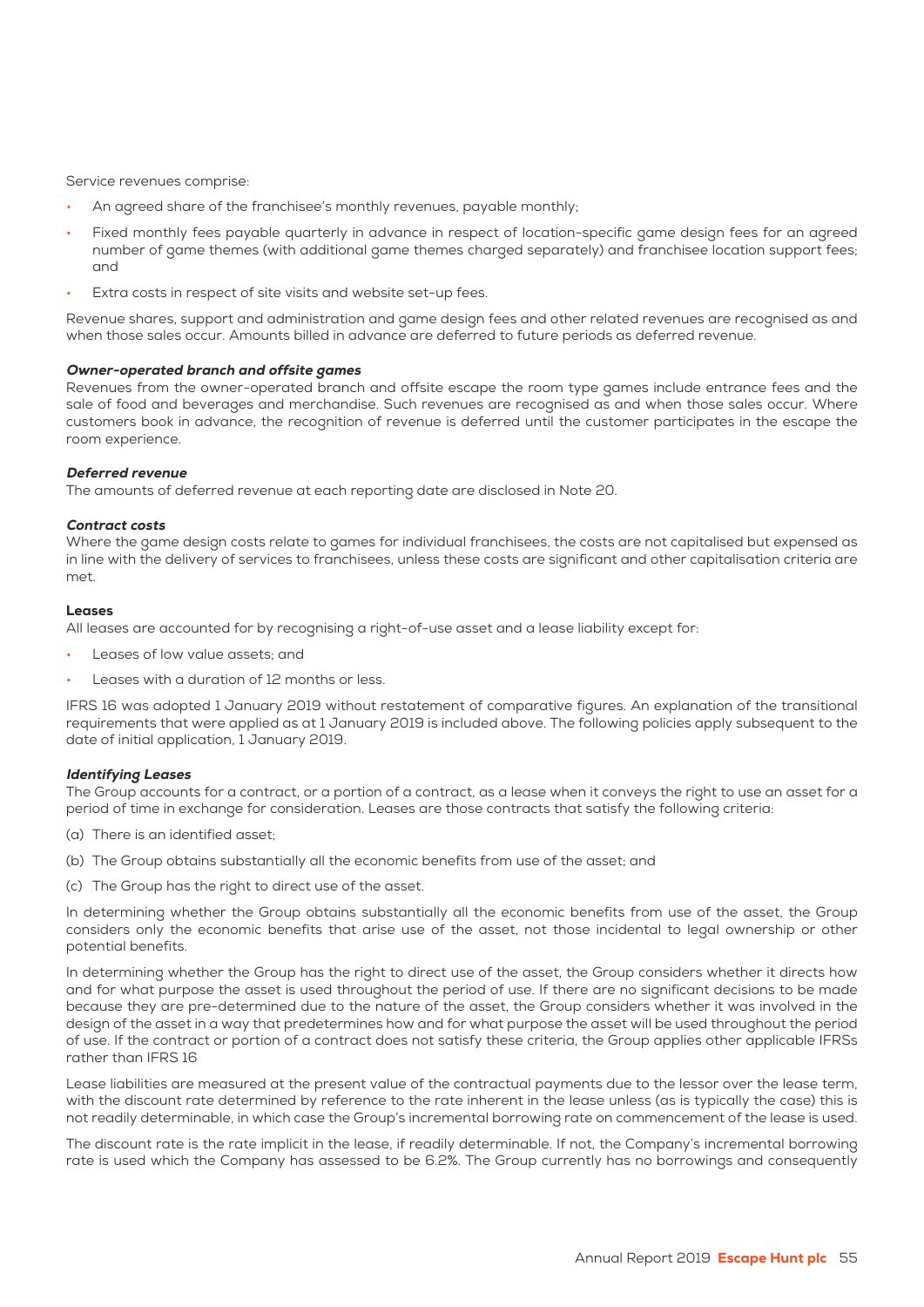there is no available interest rate to use as the basis for this calculation. However, as a small company which has been loss-making, a calculation has been performed to include an appropriate level of risk to the risk-free rate of borrowing.

Variable lease payments are only included in the measurement of the lease liability if they depend on an index or rate. In such cases, the initial measurement of the lease liability assumes the variable element will remain unchanged throughout the lease term. Other variable lease payments are expensed in the period to which they relate.

On initial recognition, the carrying value of the lease liability also includes:

- amounts expected to be payable under any residual value guarantee;
- the exercise price of any purchase option granted in favour of the Group if it is reasonably certain to assess that option;
- any penalties payable for terminating the lease, if the term of the lease has been estimated on the basis of termination option being exercised.

Right of use assets are initially measured at the amount of the lease liability, reduced for any lease incentives received, and increased for:

- lease payments made at or before commencement of the lease;
- initial direct costs incurred; and
- the amount of any provision recognised where the Group is contractually required to dismantle, remove or restore the leased asset (typically leasehold dilapidations – see Note 21).

Subsequent to initial measurement lease liabilities increase as a result of interest charged at a constant rate on the balance outstanding and are reduced for lease payments made. Right-of-use assets are amortised on a straight-line basis over the remaining term of the lease or over the remaining economic life of the asset if, rarely, this is judged to be shorter than the lease term.

When the Group revises its estimate of the term of any lease (because, for example, it re-assesses the probability of a lessee extension or termination option being exercised), it adjusts the carrying amount of the lease liability to reflect the payments to make over the revised term, which are discounted at the discount rate appropriate at the time of revision. The carrying value of lease liabilities is similarly revised when the variable element of future lease payments dependent on a rate or index is revised. In both cases an equivalent adjustment is made to the carrying value of the right-of-use asset, with the revised carrying amount being amortised over the remaining (revised) lease term.

### Nature of leasing activities (in the capacity as lessee)

The Group leases its head office and a number of its owner-operated escape room branches. The Group also leases certain items of plant and equipment but these are not significant to the activities of the Group.

### Financing income and expenses

Financing expenses comprise interest payable, finance charges on shares classified as liabilities and finance leases recognised in profit or loss using the effective interest method, unwinding of the discount on provisions, and net foreign exchange losses that are recognised in the income statement (see foreign currency accounting policy). Borrowing costs that are directly attributable to the acquisition, construction or production of an asset that takes a substantial time to be prepared for use, are capitalised as part of the cost of that asset. Financing income comprise interest receivable on funds invested, dividend income, and net foreign exchange gains.

Interest income and interest payable is recognised in profit or loss as it accrues, using the effective interest method. Dividend income is recognised in the income statement on the date the entity's right to receive payments is established. Foreign currency gains and losses are reported on a net basis.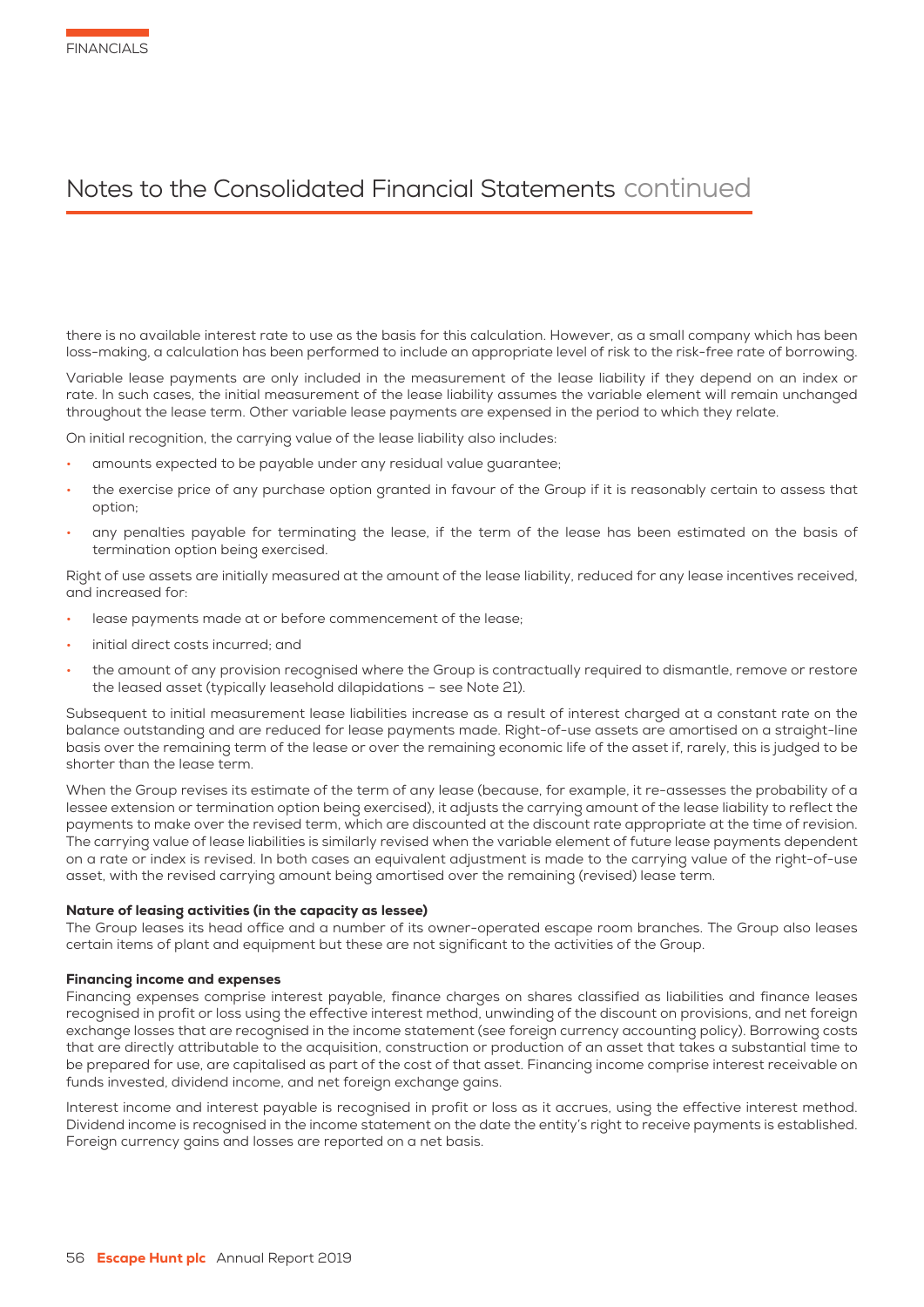### Taxation

Tax on the profit or loss for the year comprises current and deferred tax. Tax is recognised in the income statement except to the extent that it relates to items recognised directly in equity, in which case it is recognised in equity.

Current tax is the expected tax payable or receivable on the taxable income or loss for the year, using tax rates enacted or substantively enacted at the reporting date, and any adjustment to tax payable in respect of previous years.

Deferred tax is provided on temporary differences between the carrying amounts of assets and liabilities for financial reporting purposes and the amounts used for taxation purposes. The following temporary differences are not provided for: the initial recognition of goodwill; the initial recognition of assets or liabilities that affect neither accounting nor taxable profit other than in a business combination, and differences relating to investments in subsidiaries to the extent that they will probably not reverse in the foreseeable future. The amount of deferred tax provided is based on the expected manner of realisation or settlement of the carrying amount of assets and liabilities, using tax rates enacted or substantively enacted at the reporting date.

A deferred tax asset is recognised only to the extent that it is probable that future taxable profits will be available against which the temporary difference can be utilised.

### Share-based payment arrangements

Equity-settled share-based payments to employees are measured at the fair value of the equity instruments at the grant date. Equity-settled share based payments to non-employees are measured at the fair value of services received, or if this cannot be measured, at the fair value of the equity instruments granted at the date that the Group obtains the goods or counterparty renders the service. Details regarding the determination of the fair value of equity-settled share-based transactions are set out in Notes 23 and 24 to the consolidated financial statements.

The fair value determined at the grant date of the equity-settled share-based payments is expensed on a straightline basis over the vesting period, based on the Group's estimate of equity instruments that will eventually vest, with a corresponding increase in equity. Where the conditions are non-vesting, the expense and equity reserve arising from share-based payment transactions is recognised in full immediately on grant.

At the end of each reporting period, the Group revises its estimate of the number of equity instruments expected to vest. The impact of the revision of the original estimates, if any, is recognised in profit or loss such that the cumulative expense reflects the revised estimate, with a corresponding adjustment to other reserves.

### Cash and cash equivalents

For the purpose of presentation in the consolidated statement of cash flows, cash and cash equivalents include cash on hand, deposits held at call with financial institutions, other short-term highly liquid investments with original maturities of three months or less that are readily convertible to known amounts of cash and which are subject to an insignificant risk of changes in value, and bank overdrafts.

### Trade and other receivables

Trade receivables are recognised initially at fair value and subsequently measured at amortised cost using the effective interest method, less provision for impairment.

### Inventories

Inventories are stated at the lower of cost and net realisable value. Cost is based on the weighted average principle and includes expenditure incurred in acquiring the inventories and other costs in bringing them to their existing location and condition.

### Provisions

A provision is recognised when the Group has a present obligation, legal or constructive, as a result of a past event and it is probable that an outflow of resources embodying economic benefits will be required to settle the obligation, and a reliable estimate can be made. Provisions are reviewed at each reporting date and adjusted to reflect the current best estimate. If it is no longer probable that an outflow of economic resources will be required to settle the obligation, the provision is reversed. Where the effect of the time value of money is material, provisions are discounted using a current pre-tax rate that reflects, where appropriate, the risks specific to the liability. When discounting is used, the increase in the provision due to the passage of time is recognised as an interest expense.

#### Dilapidation provisions

Provisions for dilapidations are recognised on a lease by lease basis over the period of time landlord assets are being used and are based on the Group's best estimate of the likely committed cash outflow.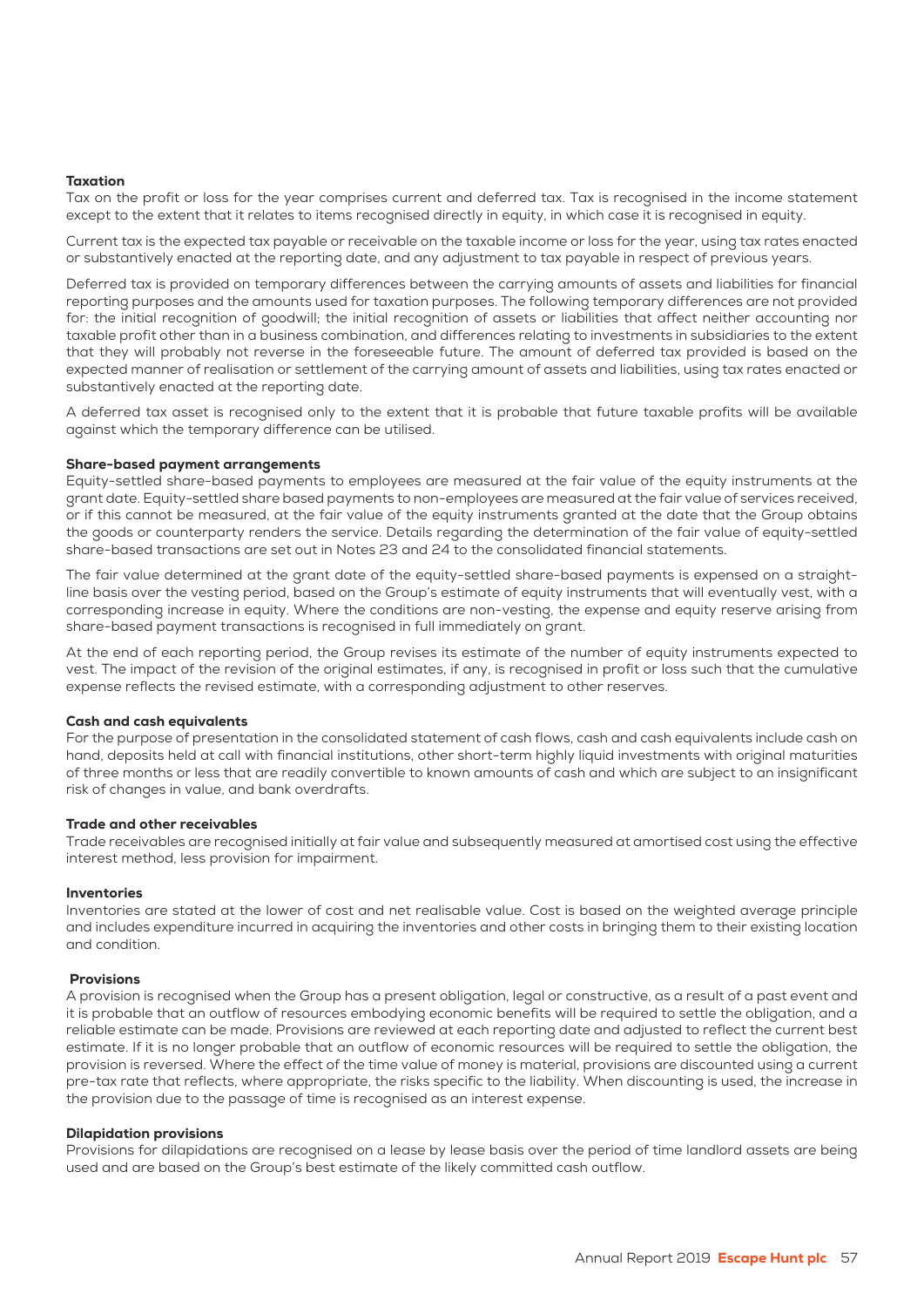### Contingent liabilities

Contingent liabilities are possible obligations whose existence depends on the outcome of uncertain future events or present obligations where the outflow of resources is uncertain or cannot be measured reliably. Contingent liabilities are not recognised in the financial statements but are disclosed unless they are remote.

### Share capital

Proceeds from issuance of ordinary shares are classified as equity. Incremental costs directly attributable to the issuance of new ordinary shares or options are shown in equity as a deduction from the proceeds.

### 3. Critical accounting estimates and judgements

In the application of the Company's accounting policies, which are described in Note 2 above, the Directors are required to make judgements and estimates about the carrying amounts of assets and liabilities that are not readily apparent from other sources. The estimates and associated assumptions are based on historical experience and other factors, including expectations of future events that may have a financial impact on the entity and that are believed to be reasonable under the circumstances. Actual results may differ from these estimates. The estimates and underlying assumptions are reviewed on an ongoing basis. Revisions to accounting estimates are recognised in the period.

The key estimates and underlying assumptions concerning the future and other key sources of estimation uncertainty at the statement of financial position date, that have a significant risk of causing a material adjustment to the carrying amounts of assets and liabilities within the next financial period are reviewed on an ongoing basis. Revisions to accounting estimates are recognised in the period in which the estimate is revised if the revision affects only that period, or in the period of the revision and future periods if the revision affects both current and future periods. In particular:

### Key judgements

### Initial upfront exclusivity fees

Note 2 describes the Group's policies for recognition of revenues from initial upfront exclusivity fees. In making their judgement, the Directors consider that the upfront non-refundable exclusivity fee provides the customer with a right to access the Group's intellectual property throughout the franchise term which is typically for a minimum term of ten years. The Group's service obligations include a requirement to advise, assist and update the customer throughout the term of the agreement.

However, certain franchise contracts are for the unspecified term which theoretically can run in perpetuity. Furthermore, for term franchise contracts certain factors could reduce the franchise term (such as early termination) whilst franchises may be extended beyond their initial term. No franchises have yet been in place for a full term and in the absence of sufficient track record the Directors made a judgement that until a clear pattern of terminations and extensions of franchises becomes clear, it is reasonable to assume that franchises will on average run for 10 years, hence the initial upfront exclusivity fees are recognised over this estimated period.

### Acquisition of Experiential Ventures Limited in the 2017

The acquisition of Experiential Ventures Limited in 2017 constituted a reverse takeover of Experiential Ventures Limited for the purposes of the AIM Rules for Companies whereby the Directors judged that under IFRS 3 Business Combinations, the accounting acquirer would be Escape Hunt plc. The acquisition of Experiential Ventures in 2017 was therefore accounted for under the acquisition method.

### Recognition of deferred tax assets

The Group's tax charge on ordinary activities is the sum of the total current and deferred tax charges.

A deferred tax asset is recognised when it has become probable that future taxable profit will allow the deferred tax asset to be recovered. Recognition, therefore, involves judgement regarding the prudent forecasting of future taxable profits of the business and in applying an appropriate risk adjustment factor.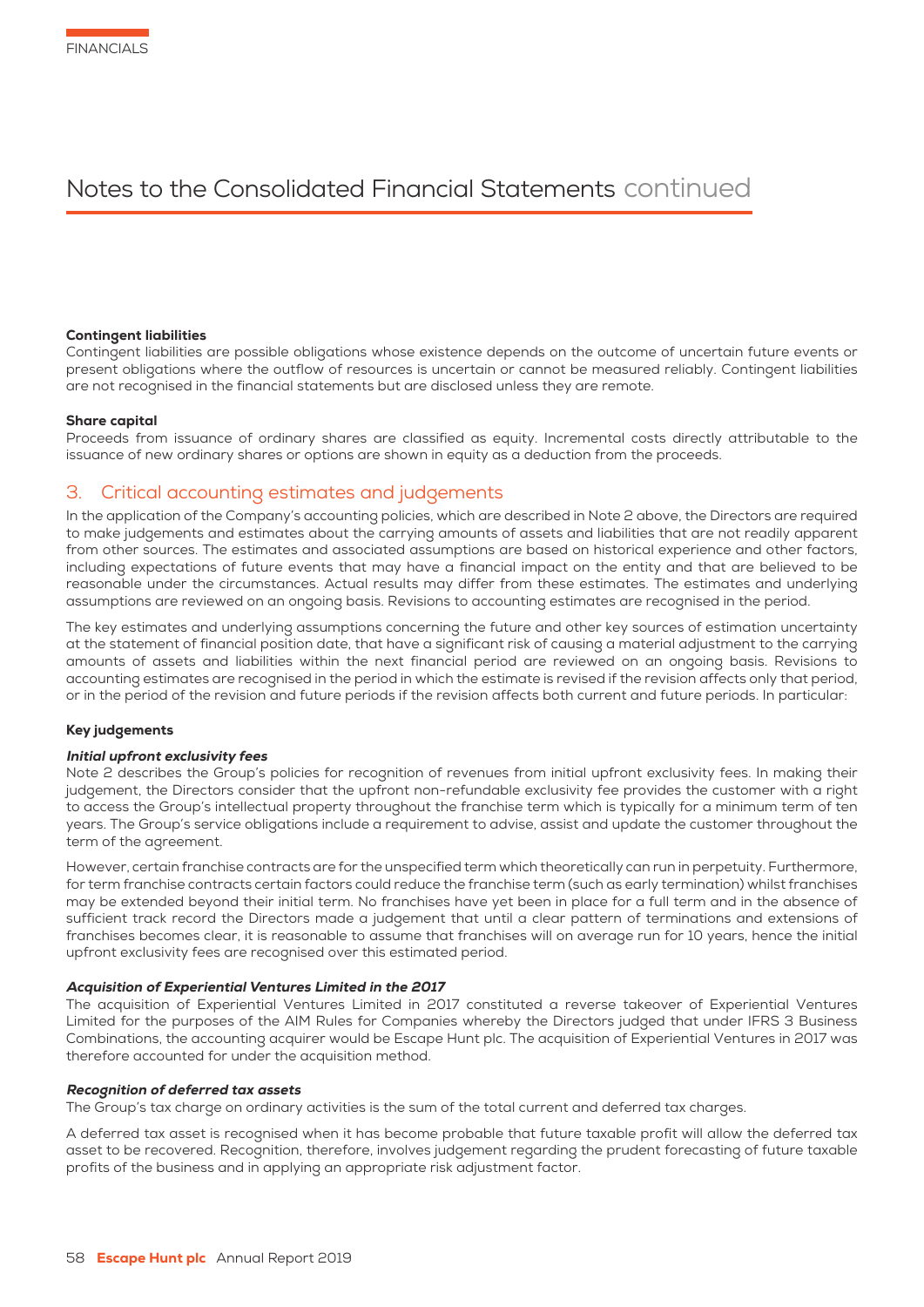Based on detailed forward-looking analysis and the judgement of management, it has been concluded that a deferred tax asset should not be recognised for the carry forward of unused tax losses and unused tax credits totalling approximately £16m, as the uncertainties mean it is not probable that sufficient future taxable profit will be available against which the unused tax losses and unused tax credits can be utilised. In forming this conclusion, management have considered the same cash flow forecasts used for impairment testing purposes. Impairment testing adjusts for risk through the discounting of future cash flows. Management have reflected the risk relevant to the recognition of deferred tax assets by looking at forecasts where a reliable estimate of taxable profits can be made.

Additionally, the owner-operated segment is in its early stages of development and the Directors envisage that there will be an extended period (and thus increasing uncertainty as time progresses) before it expects to recoup net operating losses. The analysis indicates that the unused losses may not be used in the foreseeable future as the Group does not yet have a history of taxable profits nor convincing evidence that such profits will arise within the foreseeable future.

Finally, whilst the acquired business of EV has been profitable, the profits arising from this business cannot be utilised against the losses Escape Hunt Group Limited which contains the owner-operated segment.

#### Key estimates

- The determination of the lease term for some lease contracts in which the Group is a lessee, including whether the Company is reasonably certain to exercise lessee options
- The determination of the incremental borrowing rate used to measure lease liabilities

### Impairment of intangible assets

IFRS requires management to undertake an annual test for impairment of indefinite lived assets and, for finite lived assets, to test for impairment if events or changes in circumstances indicate that the carrying amount of an asset may not be recoverable.

Impairment testing is an area involving management judgement in determining estimates, requiring assessment as to whether the carrying value of assets can be supported by the net present value of future cash flows derived from such assets using cash flow projections which have been discounted at an appropriate rate. In calculating the net present value of the future cash flows, certain assumptions are required to be made in respect of highly uncertain matters including management's expectations of:

- growth in EBITDA, calculated as adjusted operating profit before depreciation and amortisation;
- the forecast occupancy rate (and growth thereof) for each escape room using regression analysis based on historic experience from similar rooms;
- the level of capital expenditure to open new sites and the costs of disposals;
- long-term growth rates; and
- the selection of discount rates to reflect the risks involved.

The Group prepares and approves a detailed annual budget and strategic plan for its operations, which are used in the fair value calculations.

Changing the assumptions selected by management, in particular the discount rate and growth rate assumptions used in the cash flow projections, could significantly affect the Group's impairment evaluation and hence results.

In the year ended 2018, goodwill of £1.4 million relating to the acquisition of EV in 2017 which was allocated to the owner-operated business representing a group of Cash Generating Units ("CGU") was tested for impairment as of the reporting date. The carrying value of the owner-operated business was tested for impairment on the basis of fair value less costs to sell, including a discount rate of 16.2%. As described in Note 12 below, these impairment tests in 2018 indicated an impairment loss was required and this loss was first taken to reduce the carrying value of goodwill, with the remaining impairment allocated to intellectual property.

The current strategic plan for the group indicates an excess of the net present value of future cashflows compared to the carrying value of intangible assets.

The sensitivity of impairment tests to changes in underlying assumptions is summarised below:

#### Occupancy rates

If the occupancy rate achieved is 1% lower in each site within the UK owned and operated estatethan as set out int the strategic plan, this would lead to reduction in the net present value of intellectual property of £0.6m (2018: £1.4m) but would not result in the need for an impairment charge.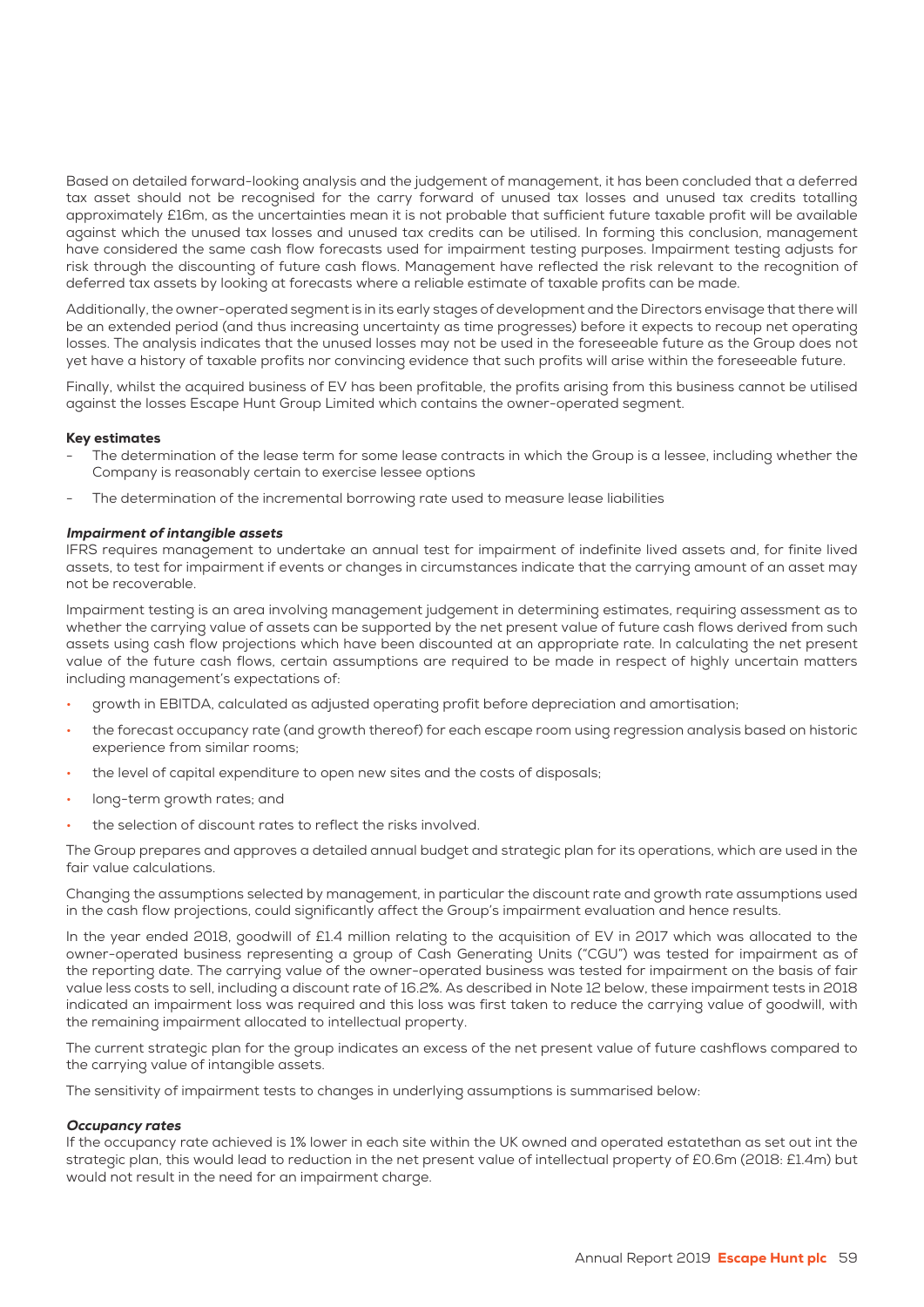### Discount rate

A 100 basis point increase in the discount rate reduces the net present value of intellectual property across the group by £1.1m (2018: £1.0m) but would not result in the need for an impairment charge.

### EBITDA growth

If EBITDA was on average £100,000 lower in each year, the net present value of intellectual property across the group would fall by £0.8m (2018: £0.6m) but would not result in the need for an impairment charge.

### Long-term perpetuity growth rates

 The terminal rate used for the fair value calculation has been assumed at 2% per annum. If this rate was decreased by 100 basis points the net present value of intellectual property across the group would fall by £0.7m (2018:£0.6m) but would not result in the need for an impairment charge.

### Capital expenditure

 If capital expenditure over the forecast period were to be 10% higher than in the strategic plan, the net present value of intellectual property across the group would fall by £0.5m (2018: £0.5m) but would not result in the need for an impairment charge.

### Estimation of useful life and amortisation rates for intellectual property assets

The useful life used to amortise intangible assets relates to the expected future performance of the assets acquired and management's estimate of the period over which economic benefit will be derived from the asset.

The estimated useful life principally reflects management's view of the average economic life of each asset and is assessed by reference to historical data and future expectations. Any reduction in the estimated useful life would lead to an increase in the amortisation charge. The average economic life of the intellectual property has been estimated at 3 years. If the estimation of economic lives was reduced by one year, the amortisation charge for IP would have increased by £1.0m (year ended 31 December 2018: £1.7m).

### Estimation of useful life and depreciation rates for property, plant and equipment of the owner- operated business

The useful life used to depreciate assets of the owner-operated business relates to the expected future performance of the assets acquired and management's estimate of the period over which economic benefit will be derived from the asset.

Property, plant and equipment represent a significant proportion of the asset base of the Group being 31.1% (2018: 34.1%) of the Group's total assets. Therefore, the estimates and assumptions made to determine their carrying value and related depreciation are critical to the Group's financial position and performance.

The charge in respect of periodic depreciation is derived after determining an estimate of an asset's expected useful life and the expected residual value at the end of its life. Increasing an asset's expected life or its residual value would result in a reduced depreciation charge in the consolidated income statement. The useful lives and residual values of the Group's assets are determined by management at the time the asset is acquired and reviewed annually for appropriateness. The lives are based on historical experience with similar assets as well as anticipation of future events which may impact their life such as changes in technology. Historically changes in useful lives and residual values have not resulted in material changes to the Group's depreciation charge.

The useful economic lives of property, plant and equipment has been estimated at between 2 and 5 years. If the estimation of economic lives was reduced by one year, the depreciation charge for property, plant and equipment would have increased by £1.3m (year ended 31 December 2018: £0.3m).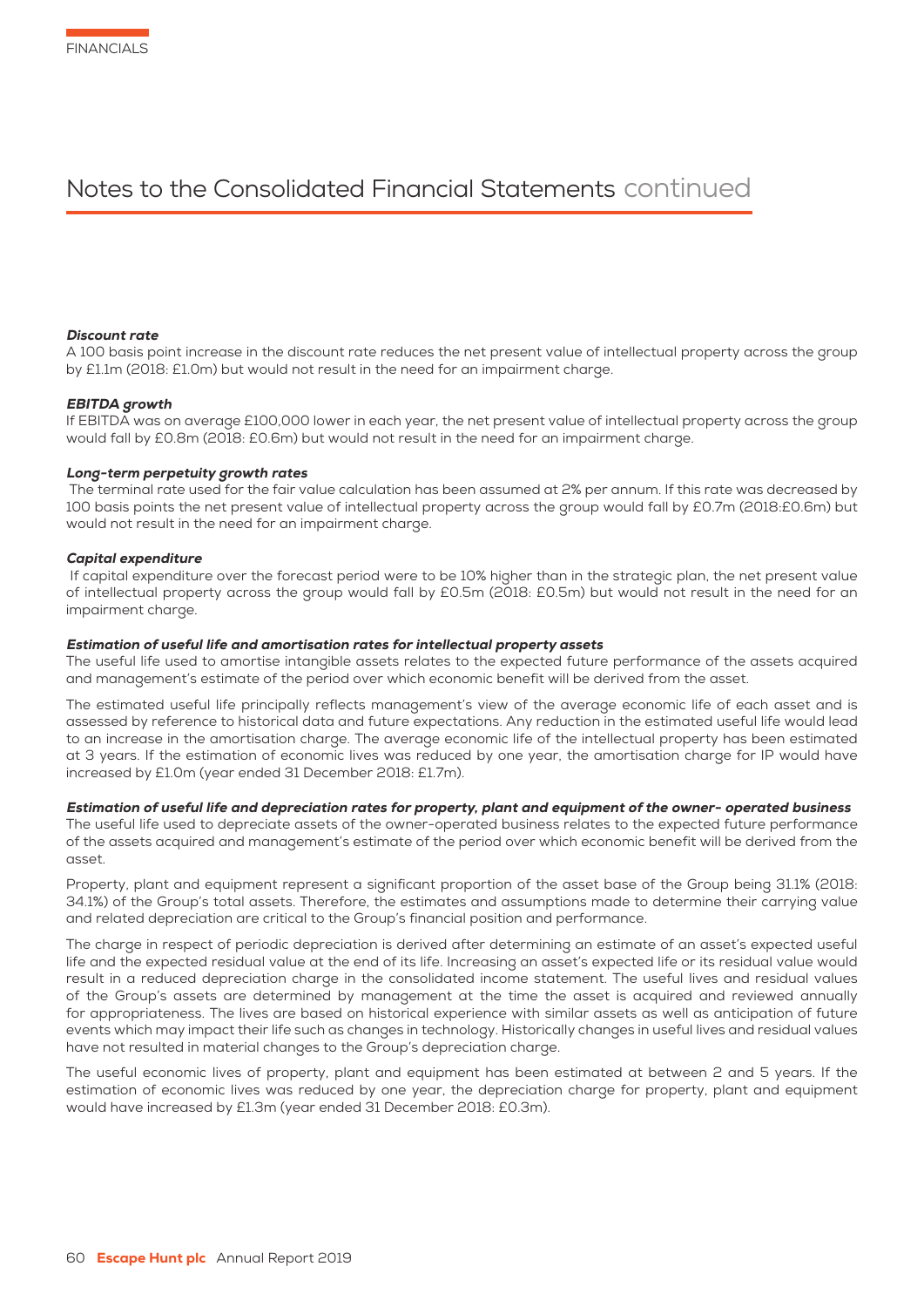### **Revenue**

|                                              | Year<br>ended<br>31 December<br>2019<br>£'000 | Year<br>ended<br>31 December<br>2018<br>£'000 |
|----------------------------------------------|-----------------------------------------------|-----------------------------------------------|
| New branch upfront location exclusivity fees | 138                                           | 123                                           |
| Game design fees                             | 129                                           | 118                                           |
| Support and administrative fees              | 92                                            | 94                                            |
| Franchise revenues                           | 717                                           | 741                                           |
| Owned branch revenues                        | 3,832                                         | 1,077                                         |
| Other                                        |                                               |                                               |
|                                              | 4,915                                         | 2,153                                         |

Revenues from contracts with customers:

| Year<br>ended<br>31 December<br>2019<br>£'000              | Year<br>Ended<br>31 December<br>2018<br>£'000 |
|------------------------------------------------------------|-----------------------------------------------|
| Revenue from contracts with franchise customers<br>1.083   | 1.131                                         |
| 3.832<br>Revenue from customers at owner operated branches | 1.023                                         |
| Total revenue from contracts with customers<br>4.915       | 2.153                                         |

| Year<br>ended<br>31 December<br>2019<br>£'000          | Year<br>Ended<br>31 December<br>2018<br>£'000 |
|--------------------------------------------------------|-----------------------------------------------|
| 138<br>Upfront exclusivity fees                        | 123                                           |
| Game design fees, support, admin and other fees<br>228 | 231                                           |
| Revenue-based service fees<br>4.549                    | 1.799                                         |
| Revenue from contracts with customers<br>4.915         | 2.153                                         |

In respect of contracts from franchise customers, the satisfaction of performance obligations is treated as over a period of up to 10 years. The typical timing of payment from customers is a mixture of upfront fees, payable at the start of the contract, fixed fees payable quarterly or monthly during the term of the contract and variable consideration typically received shortly after the month in which the revenue has been accrued.

Future upfront exclusivity fee income that has been deferred on the balance sheet is certain as the amount has already been received. Game design fees, support and administrative fees and other fees are considered to be reasonably certain and unaffected by future economic factors, except to the extent that adverse economic factors would result in premature franchise closure. Revenue based service fees are dependent on and affected by future economic factors, including the performance of franchisees.

A total of £3,832,000 (2018: £1,077,000) of revenues relate to the owner-operated segment. All other revenues in the table refer to the franchise segment as detailed in Note 5 (Segment Information).

Upfront exclusivity fees are billed and received in advance of the performance of obligations. This generally creates deferred revenue liabilities which are greater than the amount of revenue recognised from each customer in a financial year.

Revenue share income is necessarily billed monthly in arrears (and accrued on a monthly basis).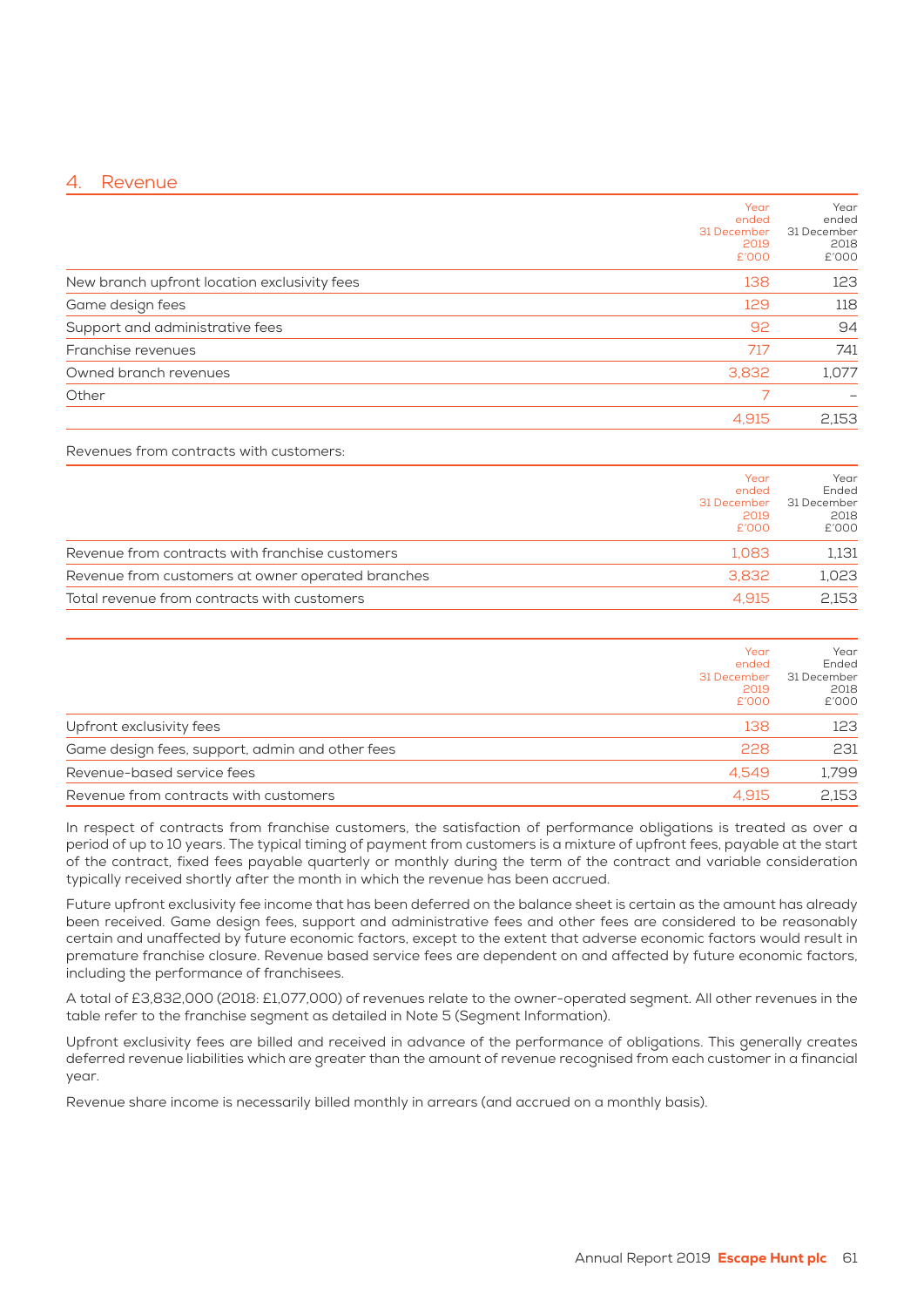### 5. Segment information

Operating segments are reported in a manner consistent with the internal reporting provided to the chief operating decision-maker. The chief operating decision-maker, who is responsible for allocating resources and assessing performance of the operating segments, has been identified as the group of executive directors and the chief executive officer who make strategic decisions.

The Company was an investing company and did not trade until its acquisition of Experiential Ventures Limited ("EV'') on 2 May 2017. Since the acquisition, management considers that the Group has two operating segments. Revenues are reviewed based on the nature of the services provided as follows:

- 1. The franchise business, where all franchised branches are operating under effectively the same model; and
- 2. The owner-operated branch business, which currently consists of 10 sites in the UK.

The Group operates on a global basis. As at 31 December 2019, the Company had active franchisees in 19 countries. The Company does not presently analyse or measure the performance of the franchising business into geographic regions or by type of revenue, since this does not provide meaningful analysis to managing the business.

Segment results, assets and liabilities include items directly attributable to a segment as well as those that can be allocated on a reasonable basis.

The cost of sales in the owner-operated business comprise site staff costs and other costs directly related to revenue generation.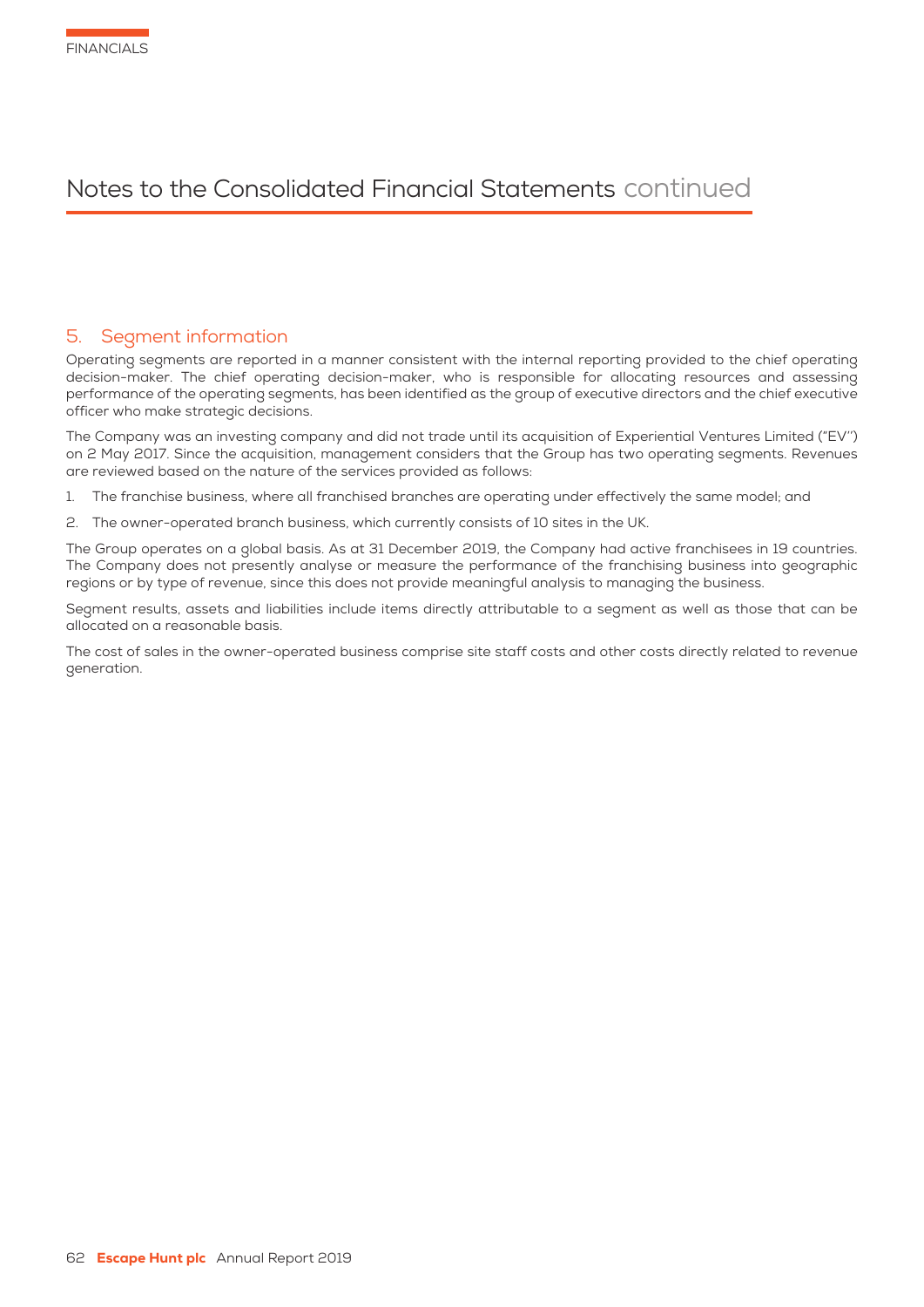| Year ended 31 December 2019           | Owner<br>operated<br>£'000 | Franchise<br>operated<br>£'000 | Unallocated<br>£'000     | Total<br>£'000 |
|---------------------------------------|----------------------------|--------------------------------|--------------------------|----------------|
| <b>Revenue</b>                        | 3,837                      | 1,078                          | $\overline{\phantom{m}}$ | 4,915          |
| Cost of sales                         | (1,275)                    |                                | (4)                      | (1,279)        |
| Gross profit/(loss)                   | 2,562                      | 1,078                          | (4)                      | 3,636          |
| Site level operating costs            | (1,956)                    | $\overline{\phantom{m}}$       | $\overline{\phantom{m}}$ | (1,956)        |
| <b>Site level EBITDA</b>              | 606                        | 1,078                          | (4)                      | 1,680          |
| Centrally incurred overheads          | (99)                       | (717)                          | (3,025)                  | (3,841)        |
| <b>IFRS 16 Adjustments</b>            | 370                        |                                | 84                       | 454            |
| <b>EBITDA</b>                         | 877                        | 361                            | (2,945)                  | (1,707)        |
| Interest income                       | $\qquad \qquad -$          | $\overline{\phantom{m}}$       | 32                       | 32             |
| Finance lease charges                 | (155)                      | $\overline{\phantom{0}}$       | (16)                     | (171)          |
| Depreciation and amortisation         | (1,702)                    | (18)                           | (2,137)                  | (3,857)        |
| Depreciation - right-of-use assets    | (278)                      | $\overline{\phantom{0}}$       | (69)                     | (347)          |
| Foreign currency gains                |                            | $\overline{\phantom{0}}$       | (1)                      | (1)            |
| Share-based payment expenses          | $\overline{\phantom{0}}$   | $\overline{\phantom{m}}$       | (12)                     | (12)           |
| <b>Exceptional Professional Costs</b> | $\equiv$                   | (7)                            |                          | (7)            |
| Gain on disposal of subsidiary        |                            |                                | 30                       | 30             |
| Profit/(loss) before tax              | (1,258)                    | 336                            | (5,118)                  | (6,040)        |
| Taxation                              | $\qquad \qquad -$          | $\overline{\phantom{0}}$       | (4)                      | (4)            |
| Profit/(loss) after tax               | (1,258)                    | 336                            | (5,122)                  | (6,044)        |
| Other information:                    |                            |                                |                          |                |
| Non-current assets                    | 8,780                      | 857                            |                          | 9,637          |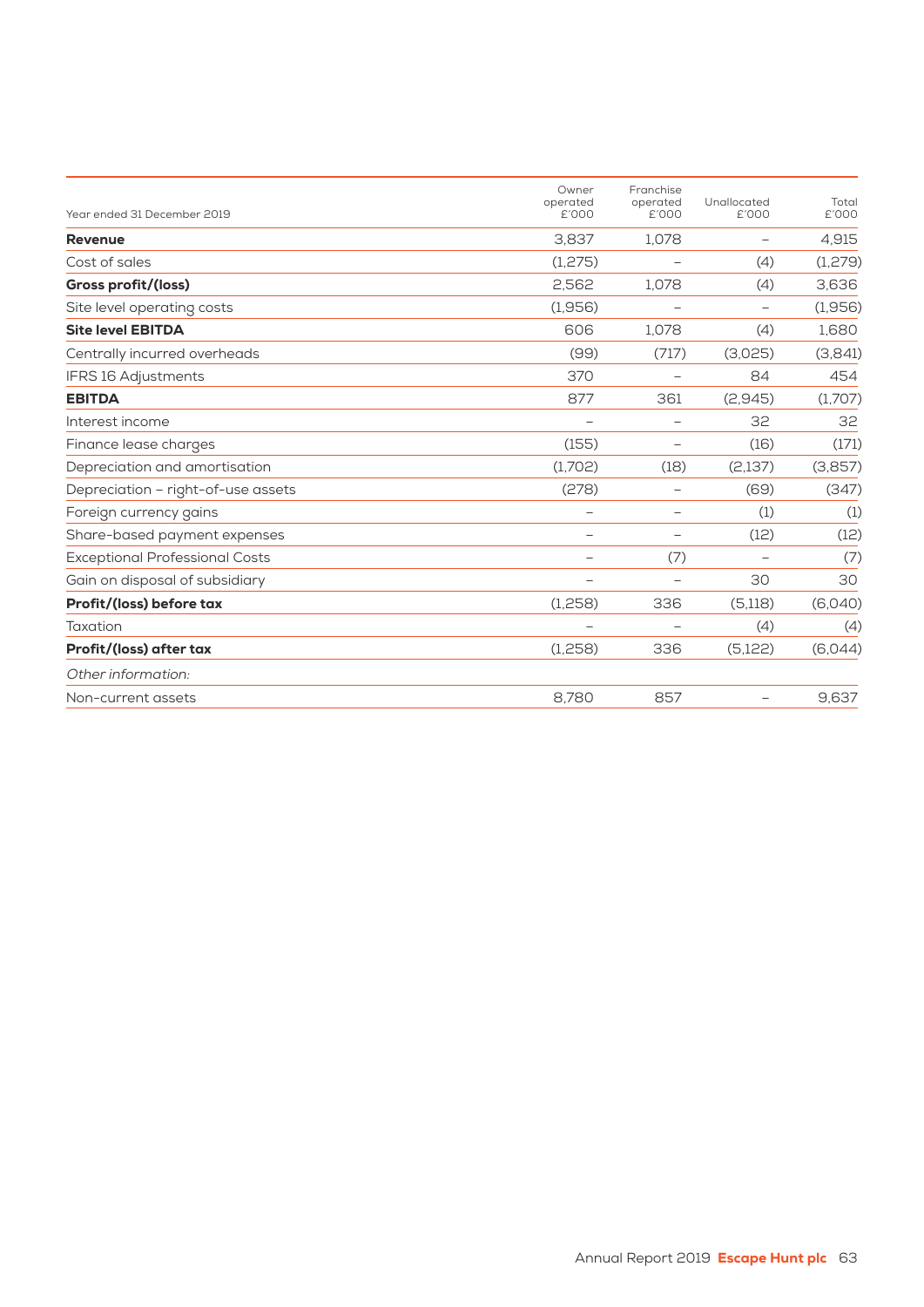| Year ended 31 December 2018         | Owner<br>operated<br>£'000 | Franchise<br>operated<br>£'000 | Unallocated<br>£'000 | Total<br>£'000 |
|-------------------------------------|----------------------------|--------------------------------|----------------------|----------------|
| Revenue                             | 1.023                      | 1.130                          | $\qquad \qquad -$    | 2.153          |
| Cost of sales                       | (540)                      |                                | (21)                 | (561)          |
| Gross profit/(loss)                 | 483                        | 1.130                          | (21)                 | 1,592          |
| Site level operating costs          | (982)                      |                                |                      | (982)          |
| <b>Site level EBITDA</b>            | (499)                      | 1,130                          | (21)                 | 610            |
| Centrally incurred overheads        | (114)                      | (1,116)                        | (2,467)              | (3,697)        |
| <b>EBITDA</b>                       | (613)                      | 14                             | (2,488)              | (3,087)        |
| Interest income                     | 13                         | $\overline{\phantom{0}}$       | 21                   | 34             |
| Depreciation and amortisation       | (517)                      | (7)                            | (3,677)              | (4,201)        |
| Impairment losses                   |                            | -                              | (2,345)              | (2, 345)       |
| Loss on disposal of tangible assets | $\overline{\phantom{0}}$   | $\overline{\phantom{0}}$       | (45)                 | (45)           |
| Foreign currency (gain)/loss        | $\overline{\phantom{0}}$   | -                              | (31)                 | (31)           |
| Branch closure costs                | $\qquad \qquad -$          | $\qquad \qquad -$              | (291)                | (291)          |
| Share-based payment expenses        |                            |                                | (12)                 | (12)           |
| Profit/(loss) before tax            | (1,117)                    | 7                              | (8.868)              | (9,978)        |
| Taxation                            |                            | -                              | (26)                 | (26)           |
| <b>Profit/(loss) After Tax</b>      | (1,117)                    | 7                              | (8,894)              | (10,004)       |
| Other information:                  |                            |                                |                      |                |
| Non-current assets                  | 8,508                      | 986                            |                      | 9,494          |

### Significant customers:

In the year ended 31 December 2018, one customer in the franchise operated segment generated £354,000, approximately 16.3% of total revenue for the year. No customer provided more than 10% of total revenue in the year ended 31 December 2019.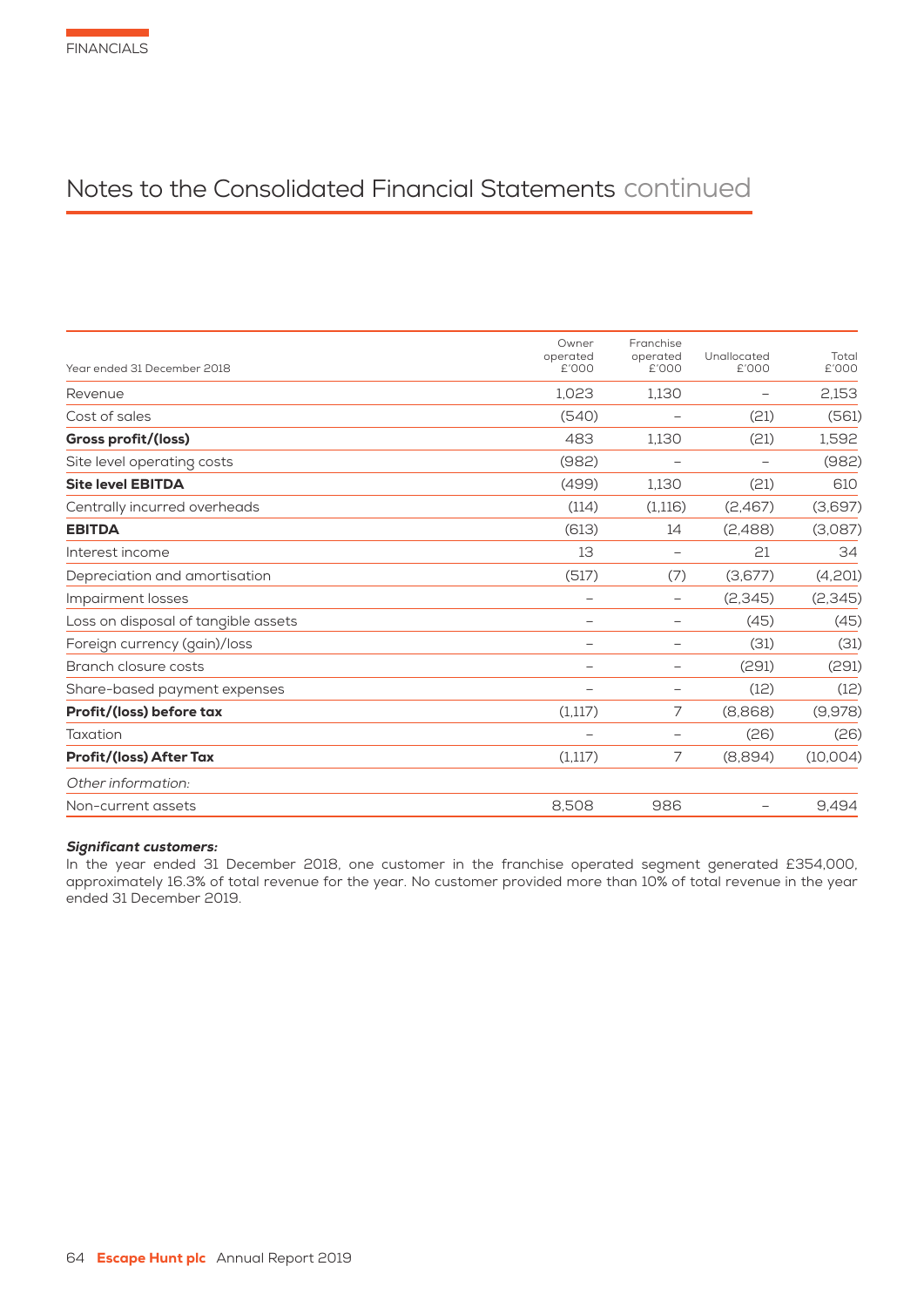### 6. Operating loss before taxation

Loss from operations has been arrived at after charging / (crediting):

|                                                             | Year<br>ended<br>31 December<br>2019<br>£'000 | Year<br>ended<br>31 December<br>2018<br>£'000 |
|-------------------------------------------------------------|-----------------------------------------------|-----------------------------------------------|
| Auditor's remuneration:                                     |                                               |                                               |
| Audit of the financial statements                           | 54                                            | 65                                            |
| Review of interim financial statements                      | 3                                             | 6                                             |
| Operating lease expenses                                    |                                               | 476                                           |
| Impairment of trade receivables                             | 117                                           | 6                                             |
| Foreign exchange (gains)/losses                             | (7)                                           | 31                                            |
| Staff costs including directors, net of amounts capitalized | 3.069                                         | 1,987                                         |
| Depreciation of property, plant and equipment (Note 10)     | 1.733                                         | 545                                           |
| Depreciation of right-of-use assets (Note 11)               | 347                                           |                                               |
| Amortisation of intangible assets (Note 12)                 | 2,124                                         | 3,656                                         |
| Impairment of intangible assets (Note 11)                   |                                               | 2,345                                         |
| Share-based payment costs (non-employees)                   | 12                                            | 12                                            |

In addition to the auditor's remuneration disclosed above, £12,750 was paid to KPMG in connection with tax review work during the year ended 31 December 2018.

Detailed information on statement of profit or loss items:

|                            | Year<br>ended                | Year<br>ended                |
|----------------------------|------------------------------|------------------------------|
| Cost of sales              | 31 December<br>2019<br>£'000 | 31 December<br>2018<br>£'000 |
| Wages and salaries         | 1,068                        | 508                          |
| Food and beverages         | 44                           | 15                           |
| Other costs of sale<br>167 | 38                           |                              |
|                            | 1.279                        | 561                          |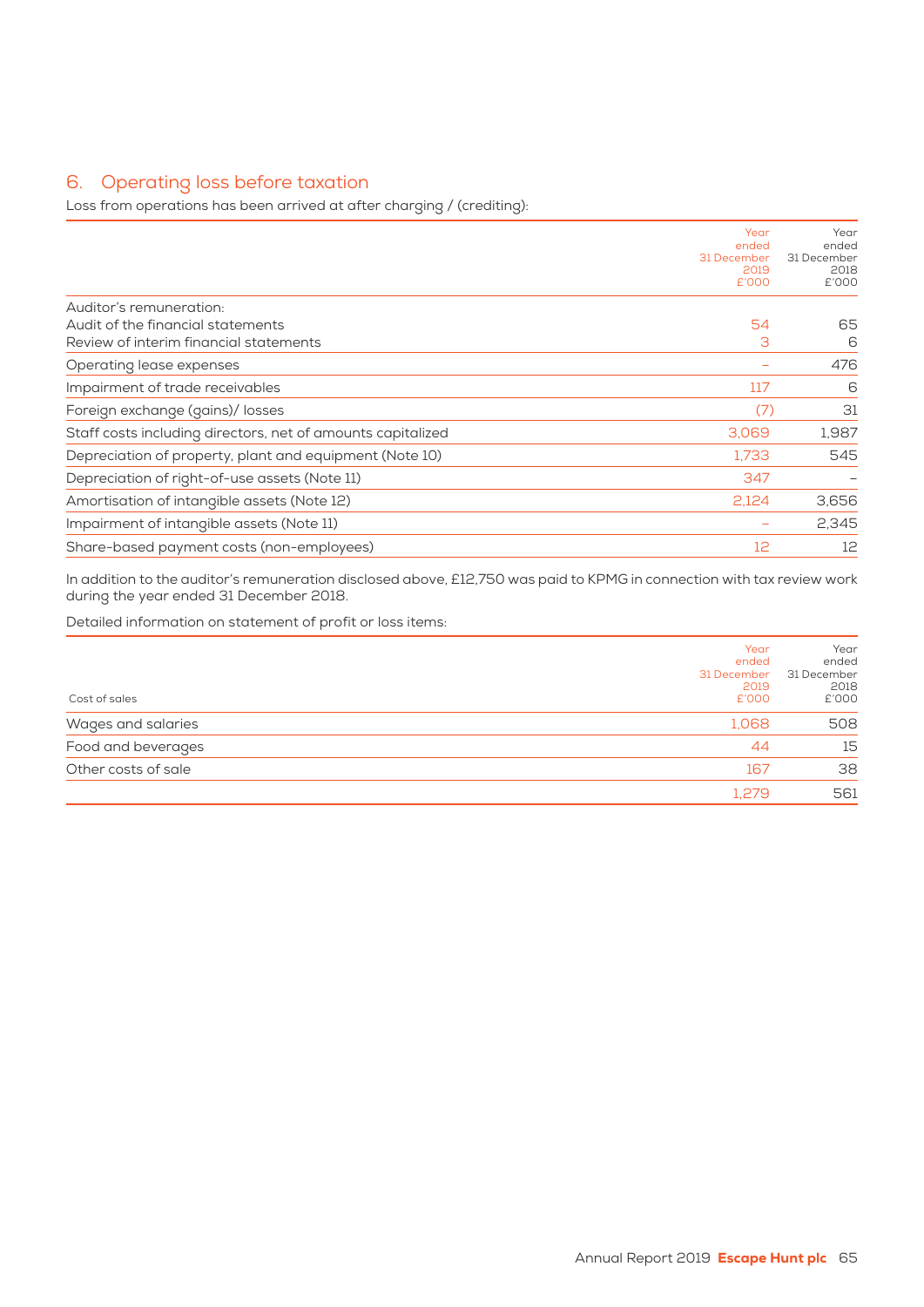|                                                                 | Year<br>ended<br>31 December<br>2019 | Year<br>ended<br>31 December<br>2018 |
|-----------------------------------------------------------------|--------------------------------------|--------------------------------------|
| Administrative expenses                                         | £'000                                | £'000                                |
| Depreciation of property, plant and equipment                   | 1.732                                | 545                                  |
| Depreciation of right-of-use assets                             | 347                                  |                                      |
| Amortisation                                                    | 2,123                                | 3,656                                |
| Impairment of intangible assets                                 |                                      | 2,345                                |
| Write-off of assets                                             |                                      | 45                                   |
| Minimum lease payments recognised as an operating lease expense |                                      | 476                                  |
| Staff costs including directors, net of amounts capitalized     | 2,001                                | 1,479                                |
| Share-based payments                                            | 12                                   | 12                                   |
| Foreign currency losses                                         | 26                                   | 31                                   |
| Other administrative expenses                                   | 3,327                                | 3,016                                |
|                                                                 | 9,568                                | 11.605                               |

## 7. Staff costs

|                                                   | Year<br>Ended<br>31 December<br>2019<br>£'000 | Year<br>Ended<br>31 December<br>2018<br>£'000 |
|---------------------------------------------------|-----------------------------------------------|-----------------------------------------------|
| Wages salaries and benefits (including directors) | 2,868                                         | 1,921                                         |
| Share-based payments                              | 12                                            | 12                                            |
| Social security costs                             | 239                                           | 180                                           |
| Other post-employment benefits                    | 108                                           | 36                                            |
| Less amounts capitalized                          | (146)                                         | (150)                                         |
|                                                   | 3,081                                         | 1,999                                         |

|                                                    | Year<br>ended                | Year<br>Ended                |
|----------------------------------------------------|------------------------------|------------------------------|
| Key management personnel:                          | 31 December<br>2019<br>£'000 | 31 December<br>2018<br>£'000 |
| Wages, salaries and benefits (including directors) | 581                          | 575                          |
| Share-based payments                               | 12                           | 12                           |
| Social security costs                              | 75                           | 74                           |
| Other post-employment benefits                     | 39                           | 41                           |
| Less amounts capitalized                           | (23)                         | (90)                         |
|                                                    | 684                          | 612                          |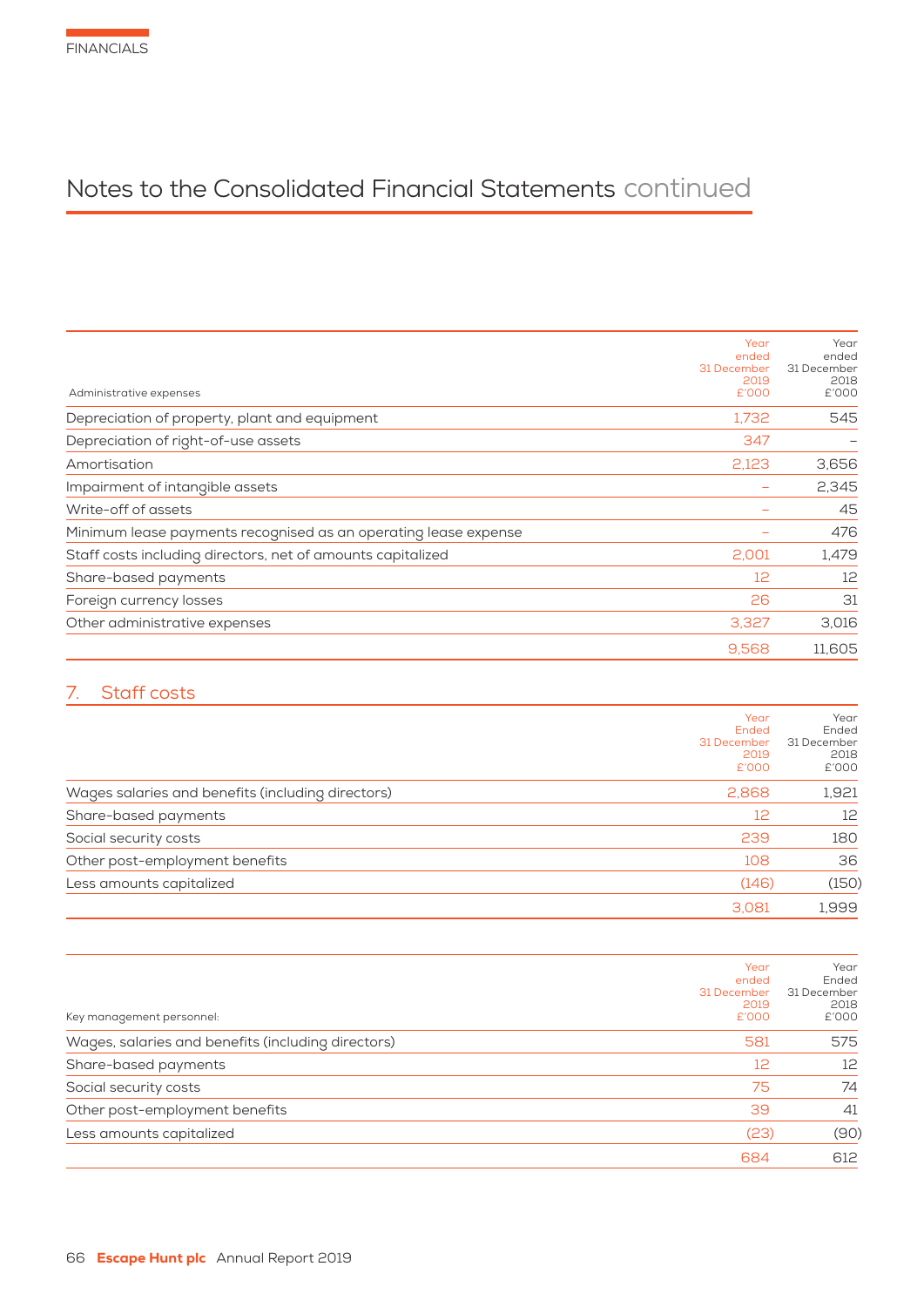### Key management personnel are the directors and one member of staff. Their remuneration was as follows:

| Year ended 31 December 2019 | Salary and fees<br>£'000 | Share-based<br>£'000 | payments Other benefits<br>£'000 | Total<br>£'000 |
|-----------------------------|--------------------------|----------------------|----------------------------------|----------------|
| <b>Richard Rose</b>         | 60                       | 0                    | 8                                | 68             |
| Richard Harpham             | 220                      | 6                    | 14                               | 240            |
| Alistair Rae                | 126                      | $\overline{4}$       | $\overline{4}$                   | 134            |
| Adrian Jones                | 20                       | 0                    | $\circ$                          | 20             |
| Karen Bach                  | 30                       | 0                    | 2                                | 32             |
| Other key management        | 125                      | 2                    | 11                               | 138            |
|                             | 581                      | 12                   | 39                               | 632            |
| Amounts capitalized         | (23)                     |                      |                                  | (23)           |
| Profit and loss expense     | 558                      | 12                   | 39                               | 609            |

| Year ended 31 December 2018 | Salary and fees<br>£'000 | Share-based<br>payments<br>£'000 | Other benefits<br>£'000 | Total<br>£'000 |
|-----------------------------|--------------------------|----------------------------------|-------------------------|----------------|
| <b>Richard Rose</b>         | 60                       | $\overline{\phantom{0}}$         |                         | 67             |
| Richard Harpham             | 200                      | 6                                | 12                      | 218            |
| Alistair Rae                | 140                      | 4                                | 6                       | 150            |
| Adrian Jones                | 20                       |                                  |                         | 20             |
| Karen Bach                  | 30                       |                                  | 5                       | 35             |
| Other key management        | 125                      | 2                                | 11                      | 138            |
|                             | 575                      | 12                               | 41                      | 628            |
| Amounts capitalized         | (90)                     | -                                |                         | (90)           |
| Profit and loss expense     | 485                      | 12                               | 41                      | 538            |

The average monthly number of employees was as follows:

|                | Year ended<br>31 December<br>2019<br>No. | Year ended<br>31 December<br>2018<br>No. |
|----------------|------------------------------------------|------------------------------------------|
| Management     |                                          | $\overline{\mathcal{A}}$                 |
| Administrative | 21                                       | 23                                       |
| Operations     | 110                                      | 43                                       |
|                | 134                                      | 70                                       |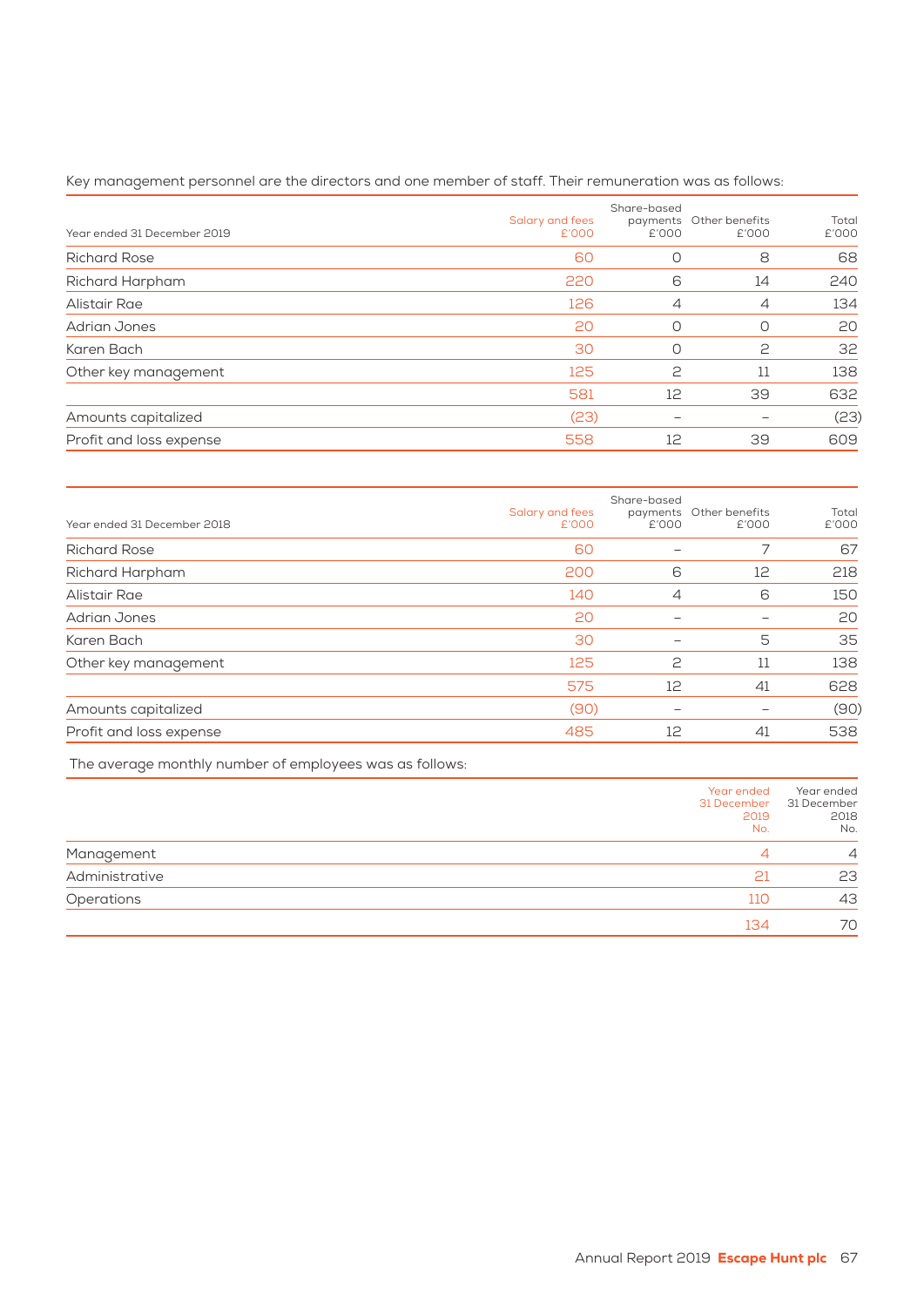### 8. Taxation

The Company has made no provision for taxation as it has not yet generated any taxable income. A reconciliation of income tax expense applicable to the loss before taxation at the statutory tax rate to the income tax expense at the effective tax rate of the Company is as follows:

|                                                              | <b>Year Ended</b><br>31 December<br>2019<br>£'000 | Year Ended<br>31 December<br>2018<br>£'000 |
|--------------------------------------------------------------|---------------------------------------------------|--------------------------------------------|
| Loss before taxation                                         | (6,040)                                           | (9,978)                                    |
| Tax calculated at the standard rate of tax of 19% (2018:19%) | (1,148)                                           | (1,896)                                    |
| Tax effects of:                                              |                                                   |                                            |
| Non-deductible expenditure                                   | 58                                                | 273                                        |
| Effect of different tax rates in foreign jurisdictions       |                                                   | 25                                         |
| Unrecognised tax losses                                      | 1.026                                             | 1,668                                      |
| Capital allowances less depreciation                         | 197                                               | (32)                                       |
| Other                                                        | (129)                                             | (12)                                       |
|                                                              | 4                                                 | 26                                         |

The Group had losses for tax purposes of approximately £16m as at 31 December 2019 (£11m as at 31 December 2018) which, subject to agreement with taxation authorities, are available to carry forward against future profits. The tax value of such losses amounted to approximately £2.78m (£1.88m as at 31 December 2018).

A deferred tax asset in respect of these losses and temporary differences has not been established as the Directors have assessed the likelihood of future profits being available to offset such deferred tax assets to be uncertain.

A deferred tax liability has not been recognised in respect of the intangible assets arising on acquisition. The Directors had plans, at the time of the acquisition to move the IP to the UK for a number of commercial reasons and the ability to do so without any obstacles, as a result of which a tax base for such assets was established in the UK.

### 9. Loss per share

Basic loss per share is calculated by dividing the loss attributable to equity holders by the weighted average number of ordinary shares in issue during the period. Diluted net loss per share is calculated by dividing net loss by the weighted average number of shares in issue and potential dilutive shares outstanding during the period.

Because Escape Hunt is in a net loss position, diluted loss per share excludes the effects of ordinary share equivalents consisting of stock options and warrants, which are anti-dilutive. The total number of shares subject to share options and warrants outstanding excluded from consideration in the calculation of diluted loss per share for the year ended 31 December 2019 was 1,967,507 shares (year ended 31 December 2018: 1,829,576 shares).

| <b>Year Ended</b><br>31 December<br>2019                                | Year Ended<br>31 December<br>2018 |
|-------------------------------------------------------------------------|-----------------------------------|
| (5.993)<br>Loss after tax attributable to owners of the Company (£'000) | (10,004)                          |
| Weighted average number of shares:                                      |                                   |
| Basic and diluted                                                       | 24,186,199 20,259,258             |
| Loss per share                                                          |                                   |
| Basic and diluted (Pence)<br>(24.78)                                    | (49.38)                           |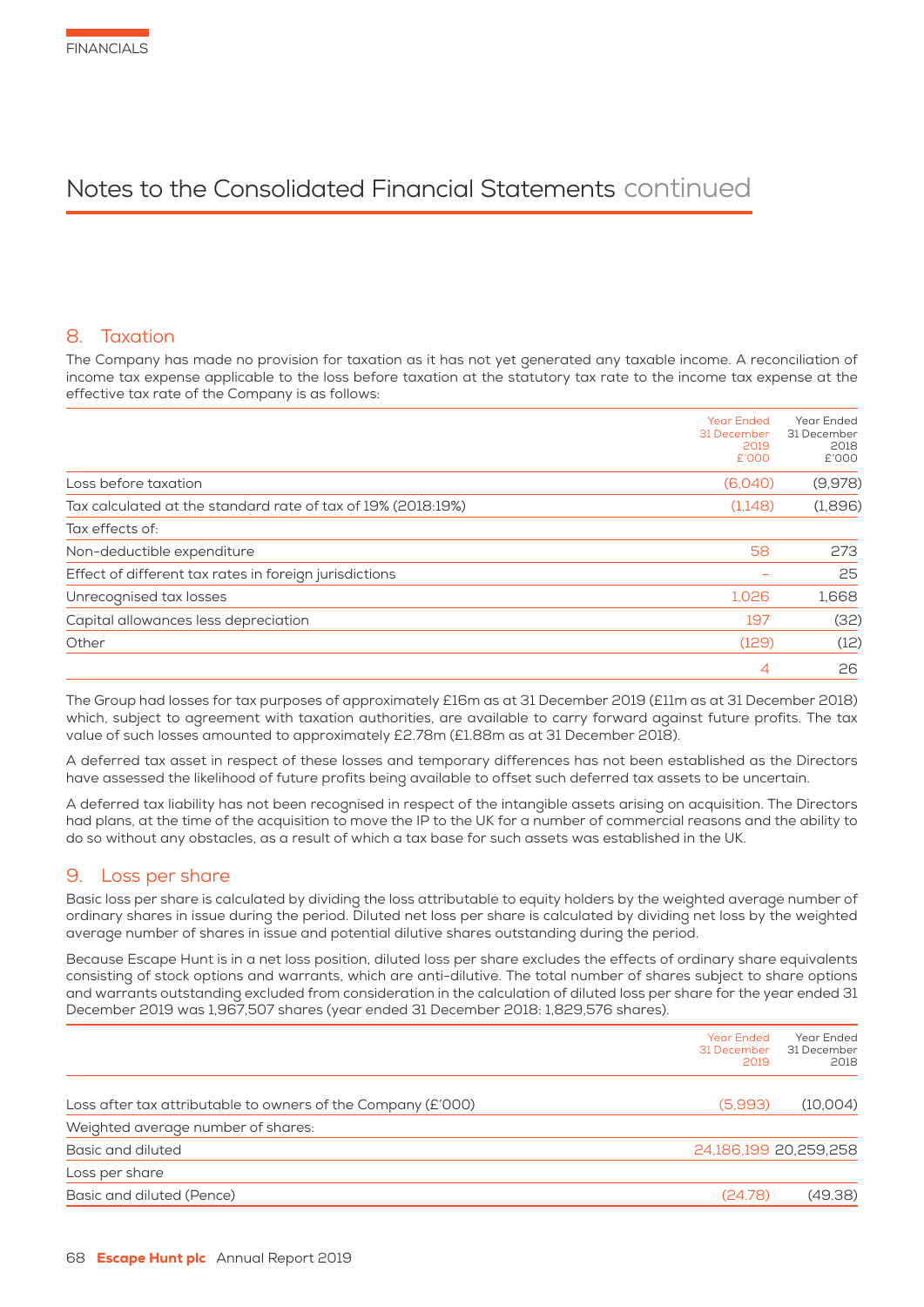### 10. Property, plant and equipment

|                           | Leasehold<br>property<br>£'000 | Office<br>equipment<br>£'000 | Computers<br>£'000       | Furniture and<br>£'000   | fixtures Escape games<br>E'000 | Total<br>£'000 |
|---------------------------|--------------------------------|------------------------------|--------------------------|--------------------------|--------------------------------|----------------|
| Cost:                     |                                |                              |                          |                          |                                |                |
| At 1 January 2018         | 575                            | 15                           | 36                       | 5                        | 59                             | 690            |
| Additions                 | 2.204                          | 18                           | 70                       | 171                      | 1,813                          | 4,276          |
| Disposals                 | (28)                           | (22)                         | (37)                     | (9)                      |                                | (96)           |
| As at 31 December 2018    | 2,751                          | 11                           | 69                       | 167                      | 1,872                          | 4,870          |
| Additions                 | 25                             | 7                            | 6                        | 71                       | 1,199                          | 1,308          |
| Disposals                 |                                | (9)                          | $\overline{\phantom{0}}$ | $\overline{\phantom{0}}$ |                                | (9)            |
| As at 31 December 2019    | 2,776                          | 9                            | 75                       | 238                      | 3,071                          | 6,169          |
| Accumulated depreciation: |                                |                              |                          |                          |                                |                |
| As at 1 January 2018      | (4)                            | (3)                          | (11)                     | (1)                      | (1)                            | (20)           |
| Depreciation charge       | (241)                          | (5)                          | (24)                     | (16)                     | (259)                          | (545)          |
| Disposals                 | 13                             | 6                            | 31                       | 11                       |                                | 61             |
| As at 31 December 2018    | (232)                          | (2)                          | (4)                      | (5)                      | (260)                          | (504)          |
| Depreciation charge       | (517)                          | (7)                          | (30)                     | (45)                     | (1,133)                        | (1,732)        |
| Disposals                 | $\overline{\phantom{a}}$       | 1                            | $\overline{\phantom{0}}$ | $\overline{\phantom{0}}$ |                                |                |
| As at 31 December 2019    | (749)                          | (8)                          | (34)                     | (50)                     | (1, 393)                       | (2,234)        |
| <b>Net book value</b>     |                                |                              |                          |                          |                                |                |
| As at 31 December 2019    | 2,027                          | 1                            | 41                       | 188                      | 1,678                          | 3,935          |
| As at 31 December 2018    | 2,519                          | 9                            | 65                       | 161                      | 1,612                          | 4,366          |

The amount of expenditure recognised in the carrying value of leasehold improvements in the course of construction at 31 December 2019 is £nil (2018: £153,000).

### 11. Right-of-use assets

| Year ended<br>31 December<br>2018<br>£'000 |
|--------------------------------------------|
|                                            |
|                                            |
|                                            |
|                                            |
|                                            |
|                                            |
|                                            |
|                                            |

The Group leases land and buildings for its offices and escape room venues under agreements of between five to fifteen years with, in some cases, options to extend. The leases have various escalation clauses. On renewal, the terms of the leases are renegotiated.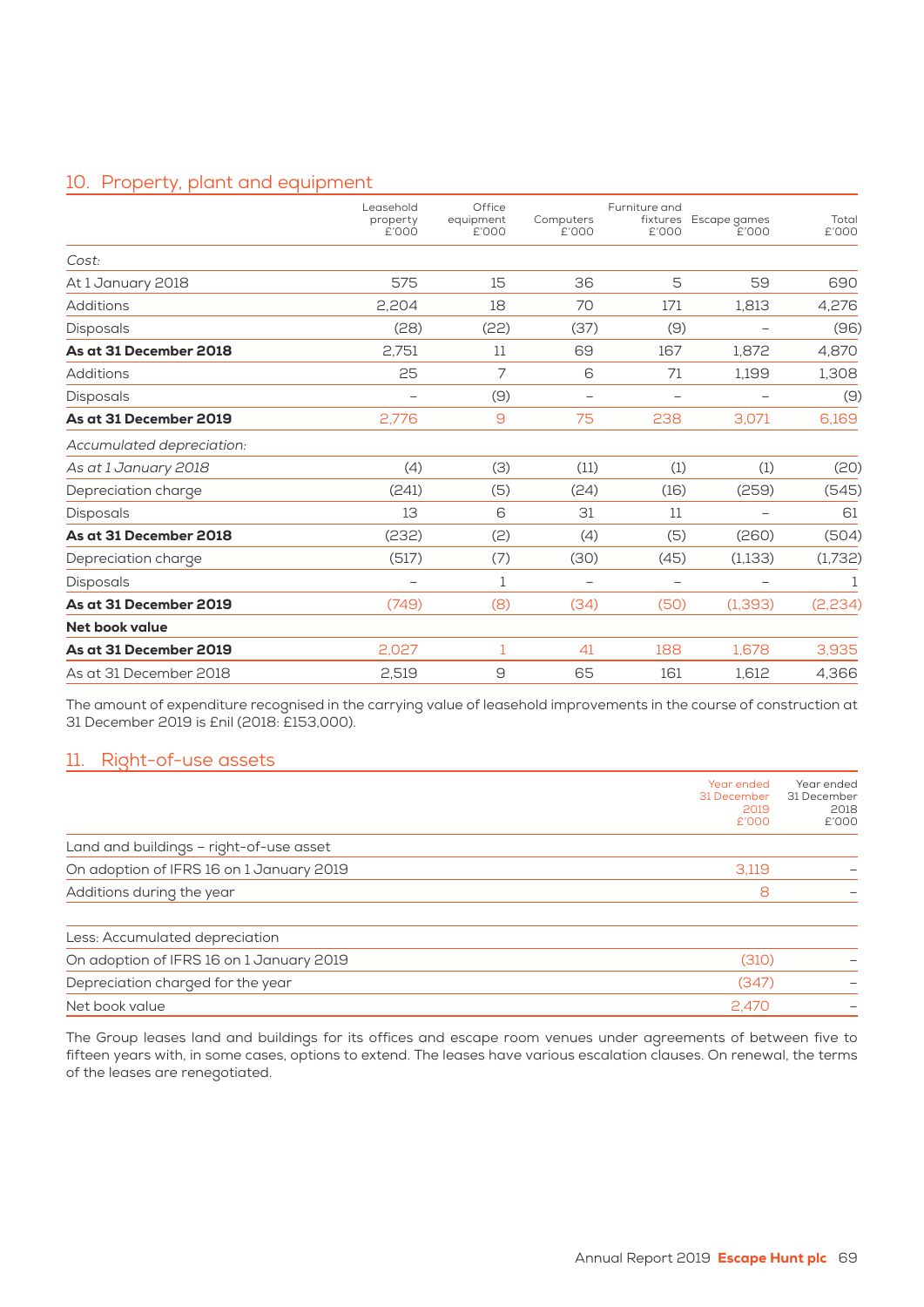### 12. Intangible assets

|                                                | £'000                    | Goodwill Trademarks<br>£'000 | Intellectual<br>£'000    | Internally<br>£'000      | Franchise<br>property generated IP agreements<br>£'000 | App Quest<br>£'000       | Portal<br>£'000          | Total<br>£'000 |
|------------------------------------------------|--------------------------|------------------------------|--------------------------|--------------------------|--------------------------------------------------------|--------------------------|--------------------------|----------------|
| Cost                                           |                          |                              |                          |                          |                                                        |                          |                          |                |
| At 1 January 2018                              | 1,404                    | 13                           | 10,195                   | Ξ.                       | 802                                                    | $100 -$                  | 141                      | 12,655         |
| Additions through business<br>combinations     | 29                       | $\qquad \qquad -$            | $\qquad \qquad -$        | $\overline{\phantom{0}}$ | $\overline{\phantom{0}}$                               |                          |                          | 29             |
| Additions arising from<br>acquisition          | $\overline{\phantom{a}}$ | 65                           |                          |                          |                                                        |                          | 128                      | 193            |
| Additions arising from<br>internal development | $\overline{\phantom{0}}$ |                              |                          | 302                      |                                                        |                          |                          | 302            |
| Disposals                                      | (11)                     | $\overline{\phantom{a}}$     | $\overline{\phantom{0}}$ |                          | $\overline{\phantom{0}}$                               | $\overline{\phantom{0}}$ | $\overline{\phantom{0}}$ | (11)           |
| At 31 December 2018                            | 1.422                    | 78                           | 10,195                   | 302                      | 802                                                    | 100                      | 269                      | 13,168         |
| Additions arising from<br>internal development | $\overline{\phantom{m}}$ | $\qquad \qquad -$            | $\overline{\phantom{0}}$ | 266                      | -                                                      | $\overline{\phantom{0}}$ | $\overline{\phantom{0}}$ | 266            |
| Disposals                                      | (29)                     | $\overline{\phantom{a}}$     | $\overline{\phantom{0}}$ |                          | Ξ.                                                     |                          | $\overline{\phantom{0}}$ | (29)           |
| As at 31 December 2019                         | 1.393                    | 78                           | 10.195                   | 568                      | 802                                                    | 100                      | 269                      | 13,405         |
| <b>Accumulated amortisation</b>                |                          |                              |                          |                          |                                                        |                          |                          |                |
| At 1 January 2018                              | $\overline{\phantom{m}}$ | $\overline{\phantom{0}}$     | (2,266)                  | $\overline{\phantom{0}}$ | (76)                                                   | (33)                     | $\overline{\phantom{0}}$ | (2,375)        |
| Amortisation for the year                      | $\overline{\phantom{0}}$ | (11)                         | (3,398)                  | (21)                     | (115)                                                  | (50)                     | (61)                     | (3,656)        |
| Impairment provision                           | (1, 393)                 | $\overline{\phantom{a}}$     | (952)                    |                          | $\overline{\phantom{0}}$                               |                          | $\overline{\phantom{0}}$ | (2, 345)       |
| At 31 December 2018                            | (1, 393)                 | (11)                         | (6,616)                  | (21)                     | (191)                                                  | (83)                     | (61)                     | (8,376)        |
| Amortisation for the year                      | $\overline{\phantom{0}}$ | (18)                         | (1,737)                  | (130)                    | (115)                                                  | (17)                     | (106)                    | (2,123)        |
| Impairment provision                           |                          |                              |                          |                          |                                                        |                          |                          |                |
| As at 31 December 2019                         | (1, 393)                 | (29)                         | (8,353)                  | (151)                    | (306)                                                  | (100)                    | (167)                    | (10, 499)      |
| <b>Carrying amounts</b>                        |                          |                              |                          |                          |                                                        |                          |                          |                |
| At 31 December 2019                            | $\sim$                   | 49                           | 1.842                    | 417                      | 496                                                    | ÷                        | 102                      | 2,906          |
| At 31 December 2018                            | 29                       | 67                           | 3.579                    | 281                      | 611                                                    | 17                       | 208                      | 4,792          |

Goodwill and acquisition related intangible assets recognised have arisen from the acquisition of Experiential Ventures Limited in May 2017 and of Boundless Workshop Limited in December 2018. Refer to Note 13 for further details.

### Experiential Ventures Limited

Goodwill acquired in a business combination is allocated, at acquisition, to the cash generating units ('CGUs') that are expected to benefit from that business combination. Management considers that the goodwill is attributable to the owner-operated business, because that is where the benefits are expected to arise from expansion opportunities and synergies of the business of the escape the room concept.

No value was attributed to the brand and customer relationships as the Board's strategic review of the business and a repositioning of our branding exercise enabled the Group to clearly define its quality, service and values, and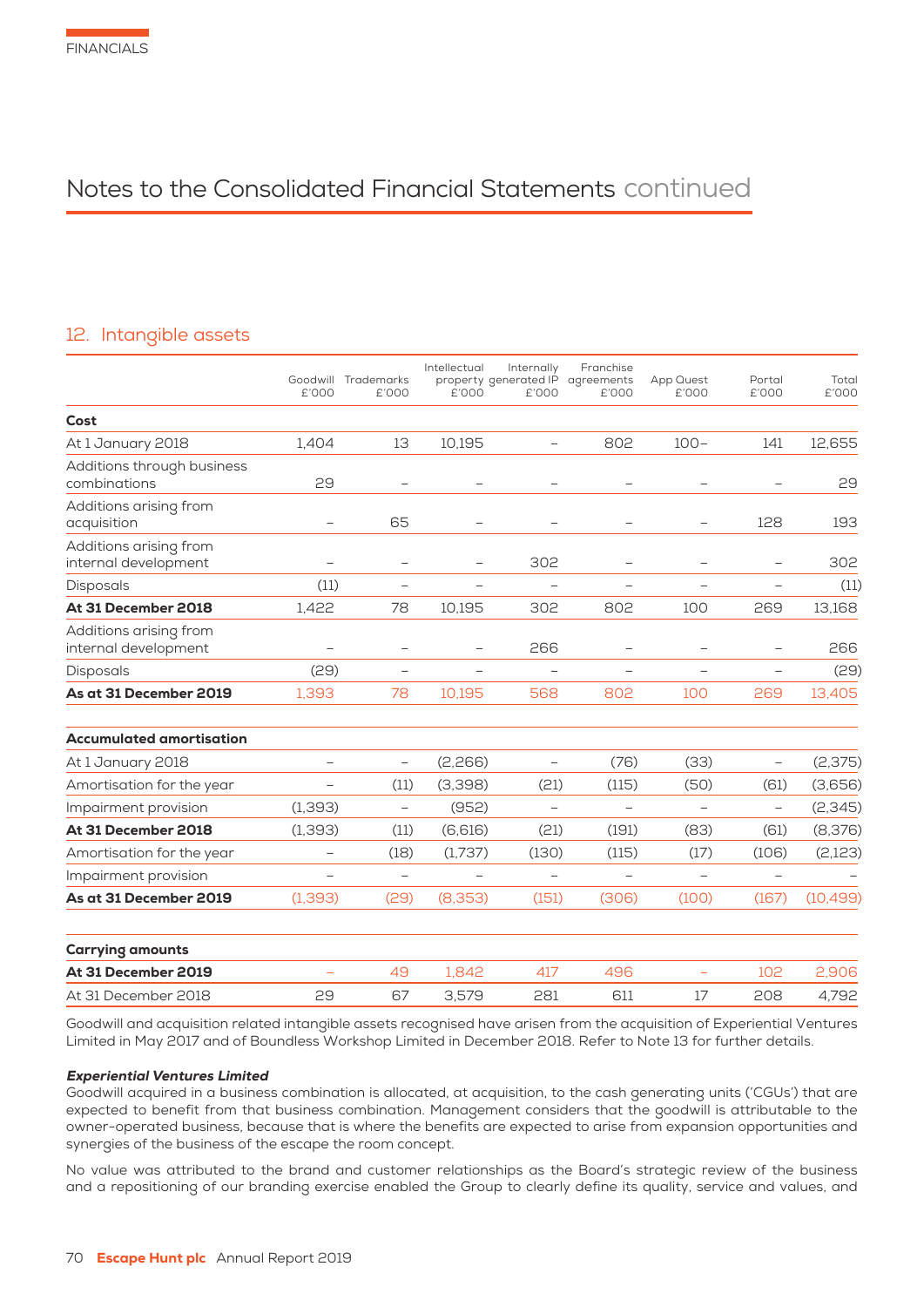make it more attractive to new customers and partners. Furthermore, the value of any existing brand and customer relationships which was separately identifiable from other intangible assets was insignificant.

The Group tests goodwill annually for impairment or more frequently if there are indications that these assets might be impaired. The recoverable amounts of the CGU are determined from fair value less costs to sale. The value of the goodwill comes from the future potential of the assets rather than using the assets as they are (i.e. there is assumed expansionary capex which supports growth in revenues and the value of the business and therefore goodwill).

The key assumptions for the fair value less costs to sale approach are those regarding capital expenditure which supports a consequent growth in revenues and associated earnings and a discount rate. The Group monitors its pretax Weighted Average Cost of Capital and those of its competitors using market data. In considering the discount rate applying to the CGU, the Directors have considered the relative sizes, risks and the inter-dependencies of its CGUs. The impairment reviews use a discount rate adjusted for pre-tax cash flows. The Group prepares cash flow forecasts derived from the most recent financial plan approved by the Board and extrapolates revenues, net margins and cash flows for the following four years based on forecast growth rates of the CGU. Cash flows beyond this period are also considered in assessing the need for any impairment provisions. A discount rate of 16.2% and capex of £2.8 million over the four years has been assumed. The terminal rate used for the fair value calculation thereafter is 2%. The directors consider these assumptions are consistent with that which a market participant would use in determining fair value.

In 2018, the Company tested goodwill for impairment and determined that the recoverable amount relating to the acquisition of Experiential Ventures Limited was lower than its carrying amount and was therefore impaired. An impairment loss of £1,393,000 was therefore recognised in 2018 to write off the goodwill which arose on the acquisition. More detail of the input assumptions has been provided in Note 3.

### Intellectual property

The Intellectual Property relates to the valuation of the Library of Game Wire Frame Templates of games, the process of games development and the inherent know how and understanding of making successful games.

The fair value of these assets on acquisition of £10,195,000 was determined by discounting estimated future net cash flows generated by the asset where no active market for the assets exists.

The "relief from royalty method" was adopted as being most appropriate methodology. The relief-from-royalty method values the intangible asset by reference to the amount of royalty the acquirer would have had to pay in an arm's length licensing arrangement to secure access to the same rights. The key input into this method was the 'royalty rate', which is then applied to the 'royalty base' to estimate the amount of theoretical royalty payments. This royalty stream, which the owner does not have to pay since the intangible asset is already owned, is discounted.

Under this method the following were key inputs:

- Forecast revenue associated with the asset;
- Expected/Remaining economic life of the asset;
- Notional royalty rate applicable to the asset; and
- A discount rate which encompasses the level of risk present.

The Group tests intellectual property for impairment only if there are indications that these assets might be impaired. An impairment loss is calculated as the difference between its carrying amount and the present value of the estimated future cash flows.

### Franchise agreements

The intangible asset of the Franchise Business was the net present value of the net income from the franchisee agreements acquired.

The approach selected by management to value the franchise agreements was the Multi-Period Excess Earnings Method ("MEEM") which is within the income approach. The multi-period excess earnings method estimated value is based on expected future economic earnings attributable to the agreements.

The key assumptions used within the intangible asset valuation were as follows:

Economic life - The valuation did not assume income for a period longer than the asset's economic life (the period over which it will generate income). The contractual nature of the Franchise Agreements (with terms typically between 6 and 10 years) means it is possible to forecast with a reasonable degree of certainty the remaining term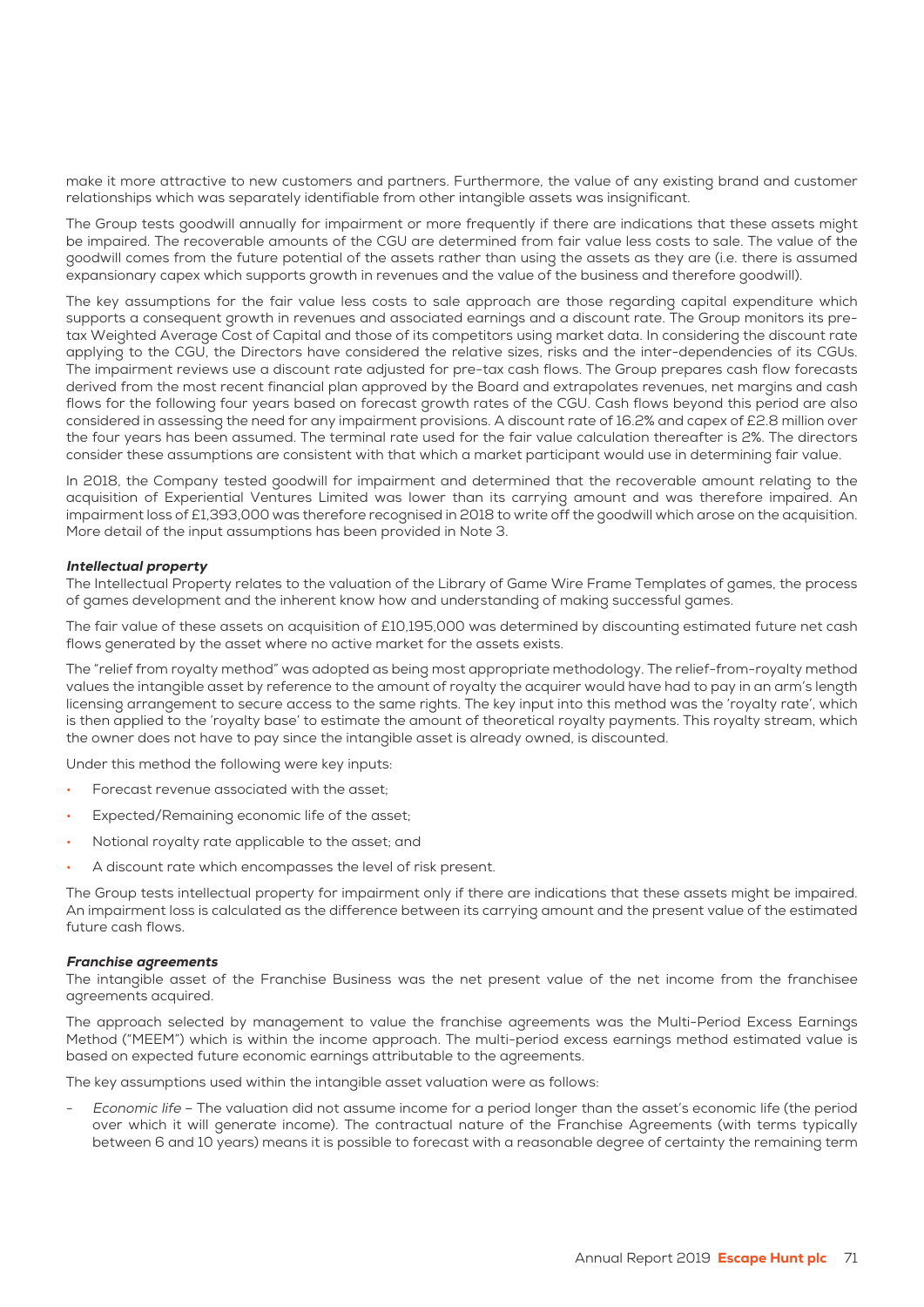of each agreement and therefore the period in which it will generate revenue. Only contracts which were signed at the acquisition date were included.

- Renewal No provision for the renewal of existing Franchise Contracts has been included with the valuation. This reflects the fact that potential contract renewals will only take place several years in the future, and the stated strategy of management has been to focus on the development of owner-managed sites rather than renewing the franchises when they are due for renewal – as they may be bought out.
- Contributory Asset Charges (CACs) The projections assumed after returns are paid/charged to complementary assets which are used in conjunction with the valued asset to generate the earnings associated with it. The only CAC identified by management is the charge relating to IP – a charge has been included to take into account the Intellectual Property used within the franchise operation. This is considered key in generating earnings at the franchised sites. Management has applied the same royalty rate of 10% used to value this asset.
- Discount Rate The Capital Asset Pricing Model ("CAPM") has been used to calculate a discount rate of 13.7%.
- Taxation The franchise profits are earned within a group subsidiary which is incorporated in the Labuan province of Malaysia. This has a tax rate of approximately 3%, which has been applied to the earnings generated from franchise operations.

The carrying amount of the franchise agreements has been considered on the basis of the value in use derived from the expected future cash flows.

# 13. Subsidiaries

Details of the Company's subsidiaries as at 31 December 2019 are as follows:

| Country of incorporation | Principal activity           | Effective equity held<br>by the Group (%) |
|--------------------------|------------------------------|-------------------------------------------|
| Seychelles               | Holding company              | 100                                       |
| <b>England and Wales</b> | Operator of escape rooms 100 |                                           |
| Malaysia                 | Operator of escape rooms 100 |                                           |
| Thailand                 | Game design                  | 99.9                                      |
| England and Wales        | IP licensing                 | 100                                       |
| England and Wales        | Franchise holding            | 100                                       |
| England and Wales        | Game design                  | 100                                       |
| England and Wales        | Franchise holding            | 100                                       |
|                          |                              |                                           |

Each of the companies incorporated in England and Wales have their registered office at 3 Pear Place, London SE1 8BT.

Each of the subsidiaries incorporated in England and Wales is directly held by the Company. The overseas subsidiaries are held indirectly.

The registered address of each overseas subsidiary is as follows:

#### Experiential Ventures Limited

103 Sham Peng Tong Plaza, Victoria, Mahe, Seychelles.

#### Escape Hunt Operations Ltd

Lot A020, Level 1, Podium Level, Financial Park Labuan, Jalan Merdeka,8700 Labuan, Malaysia.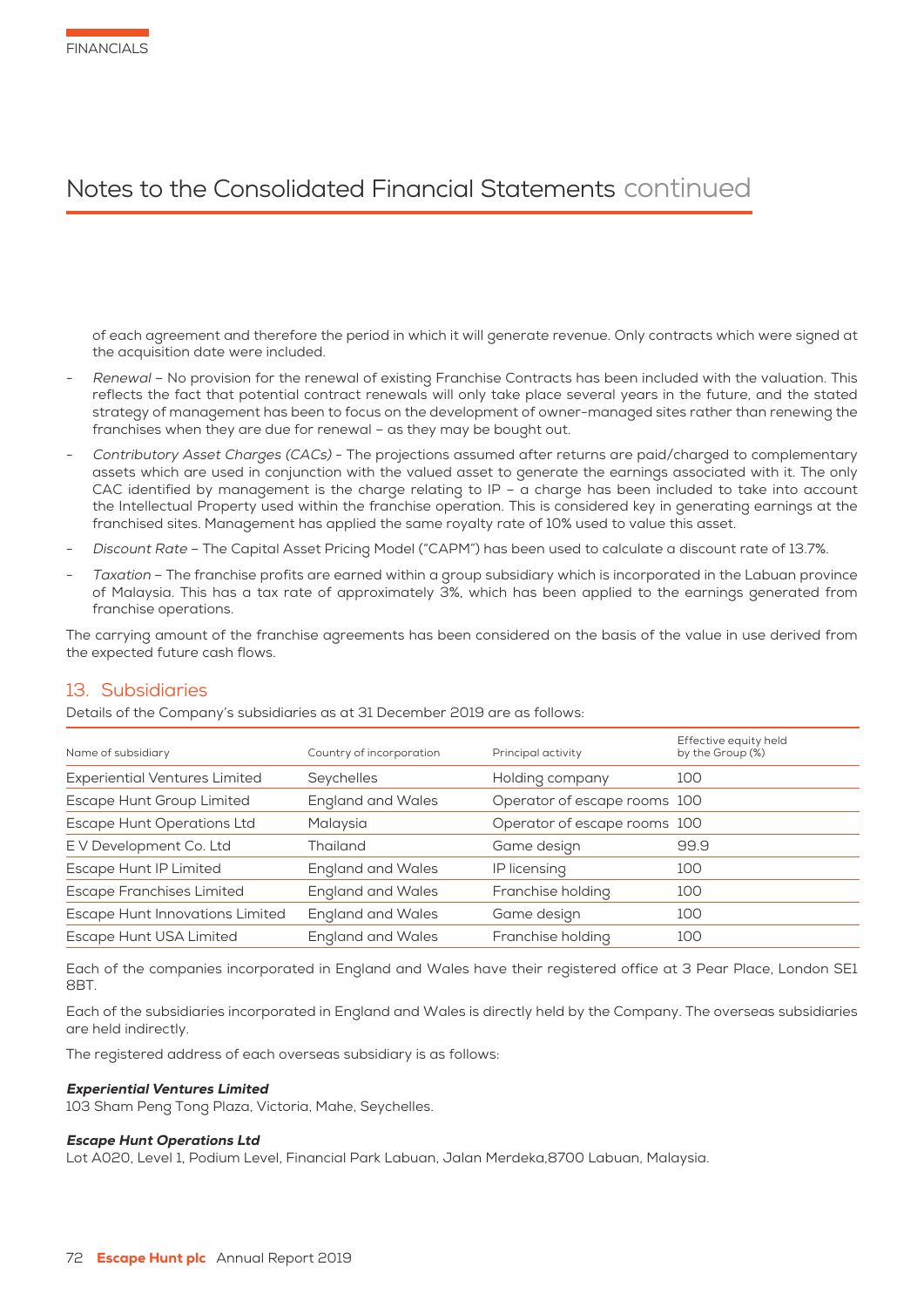#### E V Development Co. Ltd

No. 689 Bhiraj Tower at EmQuartier, Sukhumvit (Soi 35) Road, Klongton-Nua Sub-district, Bangkok, Thailand.

#### Boundless Workshop Limited

On 1 December 2018, the Company subscribed £20,000 in cash for a 51% interest in the enlarged share capital of Boundless Workshop Ltd ('Boundless'). The activities of Boundless have been consolidated with effect from the date of acquisition until 30 June 2019 when the Company made the decision to dispose of its investment.

Boundless designs and builds interactive experiences.

The following table summarises the consideration paid for Boundless, the fair value of assets acquired, and liabilities assumed at the acquisition date.

| Consideration              | Fair value<br>£'000 |
|----------------------------|---------------------|
| Cash paid to Boundless     |                     |
| <b>Total consideration</b> |                     |

| Recognised amounts of identifiable assets acquired and liabilities assumed |    |
|----------------------------------------------------------------------------|----|
| Cash and cash equivalents                                                  | 10 |
| Property, plant and equipment                                              |    |
| Trade and other receivables                                                | 30 |
| Inventories                                                                |    |
|                                                                            |    |

| Trade and other payables           |  |
|------------------------------------|--|
| Total identifiable net liabilities |  |

| Goodwill                 |  |
|--------------------------|--|
| Non-controlling interest |  |
| <b>Total</b>             |  |

The goodwill arising was attributable to the acquired workforce, anticipated future profit from expansion opportunities and synergies of the business. The goodwill arising from the acquisition was been allocated to the owner-operated CGU. No fair value adjustments were deemed necessary.

In June 2019, the Company made the decision to dispose of its 51% shareholding for a consideration of £20,000. Accordingly, the Company made full provision against the carrying value of goodwill. This is summarised below:

|                                 | £'000 |
|---------------------------------|-------|
| Consideration                   | 20    |
| Impairment of goodwill          | (29)  |
| Non-current assets              | (7)   |
| Current assets                  | (20)  |
| <b>Current liabilities</b>      | 125   |
| Less: Non-controlling interests | (59)  |
| Gain on disposal of subsidiary  | 30    |

# 14. Loan to franchisee

A secured loan of £300,000 is due from a master franchisee which bears interest at 5% per annum plus 2% of the franchisee's revenues and is repayable in instalments between January 2021 and June 2023. The loan is secured by means of an option agreement with the franchisee which gives the lender the rights to take over the locations operated by the borrower in the event of any default.

The majority of income receivable under the terms of the loan relates to interest at a fixed rate. This loan is being held at amortised cost. The carrying value of the loan approximates fair value. Credit risk is not considered to be significant.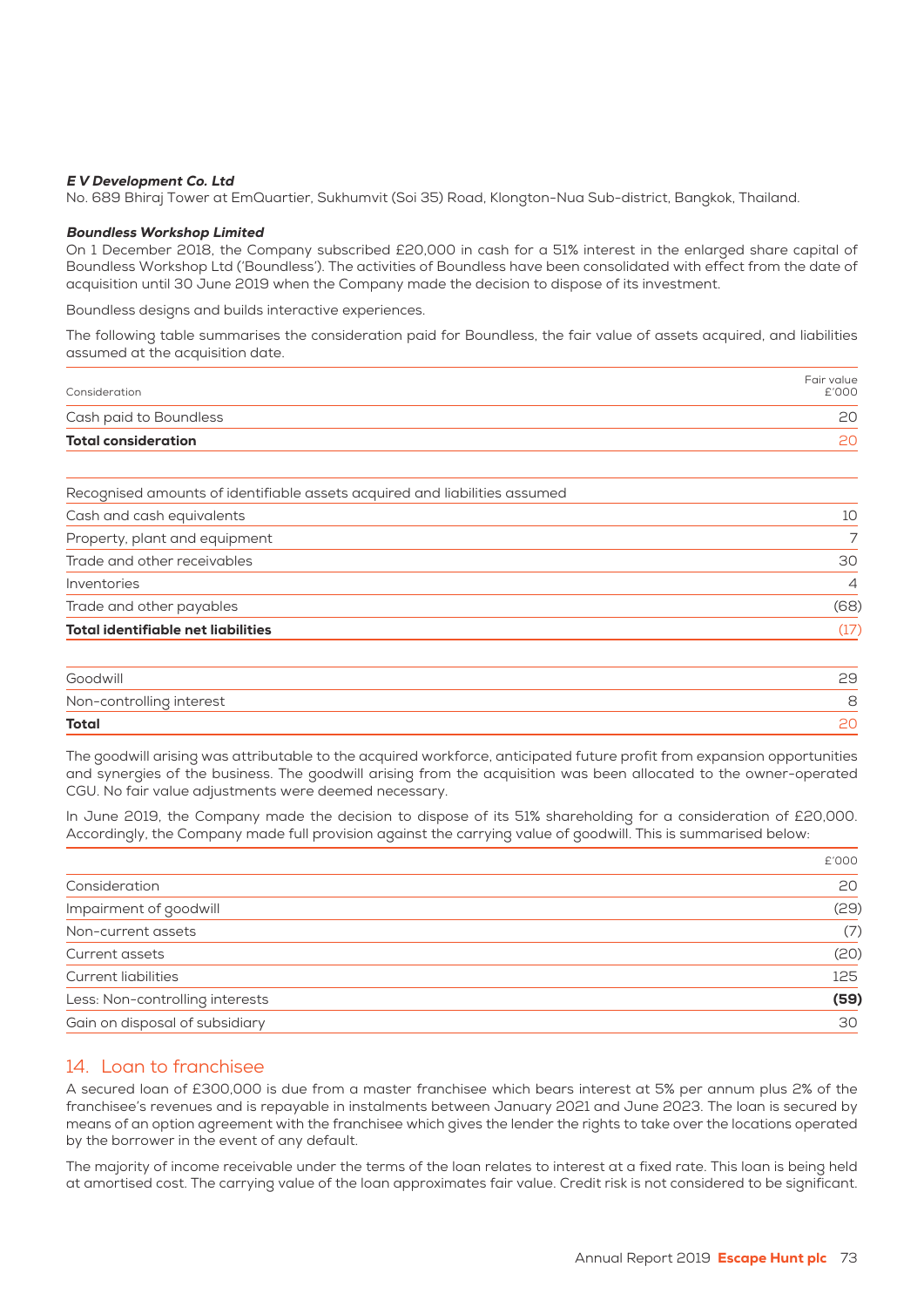# 15. Trade and other receivables

|                                                | As at<br>31 December<br>2019<br>£'000 | As at<br>31 December<br>2018<br>£'000 |
|------------------------------------------------|---------------------------------------|---------------------------------------|
| Trade receivables (customer contract balances) | 370                                   | 121                                   |
| Prepayments                                    | 328                                   | 173                                   |
| Accrued income (customer contract balances)    | 78                                    | 76                                    |
| Accrued interest                               | 10                                    |                                       |
| Deposits and other receivables                 | 57                                    | 252                                   |
|                                                | 843                                   | 622                                   |

The Group's exposure to credit risk and impairment losses related to trade receivables is disclosed in Note 29.

Significant movements in customer contract assets during the year ended 31 December 2019 are summarised below:

| Year ended 31 December 2019:                                                            | Trade<br>Receivables<br>£'000 | Accrued<br>income<br>£'000 |
|-----------------------------------------------------------------------------------------|-------------------------------|----------------------------|
| Contract assets:                                                                        |                               |                            |
| Balance at 1 January 2019                                                               | 121                           | 76                         |
| Transfers from contract assets recognised at the beginning of the period to receivables | 76                            | (76)                       |
| Net increases as a result of changes in the measure of progress                         | 268                           | 78                         |
| Provisions for doubtful amounts                                                         | (95)                          |                            |
| Balance at 31 December 2019                                                             | 370                           | 78                         |

The amount of revenue recognised from performance obligations satisfied in previous periods is nil.

We receive payments from customers based on terms established in our contracts. In the case of franchise revenues, amounts are billed within five working days of a month end and settlement is due by the 14th of the month.

Accrued income relates to our conditional right to consideration for our completed performance under the contract, primarily in respect of franchise revenues. Accounts receivable are recognised when the right to consideration becomes unconditional.

### 16. Inventories

| As at<br>2019<br>£'000       | As at<br>31 December 31 December<br>2018<br>£'000 |
|------------------------------|---------------------------------------------------|
| Branch consumables (at cost) | 15                                                |
| Total inventories            | 15                                                |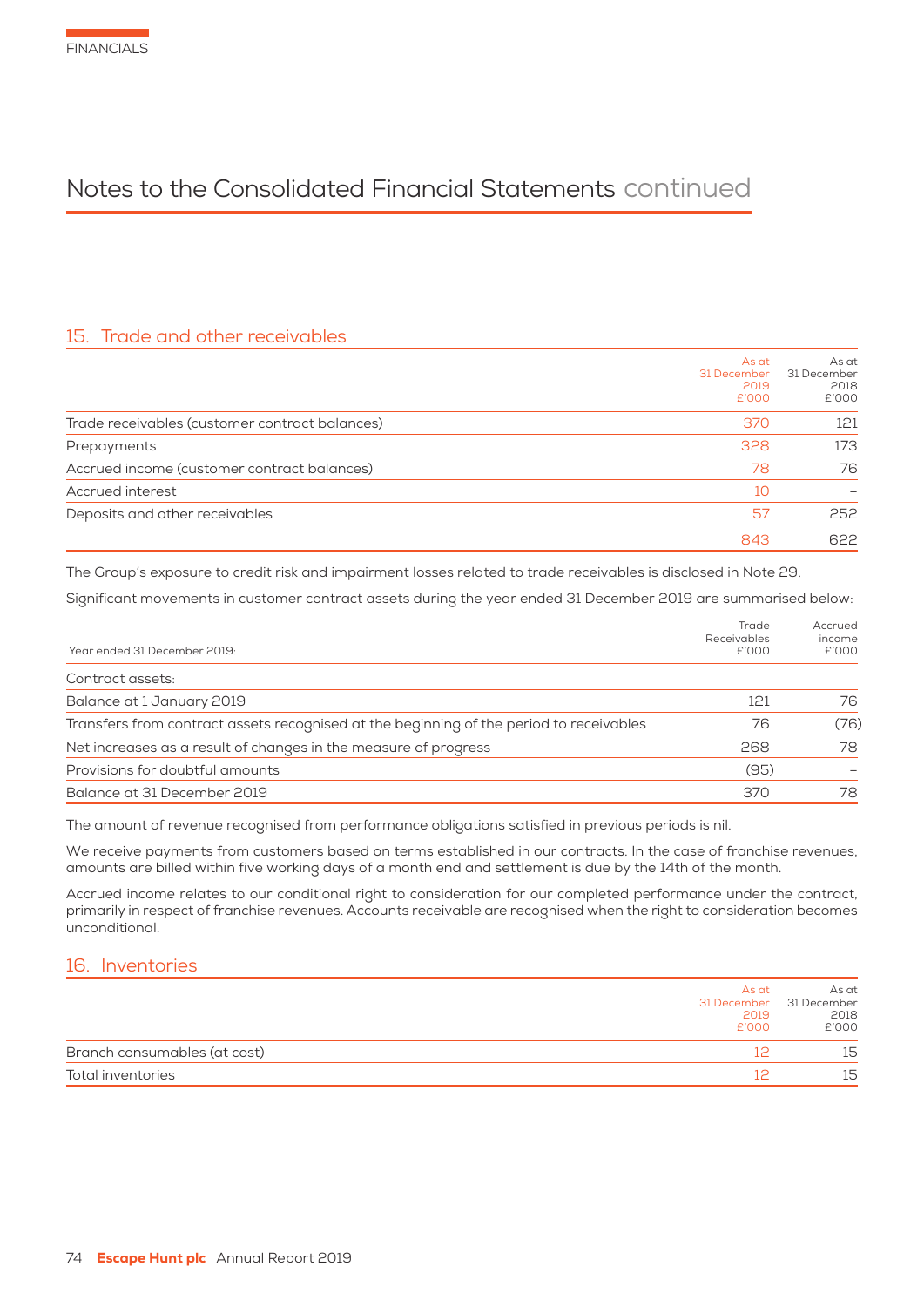# 17. Cash and cash equivalents

| As at<br>31 December 31 December<br>2019<br>£'000               | As at<br>2018<br>£'000 |
|-----------------------------------------------------------------|------------------------|
| Bank balances<br>2171                                           | 2.657                  |
| Cash and cash equivalents in the statement of cash flow<br>2171 | 2.657                  |

The currency profiles of the Group's cash and bank balances are as follows:

|                              | As at<br>31 December<br>2019<br>£'000 | As at<br>31 December<br>2018<br>£'000 |
|------------------------------|---------------------------------------|---------------------------------------|
| Pounds Sterling              | 1,656                                 | 2,009                                 |
| <b>Australian Dollars</b>    | 197                                   | 58                                    |
| <b>United States Dollars</b> | 174                                   | 434                                   |
| Others                       | 144                                   | 156                                   |
|                              | 2,171                                 | 2,657                                 |

# 18. Trade and other payables (current)

|                                 | As at<br>31 December<br>2019<br>£'000 | As at<br>31 December<br>2018<br>£'000 |
|---------------------------------|---------------------------------------|---------------------------------------|
| Trade payables                  | 317                                   | 670                                   |
| Accruals                        | 733                                   | 796                                   |
| Deferred income                 | 360                                   | 244                                   |
| Taxation                        | $\overline{4}$                        | 23                                    |
| Other taxes and social security | 180                                   | 112                                   |
| 31<br>Other payables            | 36                                    |                                       |
|                                 | 1,625                                 | 1,881                                 |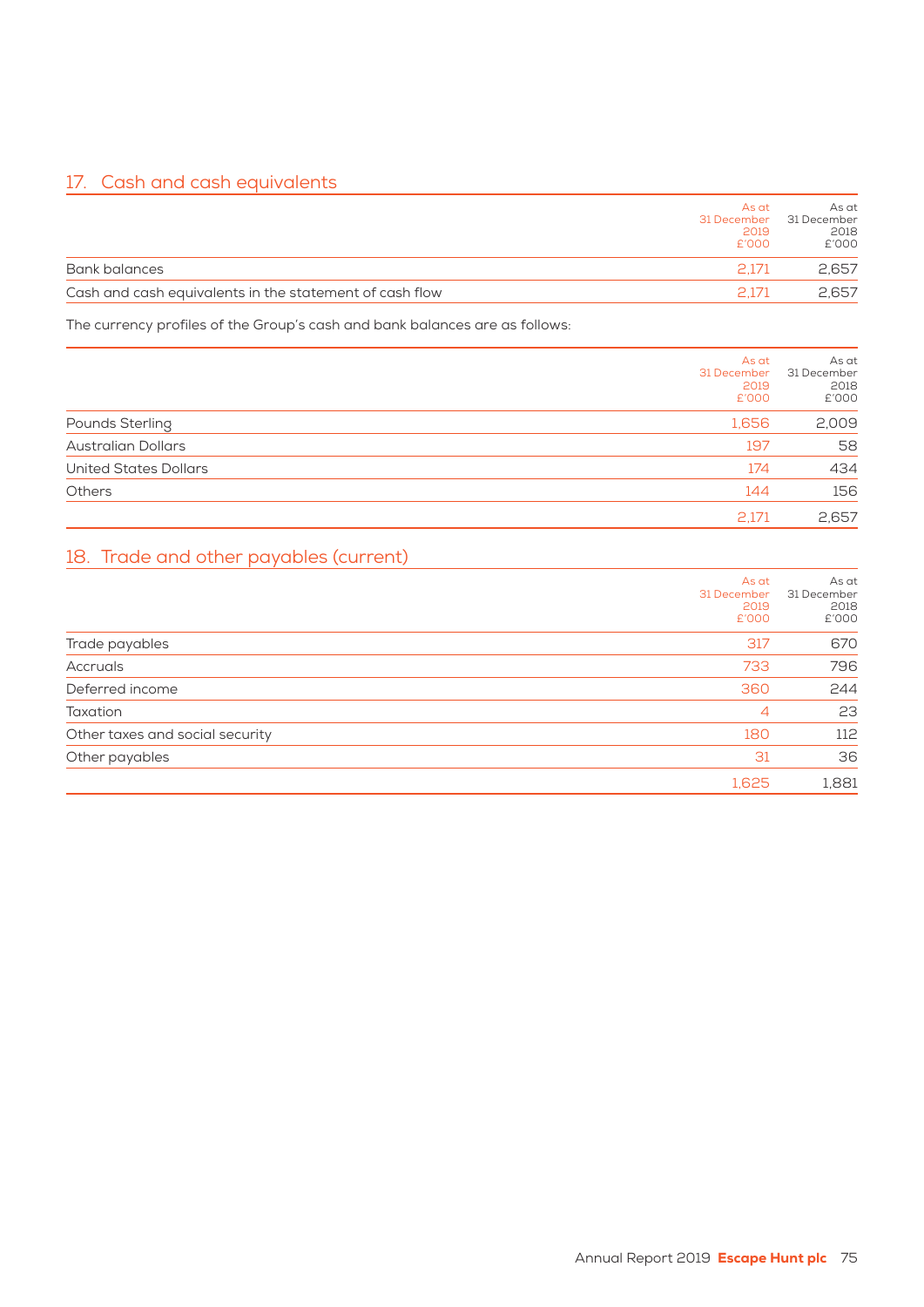# 19. Lease liabilities

|                                                     | Year ended<br>31 Dec<br>2019<br>£'000 | Year ended<br>31 Dec<br>2018<br>£'000 |
|-----------------------------------------------------|---------------------------------------|---------------------------------------|
| In respect of right-of-use assets                   |                                       |                                       |
| Recognised on adoption of IFRS 16 on 1 January 2019 | 2,878                                 |                                       |
| Additions during the year                           | 8                                     |                                       |
| Interest incurred                                   | 171                                   |                                       |
| Repayments during the period                        | (454)                                 |                                       |
| Lease liabilities at end of period                  | 2,602                                 |                                       |

|                         | As at  | As at                    |
|-------------------------|--------|--------------------------|
|                         | 31 Dec | 31 Dec                   |
|                         | 2019   | 2018                     |
|                         | £'000  | £'000                    |
| Maturity                |        |                          |
| Current                 | 304    |                          |
| Non-current             | 2,298  | $\overline{\phantom{m}}$ |
| Total lease liabilities | 2,602  | -                        |

# 20. Deferred income

|                                                                                                                                                         | As at<br>31 December<br>2019<br>£'000 | As at<br>31 December<br>2018<br>£'000 |
|---------------------------------------------------------------------------------------------------------------------------------------------------------|---------------------------------------|---------------------------------------|
| Contract liabilities (deferred income):                                                                                                                 |                                       |                                       |
| Balance at beginning of year                                                                                                                            | 663                                   | 539                                   |
| Revenue recognised in the year that was included in the deferred income balance at the<br>beginning of the year                                         | (200)                                 | (103)                                 |
| Increases due to cash received, excluding amounts recognised as revenue during the period                                                               | 284                                   | 218                                   |
| Decreases in deferred income as a result of changes in the measure of progress (release on<br>recognition of revenue arising from contract liabilities) |                                       | (4)                                   |
| Decreased on termination of franchises                                                                                                                  | (136)                                 | (17)                                  |
| Translation differences                                                                                                                                 | 11                                    | 30                                    |
| Transaction price allocated to the remaining performance obligations                                                                                    | 622                                   | 663                                   |

All of the above amounts relate to contracts with customers and include amounts which will be recognised within one year and after more than one year. The amounts on the early termination of upfront franchise fees were recognised as revenue as all performance obligations have been satisfied.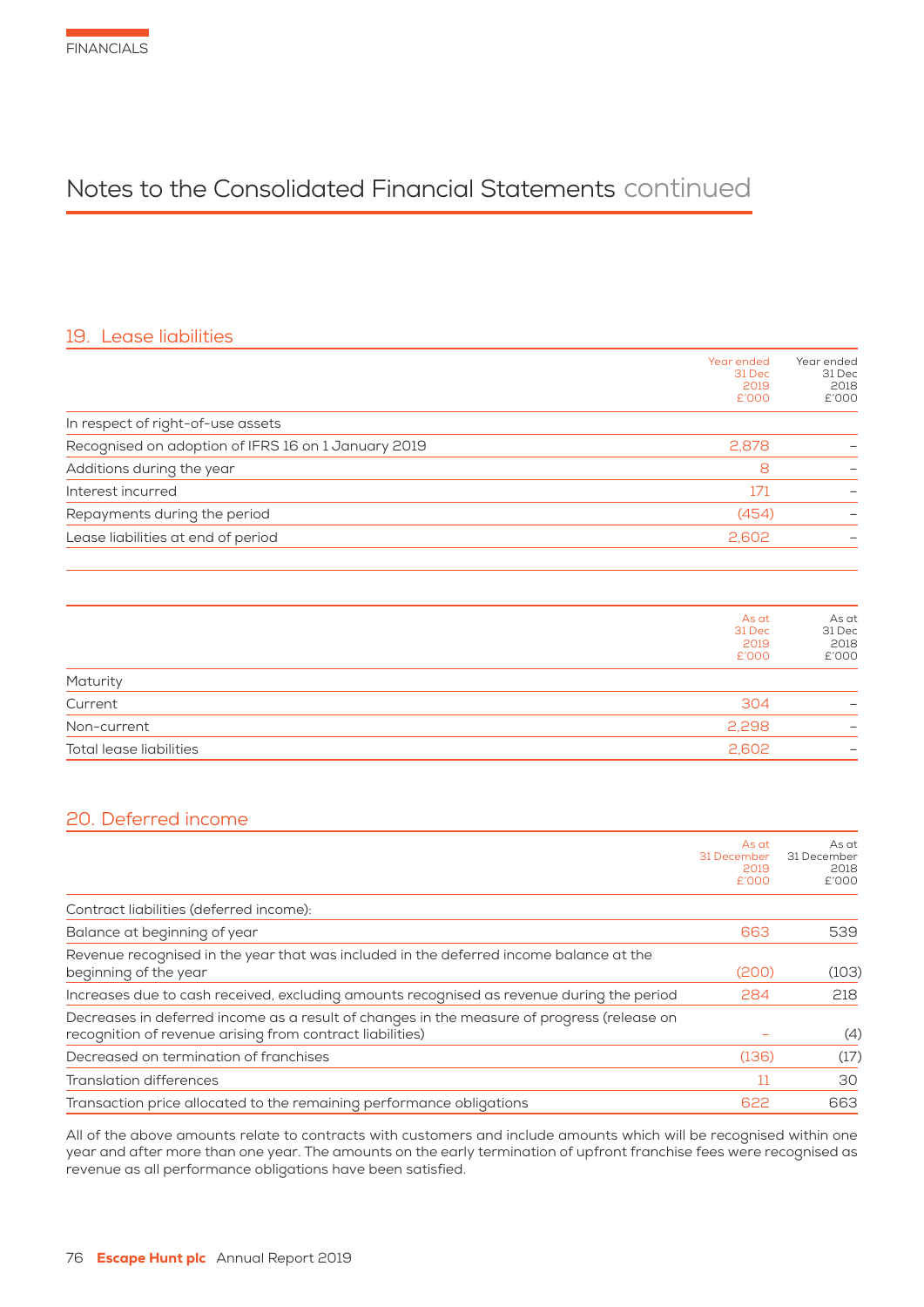|                              | As at<br>31 December<br>2019<br>£'000 | As at<br>31 December<br>2018<br>£'000 |
|------------------------------|---------------------------------------|---------------------------------------|
| Upfront exclusivity fees     | 368                                   | 506                                   |
| Escape room advance bookings | 129                                   | 98                                    |
| Gift vouchers                | 125                                   | 57                                    |
| Other                        |                                       | $\mathsf{P}$                          |
|                              | 622                                   | 663                                   |
| Upfront exclusivity fees     | As at<br>31 December<br>2019<br>£'000 | As at<br>31 December<br>2018<br>£'000 |
| Within one year              | 106                                   | 87                                    |
| After more than one year     | 262                                   | 419                                   |
|                              | 368                                   | 506                                   |

Deferred revenues in respect of upfront exclusivity fees are expected to be recognised as revenues over the remaining lifetime of each franchise agreement. The average remaining period of the franchise agreements is approximately five years. All other deferred revenue is expected be recognised as revenue within one year

### 21. Dilapidation provisions

|                          | As at<br>31 December 31 December<br>2019<br>£'000 | As at<br>2018<br>£'000 |
|--------------------------|---------------------------------------------------|------------------------|
| Within one year          |                                                   |                        |
| After more than one year | 74                                                | 40                     |
|                          | 74                                                | 40                     |

Provisions represent future liabilities for property dilapidations and are recognised on a lease by lease basis based on the Group's best estimate of the likely committed cash outflow. No amounts have been used or reversed during the year.

The leases expire between January 2023 and February 2032.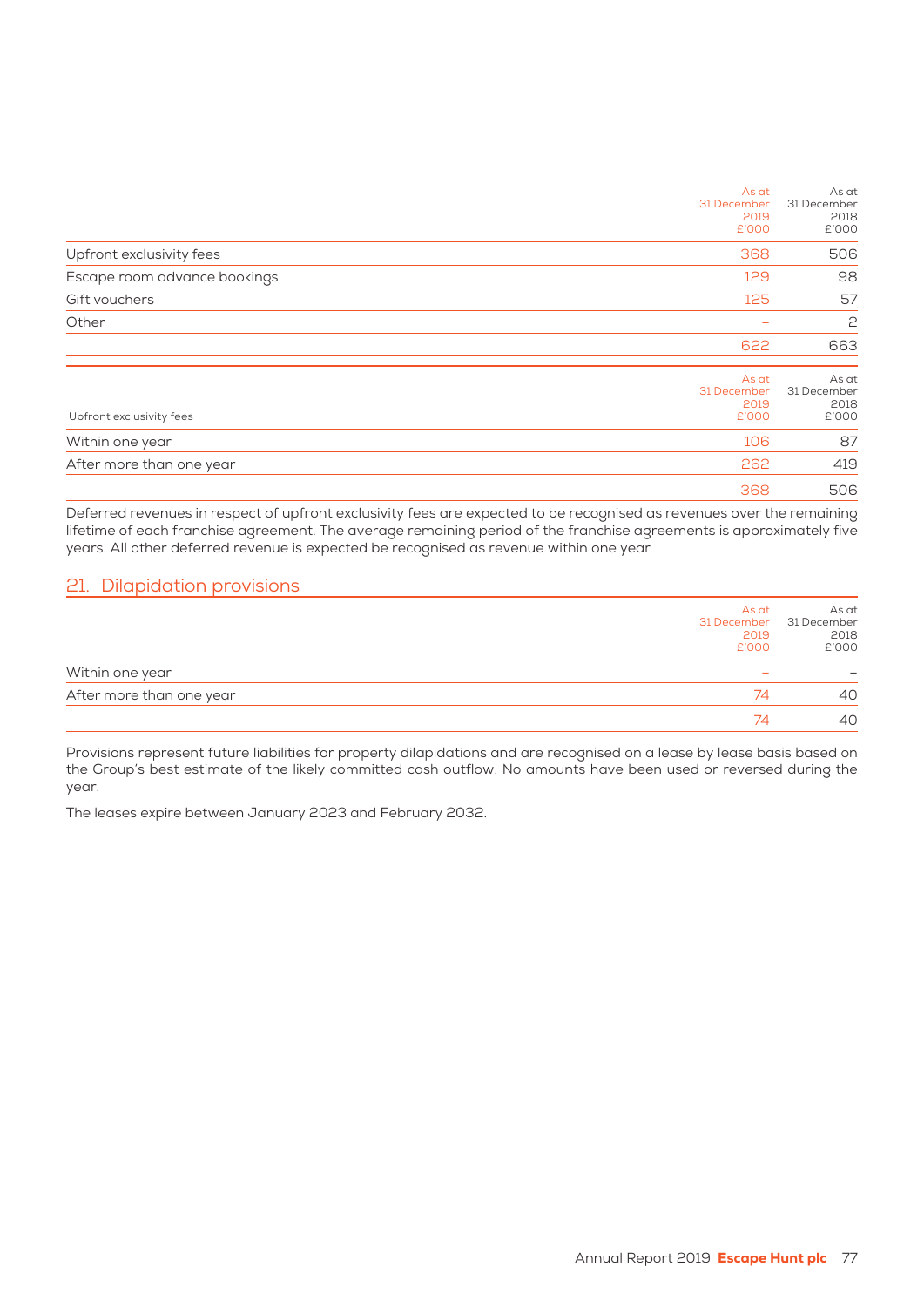# 22. Share capital

|                                                                                                  | As at<br>31 December<br>2019<br>£'000 | As at<br>31 December<br>2018<br>£'000 |
|--------------------------------------------------------------------------------------------------|---------------------------------------|---------------------------------------|
| Issued and fully paid:                                                                           |                                       |                                       |
| At beginning of the year: 20,259,258 (2018: 20,259,258) Ordinary shares of<br>1.25 pence each    | 253                                   | 253                                   |
| Issued during the year: 6,666,667 Ordinary shares                                                | 83                                    |                                       |
| As at end of period / year - 26,925,925 (2018: 20,259,258)<br>Ordinary shares of 1.25 pence each | 336                                   | 253                                   |

Escape Hunt plc does not have an authorised share capital and is not required to have one.

The number of shares in issue at 31 December 2019 and at the date of approval of these financial statements is 26,925,925 ordinary shares of 1.25 pence each.

The holders of ordinary shares are entitled to receive dividends as declared from time to time and are entitled to one vote per share at meetings of the Company.

During the year ended 31 December 2019, the following changes in the issued share capital of the Company occurred:

- On 13 May 2019, the Company completed a placing of a total of 6,666,667 Ordinary shares at the Placing Price of 60 pence per share ("Placing Shares''), raising £4.0 million (before expenses of £276,000). The expenses have been deducted from the premium of £3,917,000 arising from the Placing.
- Admission of the 6,666,667 Placing Shares to trading on AIM and dealings in these shares commenced on 4 June 2019.

# 23. Warrants

A warrant instrument was entered into by way of deed poll on 13 April 2017 under which the Company created and issued warrants to Stockdale Securities to subscribe for 202,592 Ordinary Shares on the terms and conditions of the instrument. The warrants were issued to Stockdale Securities on Admission and may be exercised within 3 years of the date of the instrument at a price of £1.35 per Ordinary Share (being equal to the Placing Price) subject to the terms and conditions of the instrument. The sum of £nil has been recognised as a share-based payment and charged to the Income Statement in the year ended 31 December 2019 (year ended 31 December 2018: £nil).

The weighted average fair value of the warrants granted was 0.15p per share.

The weighted average remaining contractual life of the warrants outstanding at 31 December 2019 is 4 months.

A warrant-holder has no voting or dividend rights in the Company before the exercise of a share warrant.

No warrants have been exercised or forfeited. Accordingly, all warrants remained in place at 31 December 2019.

# 24. Share option and incentive plans

#### Share option plan

The Escape Hunt plc Company Share Option Plan 2017 ("CSOP") was established on 2 May, 2017.

The CSOP is designed to be a Schedule 4 CSOP Scheme. All employees (including full time executive directors) of the Company and any of its subsidiaries may be granted options over Ordinary Shares under the CSOP provided that they are not prohibited under the relevant legislation relating to Schedule 4 CSOP Schemes from being granted an option by virtue of having, or having had, a material interest in the Company. On 10 July 2017, two employees were each granted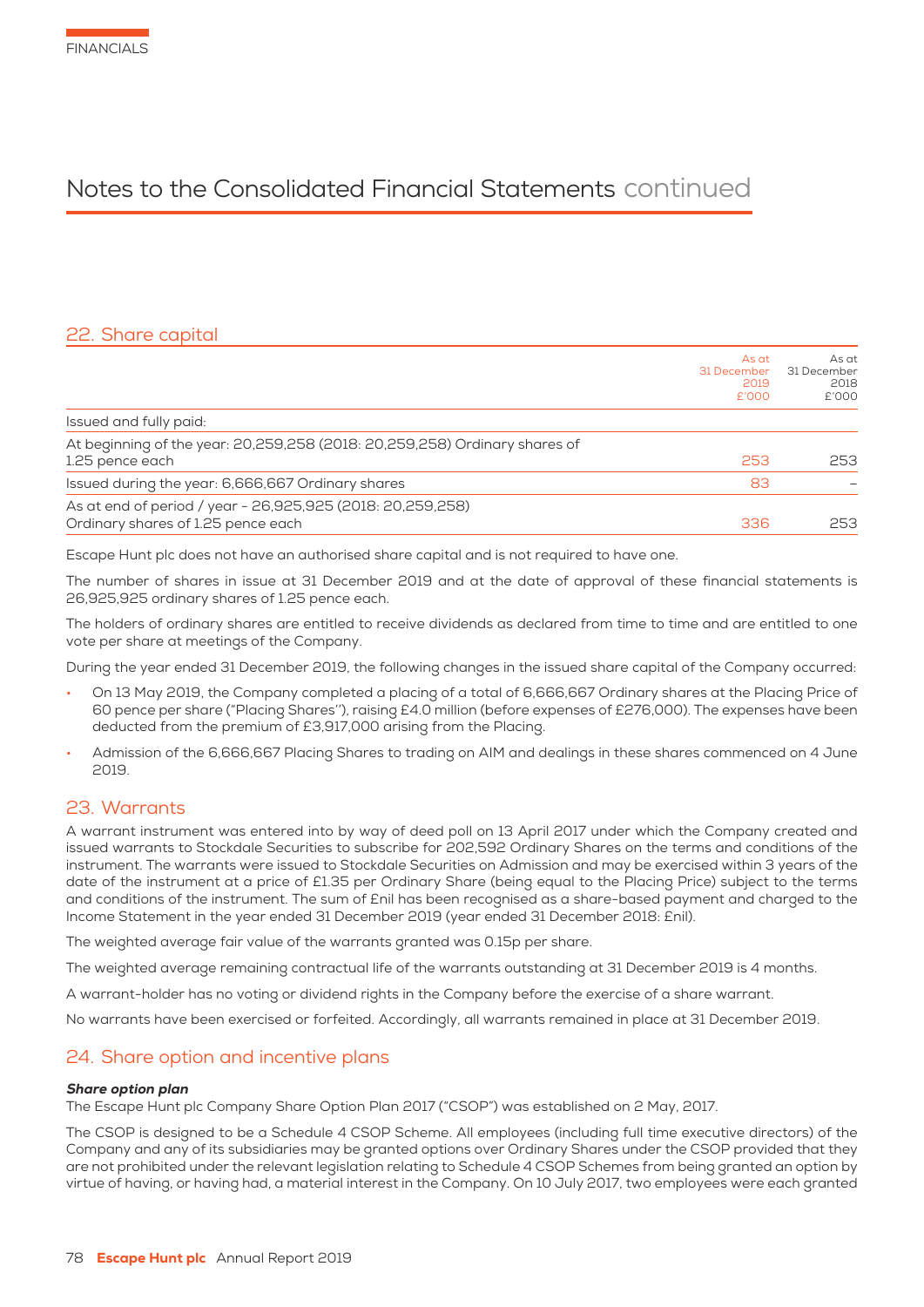options over 20,833 shares each at an exercise price of £1.44 per ordinary share. These employees have since left the company and the options have lapsed.

On 24 January 2019, the Company issued options to subscribe for 137,931 ordinary shares of 1.25 pence each at an exercise price of 87 pence per share to an employee of the Company, under the terms of the Escape Hunt Plc Enterprise Management Incentive Scheme 2018. No options were exercised, forfeited or lapsed during the period. Accordingly, all options remained in place at 31 December 2019.

The weighted average remaining contractual life of the options outstanding at 31 December 2019 is 28 months.

The share options vest on the third anniversary of the grant date and, on exercise, will be settled by the issue of ordinary shares in the Company.

An option-holder has no voting or dividend rights in the Company before the exercise of a share option.

The charge to profit and loss during the year was £nil (2018: £nil) due to the immateriality of the value of the options.

#### Share incentive plan

The Escape Hunt plc Executive Growth Share Plan ("EGSP") was established on 2 May 2017. Three individuals who are full-time employees, including two directors of the Company were invited to participate under the EGSP.

Under the EGSP invitations were issued to two directors and an employee to subscribe for a specified number of G Shares each at a specified price per G Share. The Remuneration Committee has absolute discretion to select the persons to whom invitations were issued and in determining the number of G Shares which may be acquired pursuant to each invitation. Two Directors and one employee subscribed for a total of 1,000 shares under the EGSP at a cost of £1 per share in the year ended 31 December 2017. The price payable for a G Share pursuant to an invitation is also determined by the Remuneration Committee. The vesting period for the G Shares is 3 years.

During the year, 280 G shares were transferred to Escape Hunt plc following the resignation of a director.

The G share exercise price for 71.43% of the G shares at 31 December 2019 was £2.33 and £3.37 for the balance.

The sum of £12,000 has been recognised as a share-based payment and charged to the Income Statement during the year (2018: £12,000)

### 25. Capital management

The Board defines capital as share capital and all components of equity.

The Board's policy is to maintain a strong capital base so as to maintain investor, creditor and market confidence and to sustain future development of the business. In particular, the Company has raised equity as a means of executing its acquisition strategy and as a sound basis for operating the acquired Escape Hunt business in line with the Group's strategy. The Board of Directors will also monitor the level of dividends to ordinary shareholders.

The Company is not subject to externally imposed capital requirements.

#### 26. Reserves

The share premium account arose on the Company's issue of shares and is not distributable by way of dividends.

The share-based payment reserve represents the cumulative charge for share options over the vesting period with such charges calculated at the fair value at the date of the grant.

The merger relief reserve arises from the issue of shares to by the Company in exchange for shares in Experiential Ventures Limited and is not distributable by way of dividends.

In the case of the Company's acquisition of Experiential Ventures Limited, where certain shares were acquired for cash and others on a share for share basis, then merger relief has been applied to those shares issued on a share for share basis.

The translation reserve represents cumulative foreign exchange differences arising from the translation of the Financial Statements of foreign subsidiaries and is not distributable by way of dividends.

The capital redemption reserve has arisen following the purchase by the Company of its own shares pursuant to share buy-back agreements and comprises the amount by which the distributable profits were reduced on these transactions in accordance with the Companies Act 2006.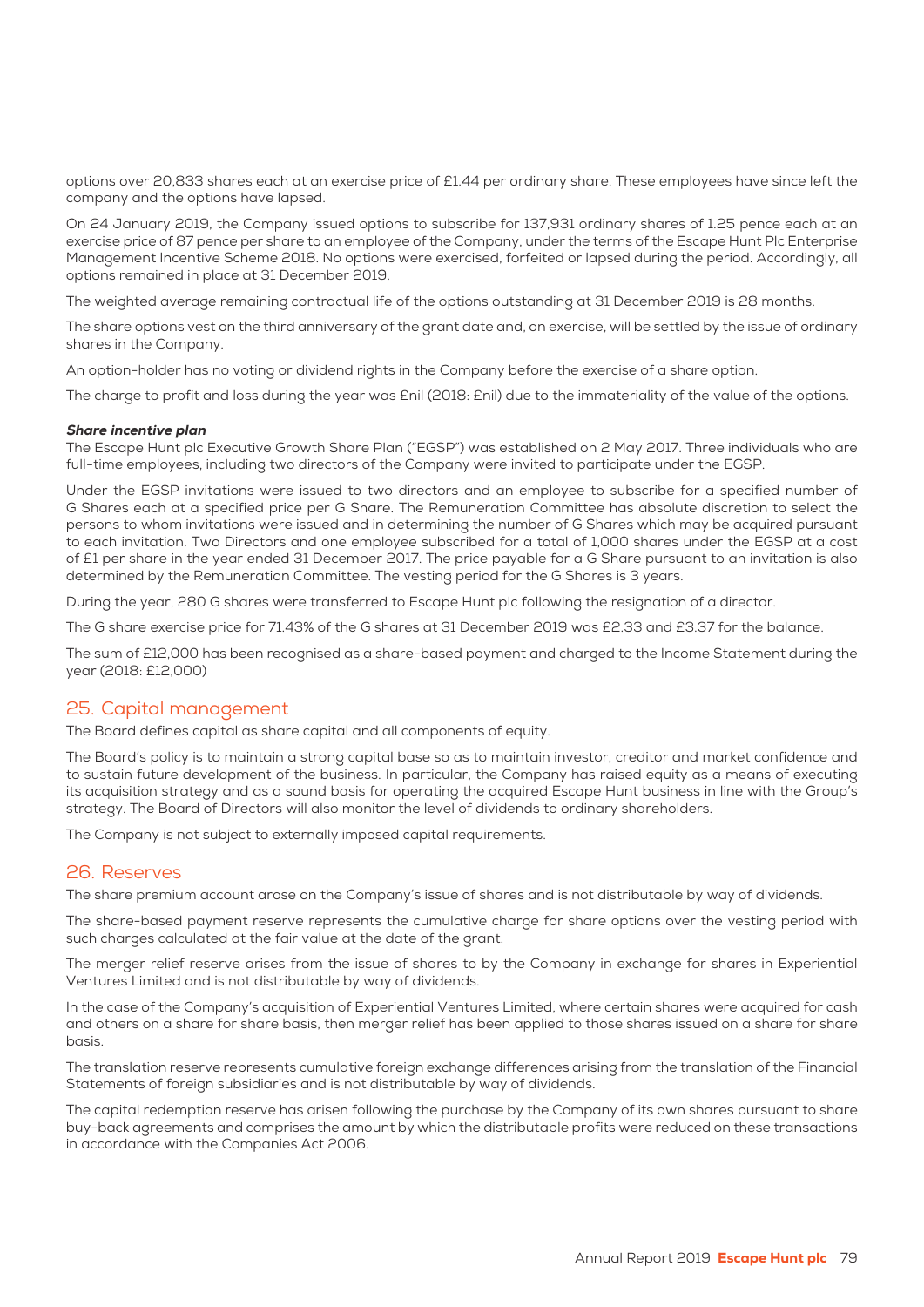# 27. Related party transactions

Related parties are entities with common direct or indirect shareholders and/or directors. Parties are considered to be related if one party has the ability to control the other party in making financial and operating decisions.

During the period under review, in addition to those disclosed elsewhere in these financial statements, the following significant transactions took place at terms agreed between the parties:

A salary of £27,558 and other benefits of £1,128 were paid to close family members of one of the directors (2018: salary of £33,000 and other benefits of £2,000).

# 28. Directors and key management remuneration

Details of the Directors' remuneration are set out in Note 7 above.

# 29. Financial risk management

#### General objectives, policies and processes

The overall objective of the Directors is to set policies that seek to reduce risk as far as possible without unduly affecting the Company's competitiveness and flexibility. Further details regarding these policies are set out below.

The Directors review the Company's monthly reports through which they assess the effectiveness of the processes put in place and the appropriateness of the objectives and policies it sets.

#### Categories of financial assets and liabilities

The Company's activities are exposed to credit, market and liquidity risk. The Company's overall financial risk management policy focuses on the unpredictability of financial markets and seeks to minimise potential adverse effects on its financial performance.

The principal financial instruments used by the Company, from which financial instrument risk arises, are as follows:

- cash and cash equivalents;
- trade and other receivables; and
- trade and other payables;

The financial assets and financial liabilities maturing within the next 12 months approximated their fair values due to the relatively short-term maturity of the financial instruments.

The Company had no financial assets or liabilities carried at fair values. The Directors consider that the carrying amount of financial assets and liabilities approximates to their fair value.

A summary of the financial instruments held by category is provided below:

#### Financial assets – loans and receivables

|                             | As at<br>31 December<br>2019<br>£'000 | As at<br>31 December<br>2018<br>£'000 |
|-----------------------------|---------------------------------------|---------------------------------------|
| Trade and other receivables | 515                                   | 449                                   |
| Deposits                    | 26                                    | 36                                    |
| Loan to master franchisee   | 300                                   | 300                                   |
| Cash and cash equivalents   | 2,171                                 | 2,657                                 |
|                             | 3.012                                 | 3.442                                 |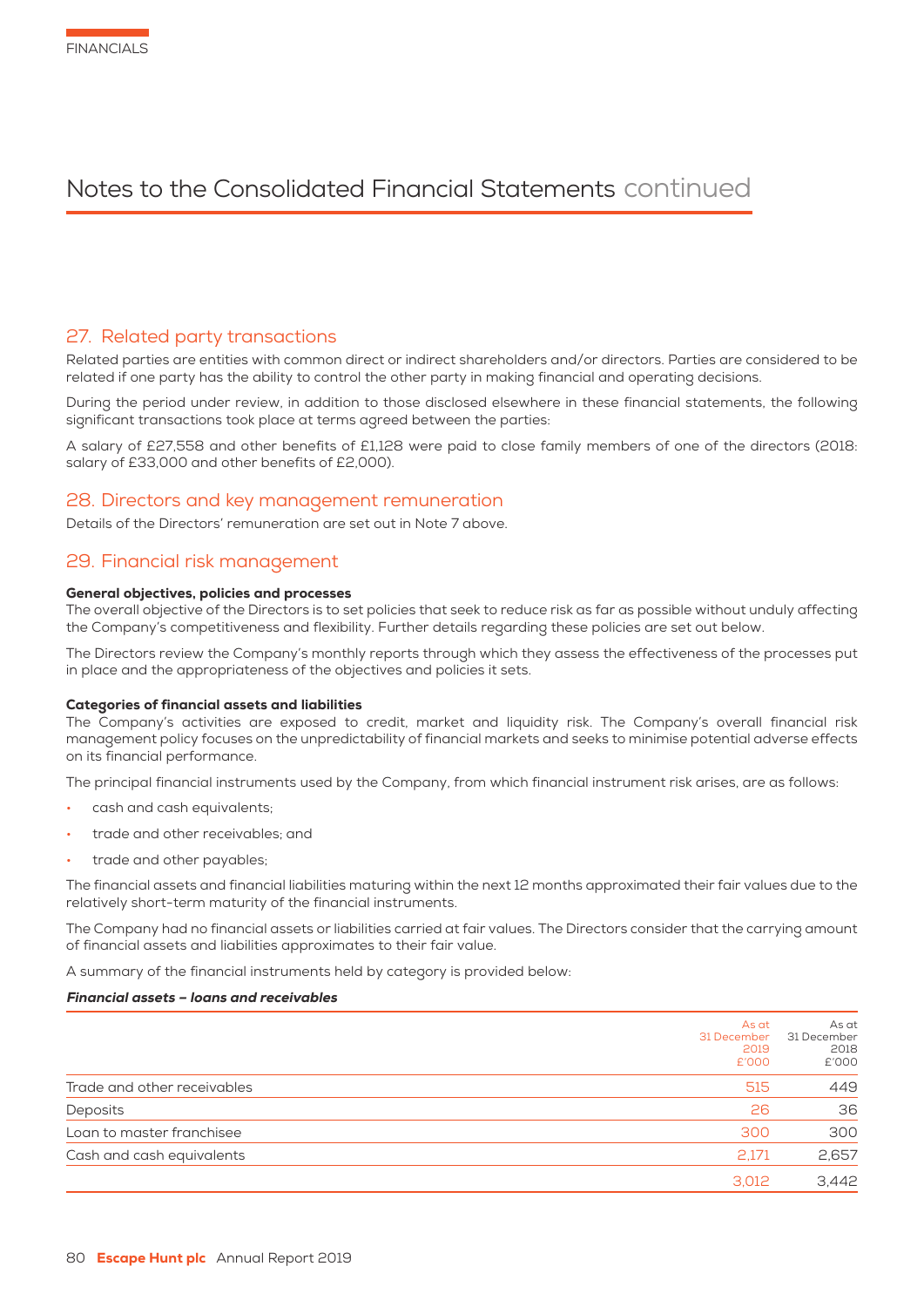#### Financial liabilities at amortised cost:

|                             | As at<br>31 December<br>2019<br>£'000 | As at<br>31 December<br>2018<br>£'000 |
|-----------------------------|---------------------------------------|---------------------------------------|
| Trade payables              | 317                                   | 670                                   |
| Accruals and other payables | 764                                   | 832                                   |
| Lease liabilities           | 2,602                                 |                                       |
|                             | 3.683                                 | 1,502                                 |

#### Credit risk

Credit risk is the risk of financial loss to the Group if a customer or counterparty to a financial instrument fails to meet its contractual obligations and arises principally from the Group's receivables from customers.

The Group manages its exposure to credit risk by the application of credit approvals, credit limits and monitoring procedures on an ongoing basis. For other financial assets (including cash and bank balances), the Group minimises credit risk by dealing exclusively with high credit rating counterparties.

Management have assessed the increase in credit risk over the last 12 months and have adjusted the carrying values of receivables where appropriate. In aggregate, Management does not consider there to have been a significant change in credit risk since initial recognition of receivables balances. Management reviews credit risk on an ongoing basis taking into account the circumstances at the time.

#### Impairment of financial assets

As described in Note 2 above, the Group applies the "expected loss" model which focuses on the risk that a loan or receivable will default rather than whether a loss has been incurred.

The carrying amount of financial assets in the statement of financial position represents the Group's maximum exposure to credit risk, before taking into account any collateral held. The Group does not hold any collateral in respect of its financial assets.

Concentration of credit risk relating to trade receivables is limited due to the Group's many varied customers. The Group's historical experience in the collection of accounts receivable falls within the recorded allowances. Due to these factors, management believes that no additional credit risk beyond the amounts provided for collection losses is inherent in the Group's trade receivables. The ageing of trade receivables at the reporting date was as follows:

| Gross amounts (before impairment): | As at<br>31 December<br>2019<br>£'000 | As at<br>31 December<br>2018<br>£'000 |
|------------------------------------|---------------------------------------|---------------------------------------|
| Not past due                       | 197                                   | 67                                    |
| Past due 0-30 days                 | 24                                    |                                       |
| Past due 31-60 days                | 38                                    | 11                                    |
| Past due more than 60 days         | 211                                   | 47                                    |
|                                    | 47C                                   | 126                                   |

#### Impairment losses:

The movement in the allowance for impairment losses in respect of trade receivables during the year was as follows:

|                              | As at<br>31 December<br>2019<br>£'000 | As at<br>31 December<br>2018<br>£'000 |
|------------------------------|---------------------------------------|---------------------------------------|
| At beginning of year         | (5)                                   | (12)                                  |
| Impairment losses recognised | (95)                                  | (6)                                   |
| Bad debts written off        |                                       | 13                                    |
| At end of year               | (100)                                 | (5)                                   |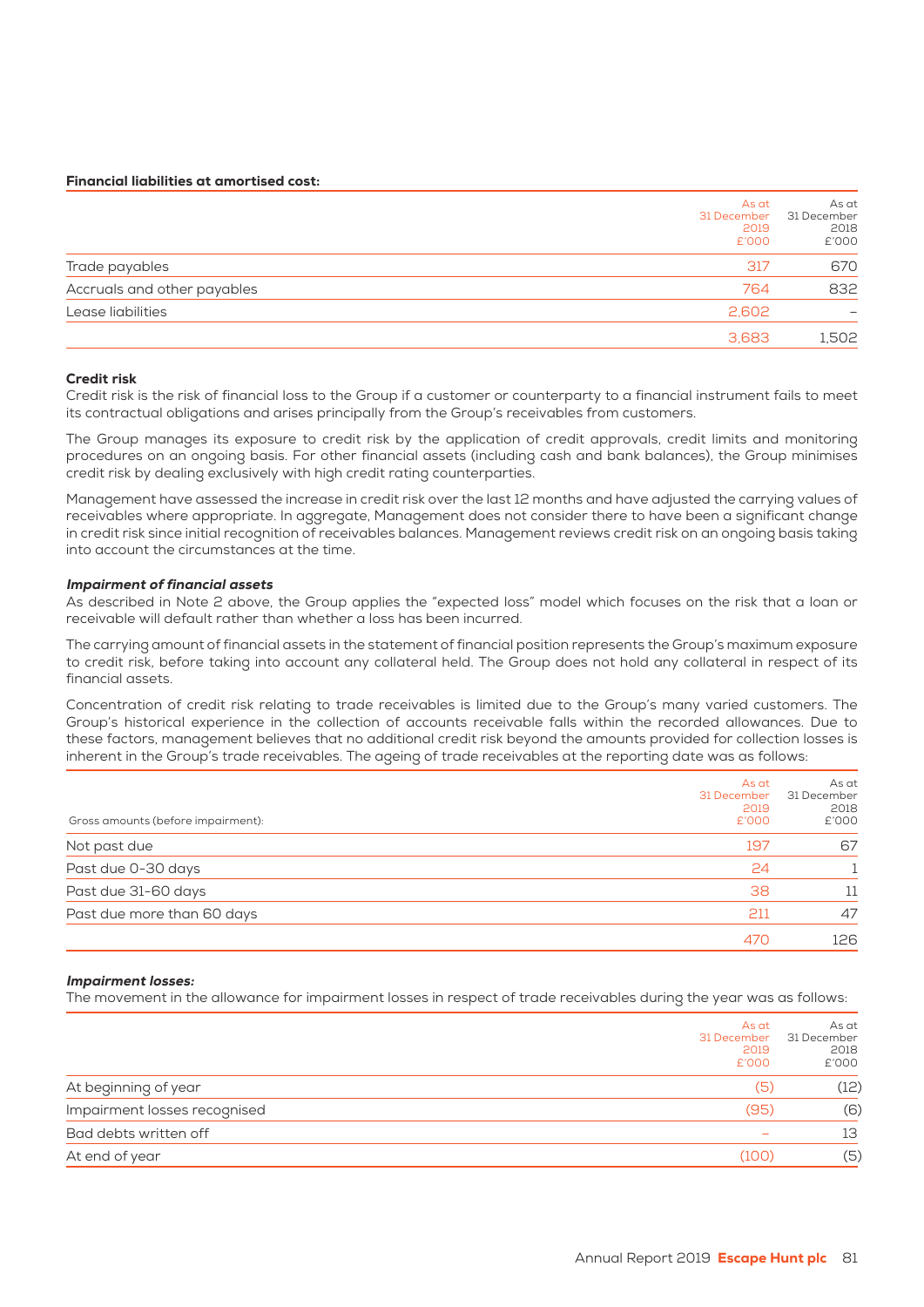The allowance account for trade receivables is used to record impairment losses unless the Group is satisfied that no recovery of the amount owing is possible; at that point the amounts considered irrecoverable are written off against the trade receivables directly.

The Group assesses collectability based on historical default rates expected credit losses to determine the impairment loss to be recognised. Management has reviewed the trade receivables ageing and believes that, except for certain past due receivables which are specifically assessed and impaired, no impairment loss is necessary on the remaining trade receivables due to the good track records and reputation of its customers.

The Group has outstanding a loan receivable from a master franchisee totaling £300,000 (2018: £300,000). The terms of the loan are set out in Note 14. The expected credit loss at 31 December 2019 was insignificant and no impairment has been recognised in respect of the loan.

As at 31 December 2019 £2,068,000 (2018: £2,301,000) of the cash and bank balances, as detailed in Note 17 to the financial statements are held in financial institutions which are regulated and located in the UK, which management believes are of high credit quality. Management does not expect any losses arising from non-performance by these counterparties.

The concentration of credit risk is limited due to the fact that the customer base is large and unrelated.

#### Liquidity risk

Liquidity risk arises from the Company's management of working capital. It is the risk that the Company will encounter difficulty in meeting its financial obligations as they fall due.

The Company's policy is to ensure that it will always have sufficient cash to allow it to meet its liabilities when they become due. The principal liabilities of the Group arise in respect of trade and other payables which are all payable within 12 months. At 31 December 2019, total trade payables within one year were £317,000 (2018: £670,000), which is considerably less than the Group's cash held at the year-end of £2,171,000 (2018: £2,657,000). The Board receives and reviews cash flow projections on a regular basis as well as information on cash balances.

#### Market risk

Market risk is the risk that changes in market prices, such as foreign exchange rates, interest rates and equity prices will affect the Group's income or the value of its holdings of financial instruments. The objective of market risk management is to manage and control market risk exposures within acceptable parameters, while optimising the return.

The Company has insignificant financial assets or liabilities that are exposed to interest rate risks.

#### Foreign currency risk

The Group has exposure to foreign currency movements on trade and other receivables, cash and cash equivalents and trade and other payables denominated in currencies other than the respective functional currencies of the Group entities. It also exposed to foreign currency risk on sales and purchases that are denominated in foreign currencies. The currencies giving rise to this risk are primarily the United States ("US") dollar, the Euro ("EUR"), Australian ("AUD") dollars, and Thai Baht ("THB"). Currently, the Group does not hedge its foreign currency exposure. However, management monitors the exposure closely and will consider using forward exchange or option contracts to hedge significant foreign currency exposure should the need arise.

The Group's exposure to foreign currency risk expressed in Pounds was as follows: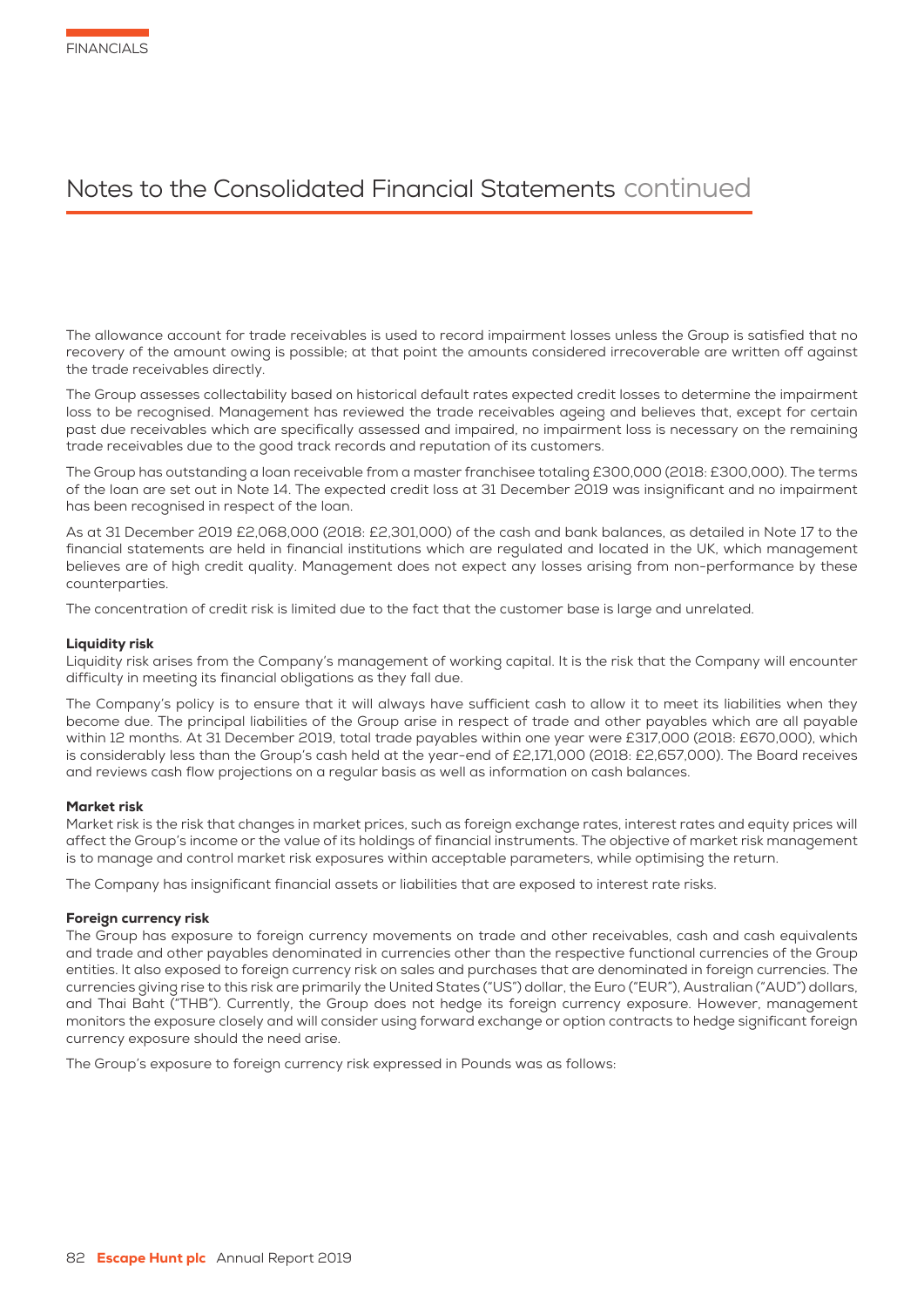| As at 31 December 2019                        | <b>UK Pound</b><br>Sterling<br>£'000 | <b>United States</b><br>Dollar<br>£'000 | Thai Bhat<br>£'000       | Euro<br>£'000            | Australian<br>Dollar<br>£'000 | Other<br>£'000           | Total<br>£'000 |
|-----------------------------------------------|--------------------------------------|-----------------------------------------|--------------------------|--------------------------|-------------------------------|--------------------------|----------------|
|                                               |                                      |                                         |                          |                          |                               |                          |                |
| <b>Financial assets:</b><br>Trade receivables | 256                                  | $\overline{\phantom{0}}$                | $\overline{4}$           | 110                      | $\overline{\phantom{0}}$      | $\overline{\phantom{0}}$ | 370            |
| Other receivables and                         |                                      |                                         |                          |                          |                               |                          |                |
| deposits                                      | 470                                  | 1                                       | $\qquad \qquad -$        | $\overline{\phantom{0}}$ |                               |                          | 471            |
| Cash and bank balances                        | 1,656                                | 174                                     | 11                       | 117                      | 197                           | 16                       | 2,171          |
|                                               | 2,382                                | 175                                     | 15                       | 227                      | 197                           | 16                       | 3,012          |
| <b>Financial liabilities:</b>                 |                                      |                                         |                          |                          |                               |                          |                |
| Trade payables                                | 317                                  | $\overline{\phantom{0}}$                | $\qquad \qquad -$        | $\overline{\phantom{0}}$ | $\overline{\phantom{0}}$      | $\overline{\phantom{0}}$ | 317            |
| Other payables and                            |                                      |                                         |                          |                          |                               |                          |                |
| accruals                                      | 3,359                                | 7                                       | $\overline{\phantom{0}}$ | $\overline{\phantom{0}}$ |                               | $\overline{\phantom{0}}$ | 3,366          |
|                                               | 3,676                                | 7                                       | $\qquad \qquad -$        | $\qquad \qquad -$        | $\qquad \qquad -$             | $\qquad \qquad -$        | 3,683          |
| <b>Foreign currency</b><br>exposure (net)     |                                      | 168                                     | 15                       | 227                      | 197                           | 16                       | 623            |
| As at 31 December 2018                        | <b>UK Pound</b><br>Sterling<br>£'000 | <b>United States</b><br>Dollar<br>£'000 | Thai Bhat<br>£'000       | Euro<br>£'000            | Australian<br>Dollar<br>£'000 | Other<br>£'000           | Total<br>£'000 |
| <b>Financial assets:</b>                      |                                      |                                         |                          |                          |                               |                          |                |
| Trade receivables                             | 101                                  | 20                                      | $\qquad \qquad -$        | $\qquad \qquad -$        | $\overline{\phantom{0}}$      |                          | 121            |
| Other receivables and<br>deposits             | 623                                  | 33                                      | 8                        |                          |                               |                          | 664            |
| Cash and bank balances                        | 2,008                                | 433                                     | 34                       | 110                      | 58                            | 14                       | 2,657          |
|                                               | 2,732                                | 486                                     | 42                       | 110                      | 58                            | 14                       | 3,442          |
| <b>Financial liabilities:</b>                 |                                      |                                         |                          |                          |                               |                          |                |
| Trade payables                                | 668                                  | 2                                       | $\qquad \qquad -$        | $\qquad \qquad -$        | $\qquad \qquad -$             | $\qquad \qquad -$        | 670            |
| Other payables and<br>accruals                | 802                                  | 7                                       | 23                       | $\overline{\phantom{0}}$ | $\overline{\phantom{m}}$      | $\overline{\phantom{0}}$ | 832            |
|                                               | 1,470                                | 9                                       | 23                       | $\overline{\phantom{0}}$ | $\overline{\phantom{0}}$      | $\qquad \qquad -$        | 1,502          |
| <b>Foreign currency</b><br>exposure (net)     | ÷                                    | 477                                     | 19                       | 110                      | 58                            | 14                       | 687            |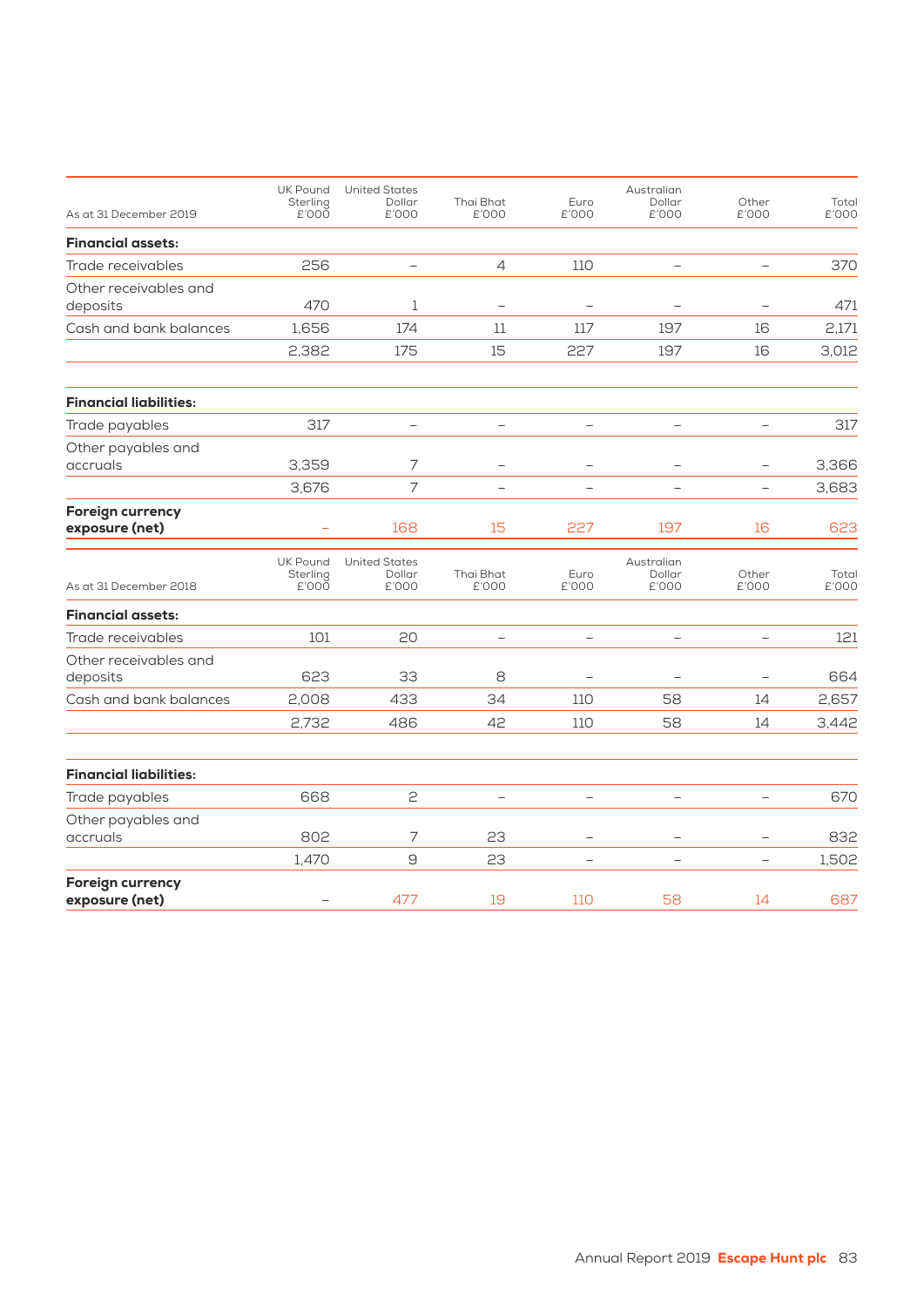#### Sensitivity analysis

A 10% strengthening of the Pound against the following currencies at 31 December 2019 would increase/(decrease) profit or loss by the amounts shown below. This analysis assumes that all other variables, in particular interest rates, remain constant.

|                                         | Increase/<br>(Decrease)<br>£'000<br>2019 | Increase/<br>(Decrease)<br>£'000<br>2018 |
|-----------------------------------------|------------------------------------------|------------------------------------------|
| Effects on profit after taxation/equity |                                          |                                          |
| United States Dollar:                   |                                          |                                          |
| - strengthened by 10%                   | (17)                                     | З                                        |
| - weakened by 10%                       | 17                                       | (3)                                      |
| Thai Bhat:                              |                                          |                                          |
| - strengthened by 10%                   | (2)                                      | (2)                                      |
| - weakened by 10%                       | 2                                        | 2                                        |
| Euro:                                   |                                          |                                          |
| - strengthened by 10%                   | (12)                                     | (11)                                     |
| - weakened by 10%                       | 12                                       | 11                                       |
| Australian Dollar:                      |                                          |                                          |
| - strengthened by 10%                   | (20)                                     | (6)                                      |
| - weakened by 10%                       | 20                                       | 6                                        |

### 30. Commitments

As at 31 December 2019, the Group had capital expenditure commitments in respect of escape rooms games and leasehold improvements totalling £70,000 (2018: £465,000).

# 31. Contingencies

The Directors are not aware of any other contingencies which might impact on the Company's operations or financial position.

# 32. Subsequent events

#### COVID-19

Since the reporting date, following the spread of COVID-19 in the UK, the UK Government mandated closure of all restaurants, bars, clubs, gyms and leisure facilities, forcing closure of all the Company's UK sites on 20 March 2020. The vast majority of the Group's franchise network was also affected by similar mandatory closures in other parts of the world. The Company took immediate action to reduce costs and preserve cash and was also able to benefit from a number of UK government schemes to provide support during the period of closure.

On 4 July 2020, the UK government lifted certain restrictions, allowing sites to re-open subject to implementing various processes and procedures aimed at minimising the risk of spreading COVID-19. A number of the sites re-opened on 11 July 2020. The impact of the closures between 20 March 2020 and 11 July 2020 was severe, with no revenue being earned from in-site activity during the period. The pace at which activity will resume following the closures is unknown.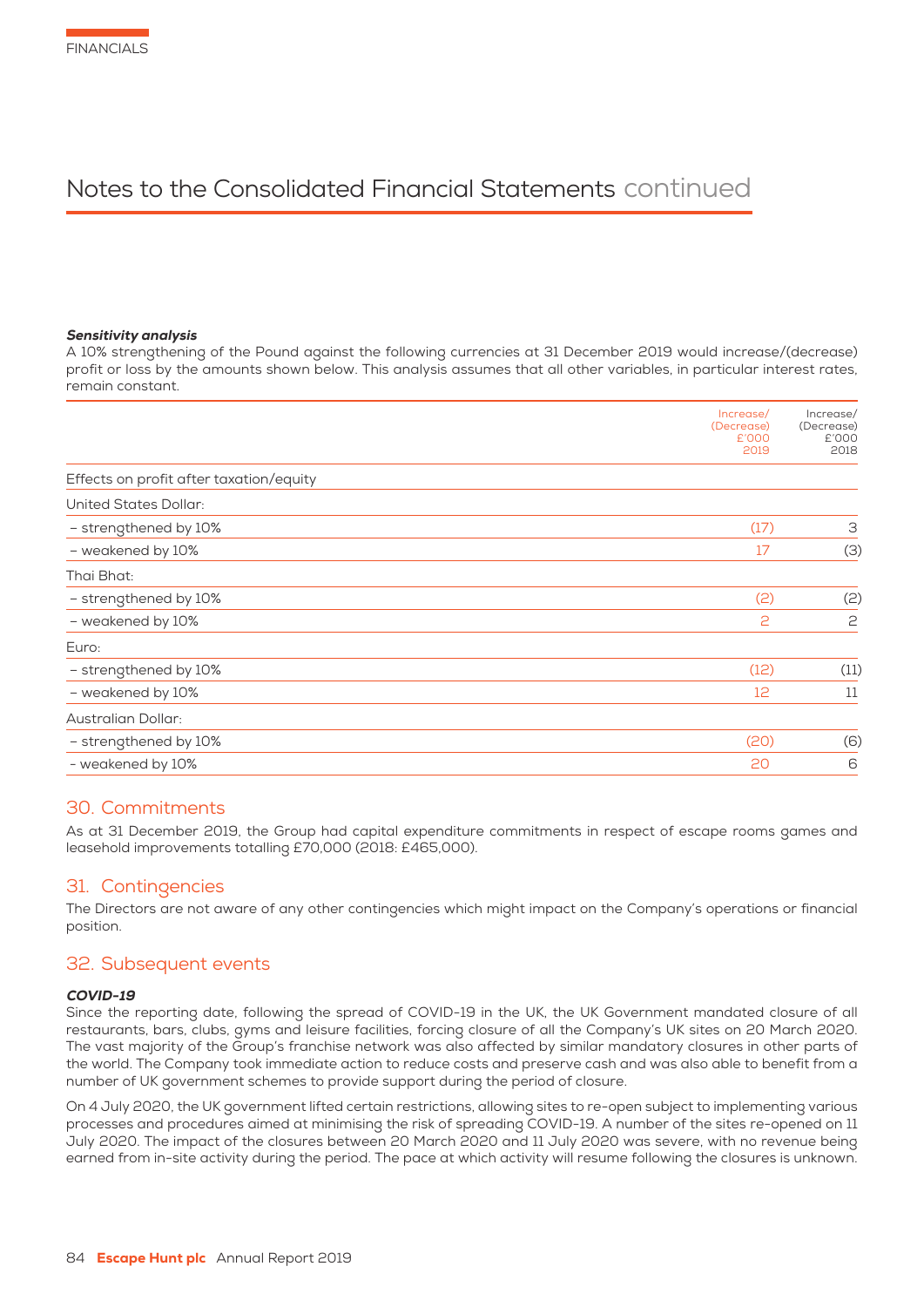The forced closures may also have had an impact on the financial position and future financial performance of the Company's franchise network, potentially impacting their ability to pay outstanding and / or future franchise fees.

#### Fund raise

On 12 June 2020 the Company announced a conditional £4.0m fundraise (before expenses) through an accelerated bookbuild, share subscription and convertible loan note issue and launched an open offer to raise up to a further £0.5m from existing shareholders. The shareholder meeting to approve the fund raise was held on 1 July 2020 at which all resolutions were passed and the fund raise closed with a further £0.3m being raised through the open offer. The total cash received, net of expenses was £4.1m.

The fund raise resulted in the issue of 53,017,013 Ordinary Shares at 7.5 pence per share.

The fund raise also resulted in the issue of £340,000 convertible loan. The loan notes are convertible into ordinary shares at a price of 9.0 pence per share. If not converted, the principal and interest, which rolls up at 10 per cent per annum, is all repayable five years and one day from the date of issue.

### 33. Ultimate controlling party

As at 31 December 2019, no one entity owns greater than 50% of the issued share capital. Therefore, the Company does not have an ultimate controlling party.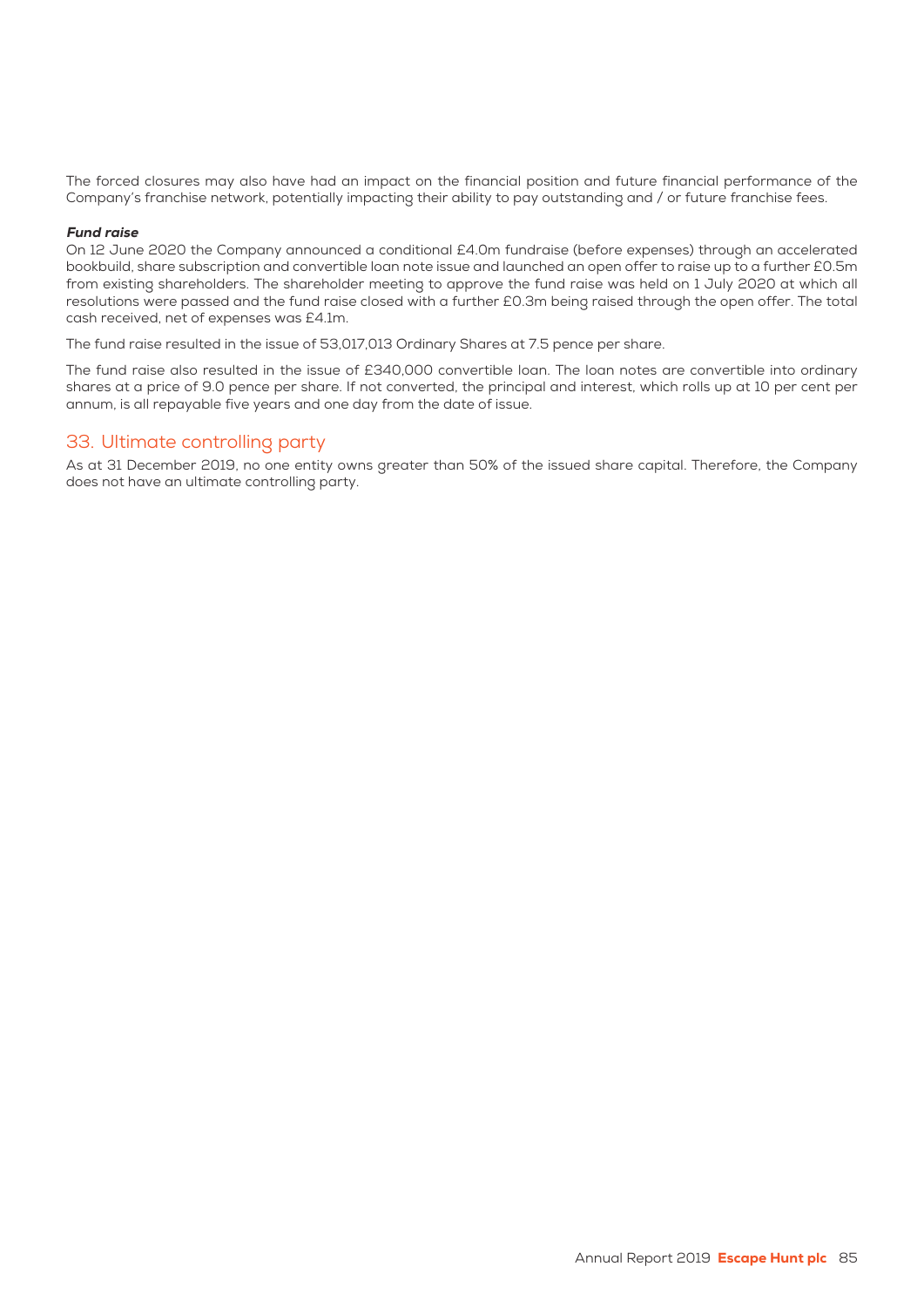# Company Statement of Financial Position

As at 31 December 2019

(registered company number: 10184316)

|                               | Note           | As at<br>31 December<br>2019<br>£'000 | As at<br>31 December<br>2018<br>£,000 |
|-------------------------------|----------------|---------------------------------------|---------------------------------------|
|                               |                |                                       |                                       |
| <b>ASSETS</b>                 |                |                                       |                                       |
| <b>Non-current assets</b>     |                |                                       |                                       |
| Property, plant and equipment | $\overline{4}$ | 32                                    | 43                                    |
| Fixed asset investments       | 5              | $\mathbf{1}$                          | $\overline{1}$                        |
| Loan to master franchisee     | $\overline{7}$ | 300                                   | 300                                   |
| <b>Accrued interest</b>       |                | 10                                    |                                       |
| Deposits                      |                | 26                                    | 26                                    |
|                               |                | 369                                   | 370                                   |
| <b>Current assets</b>         |                |                                       |                                       |
| Trade and other receivables   |                | 57                                    | 57                                    |
| Prepayments                   |                | 42                                    | 34                                    |
| Amounts due from subsidiaries | 6              | 11,660                                | 9,487                                 |
| Cash and bank balances        | 8              | 1,337                                 | 1,591                                 |
|                               |                | 13,096                                | 11,169                                |
| <b>TOTAL ASSETS</b>           |                | 13,465                                | 11,539                                |
| <b>LIABILITIES</b>            |                |                                       |                                       |
| <b>Current liabilities</b>    |                |                                       |                                       |
| Trade and other payables      | $\Theta$       | 176                                   | 224                                   |
|                               |                | 176                                   | 224                                   |
| <b>NET ASSETS</b>             |                | 13,289                                | 11,315                                |
| <b>EQUITY</b>                 |                |                                       |                                       |
| Share capital                 | 10             | 337                                   | 253                                   |
| Share premium account         | 11             | 24,717                                | 21,077                                |
| Merger relief reserve         | 11             | 4.756                                 | 4,756                                 |
| <b>Accumulated losses</b>     |                | (16, 634)                             | (14, 872)                             |
| Capital redemption reserve    | 11             | 46                                    | 46                                    |
| Share-based payment reserve   | 11             | 67                                    | 55                                    |
| <b>TOTAL EQUITY</b>           |                | 13,289                                | 11,315                                |
|                               |                |                                       |                                       |

The Company has taken advantage of Section 408 of the Companies Act 2006 and has not included a Profit and Loss account in these separate financial statements. The loss attributable to members of the Company for the year ended 31 December 2019 is £1,761,421 (year ended 31 December 2018: loss of £11,399,899).

The notes on pages 88 to96 form an integral part of these Financial Statements. The Financial Statements on pages 86 to 96 were authorised for issue by the board of Directors on 28 July 2020 and were signed on its behalf by.

Graham Bird

Director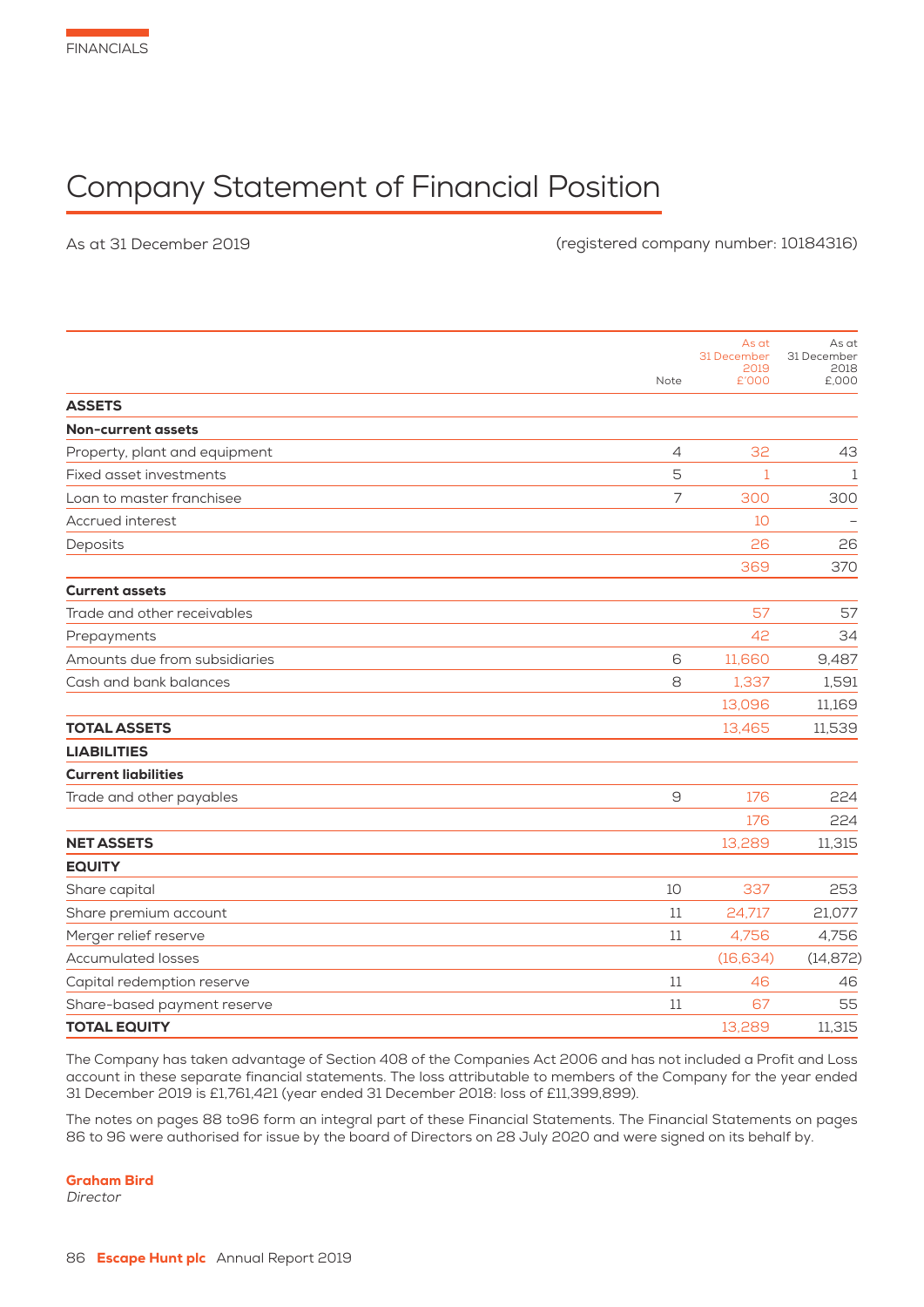# Company Statement of Changes in Equity

For the year ended 31 December 2019

|                                         | Share<br>capital<br>£    | Share<br>premium<br>account<br>£ | Merger relief<br>reserve<br>£ | redemption<br>reserve<br>£ | Capital Share-based<br>payment<br>reserve<br>£ | Accumulated<br>losses<br>£ | Total<br>£ |
|-----------------------------------------|--------------------------|----------------------------------|-------------------------------|----------------------------|------------------------------------------------|----------------------------|------------|
| For the year ended 31 December 2019:    |                          |                                  |                               |                            |                                                |                            |            |
| Balance as at 1 January 2019            | 253                      | 21,077                           | 4,756                         | 46                         | 55                                             | (14, 872)                  | 11,315     |
| Loss for the year                       | $\qquad \qquad$          |                                  | $\overline{\phantom{0}}$      | $\overline{\phantom{0}}$   | $\overline{\phantom{m}}$                       | (1,762)                    | (1,762)    |
| Issue of shares                         | 84                       | 3,916                            | -                             | $\overline{\phantom{0}}$   | $\overline{\phantom{0}}$                       | -                          | 4,000      |
| Share-based payment charge              |                          |                                  |                               |                            | 12                                             |                            | 12         |
| Share issue costs                       | $\overline{\phantom{m}}$ | (276)                            | -                             | $\qquad \qquad -$          | $\overline{\phantom{0}}$                       | -                          | (276)      |
| Transactions with owners                | 84                       | 3,640                            | -                             |                            | 12                                             | -                          | 3,736      |
| <b>Balance as at 31 December 2019</b>   | 337                      | 24,717                           | 4,756                         | 46                         | 67                                             | (16,634)                   | 13,289     |
| For the year ended 31 December<br>2018: |                          |                                  |                               |                            |                                                |                            |            |
| Loss for the period                     | $\qquad \qquad$          | $\overline{\phantom{0}}$         | $\overline{\phantom{0}}$      | $\overline{\phantom{0}}$   | $\overline{\phantom{0}}$                       | (11,400)                   | (11,400)   |
| Share-based payment charge              | -                        | -                                | -                             |                            | 12                                             | -                          | 12         |
| Transactions with owners                | $\qquad \qquad$          | -                                | -                             | -                          | 12                                             |                            | 12         |
| <b>Balance as at 31 December 2018</b>   | 253                      | 21,077                           | 4,756                         | 46                         | 55                                             | (14, 872)                  | 11,315     |

The notes on pages 88 to 96 are an integral part of these financial statements.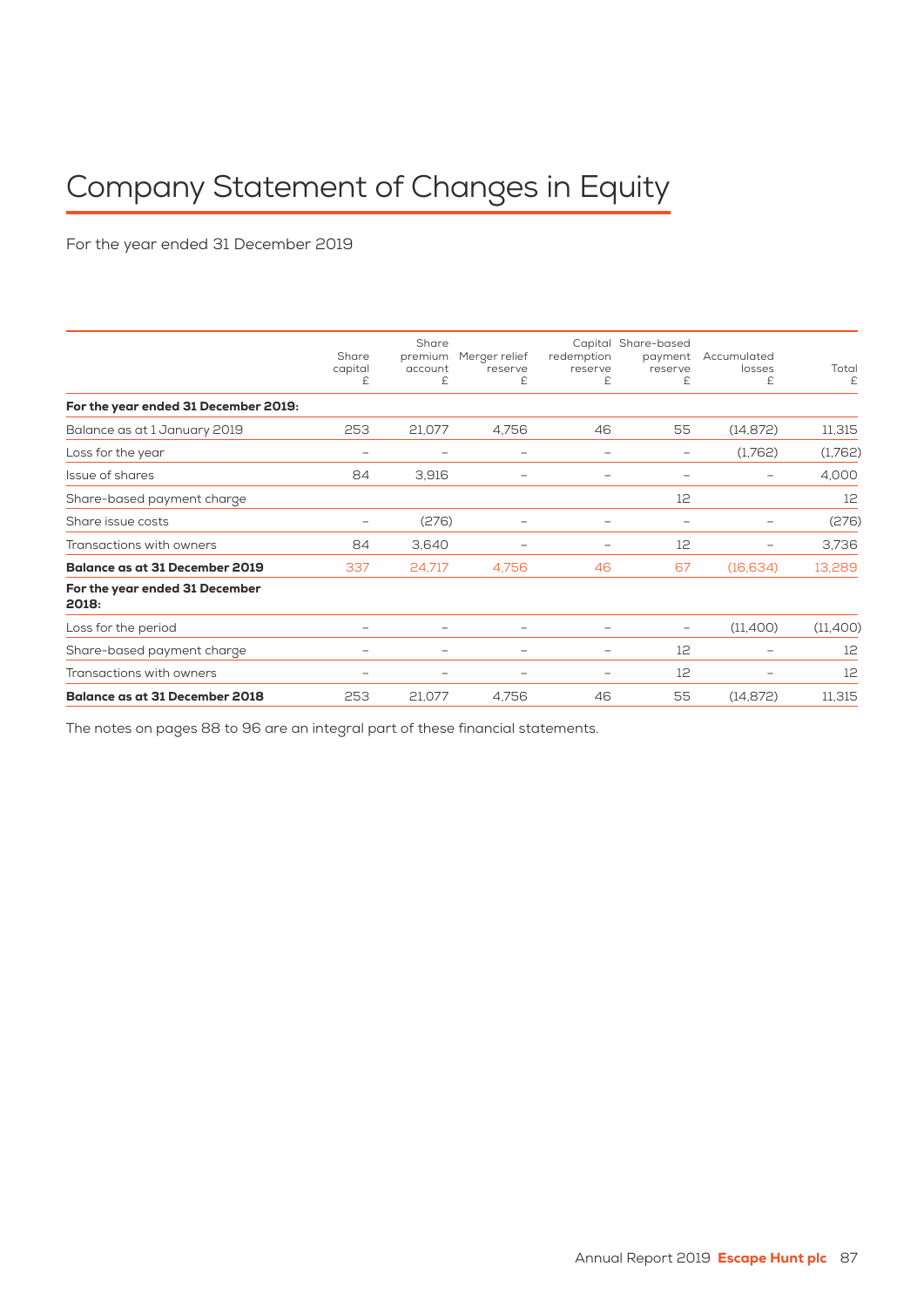# Notes to the Company Financial Statements

For the year ended 31 December 2019

# 1. General Information

The Company was incorporated in England on 17 May 2016 under the name of Dorcaster Limited with registered number 10184316 as a private company with limited liability under the Companies Act 2006. The Company was reregistered as a public company on 13 June 2016 and changed its name to Dorcaster Plc on 13 June 2016. On 8 July 2016, the Company's shares were admitted to AIM.

Until its acquisition of Experiential Ventures Limited on 2 May 2017, the Company was an investing company (as defined in the AIM Rules for Companies) and did not trade.

On 2 May 2017, the Company ceased to be an investing company on the completion of the acquisition of the entire issued share capital of Experiential Ventures Limited. Experiential Ventures Limited is the holding company of the Escape Hunt Group which is is a global provider of live 'escape the room' experiences through a network of franchised, licensed and owner-operated branches and offsite "escape the room" type games.

On 2 May 2017, the Company's name was changed to Escape Hunt plc.

The Company's registered office is 3 Pear Place London SE1 8BT.

### 2. Summary of significant accounting policies

#### (a) Basis of preparation

These financial statements have been prepared in accordance with applicable United Kingdom accounting standards, including Financial Reporting Standard 102 – 'The Financial Reporting Standard applicable in the United Kingdom and Republic of Ireland' ('FRS 102'), and with the Companies Act 2006.

These financial statements are prepared under the historical cost convention. Historical cost is generally based on the fair value of the consideration given in exchange of assets. The principal accounting policies are set out below.

The Company has taken advantage of Section 408 of the Companies Act 2006 and has not included a Profit and Loss account in these separate financial statements. The loss attributable to members of the Company for the year ended 31 December 2019 is £1,761,421 (year ended 31 December 2018: loss of £11,399,899).

The Company has taken advantage of the following disclosure exemptions in preparing these Financial Statements, as permitted by FRS 102 "The Financial Reporting Standard applicable in the UK and Republic of Ireland":

the requirements of Section 7:

Statement of Cash Flows

the requirements of Section 11:

Financial Instruments

- The disclosure of the compensation of Key Management Personnel of the Company
- The disclosures required by Section 26 Share Based Payments in respect of Group settled share-based payments for its own separate financial statements.

The Company produces true and fair consolidated accounts which include the results of the Company.

#### (b) Going Concern

The financial statements have been prepared on a going concern basis which contemplates the continuity of normal business activities and the realisation of assets and the settlement of liabilities in the ordinary course of business.

The Directors have assessed the Company's ability to continue in operational existence for the foreseeable future in accordance with the Financial Reporting Council's Guidance on the going concern basis of accounting and reporting on solvency and liquidity risks issued in April 2016.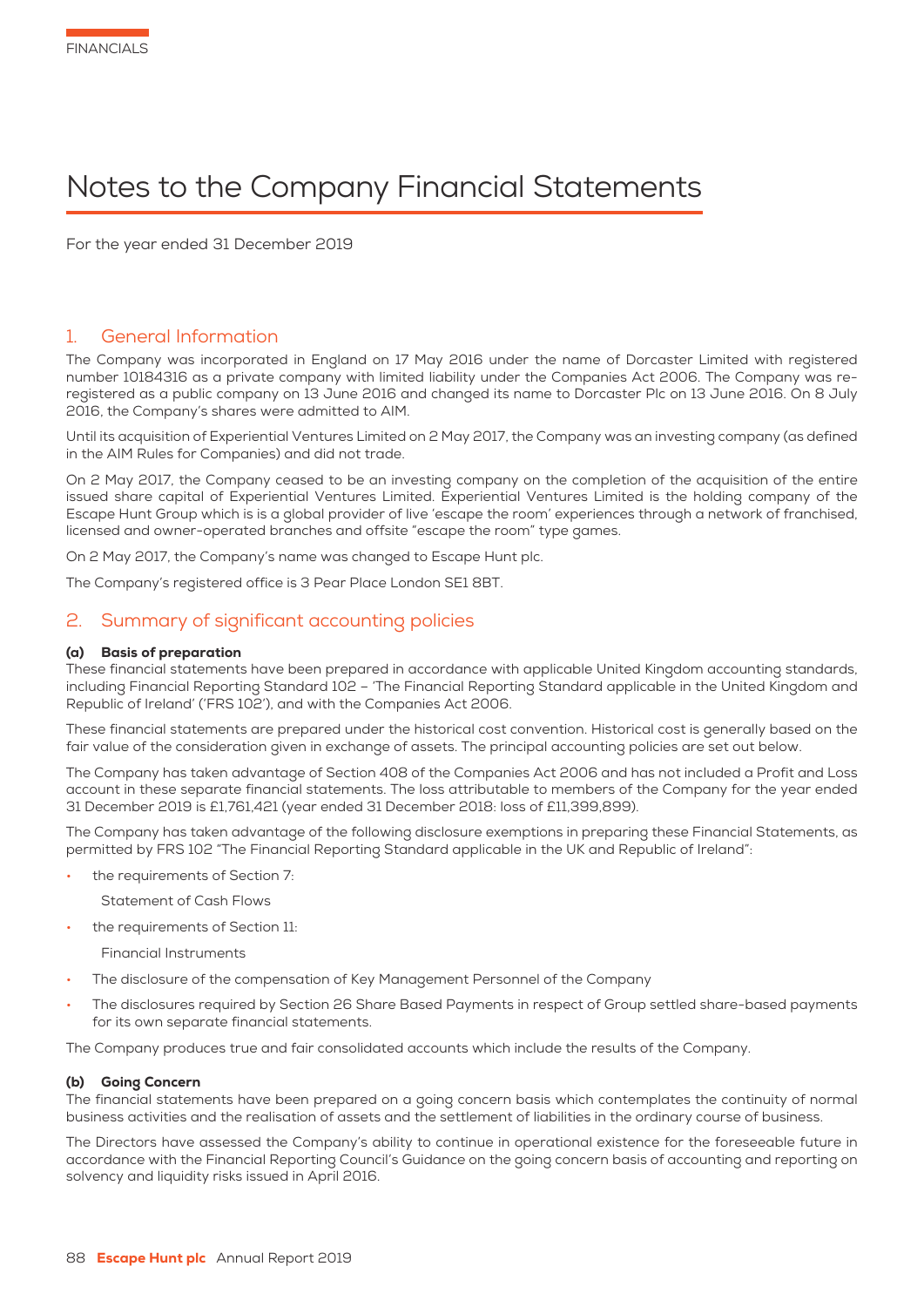The Board has prepared detailed cashflow forecasts covering a four year period from the reporting date. The forecasts take into account the impact of COVID-19 on the business during the period between 20 March 2020 and 11 July 2020 when all the Group's UK owner-operated sites were closed. During the same period, many of the Company's subsidiary's franchisee operators likewise were closed and were not able to pay regular service fees. For a number of them, the Company has agreed to grant payment holidays. In addition, various payments were deferred during the lockdown period, including employment tax and national insurance payments and, in the case of certain sites, rent payments. These deferred payments will need to be caught up. Work at two new sites had commenced prior to the lockdown, but was subsequently stopped. This work has resumed and across our UK estate, leading to resumed capital expenditure, there has been a need for additional expenditure to ensure that existing sites have been able to re-open in accordance with guidelines. These factors have all been taken into account in the forecasts.

On 1 July 2020, the Company completed a fund raising process which resulted in the receipt of £4.1 million (net of expenses) raised through the issue of £340,000 convertible loan notes and the balance through new equity issuance by means of a placing, a subscription and an open offer. The convertible loan notes are redeemable, if not previously converted, five years and one day from the date of issue and carry 10 per cent interest. The interest, which may also be converted into equity, is payable alongside the principal at the end of the term.

Taking into account the receipt of this new funding, the Company has considered a number of potential scenarios for a recovery of trading now that sites have been permitted to reopen. The Company also plans to resume the roll out of new sites within its subsidiary companies in the UK which are expected to contribute to performance in future.

The central case is based on the re-opening of UK and franchise sites in mid July 2020 with volumes initially substantially below the levels achieved prior to entering lockdown. The model assumes that it takes six months for trading to normalise post COVID-19. Resumption of activity at franchise sites is expected broadly to mirror that of the UK. During this time the Company expects to continue its roll out of new sites and plans to complete and open the sites in Norwich and Basingstoke which were put on hold, and to open up to an additional two sites before the end of 2020. Further openings are assumed for 2021 and in order to achieve the objective of 20 UK owner-operated sites within two years of the recent fund raising, the Company would expect to access debt funding. This is not yet secured. In the event that debt funding is not available, the pace of roll-out of new sites from Q2 2021 will be slowed, with cash managed accordingly. In the central case, with or without access to debt, the company believes it has sufficient resources for its present needs.

The Company has also considered a 'downside' scenario. In this scenario the Company has assessed the potential impact of a second wave of COVID-19 with re-openings delayed until October. The pace of recovery is assumed to be much slower, with trading taking 12 months to resume to 'normal' levels. The scenario also considers a delay in progress in the US. In this scenario, the Company believes it can take mitigating actions to preserve cash. Principally the rollout of further sites beyond four new sites would be stopped and cost saving measures would be introduced at head office. The company has already taken steps to reduce its head office property costs, and further cost reductions could be targeted in both people and areas such as IT, professional services and marketing. Other areas of planned capital expenditure would also be curtailed. These include planned expenditure on website and system improvements. Taking into account the mitigating factors, the company believes it would have sufficient resources for its present needs.

Based on the above, the Directors consider there are reasonable grounds to believe that the Company will be able to pay its debts as and when they become due and payable, as well as to fund the Company's future operating expenses. The going concern basis preparation is therefore considered to be appropriate in preparing these financial statements.

#### (c) Fixed asset investments

Fixed asset investments are carried at cost less, where appropriate, any provision for impairment.

#### (d) Loans to subsidiaries

Loans to subsidiaries are measured at the present value of the future cash payments discounted at a market rate of interest for a similar debt instrument unless such amounts are repayable on demand. The present value of loans that are repayable on demand is equal to the undiscounted cash amount payable reflecting the Company's right to demand immediate repayment.

#### (e) Foreign currencies

Transactions in foreign currencies are recorded using the rate of exchange ruling at the date of the transaction. Monetary assets and liabilities denominated in foreign currencies are translated using the contracted rate or the rate of exchange ruling at the reporting date and the gains or losses on translation are included in the profit and loss account.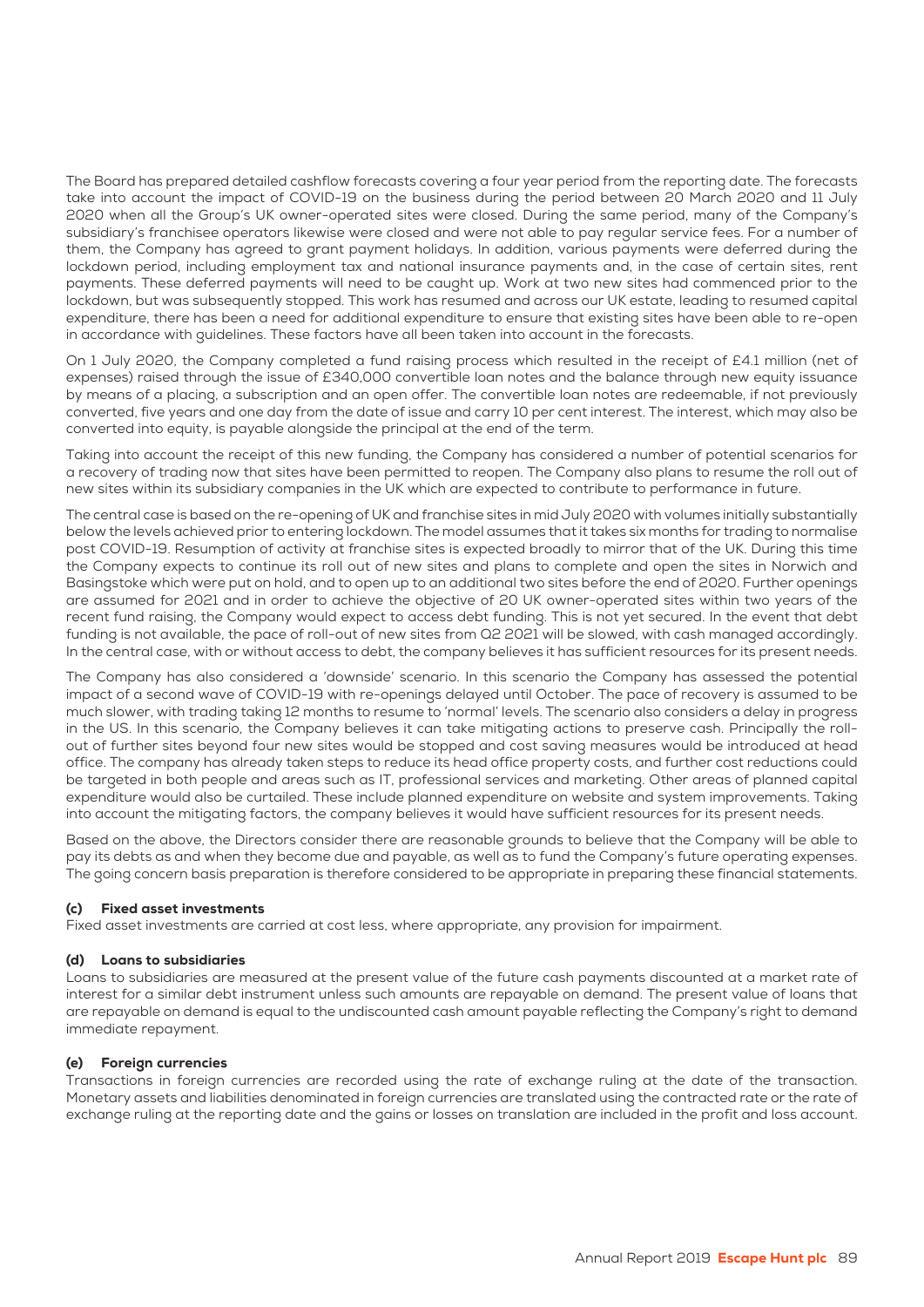# Notes to the Company Financial Statements continued

For the year ended 31 December 2019

#### (f) Cash and cash equivalents

Cash and cash equivalents comprise cash in hand, bank balances, deposits with financial institutions and short-term, highly liquid investments that are readily convertible to known amounts of cash and which are subject to an insignificant risk of changes in value.

#### (g) Trade and other receivables

Trade and other receivables are recognised initially at fair value and subsequently measured at amortised cost using the effective interest method, less provision for impairment.

#### (h) Income taxes

Income tax expense represents the sum of the tax currently payable and deferred tax.

The tax currently payable is based on taxable profit for the year. Taxable profit differs from profit as reported in the statement of comprehensive income because of items of income or expense that are taxable or deductible in other years and items that are never taxable or deductible. The Company's liability for current tax is calculated using tax rates that have been enacted or substantively enacted by the end of the reporting period.

Deferred tax is provided on timing differences which arise from the inclusion of income and expenses in tax assessments in periods different from those in which they are recognised in the financial statements. The following timing differences are not provided for: differences between accumulated depreciation and tax allowances for the cost of a fixed asset if and when all conditions for retaining the tax allowances have been met; and differences relating to investments in subsidiaries, to the extent that it is not probable that they will reverse in the foreseeable future and the reporting entity is able to control the reversal of the timing difference. Deferred tax is not recognised on permanent differences arising because certain types of income or expense are non-taxable or are disallowable for tax or because certain tax charges or allowances are greater or smaller than the corresponding income or expense.

Deferred tax assets and liabilities are measured at the tax rates that are expected to apply in the period in which the liability is settled or the asset realised, based on tax rates (and tax laws) that have been enacted or substantively enacted by the end of the reporting period. The measurement of deferred tax liabilities and assets reflects the tax consequences that would follow from the manner in which the Company expects, at the end of the reporting period, to recover or settle the carrying amount of its assets and liabilities.

Current or deferred tax for the year is recognised in profit or loss, except when they relate to items that are recognised in other comprehensive income or directly in equity, in which case, the current and deferred tax is also recognised in other comprehensive income or directly in equity respectively.

#### (i) Leases

Assets that are held by the Company under leases which transfer to the Company substantially all the risks and rewards of ownership are classified as being held under finance leases. Leases which do not transfer substantially all the risks and rewards of ownership to the Company are classified as operating leases. Operating lease rentals are charged to profit and loss on a straight-line basis over the period of the lease.

#### (j) Share-based payment arrangements

Equity-settled share-based payments to employees are measured at the fair value of the equity instruments at the grant date. Equity-settled share based payments to non-employees are measured at the fair value of services received, or if this cannot be measured, at the fair value of the equity instruments granted at the date that the Company obtains the goods or counterparty renders the service. Details regarding the determination of the fair value of equity-settled share-based transactions are set out in Notes 23 and 24 to the consolidated financial statements.

The fair vale determined at the grant date of the equity-settled share-based payments is expensed on a straight-line basis over the vesting period, based on the Group's estimate of equity instruments that will eventually vest, with a corresponding increase in equity. Where the conditions are non-vesting, the expense and equity reserve arising from share-based payment transactions is recognised in full immediately on grant.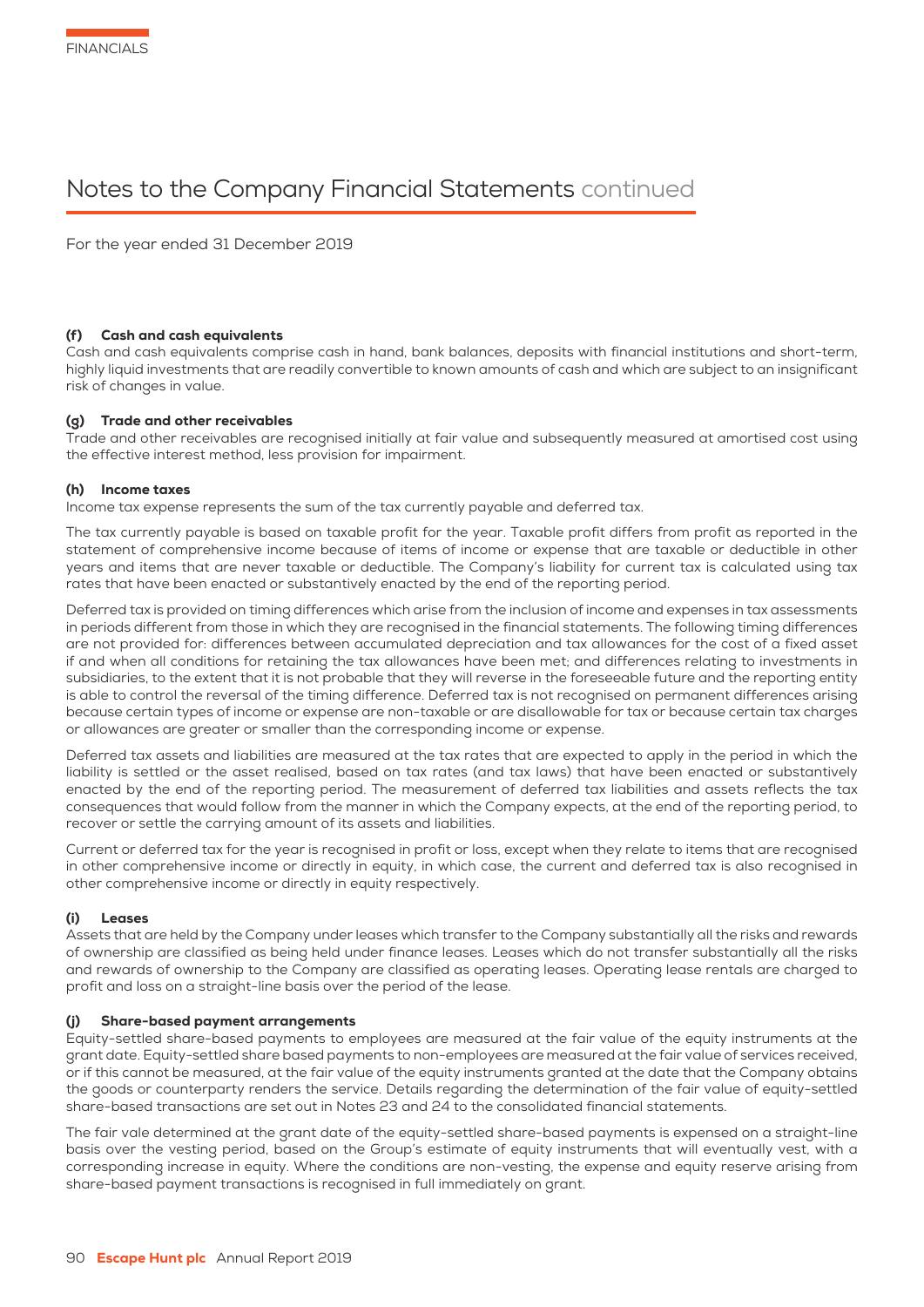At the end of each reporting period, the Group revises its estimate of the number of equity instruments expected to vest. The impact of the revision of the original estimates, if any, is recognised in profit or loss such that the cumulative expense reflects the revised estimate, with a corresponding adjustment to other reserves.

#### (k) Trade and other payables

Trade and other payables are initially recognised at fair value and thereafter stated at amortised cost using the effective interest method unless the effect of discounting would be immaterial, in which case they are stated at cost.

#### (l) Share capital

Proceeds from issuance of ordinary shares are classified as equity. Incremental costs directly attributable to the issuance of new ordinary shares or options are shown in equity as a deduction from the proceeds.

#### (m) Financial instruments

Financial instruments are recognised in the statements of financial position when the Company has become a party to the contractual provisions of the instruments.

Financial instruments are classified as liabilities or equity in accordance with the substance of the contractual arrangement. Interest, dividends, gains and losses relating to a financial instrument classified as a liability are reported as an expense or income. Distributions to holders of financial instruments classified as equity are charged directly to equity.

Financial instruments are offset when the Company has a legally enforceable right to offset and intends to settle either on a net basis or to realise the asset and settle the liability simultaneously.

A financial instrument is recognised initially at its fair value plus, in the case of a financial instrument not at fair value through profit or loss, transaction costs that are directly attributable to the acquisition or issue of the financial instrument.

Financial instruments recognised in the statements of financial position are disclosed in the individual policy statement associated with each item.

#### (i) Financial liabilities

Financial liabilities are recognised when, and only when, the Company becomes a party to the contractual provisions of the financial instrument.

All financial liabilities are recognised initially at fair value plus directly attributable transaction costs and subsequently measured at amortised cost using the effective interest method other than those categorised as fair value through profit or loss.

Fair value through profit or loss category comprises financial liabilities that are either held for trading or are designated to eliminate or significantly reduce a measurement or recognition inconsistency that would otherwise arise. Derivatives are also classified as held for trading unless they are designated as hedges. There were no financial liabilities classified under this category.

A financial liability is derecognised when the obligation under the liability is discharged, cancelled or expires. When an existing financial liability is replaced by another from the same party on substantially different terms, or the terms of an existing liability are substantially modified, such an exchange or modification is treated as a derecognition of the original liability and the recognition of a new liability, and the difference in the respective carrying amounts is recognised in the profit or loss.

#### (ii) Equity instruments

Ordinary shares are classified as equity. Dividends on ordinary shares are recognised as liabilities when approved for appropriation.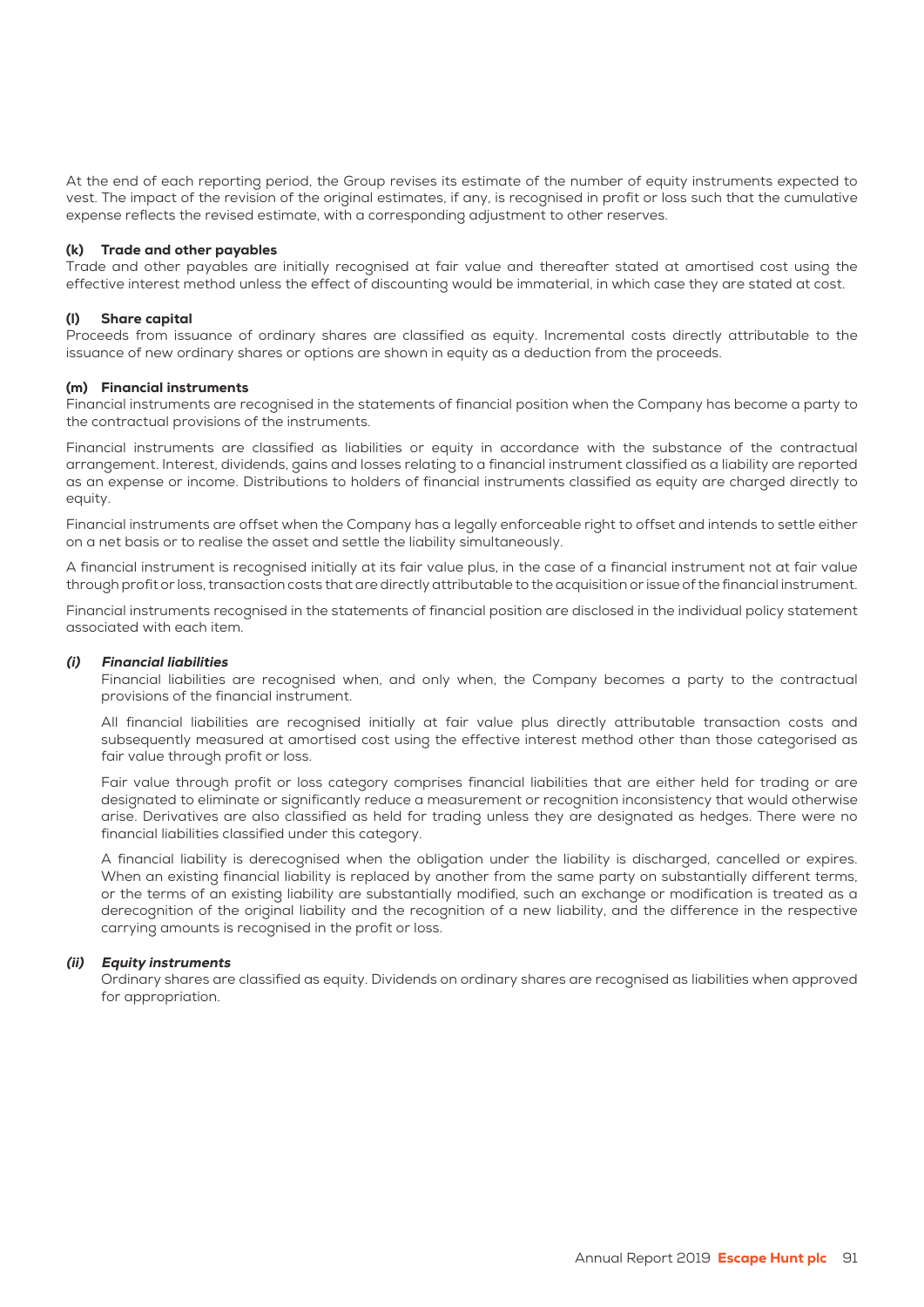# Notes to the Company Financial Statements continued

For the year ended 31 December 2019

#### (iii) Other financial instruments

Other financial instruments not meeting the definition of Basic Financial Instruments are recognised initially at fair value. Subsequent to initial recognition other financial instruments are measured at fair value with changes recognised in profit or loss except as follows:

- investments in equity instruments that are not publicly traded and whose fair value cannot otherwise be measured reliably shall be measured at cost less impairment; and
- hedging instruments in a designated hedging relationship shall be recognised as set out below.

#### (n) Merger relief

The issue of shares by the Company is accounted for at the fair value of the consideration received. Any excess over the nominal value of the shares issued is credited to the share premium account other than in a business combination where the consideration for shares in another company includes the issue of shares, and on completion of the transaction, the Company has secured at least a 90% equity holding in the other company. In such circumstances the credit is applied to the merger relief reserve.

In the case of the Company's acquisition of Experiential Ventures Limited, where certain shares were acquired for cash and others on a share for share basis, then merger relief has been applied to those shares issued in exchange for shares in Experiential Ventures Limited.

# 3. Critical accounting judgements and key sources of estimation uncertainty

In the application of the Company's accounting policies, which are described in Note 2, management is required to make judgements, estimates and assumptions about the carrying values of assets and liabilities that are not readily apparent from other sources. The estimates and underlying assumptions are based on historical experience and other factors that are considered to be relevant. Actual results may differ from these estimates.

The estimates and underlying assumptions are reviewed on an ongoing basis. Revisions to accounting estimates are recognised in the period in which the estimate is revised if the revision affects only that period or in the period of the revision and future periods if the revision affects both current and future periods.

The key sources of judgment that have a significant effect on the amounts recognised in the financial statements are described below.

#### Impairment of fixed asset investments and amounts due from subsidiaries

As described in Note 2 to the financial statements, fixed asset investments are stated at the lower of cost less provision for impairment. The present value of loans to subsidiaries that are repayable on demand is equal to the undiscounted cash amount payable reflecting the Company's right to demand immediate repayment.

At each reporting date fixed asset investments and loans made to subsidiaries are reviewed to determine whether there is any indication that those assets have suffered an impairment loss. If there is an indication of possible impairment, the recoverable amount of any affected asset is estimated and compared with its carrying amount. If estimated recoverable amount is lower, the carrying amount is reduced to its estimated recoverable amount, and an impairment loss is recognised immediately in profit or loss. The Directors have carried out an impairment test on the value of the loans due from subsidiaries and have concluded that no further impairment provision (2018: £10m) is required to write down the loans to their estimated recoverable amount.

If an impairment loss subsequently reverses, the carrying amount of the asset is increased to the revised estimate of its recoverable amount, but not in excess of the amount that would have been determined had no impairment loss been recognised for the asset in prior years. A reversal of an impairment loss is recognised immediately in profit or loss.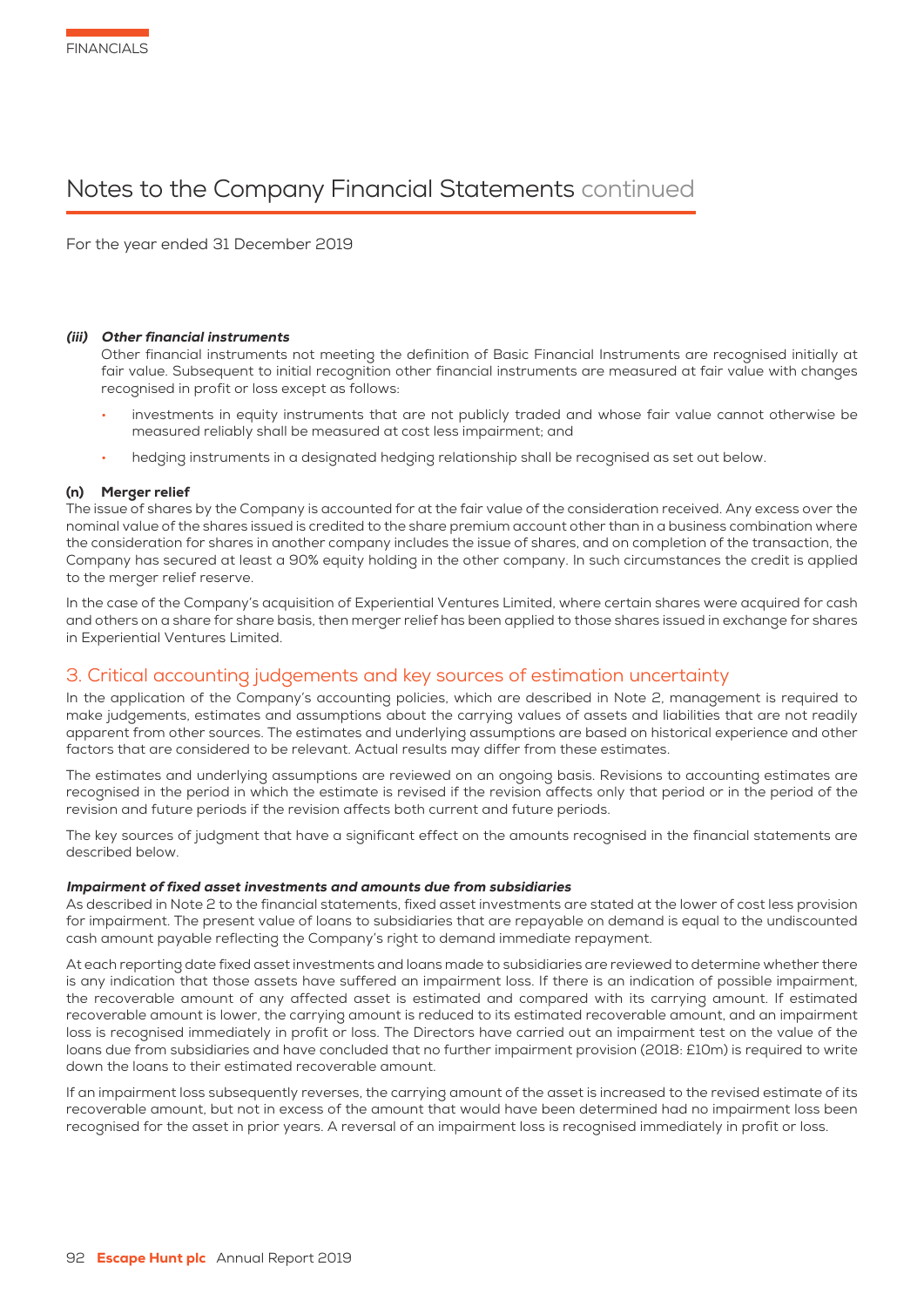The investments in and loans to subsidiaries are supported by the intangible assets in the subsidiaries, most notably intellectual property and franchise agreements as well as tangible fixed assets, cash and receivables.

The Company tests the receivables and intangible assets for impairment only if there are indications that these assets might be impaired. The Company considers that there are no such indications of impairment and impairment testing has not been performed. Accordingly, the Company considers that the value of investments in and loans to subsidiaries are not impaired.

# 4. Property, plant and equipment

|                                  | Computer<br>equipment<br>£'000 | Furniture and<br>fittings<br>£'000 | Office<br>equipment<br>£'000 | Total<br>£'000 |
|----------------------------------|--------------------------------|------------------------------------|------------------------------|----------------|
| Cost                             |                                |                                    |                              |                |
| At 1 January 2018                | 13                             | -                                  | $\circ$                      | 13             |
| <b>Additions</b>                 | 8                              | 22                                 | 15                           | 45             |
| At 31 December 2018              | 21                             | 22                                 | 15                           | 58             |
| <b>Additions</b>                 |                                | 5                                  |                              | 6              |
| At 31 December 2019              | 22                             | 27                                 | 15                           | 64             |
| <b>Accumulated depreciation</b>  |                                |                                    |                              |                |
| At 1 January 2018                | $\mathsf{P}$                   |                                    | $\circ$                      | 2              |
| Depreciation charge for the year | 6                              | $\overline{4}$                     | 3                            | 13             |
| At 31 December 2018              | 8                              | $\overline{4}$                     | 3                            | 15             |
| Depreciation charge for the year | 7                              | 5                                  | 5                            | 17             |
| At 31 December 2019              | 15                             | 9                                  | 8                            | 32             |
| <b>Carrying amounts</b>          |                                |                                    |                              |                |
| At 31 December 2019              | 7                              | 18                                 | $\overline{7}$               | 32             |
| At 31 December 2018              | 13                             | 18                                 | 12                           | 43             |

### 5. Fixed asset investments

#### Investments in subsidiary undertakings

| As at<br>2019<br>£'000  | As at<br>31 December 31 December<br>2018<br>£'000 |
|-------------------------|---------------------------------------------------|
| Balance brought forward |                                                   |
| <b>Additions</b>        |                                                   |
| Balance at end of year  |                                                   |

The Company's investments comprise 100% holdings in the issued ordinary share capital of the following companies:

- Escape Hunt Franchises Limited
- Escape Hunt Group Limited
- Escape Hunt IP Limited
- Escape Hunt Innovations Limited

The Company also holds 280 G shares in Escape Hunt Group Limited which were transferred to Escape Hunt plc during the year for a consideration of £280.

No impairment provision has been made against the investments in subsidiaries

Note 13 to the consolidated financial statements contains further information on the Company's holdings in subsidiaries including their activities and address of registered office.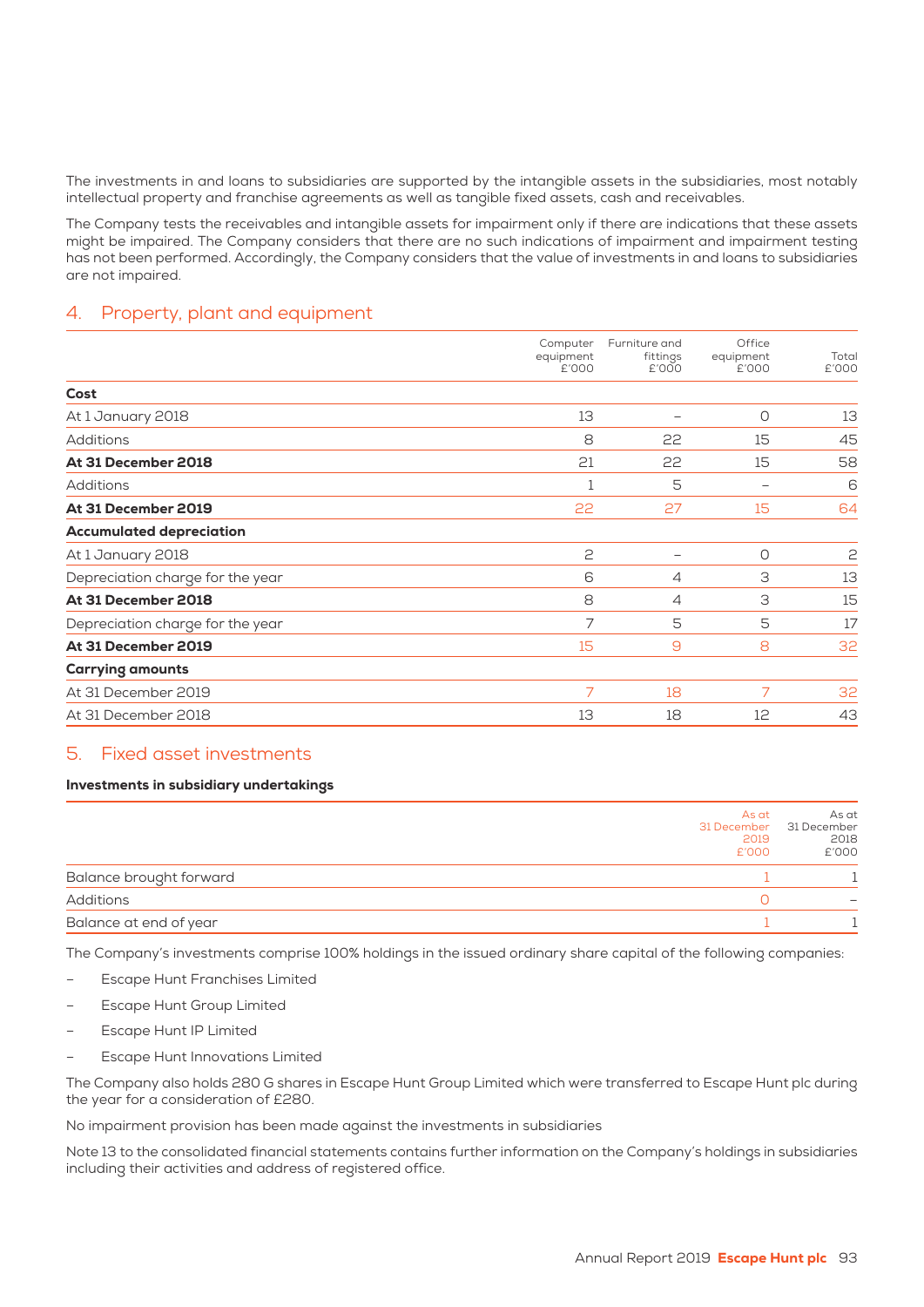# Notes to the Company Financial Statements continued

For the year ended 31 December 2019

# 6. Amounts due from subsidiaries

|                                              | As at<br>31 December<br>2019<br>£'000 | As at<br>31 December<br>2018<br>£'000 |
|----------------------------------------------|---------------------------------------|---------------------------------------|
| Balance brought forward at beginning of year | 9.487                                 | 17,013                                |
| Provision for impairment                     |                                       | (10,000)                              |
| Amounts advanced                             | 2.173                                 | 2.474                                 |
| Balance at end of year                       | 11,660                                | 9,487                                 |

The amounts owing from subsidiaries are unsecured, interest-free and repayable on demand. The amounts owing are to be settled in cash. The present value of amounts that are repayable on demand is equal to the undiscounted cash amount payable reflecting the Company's right to demand immediate repayment.

# 7. Loan to master franchisee

| As at<br>2019<br>£'000    | As at<br>31 December 31 December<br>2018<br>£'000 |
|---------------------------|---------------------------------------------------|
| Loan to franchisee<br>300 | 300                                               |

The loan to the master franchisee is unsecured, bears interest at 5% per annum plus 2% of the franchisee's revenues and is repayable in instalments between January 2021 and June 2023. The amounts owing are to be settled in cash.

The majority of income receivable under the terms of the loan relates to interest at a fixed rate. The valuation of this loan also takes account of the expected income under the revenue share; however, the impact of this estimate is not significant to the valuation. The carrying value of the loan approximates fair value. Credit risk is not considered to be significant.

# 8. Cash and cash equivalents

|                           | As at<br>31 December<br>2019<br>£'000 | As at<br>31 December<br>2018<br>£'000 |
|---------------------------|---------------------------------------|---------------------------------------|
| Bank balances             | 1.337                                 | 1.591                                 |
| Cash and cash equivalents | 1 337                                 | .591                                  |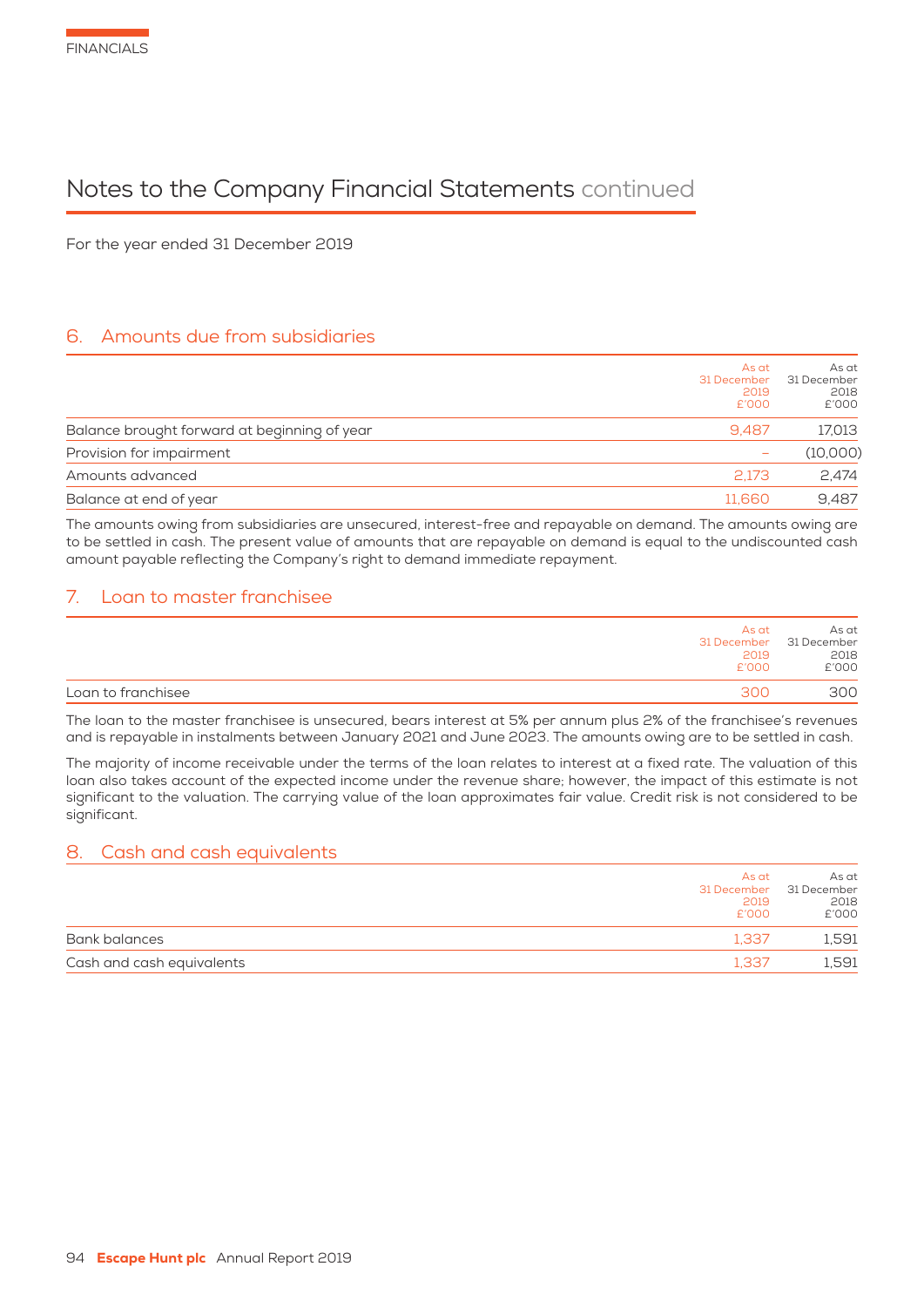# 9. Trade and other payables

|                             | As at<br>31 December<br>2019<br>£'000 | As at<br>31 December<br>2018<br>£'000 |
|-----------------------------|---------------------------------------|---------------------------------------|
| Trade payables              | 33                                    | 52                                    |
| Accruals                    | 108                                   | 127                                   |
| Taxes and social security   | 27                                    | 33                                    |
| Other payables              |                                       | 5                                     |
| Amounts due to subsidiaries |                                       | 7                                     |
|                             | 1756                                  | 224                                   |

The amounts owing to subsidiaries are unsecured, interest-free and repayable on demand. The amounts owing are to be settled in cash.

The directors consider that the carrying amounts of amounts falling due within one year approximate to their fair values.

### 10. Share capital

Details of the Company's allotted, called-up and fully paid share capital are set out in Note 22 to the Consolidated Financial Statements.

# 11. Reserves

The share premium account arose on the Company's issue of shares and is not distributable by way of dividends.

The merger relief reserve arises from the issue of shares to by the Company in exchange for shares in Experiential Ventures Limited and is not distributable by way of dividends.

The share-based payment reserve arises from the requirement to value share options and warrants in existence at the year end at fair value (see Notes 23 and 24 to the Consolidated Financial Statements).

The capital redemption reserve has arisen following the purchase by the Company of its own shares pursuant to share buy-back agreements and comprises the amount by which the distributable profits were reduced on these transactions in accordance with the Companies Act 2006.

# 12. Share based payments

Details of the Company's share options and warrants are contained in Notes 23 and 24 to the Consolidated Financial Statements.

A subsidiary of Escape Hunt plc, Escape Hunt Group Ltd, has issued 720 Growth shares for £1 each to two employees of Escape Hunt plc. In the event that any or all of the Growth shares become eligible for exercise, it is the obligation of Escape Hunt plc to settle the consideration due upon exercise.

The options issued under the CSOP have been issued to two employees employed by Experiential Development Ltd. No charge has been made to the Income Statement in the year to 31st December 2019 due to the amounts being considered immaterial (2018: £nil).

### 13. Segment information

Operating segments are identified on the basis of internal reports about components of the Company that are regularly reviewed by the Board. Until its acquisition of Experiential Ventures Limited on 2 May 2017, the Company was an investing company (as defined in the AIM Rules for Companies) and did not trade. On the completion of the acquisition of Experiential Ventures Limited and its subsidiaries, the Company became the holding company of the Group. Its subsidiaries provide live 'escape the room' experiences through a network of franchised, licensed and owner-operated branches and offsite "escape the room" type games.

The Company has one segment, namely that of a parent company to its subsidiaries. Accordingly, no segmental analysis has been provided in these financial statements.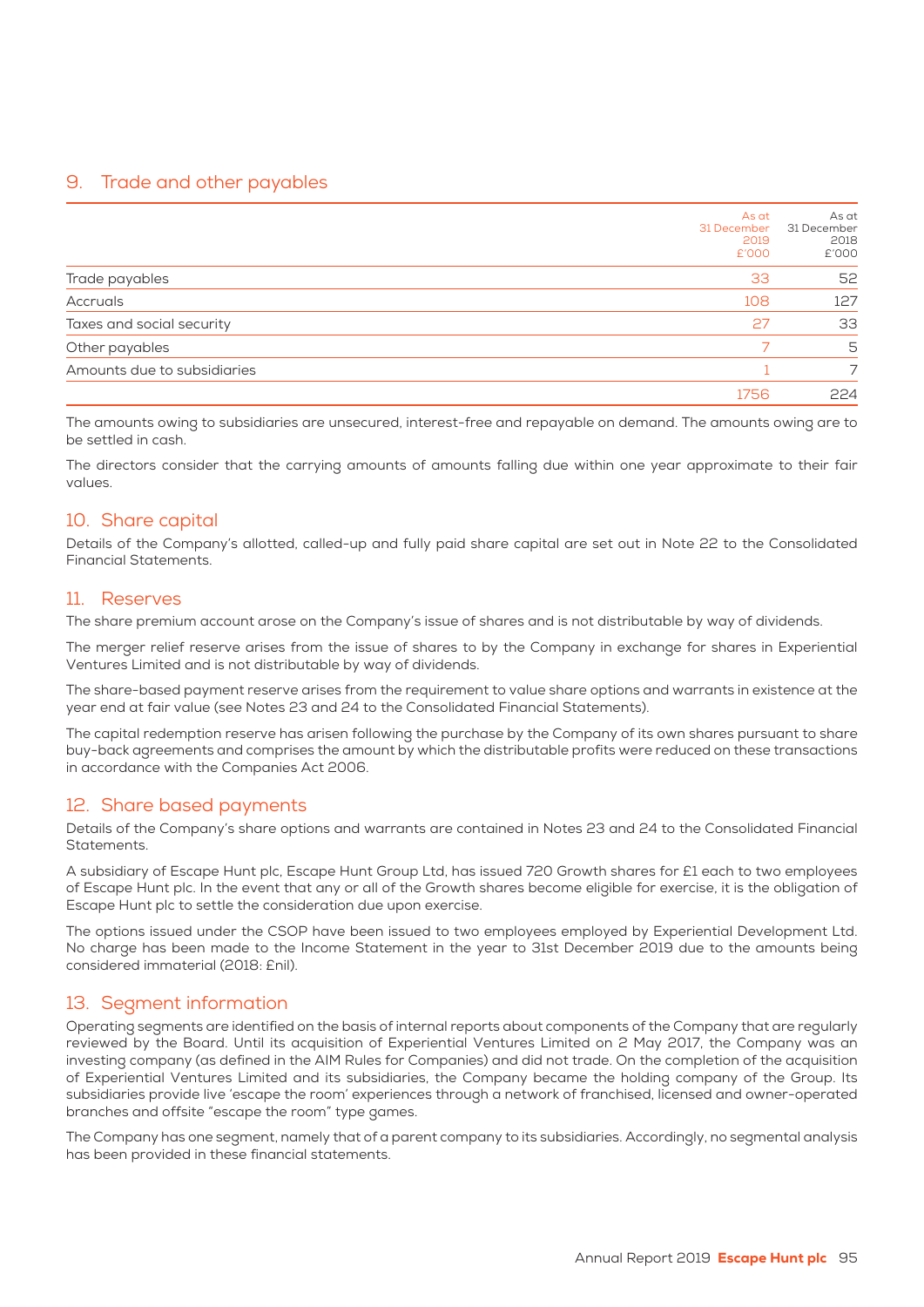# Notes to the Company Financial Statements continued

For the year ended 31 December 2019

# 14. Employees

The average monthly number of employees including directors was as follows:

| 2019<br>No. | Year ended Period ended<br>31 December 31 December<br>2018<br>No. |
|-------------|-------------------------------------------------------------------|
| Management  | 9                                                                 |
|             | 9                                                                 |

### 15. Related party transactions

The only key management personnel of the Company are the Directors. Details of their remuneration are contained in Note 7 to the Consolidated Financial Statements.

Details of amounts due between the Company and its subsidiaries are shown in Notes 6 and 9 above.

# 16. Subsequent events

#### COVID-19

Since the year end, it has become clear that the spread of the COVID-19 coronavirus will have a material impact on many economies globally both through the effects of the virus itself and the measures taken by governments to restrict its spread.

Given the emergence and spread of the COVID-19 virus is not considered to provide more information about conditions that existed as at the balance sheet date, this is considered to be a non-adjusting post balance sheet event and so the measurement of assets and liabilities in the accounts have not been adjusted for its potential impact. The directors have set out the post year end impact on going concern in the relevant section to the Directors Report.

### 17. Ultimate controlling party

As at 31 December 2019, no one entity owns greater than 50% of the issued share capital. Therefore, the Company does not have an ultimate controlling party.